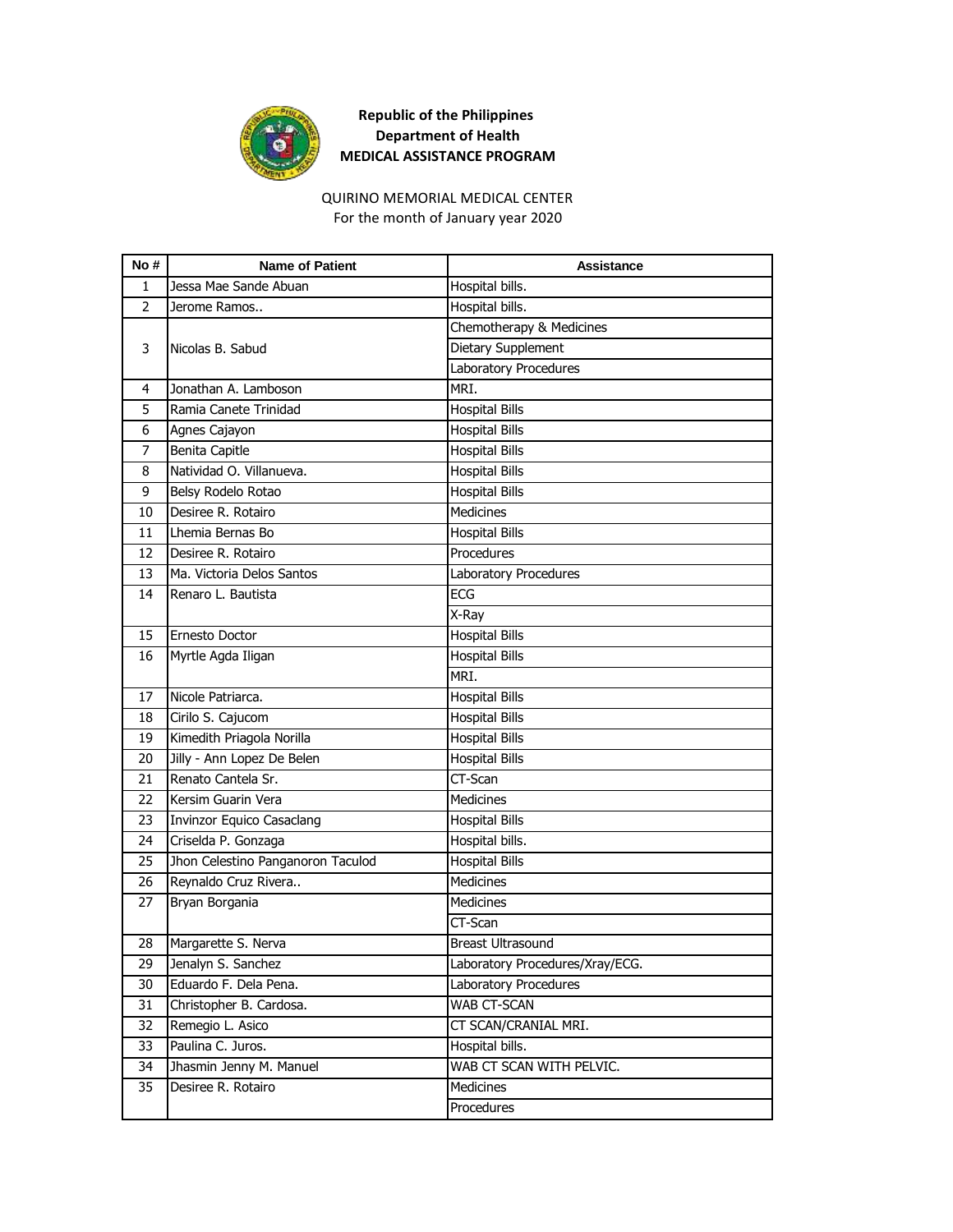| 36 | Teodora C. Adrisola           | Laboratory Procedures             |
|----|-------------------------------|-----------------------------------|
| 37 | Mariloralyn De Guzman Aquino  | <b>Medicines</b>                  |
| 38 | Ma. Victoria Delos Santos     | <b>Medicines</b>                  |
|    |                               | 2D-Echo / Medicines               |
| 39 | Jacinto Yusi Sopsop           | <b>Hospital Bills</b>             |
| 40 | Leonora Guellen Penero        | <b>Hospital Bills</b>             |
| 41 | Epifanio Diata                | 2D ECHO / ECG / X-RAY / Medicines |
| 42 | Remegio L. Asico              | Cranial MRI CT-Scan w/ Contrast.  |
| 43 | Joel Lima Feguro              | <b>Hospital Bills</b>             |
| 44 | Rizalina Perez.               | <b>Hospital Bills</b>             |
| 45 | Alberto Bernales Sta. Rosa    | <b>Hospital Bills</b>             |
| 46 | Steven Molion Sadia           | <b>Hospital Bills</b>             |
| 47 | Rudy Polendey Cruz            | <b>Hospital Bills</b>             |
| 48 | Desiree R. Rotairo            | Duplex SCAN                       |
| 49 | Cecilia Amit Daculan          | <b>Medicines</b>                  |
| 50 | Melly Barrun                  | <b>Medicines</b>                  |
| 51 | Cirilo C. Ornido Jr.          | <b>Medicines</b>                  |
| 52 | Jimuel D. Gusto               | <b>Hospital Bills</b>             |
| 53 | Mark Anthony Noyles Nabor     | <b>Hospital Bills</b>             |
| 54 | Carla L. Paderes              | <b>Hospital Bills</b>             |
| 55 | Marites S. Madriaga           | Medicines                         |
| 56 | Patrick Cruz Chua             | <b>Hospital Bills</b>             |
| 57 | Luzviminda C. Sandoval        | <b>Medicines</b>                  |
| 58 | Cecilia Amit Daculan          | <b>Medicines</b>                  |
| 59 | Pajeta F. De Leon.            | <b>Hospital Bills</b>             |
| 60 | Baby A. Omerez                | Laboratory Procedures             |
| 61 | Betty B. Barrientos           | <b>Hospital Bills</b>             |
|    |                               | Laboratory Procedures             |
| 62 | Desiree R. Rotairo            | <b>Medicines</b>                  |
| 63 | Regina D. Piano               | <b>Medicines</b>                  |
| 64 | Flordeliza Cruz               | <b>Medicines</b>                  |
|    |                               | Histopath                         |
| 65 | Johncel Bihag Prion           | <b>Hospital Bills</b>             |
| 66 | Recardo A. Delloro            | <b>Hospital Bills</b>             |
| 67 | Charlyn Aragona Pablico       | <b>Hospital Bills</b>             |
| 68 | Angelica Kate D. Catuira      | Laboratory/Procedures/Medicines.  |
| 69 | Princess Elaine A. Noroño     | <b>Hospital Bills</b>             |
| 70 | Charmaine Galarian Senarillos | Laboratory/Procedures/Medicines.  |
| 71 | Maria Lizabeth Martinez       | Procedures/Hospital Bills.        |
| 72 | Diosdado Gasmen De Leon.      | Medicines                         |
| 73 | Ma. Victoria Delos Santos     | Medicines                         |
| 74 | Jimmy Sabaulan                | Ultrasound                        |
|    |                               | <b>Medicines</b>                  |
| 75 | Jan Gillian Dionisio          | Laboratory Procedures             |
| 76 | Rico Binarao Arao.            | <b>Hospital Bills</b>             |
| 77 | Nadine Briones Mejia          | <b>Hospital Bills</b>             |
| 78 | Melchor B. Viray Sr.          | Medicines                         |
| 79 | Nadine Briones Mejia          | <b>Hospital Bills</b>             |
| 80 | Jimmy Sabaulan                | Medicines                         |
| 81 | Beverly Grefaldio             | CT-Scan                           |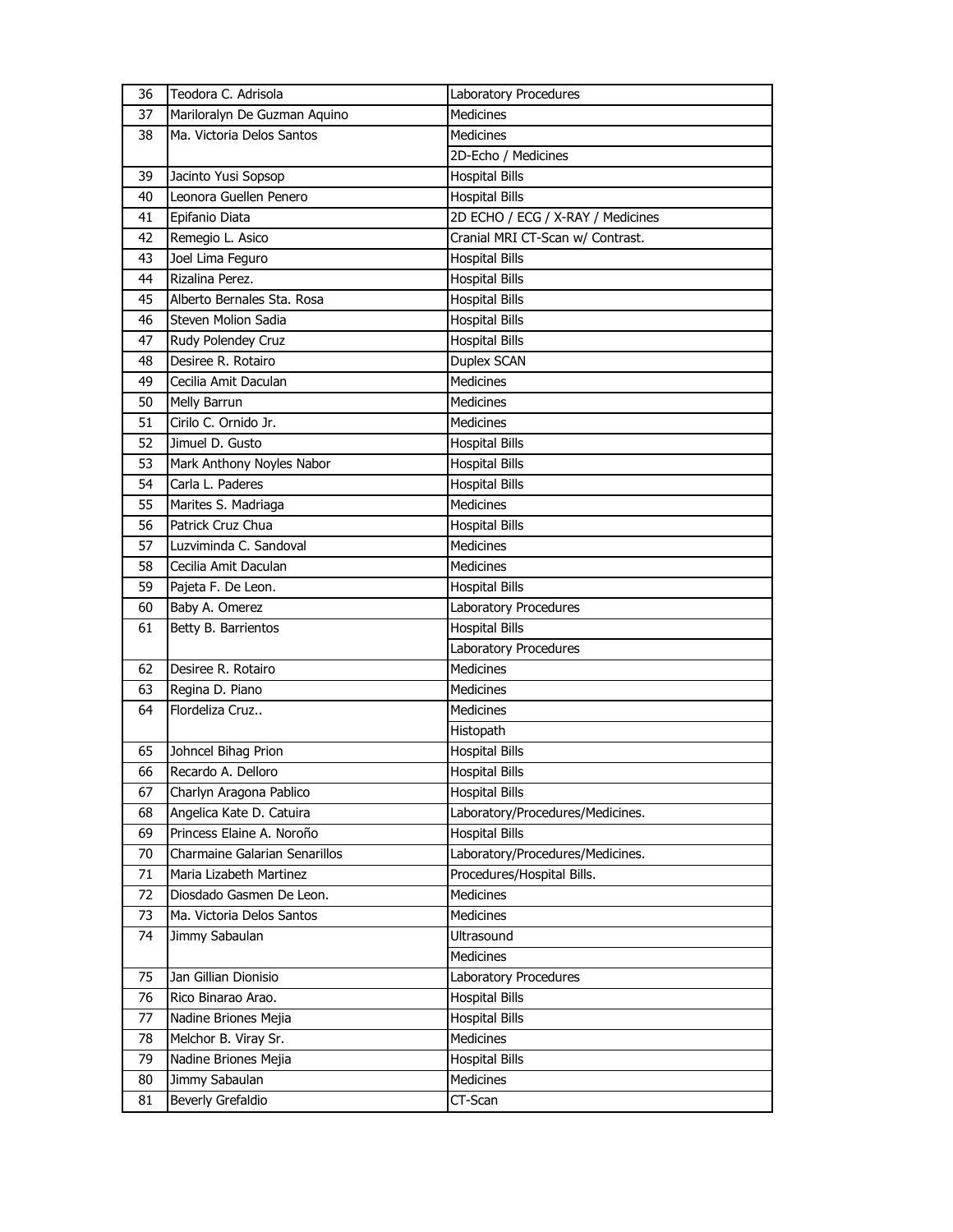| 82  | Jaime Martinez Oliveros      | <b>ECG</b>                               |
|-----|------------------------------|------------------------------------------|
|     |                              | Chest Xray                               |
|     |                              | Ultrasound                               |
| 83  | Ester Tavera Tapas           | <b>Hospital Bills</b>                    |
| 84  | Tessie T. Vigilia            | <b>Medicines</b>                         |
| 85  | Charlyn Aragona Pablico      | <b>Hospital Bills</b>                    |
| 86  | Alexander Torres De Jesus.   | <b>Medicines</b>                         |
| 87  | Myleen Fariñas Mapa          | FILLING/EXTRACTION.                      |
| 88  | Blanca Abeleda               | Laboratory/Procedures/Medicines.         |
| 89  | Kate Russel D. Ibay          | Laboratory/Procedures/Medicines.         |
|     |                              | Laboratory Procedures                    |
| 90  | Jan Gilliam Dionisio         | Chest Xray                               |
|     |                              | FILLING/EXTRACTION.                      |
| 91  | Ma. Luz Eroles               | Laboratory Procedures                    |
| 92  | Maria Lizabeth Martinez      | FA PACKAGE/ PROCEDURE                    |
| 93  | Lolita D. Cleopas            | Laboratory Procedures                    |
| 94  | Johncel Bihag Prion          | <b>Hospital Bills</b>                    |
| 95  | Belsy Rodelo Rotao           | <b>Hospital Bills</b>                    |
| 96  | Elizabeth Rimbao Santos      | <b>Medicines</b>                         |
| 97  | Nerry Manalo De Leon         | CT Stonogram                             |
| 98  | Lhemia Bernas Bo             | <b>Hospital Bills</b>                    |
| 99  | Lhemia Bernas Bo             | <b>Hospital Bills</b>                    |
| 100 | Marissa T. Briones           | <b>Hospital Bills</b>                    |
| 101 | Rolando Bitbit Deocariza     | <b>Hospital Bills</b>                    |
| 102 | Neiljan Isaiah N. Moron      | <b>Medicines</b>                         |
| 103 | <b>Edward Farillon Basid</b> | <b>Hospital Bills</b>                    |
| 104 | Erick Jhun Avila Gonzales    | <b>Hospital Bills</b>                    |
| 105 | Marites Reid Relucano        | <b>Hospital Bills</b>                    |
| 106 | Manuel S. Cabanila           | <b>Hospital Bills</b>                    |
| 107 | Alejandra Planas Garcia      | <b>Hospital Bills</b>                    |
| 108 | Emmie B. Santosildes         | Laboratory Procedures                    |
| 109 | Rhodora Apiado Doblada       | ER/PR/HER2                               |
| 110 | Ruby Ann Raden Flora         | <b>Hospital Bills</b>                    |
| 111 | Ma. Liza B. Rebancos         | Hospital Bills                           |
| 112 | Cayo Lumagbas Sabas          | <b>Hospital Bills</b>                    |
| 113 | Maribel Abordo Licudan       | <b>Hospital Bills</b>                    |
| 114 | Zahra Precious Arellano      | <b>Hospital Bills</b>                    |
| 115 | Gertrudes Lumawig            | <b>Hospital Bills</b>                    |
| 116 | Randy Ramos Marquez          | <b>Hospital Bills</b>                    |
| 117 | Rowena San Gabriel           | <b>Hospital Bills</b>                    |
| 118 | John C. Goze                 | Laboratory Procedures                    |
| 119 | Josefina V. Realo            | <b>Hospital Bills</b>                    |
| 120 | Roberto Liscano Buksh        | <b>Hospital Bills</b>                    |
| 121 | Gerry Simon Tenorio          | <b>Hospital Bills</b>                    |
| 122 | Sarah Bigornia Mendenilla    | <b>Hospital Bills</b>                    |
| 123 | Danilo B. Carpio             | Medicines                                |
| 124 | Evien Audrey Caponpon Leonor | 2 D echo.                                |
| 125 | Nicolas B. Sabud             | Dietary Supplement                       |
|     |                              | Medical Supply / Medicines / Laboratory. |
| 126 | Rodolfo Raymund C. Papa      | Hospital bills.                          |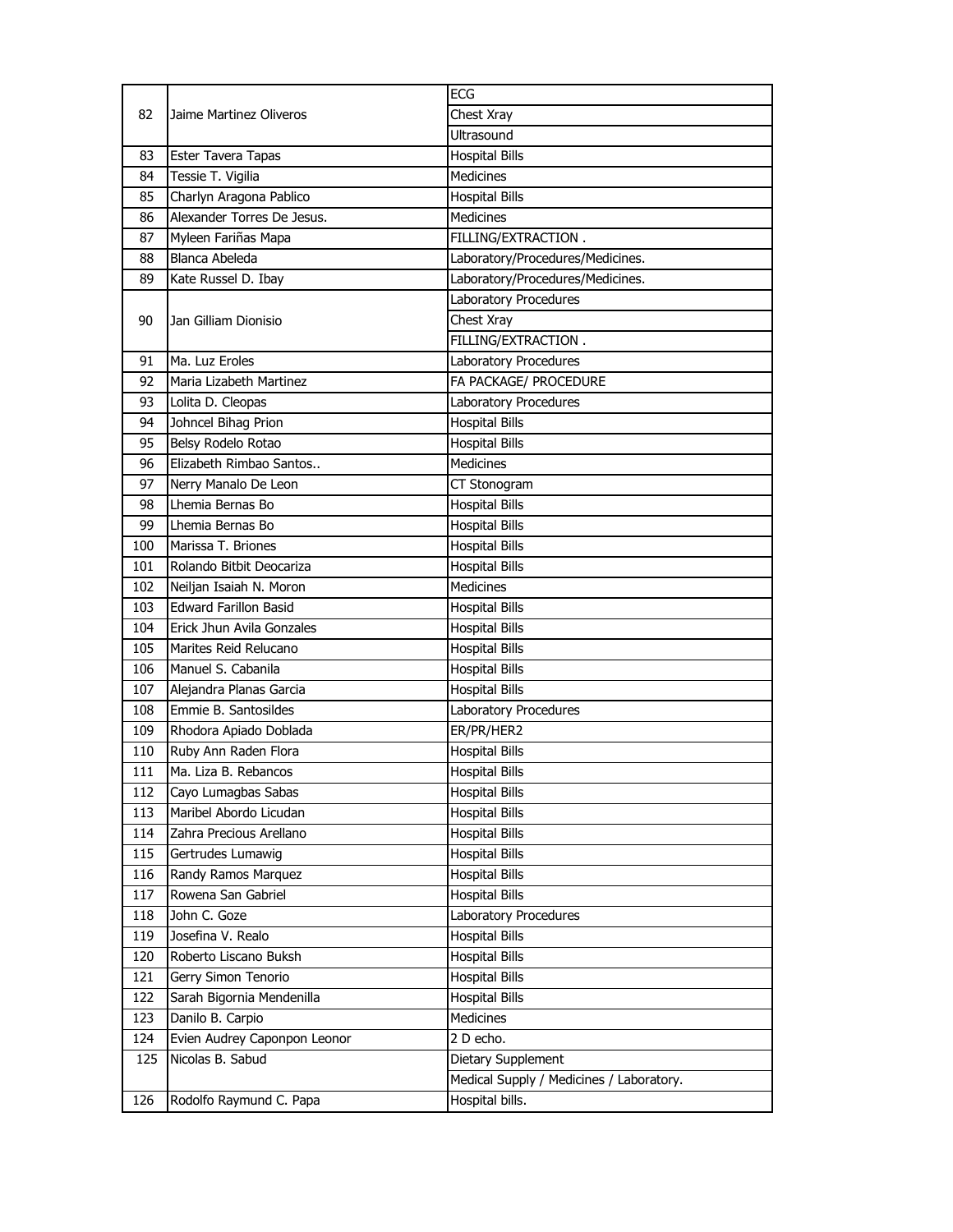| 127 | Hilda R. Bondoc               | Laboratory Procedures                |
|-----|-------------------------------|--------------------------------------|
| 128 | Cedric Noah Siao Flores       | <b>Hospital Bills</b>                |
| 129 | Evelyn Modino                 | <b>Hospital Bills</b>                |
| 130 | Adriano Manicane Silagan      | <b>Hospital Bills</b>                |
| 131 | Renante Tolentino De Guzman   | <b>Hospital Bills</b>                |
| 132 | Katherine Manaois Fernandez   | <b>Hospital Bills</b>                |
| 133 | Roberto B. Castillo           | <b>Hospital Bills</b>                |
| 134 | Stinky Abrogar Benaso         | <b>Hospital Bills</b>                |
| 135 | Raquel De Luna Nace           | Laboratory Procedures                |
| 136 | Eustaquia Barrete Tinampay    | <b>Hospital Bills</b>                |
| 137 | Joselito P. Lorenzo           | <b>Hospital Bills</b>                |
| 138 | Norberto D. Bandibas Jr.      | <b>Hospital Bills</b>                |
| 139 | Maria Merlinda Sarmiento Sosa | Laboratory Procedures                |
| 140 | Jericho Emmanuelle P. Velez   | <b>Hospital Bills</b>                |
| 141 | Jobert M. Manguerra           | X-Ray                                |
| 142 | Khashmira Rein Male           | WAB CT SCAN WITH CONTRAST/MEDICINES. |
| 143 | Norberto De Leon Talucod      | <b>Hospital Bills</b>                |
| 144 | Gil Custodio                  | Blood Chem/Laboratory.               |
| 145 | John Doe                      | <b>Hospital Bills</b>                |
| 146 | Rogelio S. Astacaan           | <b>Hospital Bills</b>                |
| 147 | Edilberto Urbano Panganiban   | <b>Hospital Bills</b>                |
| 148 | Joan Calinao                  | <b>Hospital Bills</b>                |
| 149 | Zairyl James Calinao          | <b>Hospital Bills</b>                |
| 150 | Dennis. L. Dela Cruz.         | <b>Hospital Bills</b>                |
| 151 | Anunciacion H. Baylosis       | <b>Hospital Bills</b>                |
| 152 | Razel Palamara Limboy         | <b>Hospital Bills</b>                |
| 153 | Hipolito Martinez Arcena      | Cholangiogram Procedures.            |
| 154 | Akenjienel B. Corpuz          | <b>Hospital Bills</b>                |
| 155 | Joey De Jesus                 | <b>Medicines</b>                     |
| 156 | Edilberto M. Lopez.           | <b>Medicines</b>                     |
|     |                               | CT-Scan.                             |
| 157 | Kimberly Rose D. Vergara      | Laboratory Procedures                |
|     |                               | Laboratory Procedures                |
| 158 | Ella B. Cagas                 | CT SCAN CHEST.                       |
| 159 | Myleen Fariñas Mapa           | Laboratory Procedures                |
| 160 | Rex B. Morejon                | <b>Hospital Bills</b>                |
| 161 | Rosario R. Bondones           | Laboratory Procedures                |
| 162 | Cirilo S. Cajucom             | <b>Hospital Bills</b>                |
| 163 |                               |                                      |
|     | Cirilo S. Cajucom             | <b>Hospital Bills</b>                |
| 164 | Edgar Sacaprapos              | <b>Hospital Bills</b>                |
| 165 | Teodoro L. Redullas           | Laboratory/Procedures/Medicines.     |
| 166 | Rowel A. King                 | <b>Medicines</b>                     |
| 167 | Elenita Gallardo              | Medicines                            |
| 168 | Josephine Alova Escriba       | <b>Hospital Bills</b>                |
| 169 | Kirt Kirby L. Corañez         | Medicines                            |
| 170 | Marilou. M. Rodriguez         | Medicines                            |
| 171 | John Mark Bueno Madi          | <b>Hospital Bills</b>                |
| 172 | Joselito Galendez             | Laboratory/Procedures/Medicines.     |
| 173 | Paulett Galicia               | HBT UTZ                              |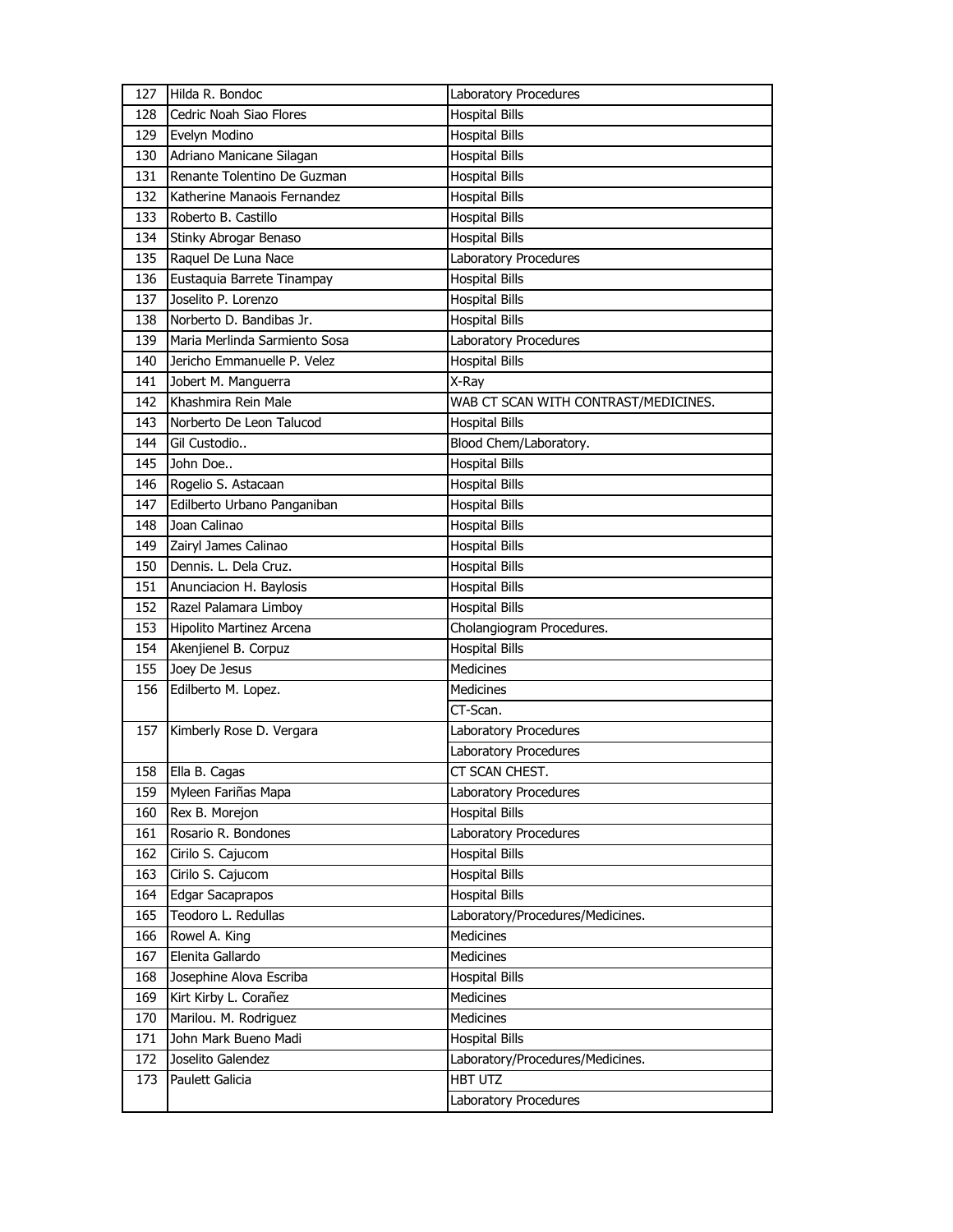| 174 | Rene Boy B. Gonzales          | <b>Hospital Bills</b>                           |
|-----|-------------------------------|-------------------------------------------------|
| 175 | Ligaya. De Mesa Adriano       | <b>Hospital Bills</b>                           |
| 176 | Rino Cruz Rodriguez           | Medicines                                       |
| 177 | Gemaima Flores                | <b>Hospital Bills</b>                           |
| 178 | Maria Teresa B. Fercol        | <b>Medicines</b>                                |
| 179 | Vivien San Jose Francisco     | <b>Medicines</b>                                |
| 180 | Jerry May Florentino Cornelio | <b>Hospital Bills</b>                           |
| 181 | Mark S. Benedicto             | Ultrasound                                      |
| 182 | Carla Thea G. Capule          | Laboratory Procedures                           |
| 183 | Priscilla Espeñola Bacus      | <b>Hospital Bills</b>                           |
| 184 | Julita Balilaita Ablay        | <b>Hospital Bills</b>                           |
| 185 | Emmanuel Vergara              | <b>Hospital Bills</b>                           |
| 186 | Josefina R. Agulay            | <b>Hospital Bills</b>                           |
| 187 | Nelia E. Seraspi              | <b>Hospital Bills</b>                           |
| 188 | Arnel M. Andaya               | <b>Hospital Bills</b>                           |
| 189 | John Rick G. Tamayo           | <b>Hospital Bills</b>                           |
| 190 | Germaine B. Rebadavia         | <b>Hospital Bills</b>                           |
| 191 | Ricky S. Javier               | Hospital Bills                                  |
| 192 | Edmark Jamilia Portes         | <b>Hospital Bills</b>                           |
| 193 | Dante Malibunas               | <b>Hospital Bills</b>                           |
| 194 | Jimmy S. Verin                | <b>Hospital Bills</b>                           |
| 195 | Mener Bangate Juego           | <b>Hospital Bills</b>                           |
| 196 | Celestial M. Carpio           | <b>Hospital Bills</b>                           |
| 197 | Michelle Ordinario Santiago   | <b>Hospital Bills</b>                           |
| 198 | Ulysis Tiquillo Balingit      | Procedures                                      |
| 199 | Mina Fuentes Najera           | <b>Hospital Bills</b>                           |
| 200 | Basilisa Salazar              | <b>Hospital Bills</b>                           |
| 201 | Virgilio Bueno Nicolas,.      | MRI/Laboratory.                                 |
| 202 | Ana Vidah Acude Ramirez       | Hospital bills.                                 |
| 203 | Zenaida Manalo Ragos          | <b>Hospital Bills</b>                           |
| 204 | Azhrele Jace Mariño Santiago  | <b>Hospital Bills</b>                           |
| 205 | Elma Pramis Rodriguez         | <b>Hospital Bills</b>                           |
| 206 | Aida Baylon Llagas            | <b>Hospital Bills</b>                           |
| 207 | Nomer C. Mercado              | Medicines                                       |
| 208 | John Derrick Dino Venzon      | <b>Hospital Bills</b>                           |
| 209 | Roberto Santos Bautista Jr.   | <b>Hospital Bills</b>                           |
| 210 | Sofia Chastity G. Aniceto     | <b>Hospital Bills</b>                           |
| 211 | Andres A. Valiente            | <b>Hospital Bills</b>                           |
| 212 | Justine A. Suyat              | MRI/MEDICINES.                                  |
| 213 | Enrique C. Revilla            | ECG / X-ray / Laboratory Procedures / Medicines |
| 214 | Ariel Vicente Cuaresma        | Hospital bills.                                 |
| 215 | Jeferson B. Ancla             | Plain Cranial CT Scan.                          |
| 216 | Karla D. Orbasido             | Hospital bills.                                 |
| 217 | Nhiesha Salonga               | MRI/ WAB PELVIC UTZ.                            |
| 218 | Ma. Evangeline T. Taduran     | NECK UTZ/MRI/LAB.PROCEDURES.                    |
| 219 | Kim E. Mallillin              | CT-Scan.                                        |
| 220 | Aleja Jelsie Claros           | 2D ECHO.                                        |
| 221 | Fernando Labrador             | Chest Ct-Scan.                                  |
| 222 | Wanda D. Omoso                | Laboratory Procedures                           |
| 223 | Elizabeth Amilee Ponce        | Procedures                                      |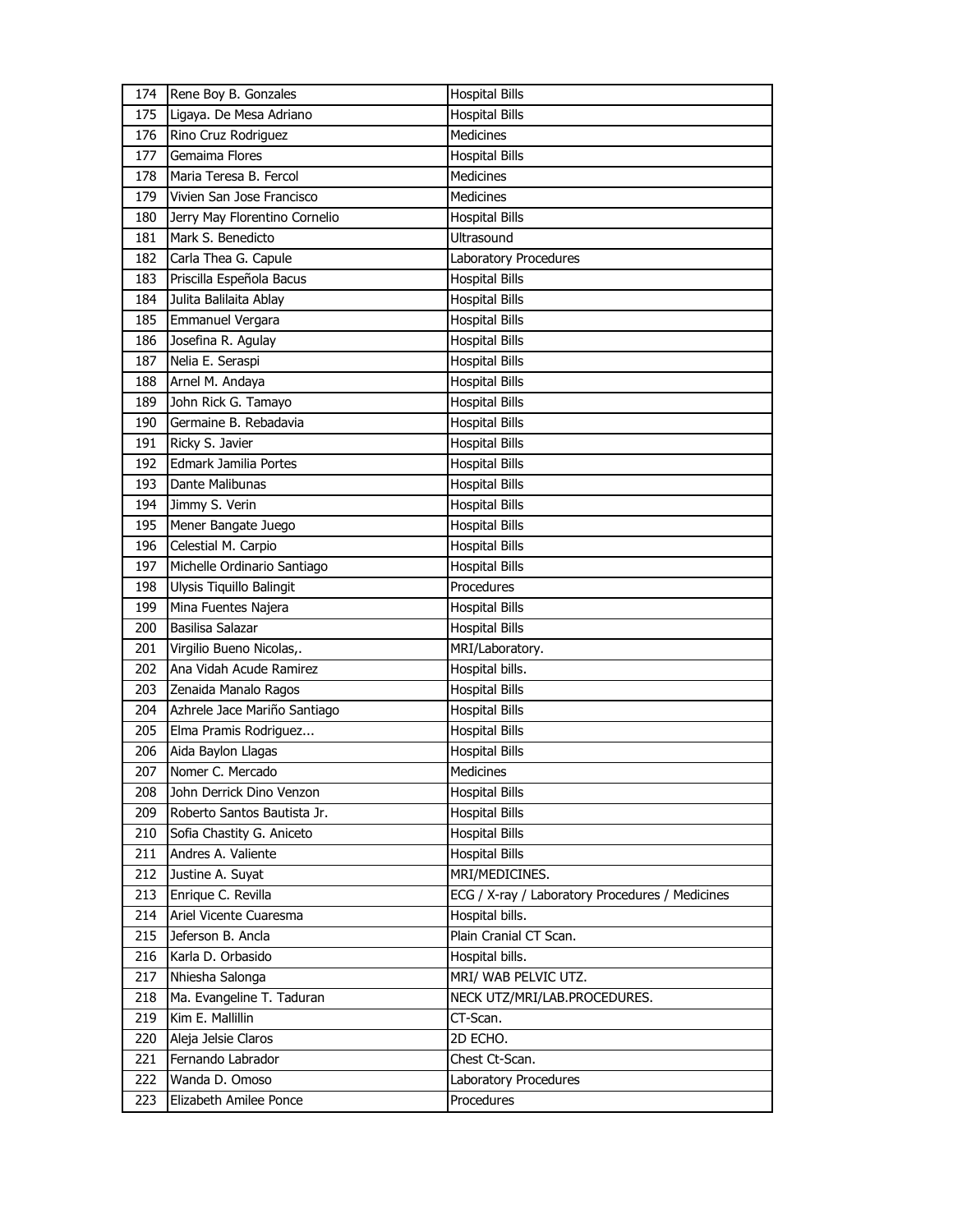| 224 | Teresita Reyes Alfonso         | Medicines                                           |
|-----|--------------------------------|-----------------------------------------------------|
| 225 | Aurora Tawagin Sanchez*        | Laboratory Procedures                               |
| 226 | Romeo Flor Literatus           | <b>Hospital Bills</b>                               |
| 227 | Rosalind G. Vianzon            | Hospital bills.                                     |
| 228 | Susan Gucor Bituin             | Hospital Bills/Laboratory Procedures/Medicines.     |
| 229 | Jovito Magtagnob Jr.           | MRI/DIAGNOSTIC PROCEDURES/HOSPITAL BILLS.           |
| 230 | Oscar Villanueva.              | Hospital Bill / Laboratory / Procedures / Medicine. |
| 231 | Cristina Vergara               | CT-SCAN/Medicines.                                  |
| 232 | Lilia Arguelles                | Laboratory/Procedures.                              |
| 233 | Evelyn Bosquit                 | Laboratory/Procedures.                              |
| 234 | Justin Gatacilo                | Chest Ct-Scan.                                      |
| 235 | Helario G. Medina              | SUPPLY/CT-SCAN/PROCEDURES.                          |
| 236 | Saldy Sumaden                  | Plain Cranial CT Scan                               |
| 237 | Gloria De Guerto               | WAB CT Scan with Triple Contrast.                   |
| 238 | Luzviminda Arcuelles           | GLOUCOMA SCREENING.                                 |
| 239 | Amalia V. Sarmiento            | Plain CT-Scan.                                      |
| 240 | Andrei Zeus Gasis.             | Laboratory Procedures                               |
| 241 | Fernando L. Chavez             | Hospital bills.                                     |
| 242 | Susana Salonga                 | CT-Scan.                                            |
| 243 | Corazon Abrugar                | 2D ECHO/LABORATORY.                                 |
| 244 | Jennifer Gimenez               | CT-Stonogram.                                       |
| 245 | Clara Pepito,                  | COLOSTOMY BAG/MEDICINES                             |
| 246 | Marites Bantilan               | WAB CT Scan/Laboratory.                             |
| 247 | Jonathan De Guzman,            | Laboratory/Procedures.                              |
| 248 | Christopher F. Arabejo         | Cranial Mri/Medicines                               |
| 249 | Jovito Magtagnob Jr.           | MRI/Diagnostic Procedures.                          |
| 250 | Norodum Ferrer Cornisto        | CT Stonogram                                        |
| 251 | Rosalyn Z. Hamor               | <b>Medicines</b>                                    |
| 252 | Rosalind G. Vianzon            | Hospital bills.                                     |
| 253 | Joel Mariano Celaje Sr.        | <b>Hospital Bills</b>                               |
| 254 | Lucilla Z. Nino                | MRI.                                                |
| 255 | Nonalita Rivas Golosino        | Laboratory Procedures                               |
| 256 | Nonalita Rivas Golosino        | KUB Ultrasound.                                     |
| 257 | Melissa D. Abadejas            | <b>Hospital Bills</b>                               |
| 258 | Roberto B. Castillo            | <b>Hospital Bills</b>                               |
| 259 | Prince Kyle Caminero Sumalinog | CT-Scan                                             |
|     |                                | Laboratory Procedures                               |
| 260 | Sonia E. Perma                 | ECG                                                 |
|     |                                | Medicines                                           |
|     | 261 April Sean Baltar          | <b>Medicines</b>                                    |
|     |                                | THORACO LUMBAR MRI.                                 |
| 262 | Armando Q. Aytona              | <b>KUB UTZ</b>                                      |
|     |                                | Medicines                                           |
| 263 | Serafin Tesorero               | <b>Medicines</b>                                    |
| 264 | Joyce A. Ocaya                 | Hospital bills.                                     |
| 265 | Jaherico Ramos Caneta          | Hospital Bill / Laboratory / Procedures / Medicine. |
| 266 | Maria Annabelle Pura           | <b>Hospital Bills</b>                               |
| 267 | Sherlita Uadan,                | <b>Hospital Bills</b>                               |
| 268 | Arnold D. Ogabar,              | Medicines                                           |
| 269 | Mary Jean Lubang               | CT SCAN CHEST.                                      |
|     |                                |                                                     |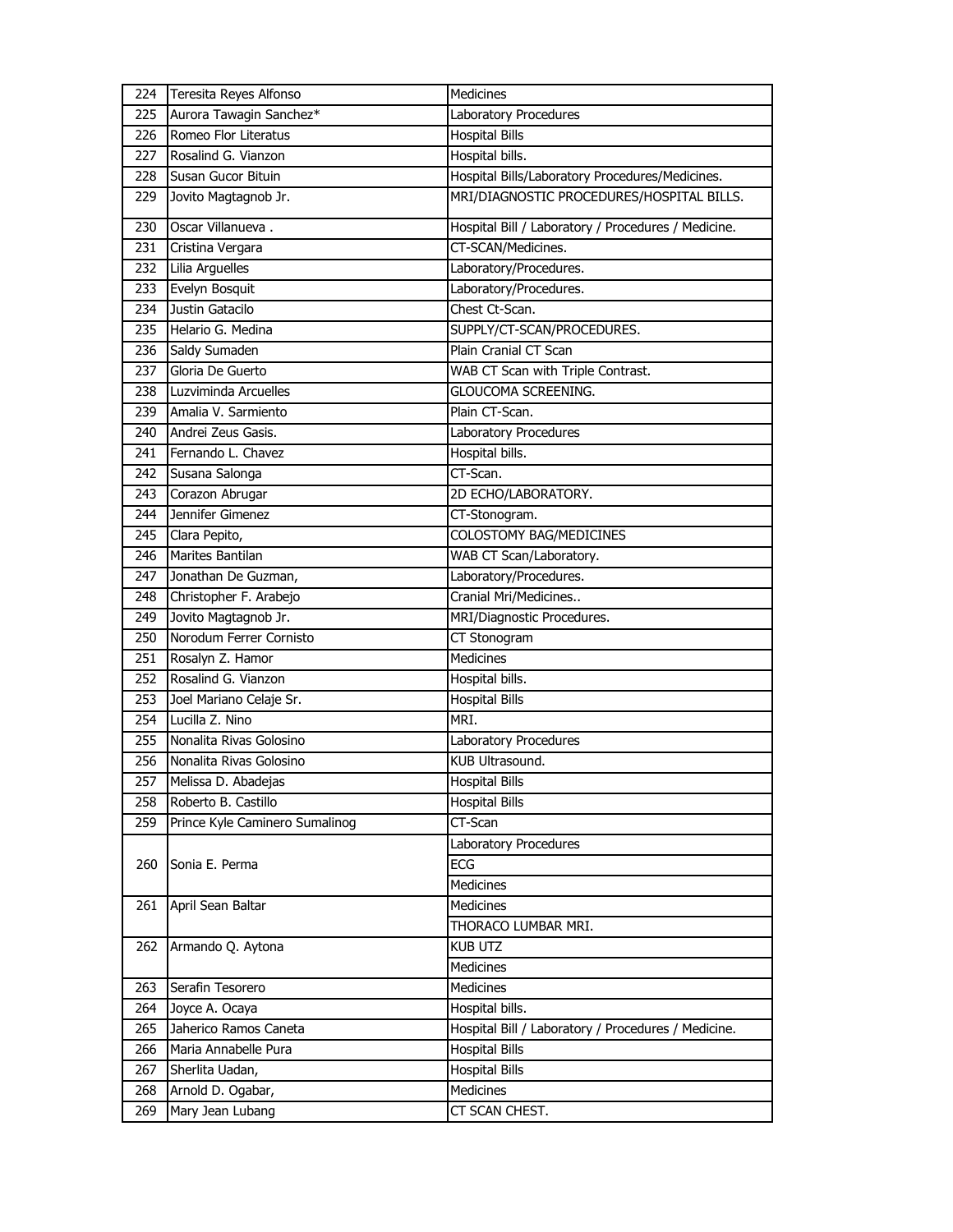| 270 | Ethel Jane F. Cordova         | CRANIAL CT SCAN/CHEST XRAY.                         |
|-----|-------------------------------|-----------------------------------------------------|
| 271 | Angelica R. Traspaderme       | temporal bone ct scan                               |
| 272 | Teodoro. Dela Cruz            | <b>Medicines</b>                                    |
| 273 | Ryana Mae G. Sunga            | Cranial CT Scan.                                    |
| 274 | Elrick Nate B. Quinones       | Cranial CT Scan.                                    |
| 275 | Emerita B. Cardosa            | WAB CT-SCAN                                         |
| 276 | Cristina H. Rodolfo           | Hospital bills.                                     |
| 277 | Merced R. Caballero           | RECTAL MRI.                                         |
| 278 | Aleja Jeslie B. Claros        | 2D ECHO/CRANIAL CT SCAN.                            |
| 279 | Consolacion Bancolo           | <b>Medicines</b>                                    |
| 280 | Dolores Lising Valdemar       | Laboratory Procedures                               |
| 281 | Justin Marto                  | CT-Scan.                                            |
| 282 | Rosario L. Blanco.            | <b>Hospital Bills</b>                               |
| 283 | Willie De Leon Cruz*          | <b>Ultrasound</b>                                   |
| 284 | Willie De Leon Cruz*          | Laboratory Procedures                               |
| 285 | Chuchi Bingcang               | Physical Therapy                                    |
| 286 | Jhun Mhar Aton                | Hospital bills.                                     |
| 287 | Salvador B. Torreja.          | Medicines / Dialysis.                               |
| 288 | Mary Rose M. Natividad        | CT-Scan.                                            |
| 289 | Florita Ortega Daz            | Laboratory/Procedures/Medicines.                    |
| 290 | Venancio Balangit             | Laboratory Procedures.                              |
| 291 | Dolores Prajio                | WAB CT-Scan.                                        |
| 292 | Edwin Poral Manalo            | <b>Medicines</b>                                    |
| 293 | John Gabriel Reyes            | CT-Scan.                                            |
| 294 | Delia Caganan                 | WAB UTZ/Medicines.                                  |
| 295 | Janice Barbiran               | Supplies / Radiotherapy / Laboratory / Medicines    |
|     |                               |                                                     |
| 296 | Marites Reid Relucano         | HOSPITAL BILLS/MEDICINES/LABORATORY                 |
| 297 | Venancio Balangit             | PROCEDURES.<br>Laboratory/Procedures.               |
| 298 | Dolores Prajio                | WAB CT-Scan.                                        |
| 299 | Edwin Poral Manalo            | Medicines                                           |
| 300 | Avegail L. Perolina           | Hospital Bill / Laboratory / Procedures / Medicine. |
| 301 | Renato V. Rabe Sr.            | Laboratory/Procedures/Medicines.                    |
| 302 | Glenson S. Azucena            | Hospital bills / Medicines.                         |
| 303 | May Joy Q. Rabe               | Laboratory/Procedures/Medicines.                    |
| 304 | Geraldine Sofia Delos Santos. | CT-SCAN / MEDICINE / LABORATORY PROCEDURES.         |
| 305 | Bethlehem Del Rosario Jr.     | Laboratory Procedures/2D-Echo/Medicines.            |
| 306 | Joey Casuga                   | Chemotherapy / Medicines.                           |
| 307 | Philip Paul Kiefer E. Borreta | Laboratory/Procedures/Medicines.                    |
| 308 | Myrna Silvestre Tiama         | Laboratory Procedures                               |
| 309 | Ma. Teresita Ugsang           | Laboratory/Procedures/Medicines.                    |
| 310 | Carmelo V. Tesoro             | Laboratory/Procedures/Medicines.                    |
| 311 | Angelica Kate D. Catuira      | Laboratory Procedures                               |
| 312 | Delia N. Panoringan           | Hospital Bill / Laboratory / Procedures / Medicine. |
| 313 | Eddie Boy Contrata            | Ct-Scan and Laboratory                              |
| 314 | Leonard Babagay Dedal         | CT-Scan                                             |
|     |                               | Medicines                                           |
| 315 | Catalino De Guia              | Laboratory/Procedures/Medicines.                    |
| 316 | Avegail L. Perolina           | Hospital Bill / Laboratory / Procedures / Medicine. |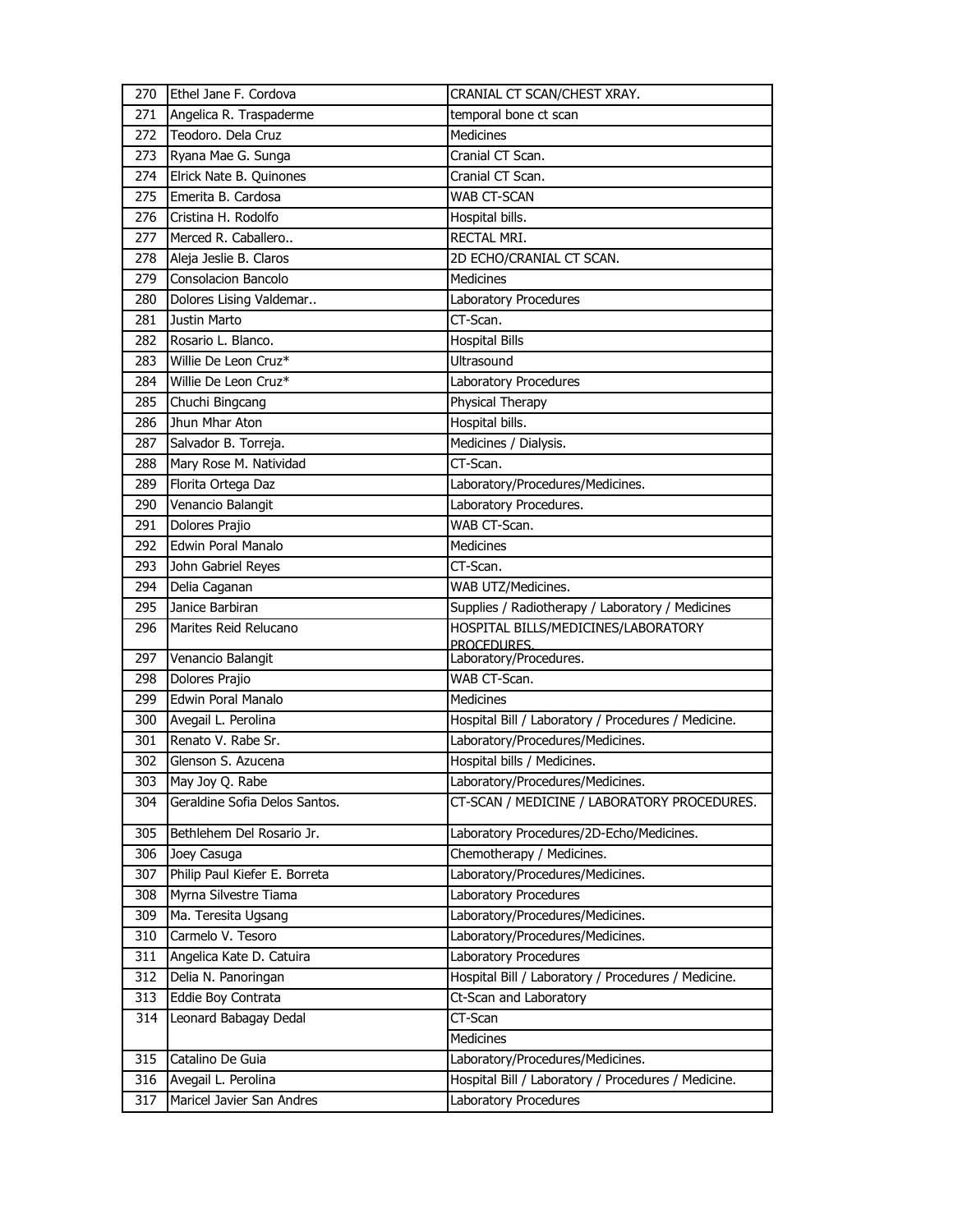| 318 | Consuelo Macadat Regente          | <b>TSH</b>                                          |
|-----|-----------------------------------|-----------------------------------------------------|
| 319 | Salvacion R. Tacsagon             | Medicines                                           |
| 320 | Nelia E. Seraspi                  | Hospital Bill / Laboratory / Procedures / Medicine. |
| 321 | Teresita C. Aguirre               | Procedures                                          |
| 322 | Faith Danielle Bautista Tolosa    | Hospital Bill / Laboratory / Procedures / Medicine. |
| 323 | Rogil F. Ventenilla               | Hospital Bill / Laboratory / Procedures / Medicine. |
| 324 | Rogelio S. Astacaan               | <b>Hospital Bills</b>                               |
| 325 | Diana Lyn Londonio                | Medicines                                           |
| 326 | Dominio M. Del Rosario            | <b>Medicines</b>                                    |
| 327 | Luisito A. Marasigan              | X-Ray                                               |
|     |                                   | Laboratory Procedures                               |
| 328 | Mark John R. Parman               | X-Ray                                               |
| 329 | Rogelio Miraflores                | Medicines                                           |
| 330 | Daniel Burdeos Majam              | <b>Medicines</b>                                    |
| 331 | Melanie Cura Avenido              | <b>Hospital Bills</b>                               |
| 332 | Gael De Guzman Esteban            | <b>Hospital Bills</b>                               |
| 333 | Joseph Ditan                      | Laboratory Procedures                               |
| 334 | Ma. Christina Pallones Chua       | Medicines                                           |
| 335 | Conielyn C. Majan                 | <b>Medicines</b>                                    |
| 336 | Ma. Victoria Delos Santos         | <b>Medicines</b>                                    |
| 337 | Ma. Christina Pallones Chua       | Laboratory Procedures                               |
| 338 | Mary Anne Agnes Sordilla Molbog   | <b>Hospital Bills</b>                               |
| 339 | Justine B. Dela Rosa              | Hospital bills.                                     |
| 340 | Ma. Gena Borromeo                 | MRI.                                                |
| 341 | Ian Kenneth Calios                | X-Ray                                               |
|     |                                   | Laboratory Procedures                               |
| 342 | Eloisa B. Escala                  | Chest CT Scan.                                      |
| 343 | Rosendo B. Calios                 | Optical Coherence Tomography                        |
| 344 | Jhon Celestino Panganoron Taculod | <b>EEG</b>                                          |
| 345 | Melinda Alico Garcia              | <b>Medicines</b>                                    |
| 346 | Arlito Dasigao Reyes              | <b>Hospital Bills</b>                               |
| 347 | <b>Marites Villones</b>           | <b>Medicines</b>                                    |
| 348 | Ireneo A. Martin                  | Procedures                                          |
| 349 | Helario G. Medina                 | <b>Hospital Bills</b>                               |
| 350 | Leoncia R. Macolbas               | Laboratory/Procedures/Medicines.                    |
| 351 | Luzmido Adriano Panilagao         | Medicines                                           |
| 352 | Jobel Agon Ugboc                  | WAB CT-SCAN                                         |
|     |                                   | Medicines                                           |
| 353 | Rogelio Miraflores                | Medicines                                           |
| 354 | Maricel Javier San Andres         | Laboratory Procedures                               |
| 355 | Helario G. Medina                 | WAB CT-SCAN                                         |
|     |                                   | Medicines                                           |
| 356 | Blanca Abeleda                    | Laboratory/Procedures/Medicines.                    |
| 357 | Renaro L. Bautista                | <b>Biometry Exam</b>                                |
| 358 | Enrique C. Revilla                | Laboratory/Procedures/Medicines.                    |
| 359 | Salvador R. Tiburcio              | MRI.                                                |
|     |                                   | Medicines                                           |
| 360 | Consolacion Bancolo               | Medicines                                           |
| 361 |                                   |                                                     |
|     | Fe Nate Mateo                     | <b>WAB CT-SCAN</b>                                  |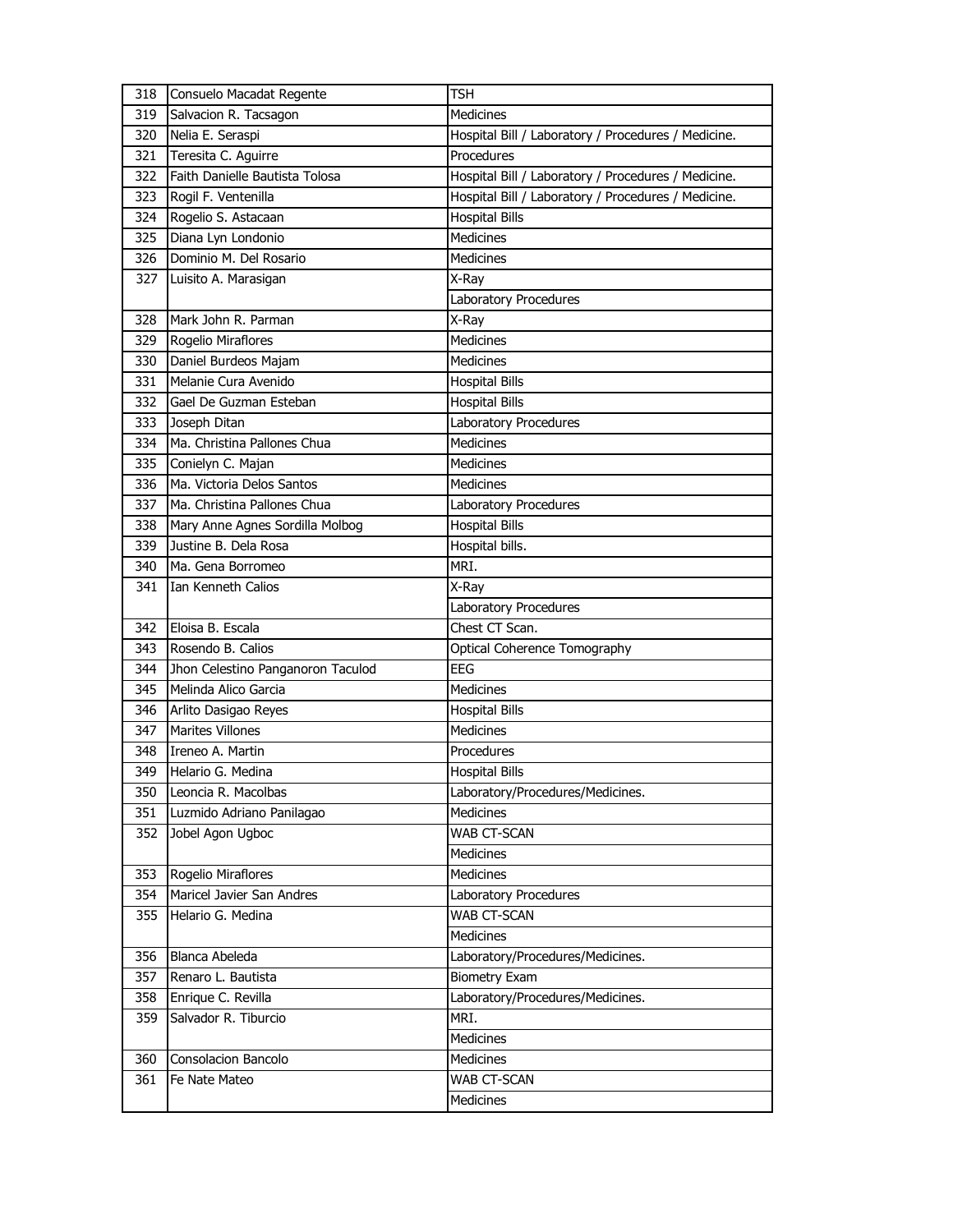| 362 | Chona Garcia                   | CT-Scan                                             |
|-----|--------------------------------|-----------------------------------------------------|
|     |                                | <b>Medicines</b>                                    |
| 363 | <b>Freddie Sison</b>           | Medicines                                           |
| 364 | Baby Rose Lagradilla Estillore | <b>Hospital Bills</b>                               |
| 365 | Bernard Carreon,               | <b>Medicines</b>                                    |
| 366 | Isidro Curativo                | Laboratory/Procedures/Medicines.                    |
| 367 | Janice Barbiran                | Supplies / Laboratory procedure / Ct Scan.          |
| 368 | Salvacion R. Tacsagon          | Laboratory/Procedures/Medicines.                    |
| 369 | Cirilo S. Cajucom              | <b>Hospital Bills</b>                               |
| 370 | Angelica Roque                 | Laboratory Procedures                               |
| 371 | Ian Kenneth Calios             | $CT-Scan$                                           |
| 372 | Anjanette O. Busto             | MRI.                                                |
| 373 | Jon Robert Castro              | Cranial MRI with Contrast.                          |
| 374 | Gabriel Anunciacion            | ECG.                                                |
| 375 | Loida Navera                   | Laboratory/Procedures/Medicines.                    |
| 376 | Cayetano B. Senar              | <b>CRANIAL MRI WITH CONTRAST</b>                    |
| 377 | Florida Dig,                   | Laboratory/Procedures/Medicines.                    |
| 378 | <b>Olwer Anacion</b>           | Laboratory/Procedures.                              |
| 379 | Roberto Gacer                  | CT-Scan.                                            |
| 380 | Owen Namia                     | Laboratory Procedures.                              |
| 381 | Ma. Pinky Irinco               | Laboratory/Procedures/Medicines.                    |
| 382 | Maolenn O. Congreso            | Cranial Mri/Medicines                               |
| 383 | Jocelyn S. Bosito              | Hospital bills.                                     |
| 384 | Erick Julaton                  | Laboratory/Procedures/Medicines.                    |
| 385 | <b>Manuel Pauig</b>            | PELVIC MRI.                                         |
| 386 | Salve Serena C. Risos          | Hospital bills.                                     |
| 387 | Jonathan A. Lamboson           | Hospital bills.                                     |
| 388 | Charito Bisnar Alvarado        | Laboratory/Procedures/Medicines.                    |
| 389 | Thelma Dela Cruz Zimmerman     | Laboratory/Procedures/Medicines.                    |
| 390 | Ma. Victoria Delos Santos      | Medicines                                           |
| 391 | Anita C. Vega                  | Medicines                                           |
| 392 | Enrique C. Revilla             | BIOMETRY/PHACOEMULSIFICATION.                       |
| 393 | Christopher B. Cardosa.        | <b>WAB CT-SCAN</b>                                  |
| 394 | Luisito A. Marasigan           | ECG                                                 |
| 395 | Zaldeliza C. Flores            | Hospital Bill / Laboratory / Procedures / Medicine. |
| 396 | Ernesto A. Castillo,.          | Hospital Bill / Laboratory / Procedures / Medicine. |
| 397 | Lorenzo Louiz Sumacyab.        | <b>Hospital Bills</b>                               |
| 398 | Jade I. Mani                   | LABORATORY/PROCEDURES/MEDICINES/DIAGNOSTIC          |
|     |                                | PROCEDURES.                                         |
| 399 | Girlie A. Isip                 | Laboratory/Procedures/Medicines.                    |
| 400 | Gary S. Narvato                | Hospital bills.                                     |
| 401 | Lux Raiden Formento            | Laboratory Procedures                               |
| 402 | John Gabriel Reyes             | Laboratory Procedures                               |
| 403 | Bienvenido R. Castillo Jr.     | MRI CERVICAL THORACIC LUMBOSACRAL.                  |
| 404 | Jocelyn T. Robrigado           | Chemotherapy & Medicines                            |
| 405 | Rhodora Osias Rieza            | <b>Hospital Bills</b>                               |
|     |                                | Professional Fee.                                   |
| 406 | Kevin Lambagan                 | Medicines                                           |
| 407 | Merced R. Caballero            | <b>Medicines</b>                                    |
| 408 | Ronaldo Alberto                | <b>Hospital Bills</b>                               |
|     |                                |                                                     |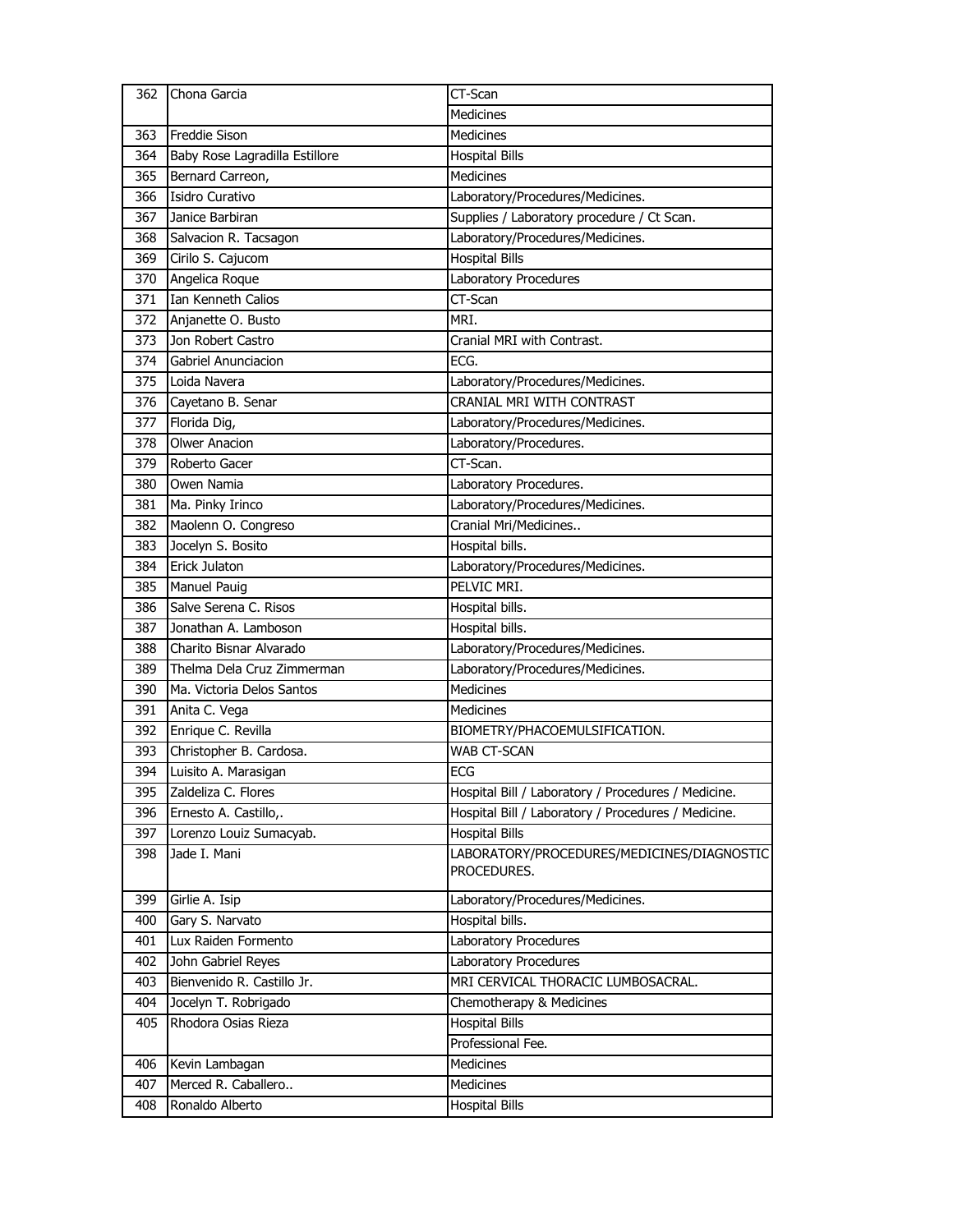| 409 | Maria Regina Luste Mongaya      | Medicines                                                     |
|-----|---------------------------------|---------------------------------------------------------------|
| 410 | Melchor B. Viray Sr.            | <b>Medicines</b>                                              |
| 411 | Jasper Jay A. Menarias          | Laboratory/Procedures/Medicines.                              |
|     |                                 | Dietary Supplement                                            |
| 412 | Francis L. Liza,                | Laboratory/Procedures/Medicines.                              |
| 413 | Marie Grace Ganoran             | Hospital Bill/Medicine/Laboratory Procedures.                 |
| 414 | Joemar E. Minguita              | Hospital Bill / Laboratory / Procedures / Medicine.           |
| 415 | Remegio L. Asico                | CRANIAL MRI/CT SCAN.                                          |
| 416 | Elsie Estores Gonzalez          | Hospital Bill / Laboratory / Procedures / Medicine.           |
|     |                                 | Dietary Supplement                                            |
| 417 | <b>Audie Sales Estores</b>      | Hospital Bill / Laboratory / Procedures / Medicine.           |
|     |                                 | Dietary Supplement                                            |
| 418 | Criselda P. Gonzaga             | Hospital Bill / Laboratory / Procedures / Medicine.           |
| 419 | Roberto Tejoso Tapales          | CT Scan.                                                      |
| 420 | Emelyn Tibio                    | <b>Medicines</b>                                              |
| 421 | Ma. Lorenza Masiglat            | Hospital bills.                                               |
| 422 | Krisha May Castro               | CT Scan.                                                      |
| 423 | Lislie Torral                   | EEG.                                                          |
| 424 | Chris Najarro                   | CHEST cT scan With Contrast.                                  |
| 425 | Marianne Jewel D. Tarucan       | <b>Medicines</b>                                              |
| 426 | Manuel A. Aquino                | Hospital bills / Medicines.                                   |
| 427 | Ruffa Borjal Divina             | Cranial MRI.                                                  |
| 428 | Rhodora Osias Rieza             | Hospital bills.                                               |
| 429 | Irma Magracia                   | WAB CT SCAN.                                                  |
| 430 | Fe Victorino.                   | Lumbar MRI Plain                                              |
| 431 | Anacorita Boco                  | Laboratory Procedures                                         |
| 432 | Reymark Molina                  | CT Scan.                                                      |
| 433 | Bernardo Quiniquito Manapol Sr. | Hospital Bill / Laboratory / Procedures / Medicine.           |
| 434 | Marie Grace Ganoran             | Ultrasound/Medicines/Laboratory                               |
| 435 | Marilyn Balmes                  | Stonogram/Creatinine/Xray/Ultrasound.                         |
| 436 | Luzviminda Samson               | Hospital bills.                                               |
| 437 | Cipriano Castanares             | Hospital bills.                                               |
| 438 | Flerida Pesino                  | Cranial CT Scan.                                              |
| 439 | Leslie Valenzuela Dumayas       | Angiogram/Medicines/Laboratory/Diagnostics/Hospital<br>Bills. |
| 440 | Antonio Tingala                 | Hospital Bill/Dialysis.                                       |
| 441 | Angelita Alli                   | MRI WITH CONTARST.                                            |
| 442 | Onofrido Basco                  | <b>Medicines</b>                                              |
| 443 | Jhon Rembert Gomez              | Xray/Laboratory.                                              |
| 444 | Leandro Zaballa                 | Spinometry                                                    |
| 445 | Ariel David                     | Hospital bills.                                               |
| 446 | Lian Chael D. Orbe              | EEG/MRI with Contrast/Operation.                              |
| 447 | Laliwa Almojera Mentilla        | CT-Scan                                                       |
| 448 | Nicolas B. Sabud                | Dietary Supplement                                            |
|     |                                 | Laboratory/Procedures/Medicines.                              |
| 449 | Imelda Remo Celmar              | <b>Hospital Bills</b>                                         |
| 450 | Filomeno S. Tallod              | CHEMOTHERAPY/MEDICINES/SUPPLIES/LAB.PROCED                    |
|     |                                 | UR<br>FS.                                                     |
| 451 | Anne Facitine Rapas             | EEG.                                                          |
| 452 | Rey D. Espina                   | Hospital bills.                                               |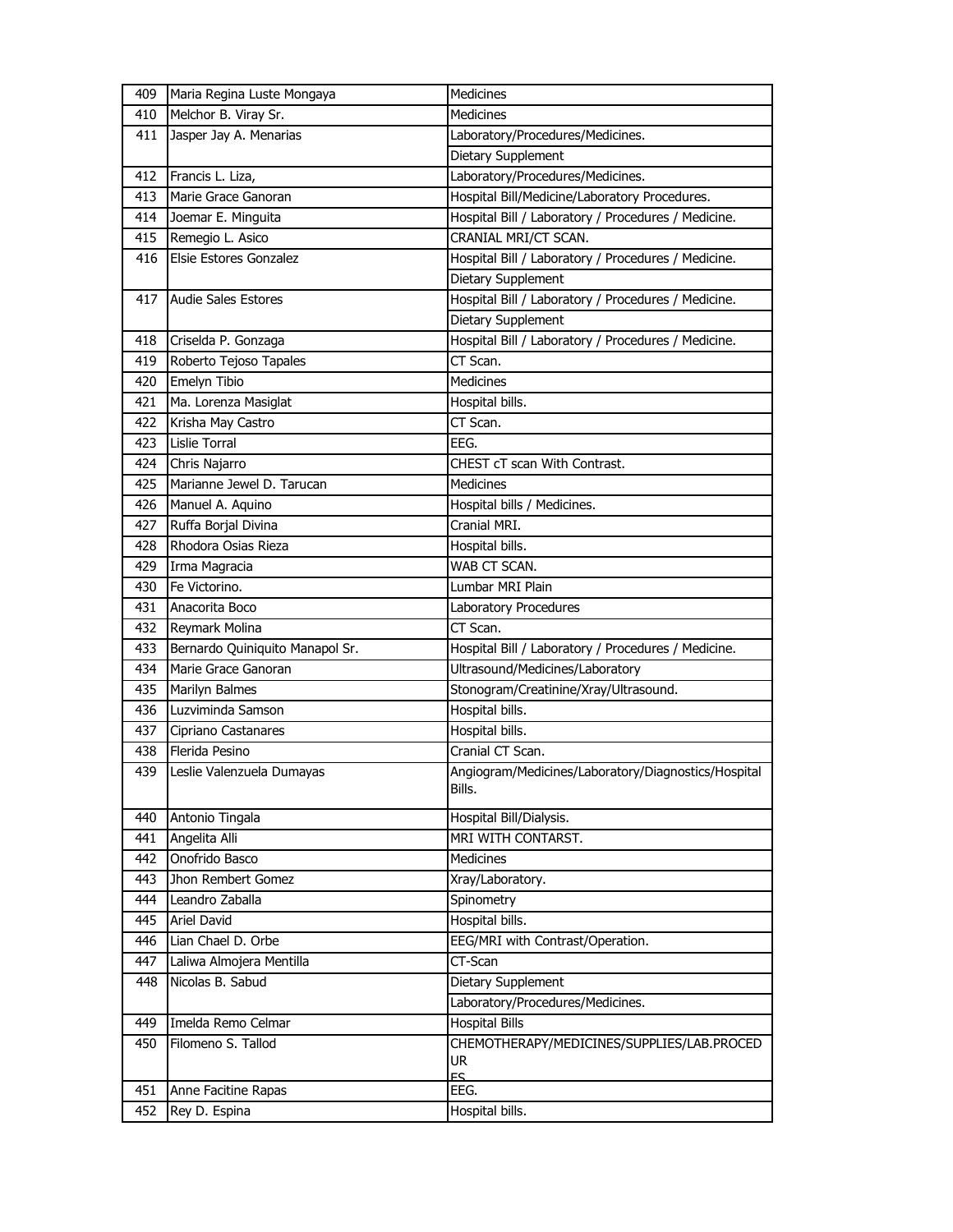| 453 | Bernardo Quiniquito Manapol Sr. | Hospital Bill / Laboratory / Procedures / Medicine. |
|-----|---------------------------------|-----------------------------------------------------|
| 454 | Arnel O. Gascon                 | Hospital bills.                                     |
| 455 | Criselda P. Gonzaga             | Hospital bills.                                     |
| 456 | Jennie T. Rivera                | Medicines                                           |
| 457 | Luis V. Martine.                | Hospital bills.                                     |
| 458 | Eduardo B. Arboso               | Hospital bills.                                     |
| 459 | Renia CafÉ                      | CT-Scan/X-ray.                                      |
| 460 | Leonida Llenado                 | <b>Medicines</b>                                    |
| 461 | Rogelio Sison,                  | WAB CT SCAN WITH CONTRAST/LABORATORY                |
|     |                                 | PROCEDURES.                                         |
| 462 | Thelma Diaz                     | CT-Scan/X-ray.                                      |
| 463 | Jobert Clutario                 | CT-Scan.                                            |
| 464 | Jonalyn P. Justo                | Cranial CT Scan.                                    |
| 465 | Leticia Bayan                   | Endoscopy.                                          |
| 466 | Martin A. Irinco                | Medicines                                           |
| 467 | Rhodora Osias Rieza             | <b>Hospital Bills</b>                               |
| 468 | Ailyne A. Silvestre             | Laboratory Procedures                               |
| 469 | Teresita Legaspi                | CT-Scan                                             |
|     |                                 | <b>Medicines</b>                                    |
| 470 | Just Joseph L. Santos           | 2D ECHO / ECG / X-RAY / Medicines                   |
| 471 | Rosendo B. Calios Jr.           | Dental Procedure                                    |
| 472 | Salvador C. Amansec             | Laboratory/Procedures/Medicines.                    |
| 473 | Efren Zorilla                   | <b>Medicines</b>                                    |
| 474 | Eduardo Vegerano                | CT-Scan                                             |
| 475 | Erlinda E. Batistil             | OPERATION/HOSPITAL BILLS                            |
| 476 | Dante Caoili                    | Laboratory/Procedures/Medicines.                    |
| 477 | Tagumpay V. Riego               | Ultrasound/Medicines/Laboratory                     |
| 478 | Jerry Mae F. Cornelio           | Hospital Bill / Laboratory / CT Scan                |
| 479 | Dennis G. Musni                 | Laboratory/Procedures/Medicines.                    |
| 480 | Justine Mae Marasigan           | CT Scan/Procedures.                                 |
| 481 | Zenaida Duazo                   | Laboratory/Procedures/Medicines.                    |
| 482 | Jenny B. Panganiban             | Hospital bills / Medicines.                         |
| 483 | Raymond Concha Baltazar         | Laboratory/Procedures/Medicines.                    |
| 484 | Ma. Cristina R. Trias           | Laboratory/Procedures/Medicines.                    |
| 485 | Mae Hinlo Enolpe                | CT Scan/ 2D Echo / Laboratory                       |
| 486 | Chrisxhander V. Quintana        | ct scan, medicies, laboratory                       |
| 487 | Luzviminda Dumalanta Lamig      | <b>Medicines</b>                                    |
| 488 | Erlinda Mendoza                 | Hospital bills / Medicines.                         |
| 489 | Rosalinda A. Columbbrillo       | MRI/CT SCAN/MEDICINES.                              |
| 490 | Jenny Riosa Rapirap             | Hospital Bill / Laboratory / Procedures / Medicine. |
| 491 | Gineva E. Mancia                | Laboratory/Procedures/Medicines.                    |
| 492 | Priscila Bumanlag Arevalo       | Laboratory/Procedures.                              |
| 493 | Ishimay G. Mindanao             | Medicines                                           |
| 494 | Ana Mae N. Corpuz               | X-ray / ECG / Laboratory Procedures                 |
| 495 | Daniel Go,.                     | Medicines                                           |
| 496 | Aaron Yzekiel R. Borda          | Hospital Bill / Laboratory / Procedures / Medicine. |
|     |                                 | Dietary Supplement                                  |
| 497 | Ryan Angelo Mariano             | Laboratory/Procedures/Medicines.                    |
| 498 | Maria Christy M. Serra          | 2D ECHO WITH DOPPLER/HOLTER MONITORING.             |
|     |                                 |                                                     |
| 499 | Melly Barrun                    | Medicines                                           |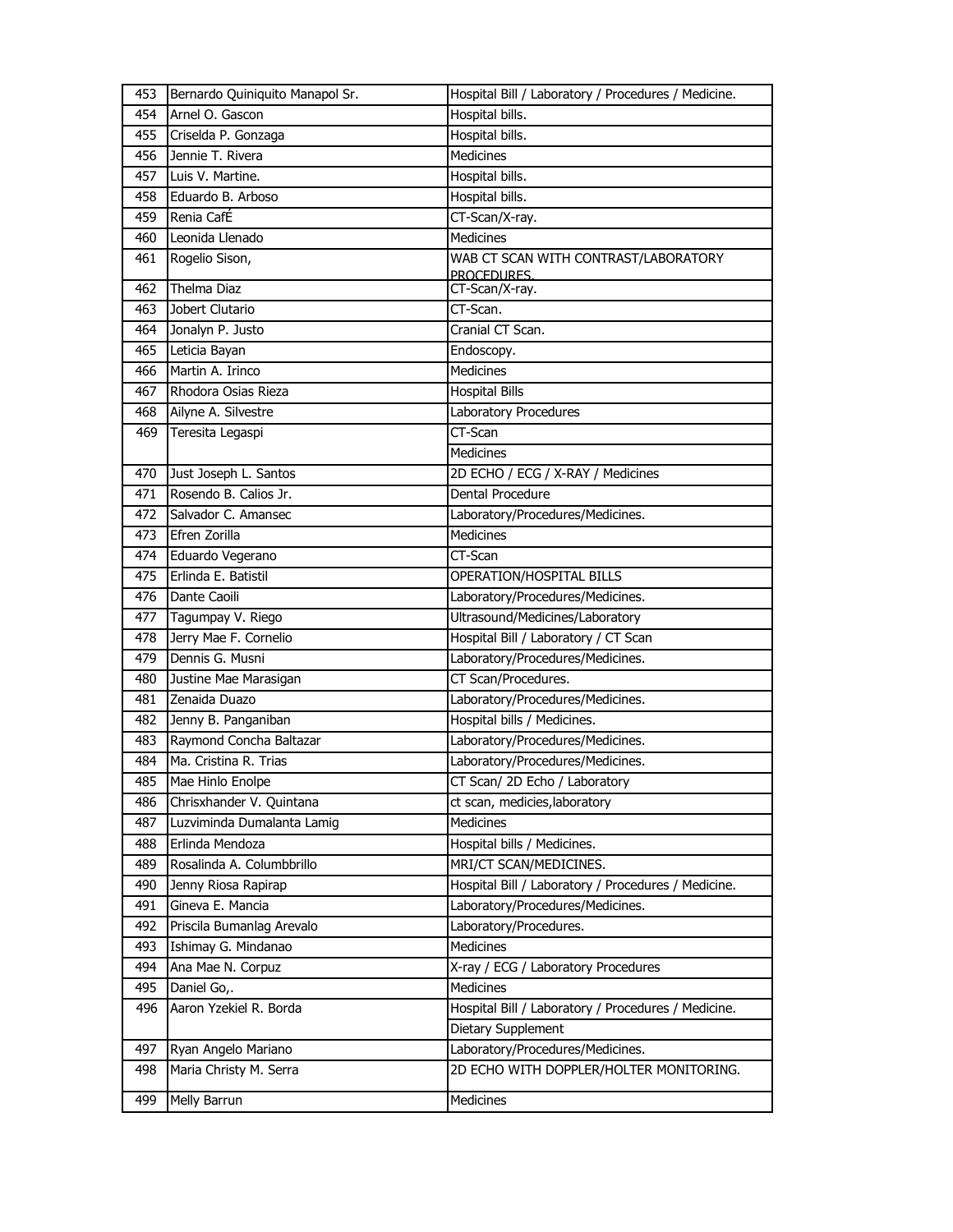| 500 | Teresito R. Alamillo            | Procedures and Medical Supplies                     |
|-----|---------------------------------|-----------------------------------------------------|
| 501 | Jakson Jr. Miranda Galabay      | <b>Hospital Bills</b>                               |
| 502 | Joveniano O. Picones            | Medicines                                           |
| 503 | Carmela Kilcullen               | Laboratory Procedures                               |
| 504 | Salvacion R. Tacsagon           | <b>Medicines</b>                                    |
| 505 | Nerry Grace Abio Adaro          | <b>Hospital Bills</b>                               |
| 506 | Princess Jaylyn Villasquez      | Cranial Ultrasound                                  |
| 507 | Erlinda R. Antonio              | Procedures                                          |
| 508 | Consuelo Macadat Regente        | Transvaginal UTZ/WAB UTZ/Laboratory/Procedure.      |
| 509 | Angelica Roque                  | Pelvic Ultrasound                                   |
| 510 | Ma. Delia C. Teodoro            | MRI.                                                |
| 511 | Bernardo Quiniquito Manapol Sr. | Hospital Bill / Laboratory / Procedures / Medicine. |
| 512 | Ferdinand Manzano Mesa          | Hospital bills / Medicines.                         |
| 513 | Riley Ace Ventura Barcelon      | Hospital Bills                                      |
| 514 | Baby Girl Morales               | <b>Hospital Bills</b>                               |
| 515 | Honesto R. Sol                  | Hospital Bill / Laboratory / Procedures / Medicine. |
| 516 | Alduen R. Olarte                | CT-Scan / Hospital Bills / Laboratory / Medicines.  |
| 517 | Kaleb Arsen A. Asuncion         | Hospital bills.                                     |
| 518 | <b>Archibald Domanais</b>       | Laboratory/Procedures/Medicines.                    |
| 519 | Rita Hermosa                    | Laboratory/Procedures/Medicines.                    |
| 520 | Nery Padua Ursua                | Plain Ct Scan Maxilla & Mandible with 3D.           |
| 521 | Jovita Ramirez                  | Laboratory Procedures                               |
| 522 | Remelita Mae A. Gad             | Procedures                                          |
| 523 | Alpha A. Fernandez              | Laboratory/Procedures/Medicines.                    |
| 524 | Roberto A. Zamora               | Chemotherapy & Medicines                            |
| 525 | Teresita Julian                 | <b>Medicines</b>                                    |
| 526 | Ernesto San Diego Gutierez.     | Laboratory Procedures                               |
| 527 | Anita De Maiwat Llanes          | LABORATORY/SHOULDER X-RAY/MAMMORAGRAM.              |
| 528 | Carlito Diloy                   | 2D ECHO.                                            |
| 529 | Editha Pama                     | <b>KUB UTZ</b>                                      |
| 530 | Glenda Diaz                     | 2D Echo with Doppler / Laboratory.                  |
| 531 | Melchor M. Santillan            | <b>Hospital Bills</b>                               |
| 532 | Ariandy G. Petrache             | <b>CRANIAL MRI</b>                                  |
| 533 | Avegail Perolina                | Hospital bills / Medicines.                         |
| 534 | Fe Nate Mateo                   | Laboratory Procedures                               |
| 535 | Hanjileco Lozano                | <b>EEG</b>                                          |
| 536 | Brenda B. Eduarte               | Laboratory Procedures                               |
| 537 | Manuela Mendoza                 | Whole Abdominal Ultrasound                          |
| 538 | James Bryan Aduana Malveda      | FT3, FT4, TSH                                       |
| 539 | Ditas J. Cahalne                | Laboratory / Ultrasound / Check up                  |
| 540 | Hermocillo A. Asma              | Medicines                                           |
| 541 | <b>Gil Gonzales</b>             | eye procedure/laboratory/medicine.                  |
| 542 | Mila A. Magracia                | <b>Hospital Bills</b>                               |
| 543 | Martin A. Irinco                | Laboratory Procedures.                              |
| 544 | Girlie A. Isip                  | Laboratory Procedures.                              |
| 545 | John Dave Morgado Sim           | Procedures                                          |
| 546 | Gertrudes Lumawig               | Hospital bills.                                     |
| 547 | Rosendo B. Calios               | Dental Procedure                                    |
| 548 | John Benedictt Atendido Ledesma | Medicines                                           |
|     |                                 |                                                     |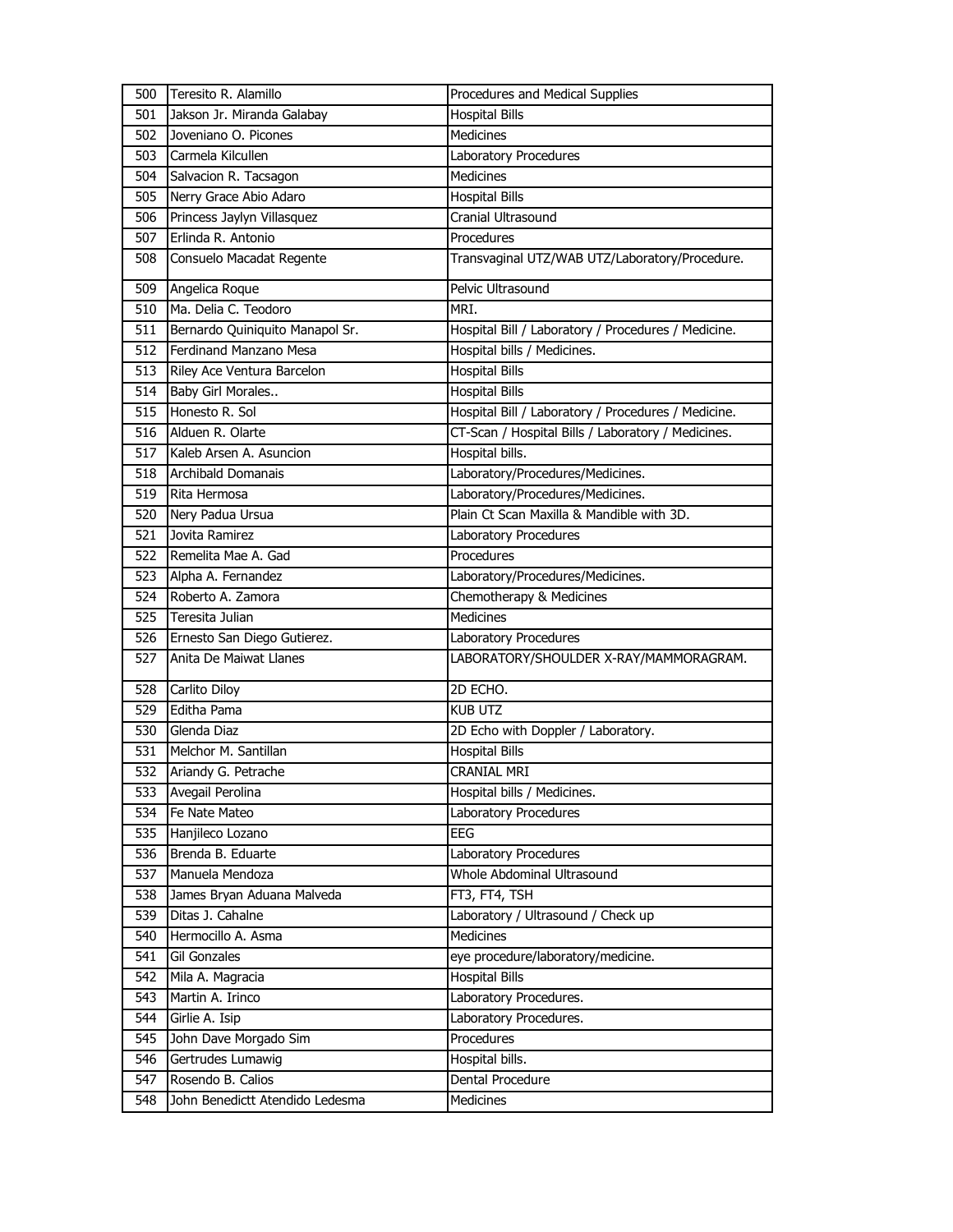| 549 | <b>Brix Andrew Monter</b>           | Hospital Bill / Laboratory / Procedures / Medicine.              |
|-----|-------------------------------------|------------------------------------------------------------------|
| 550 | Susana Salonga                      | CT SCAN OF ABDOMEN, NECK, CHEST/FOR                              |
| 551 | Anamarie M. Zapico                  | MEDICINE.<br>Physical Therapy                                    |
| 552 | Marianne Jewel D. Tarucan           | <b>Medicines</b>                                                 |
| 553 |                                     | WAB CT-SCAN                                                      |
| 554 | Roselie Ang Agarpao<br>Chona Garcia |                                                                  |
| 555 | Jessie Fordan                       | Physical Therapy<br>CT SCAN, PROCEDURE, HOSPITAL BILL, MEDICINE. |
|     |                                     |                                                                  |
| 556 | Princess D. Frias,                  | Hospital bills.                                                  |
| 557 | Louie Escollante                    | Ultrasound.                                                      |
| 558 | Cynthia Lualhati                    | CT-Scan.                                                         |
| 559 | Omar Dispabeladera                  | Laboratory/Procedures.                                           |
| 560 | Eunice Fernando                     | Laboratory/Procedures/Medicines.                                 |
| 561 | Irene Santos,                       | WHOLE ABDOMEN W/ IV ORAL CONTRAST.                               |
| 562 | Arjohn Algeria Lantajo              | <b>Hospital Bills</b>                                            |
| 563 | Jesus Keyrus D. Delos Reyes         | Laboratory/Procedures/Medicines.                                 |
| 564 | Richard Alcantara                   | Laboratory Procedures                                            |
| 565 | Martin A. Irinco                    | Medicines                                                        |
| 566 | Ma. Pinky Irinco                    | X-Ray                                                            |
| 567 | Daniel De Guzman.                   | <b>Medicines</b>                                                 |
| 568 | Joy P. Gamay                        | Hospital bills.                                                  |
| 569 | Eddie M. Robenta                    | CHEST and WAB CT-SCAN WITH CONTRAST.                             |
| 570 | Eduardo A. Ledonio                  | <b>Medicines</b>                                                 |
| 571 | Rodolfo D. Buenos-aires Jr.         | Hospital bills.                                                  |
| 572 | Nicolas B. Sabud                    | CHEMOTHRAPY/MEDICINE/LABORATORY.                                 |
| 573 | Arnel O. Gascon                     | Hospital Bill / Laboratory / Procedures / Medicine.              |
| 574 | Arlene R. Villaruel                 | CRANIAL MRI WITH CONTRAST/MEDICINES.                             |
| 575 | Rodeliza Guarino                    | CT-Scan.                                                         |
| 576 | Cris Anthony Abalos                 | Cranial Mri/Medicines                                            |
| 577 | Elnalyn T. Hurohuro                 | Laboratory/Procedures/Medicines.                                 |
| 578 | Carlo C. Conilas                    | Chest CT Scan.                                                   |
| 579 | Prince Jake Colecha                 | CT Scan.                                                         |
| 580 | Jewel Kisha B. Casampol             | Hospital bills.                                                  |
| 581 | Jewel Kisha B. Casampol             | Hospital bills.                                                  |
| 582 | Eduardo C. Magdongon                | MRI.                                                             |
| 583 | Teresita S. Marquez.                | Hospital Bill / Laboratory / Procedures / Medicine.              |
| 584 | Mary Lyn B. Ignacio                 | TSH                                                              |
| 585 | Jherammel Dela Cruz Rubian          | <b>Hospital Bills</b>                                            |
| 586 | Nenita Sison Madriaga               | <b>Medicines</b>                                                 |
| 587 | Manuel S. Cabanila                  | Hospital bills.                                                  |
| 588 | Antonio S. Bautista                 | Laboratory Procedures                                            |
| 589 | Dennis Rolia Abutin                 | <b>Hospital Bills</b>                                            |
| 590 | Maria Luz D. Alino                  | CT Scan.                                                         |
| 591 | Salvador R. Tiburcio                | Medicines                                                        |
| 592 | Leonard Roda Lapira                 | <b>Hospital Bills</b>                                            |
| 593 | Jeremiane Ulip                      | T3,T4,TSH & UTZ                                                  |
| 594 | Mark Esquilla Fuentespina           | <b>Hospital Bills</b>                                            |
| 595 | <b>Baltazar Marong Flores</b>       | <b>Hospital Bills</b>                                            |
| 596 | Jose Luis Montesines                | <b>Hospital Bills</b>                                            |
| 597 | Savannah P. Zonio                   | <b>Hospital Bills</b>                                            |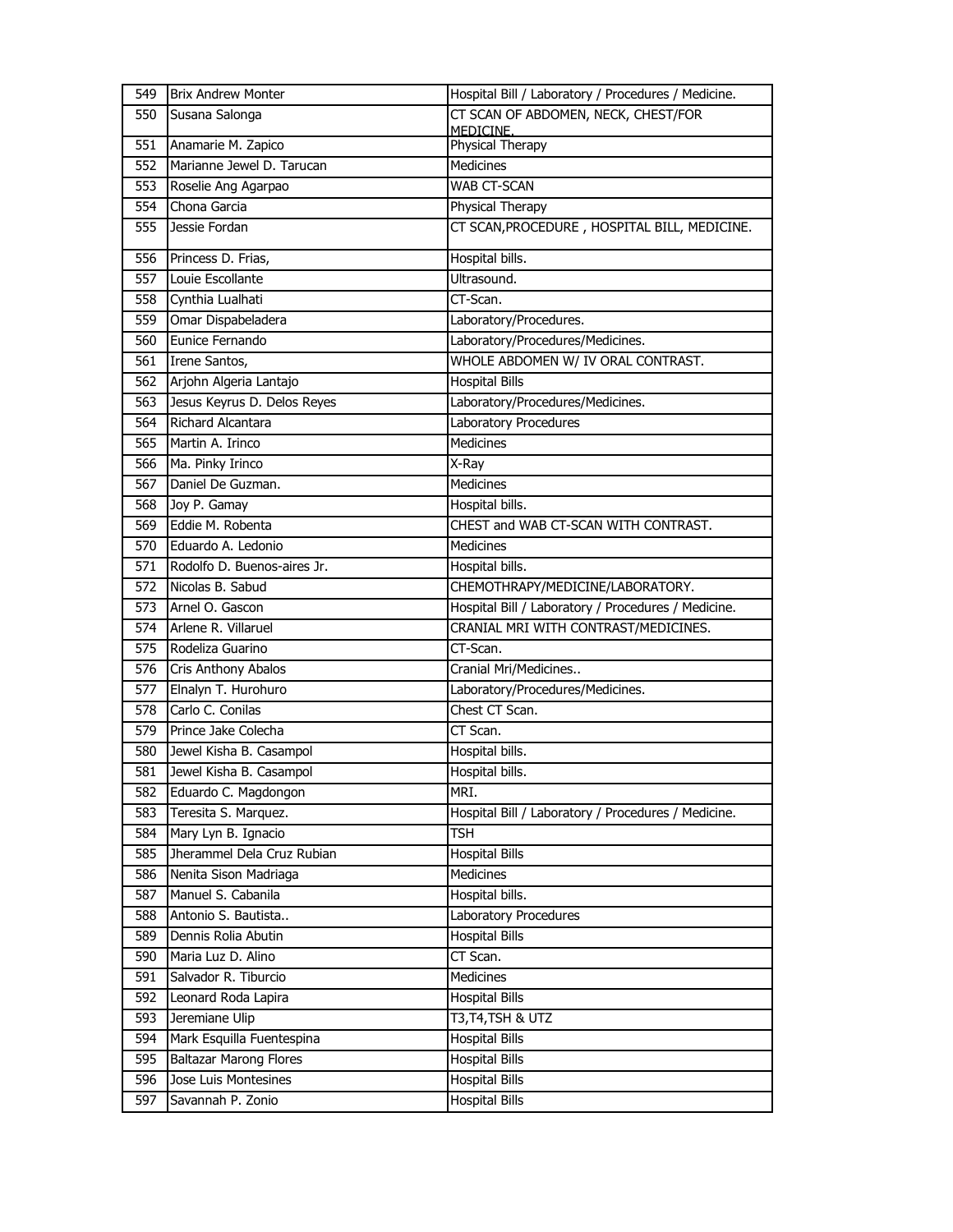| 598 | Erlinda R. Antonio          | WAB CT-SCAN                                     |
|-----|-----------------------------|-------------------------------------------------|
| 599 | Carmelo V. Tesoro           | <b>Medicines</b>                                |
| 600 | Sultana Marie R. Mindo      | <b>Medicines</b>                                |
| 601 | Mary Lyn B. Ignacio         | <b>DRUGS &amp; MEDICINES</b>                    |
|     |                             | Laboratory/Procedures/Medicines.                |
| 602 | Fe Nate Mateo               | Laboratory Procedures                           |
| 603 | Mayuki Villasanta           | MRI.                                            |
| 604 | Teresita E. Alday           | ARM MRI.                                        |
| 605 | Jesus Keyrus D. Delos Reyes | <b>Medicines</b>                                |
| 606 | Jhamae M. Daquiado          | Laboratory Procedures                           |
| 607 | Karen De Quiroz Alarte      | <b>Hospital Bills</b>                           |
| 608 | Milagros Delas Armas Javier | Medicines                                       |
| 609 | Eugene Licup Villafuerte    | Physical Therapy, Medicines, and Hospital Bills |
| 610 | Rosemarie Oguis             | EYE SCAN/PROCEDURES.                            |
| 611 | Ramon Nonato                | WAB CT-Scan.                                    |
| 612 | Ireneo Francisco            | Procedures                                      |
| 613 | Baniza Araneta              | WHOLE ABDOMEN UTZ/CT SCAN/                      |
|     |                             | LABORATORY/DIAGNOSTIC/PROCEDURE/XRAY.           |
| 614 | Catherine Pagcu Robuza      | <b>Hospital Bills</b>                           |
| 615 | Kristine Baselonia Garcia   | <b>Hospital Bills</b>                           |
| 616 | Romeo A. Lapuz              | X-Ray                                           |
| 617 | Elbert Laurence Exequiel    | Hospital bills.                                 |
| 618 | Rolando S. Canuday          | Medicines                                       |
| 619 | Myrna Delgado               | CT-Stonogram / Procedures.                      |
| 620 | Armando Q. Aytona           | Medicines                                       |
| 621 | Aileen Pablo,               | <b>Medicines</b>                                |
| 622 | Merlinda B. Hernandez       | CT-Scan.                                        |
| 623 | Donisa Ortega Arnoza        | <b>Hospital Bills</b>                           |
| 624 | Reynaldo Campipi            | CT-Scan.                                        |
| 625 | Suzette Mhae Doctolero      | Procedures                                      |
| 626 | Vicente B Bicalan           | Laboratory/Procedures/Medicines.                |
| 627 | Marilou Zulaybar            | Neck Ct Scan.                                   |
| 628 | Celerino N. Nieva           | Laboratory/Procedures/Medicines.                |
| 629 | Imelda G. Jimenez           | Upper Abdomen CT Scan                           |
| 630 | Mercy Catina                | WAB CT-SCAN WITH TRIPLE                         |
| 631 | Luisa Venus Javier Villena  | CONTRAST/LABORATORY/MEDICINES.<br>Medicines     |
| 632 | Wilpee Arnoza Molejon       | <b>Hospital Bills</b>                           |
| 633 | Ederlinda P. Isip           | Ultrasound/Laboratory Procedures/Medicine.      |
| 634 | Jose S. Isip Sr.            | Ultrasound/Laboratory/Medicines.                |
| 635 | Valentin Mariano            | Medicines                                       |
| 636 | Arnold D. Milan             | CULTURE AND SENSITIVITY TESTING/MEDICINES       |
| 637 | Christine Tubay             | CT SCAN NECK/CHEST/ABDOMEN AND PELVIC.          |
| 638 | Zenaida S. Olino            | <b>Medicines</b>                                |
| 639 | Freddie Sison               | Medicines                                       |
| 640 | Serafin Tesorero            | Medicines                                       |
| 641 | Lucefina Uy Menciano        | Stonogram                                       |
| 642 | Roberto Clar                | Laboratory/Procedures/Medicines.                |
| 643 | Raul Geocada Nunez          | <b>Hospital Bills</b>                           |
| 644 | Clark Kevin Layson          | Medicines                                       |
| 645 | Lerma N. Piquero            | WAB CT-SCAN                                     |
|     |                             |                                                 |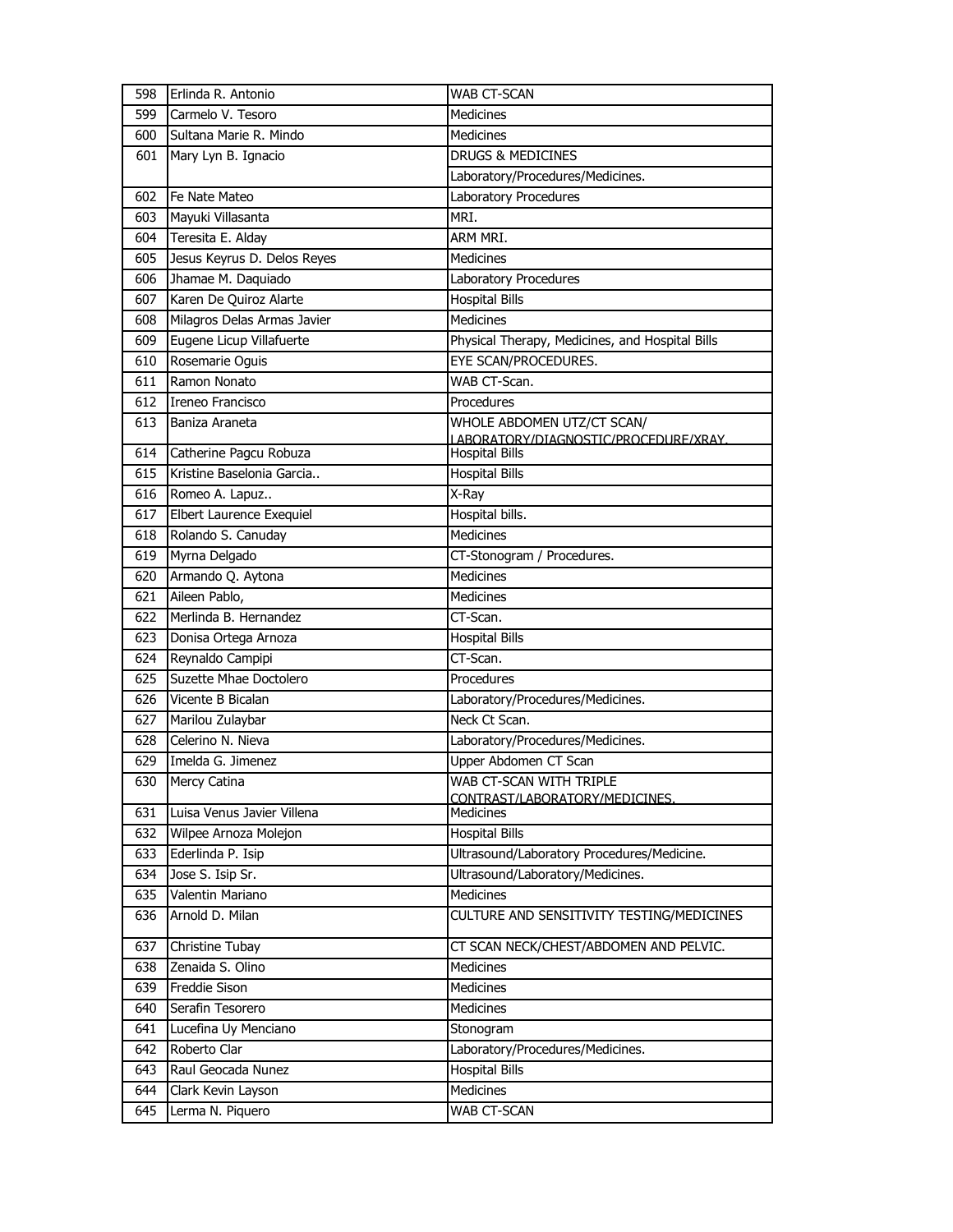| 646 | <b>Brix Andrew Monter</b>    | <b>Hospital Bills</b>                               |
|-----|------------------------------|-----------------------------------------------------|
| 647 | Marilou R. Macapagat         | Laboratory Procedures                               |
| 648 | Allan Paul C. Azucena        | Hospital bills.                                     |
| 649 | Juliet L. Rangas             | Laboratory/Procedures/Medicines.                    |
| 650 | Mariloralyn De Guzman Aquino | Medicines                                           |
| 651 | Nazareth L. Delosata         | Laboratory/Procedures/Medicines.                    |
| 652 | Eniego P. Cabigayan.         | 2D ECHO.                                            |
| 653 | Ariel Lizaso                 | <b>Medicines</b>                                    |
| 654 | Fernando Alan Santos         | Hospital bills.                                     |
| 655 | Apolinar R. Bontog           | Laboratory/Procedures/Medicines.                    |
| 656 | Magdalene Camiling           | <b>Medicines</b>                                    |
| 657 | Manuel S. Cabanila           | Hospital bills.                                     |
| 658 | Conchita E. Arizo            | CRANIAL MRI WITH CONTRAST                           |
| 659 | Lovely Rose M. Rocero        | Laboratory Procedures                               |
| 660 | Haidee F. Quirante           | Laboratory/Procedures.                              |
| 661 | Jenelyn Pomada               | Cranial Ct-Scan / Laboratory.                       |
| 662 | Danilo Noble                 | WAB CT-Scan.                                        |
| 663 | Erlinda Mia Areglado         | ECG/Laboratory.                                     |
| 664 | Conrado Torres               | WAB CT SCAN WITH CONTRAST/LABORATORY                |
| 665 | Felina Celso                 | PROCEDURES.<br>AVLE/EMG-NCV OF THE LOWER LIMBS/XRAY |
|     |                              | <b>CERVICAL</b>                                     |
|     |                              | ΔDΙ                                                 |
| 666 | Carmela Saboren              | Hospital Bill / Laboratory / Procedures / Medicine. |
| 667 | Armando Aytoma               | Laboratory Procedures                               |
| 668 | Magdaena R. Camiling         | Laboratory Procedures                               |
| 669 | Ofelia D. De Leon.           | <b>Hospital Bills</b>                               |
| 670 | Jovy Galos                   | CT-Stonogram.                                       |
| 671 | Geronemo M. Relox Jr.        | Stonogram.                                          |
| 672 | Maria Rebellon               | <b>Medicines</b>                                    |
| 673 | Fermin T. Policarpio         | CRANIAL CT-SCAN.                                    |
| 674 | Genin Lejarde                | CRANIAL CT-SCAN.                                    |
| 675 | Anabelle Pradas              | Laboratory Procedures                               |
| 676 | Atenie Ragos                 | <b>Medicines</b>                                    |
| 677 | Fermin M. Baliuag            | <b>KUB UTZ</b>                                      |
| 678 | Maricel Javier San Andres    | OB Procedure/Lab. Procedures,                       |
| 679 | Apolinario Enriquez          | Laboratory/Procedures/Medicines.                    |
| 680 | Mary Ann Mindo               | Ultrasound / Laboratory / Medicine.                 |
| 681 | Angelina Requio              | CT-Scan.                                            |
| 682 | Domingo S. Simangan          | Medicines                                           |
| 683 | Benthor V. Dres              | <b>Medicines</b>                                    |
| 684 | Florenda E. Mabalot          | Laboratory/Procedures/Medicines.                    |
| 685 | Ron Anthony F. Cabitac       | <b>KUB UTZ</b>                                      |
| 686 | Salvacion M. Reyes           | Laboratory/Procedures.                              |
| 687 | Ma. Socorro Villareal        | Laboratory/Procedures.                              |
| 688 | Teresito R. Alamillo         | Medicines                                           |
| 689 | Catherine Geralin            | Laboratory/Procedures/Medicines.                    |
| 690 | Richelle Genova              | MRI.                                                |
| 691 | Ervin Campo                  | Hospital bills.                                     |
| 692 | Veronica Bumacos             | Laboratory/Procedures.                              |
| 693 | Jan Leinor S. Abuel          | <b>Medicines</b>                                    |
| 694 | Maria Rebellon               | Laboratory/Procedures.                              |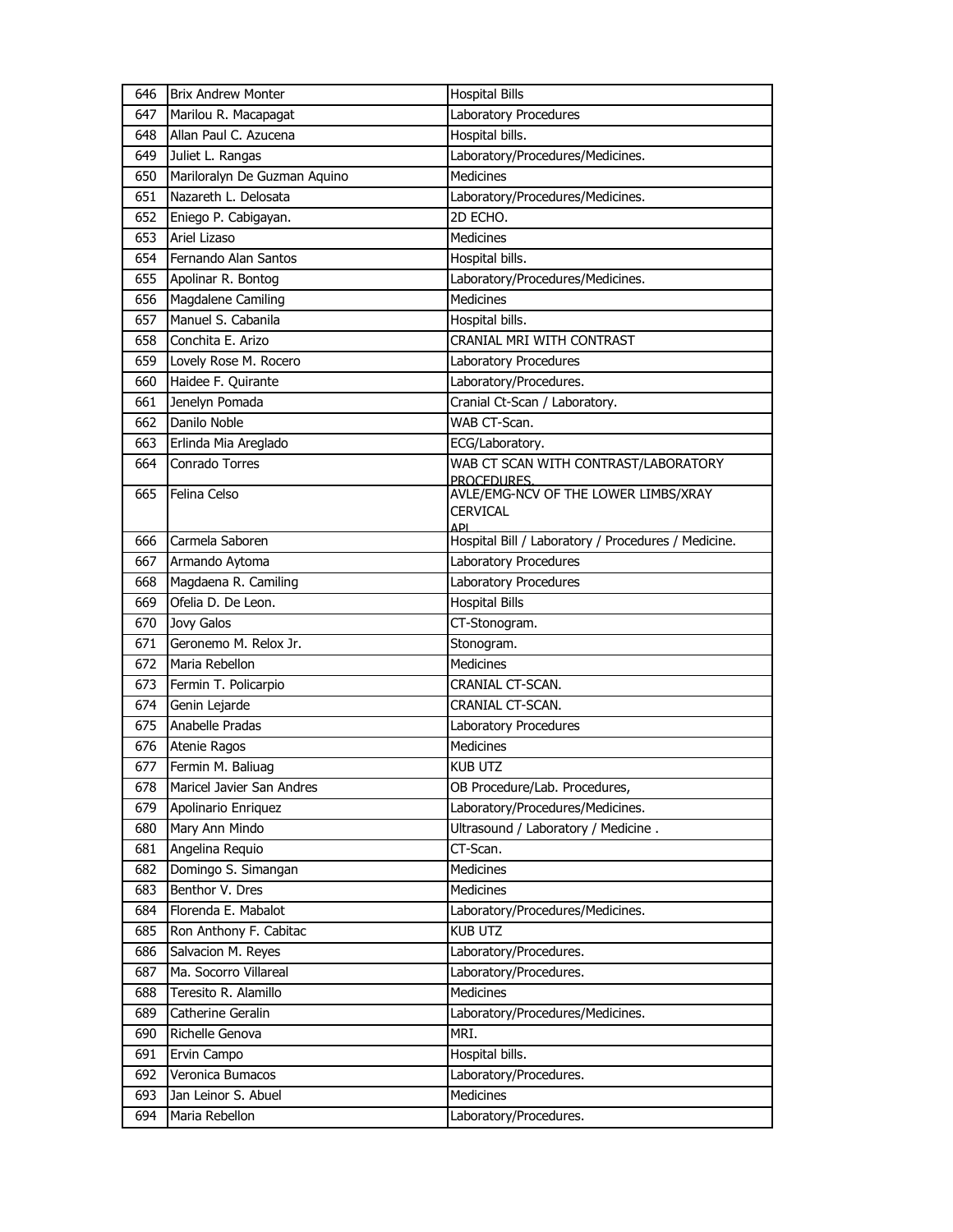| 695 | Rodrigo Delos Reyes,        | CT-Scan.                                                               |
|-----|-----------------------------|------------------------------------------------------------------------|
| 696 | Domingo Adora,              | Ultrasound/Laboratory.                                                 |
| 697 | Baby Joy Tejada             | MRI.                                                                   |
| 698 | Rodelio Calbayar            | Laboratory/Procedures/Medicines.                                       |
| 699 | Vivencia Tavora             | 2D Echo / Mammogram / Laboratory / Ultrasound.                         |
| 700 | Celestino Baguio Jr         | Procedures                                                             |
| 701 | Veronica S. Bartido         | Laboratory/Procedures/Medicines.                                       |
| 702 | Rose O. Chaves              | Laboratory/Procedures/Medicines.                                       |
| 703 | Salvador B. Jarilla         | Hospital bills / Medicines.                                            |
| 704 | Rodolfo Reyes               | Laboratory/Procedures/Medicines.                                       |
| 705 | Alfonso Bautista            | Laboratory/Procedures/Medicines.                                       |
| 706 | Leticia J. Bautista         | Laboratory/Procedures/Medicines.                                       |
| 707 | Lourdes M. Vale,            | Laboratory/Procedures/Medicines.                                       |
| 708 | Caroline M. Sanchez         | Laboratory/Procedures/Medicines.                                       |
| 709 | Gaspar Dig                  | Laboratory/Procedures/Medicines.                                       |
| 710 | Salvacion Cendana           | Hospital bills.                                                        |
| 711 | Rodolfo L. Logatoc          | Laboratory Procedures                                                  |
| 712 | Ma. Teresita F. Posadas     | Laboratory/Procedures/Medicines.                                       |
| 713 | Juan Candado                | Laboratory/Procedures/Medicines.                                       |
| 714 | Fe Cabusao,                 | Hospital Bill / Laboratory / Procedures / Medicine.                    |
| 715 | Maila Mendoza               | Laboratory/Procedures/Medicines.                                       |
| 716 | Luis Villanueva Martinez    | <b>Hospital Bills</b>                                                  |
| 717 | Antonio B. Ramirez          | Laboratory/Procedures/Medicines.                                       |
| 718 | Charlotte Gentelezo Mallari | Therapy / Hospital Bills.                                              |
| 719 | Alvin A. Edrosa             | Hospital bills / Medicines.                                            |
| 720 | Salvacion R. Tacsagon       | <b>Medicines</b>                                                       |
| 721 | Anamarie M. Zapico          | Physical Therapy                                                       |
| 722 | Remdios Cordero             | Laboratory/Procedures/Medicines.                                       |
| 723 | Roselie Ang Agarpao         | Laboratory/Procedures/Medicines.                                       |
| 724 | Gina Ermino Ergina          | <b>Hospital Bills</b>                                                  |
| 725 | Johannah Amber C. Diaz      | Medicines                                                              |
| 726 | Rolando S. Canuday          | CT-Scan                                                                |
| 727 | Marvin Parparan Bayuna      | <b>Hospital Bills</b>                                                  |
| 728 | Glen Barit Bumanlag         | <b>Hospital Bills</b>                                                  |
| 729 |                             |                                                                        |
|     | Benedick Obana Aquino       | <b>Hospital Bills</b>                                                  |
| 730 | Adrian Cielos Sandoval      | Hospital Bills                                                         |
| 731 | Aris Bonoglosa Cinensie     | <b>Hospital Bills</b>                                                  |
| 732 | Absary Macatala Khalid      | <b>Hospital Bills</b>                                                  |
| 733 | Arlyn Juanes                | Diagnostic & Lab. Procedures, Dialysis, Medicines &<br>Hospital Bills. |
| 734 | Gemma Tumaob                | <b>Hospital Bills</b>                                                  |
| 735 | Chona Garcia                | Physical Therapy                                                       |
| 736 | Jerby Ken A. Ramos          | Urogram                                                                |
| 737 | Antonio B. Ramirez          | Medicines                                                              |
| 738 | Ron Anthony F. Cabitac      | Laboratory/Procedures/Medicines.                                       |
| 739 | Jossie B. Genzole           | UTZ/X-RAY/LABORATORY PROCEDURE/ECG.                                    |
| 740 | Luz F. Natividad            | Laboratory/Procedures/Medicines.                                       |
| 741 | Maria Luz D. Alino          | NECK CT SCAN/CRANIAL MRI.                                              |

Total Patient: 741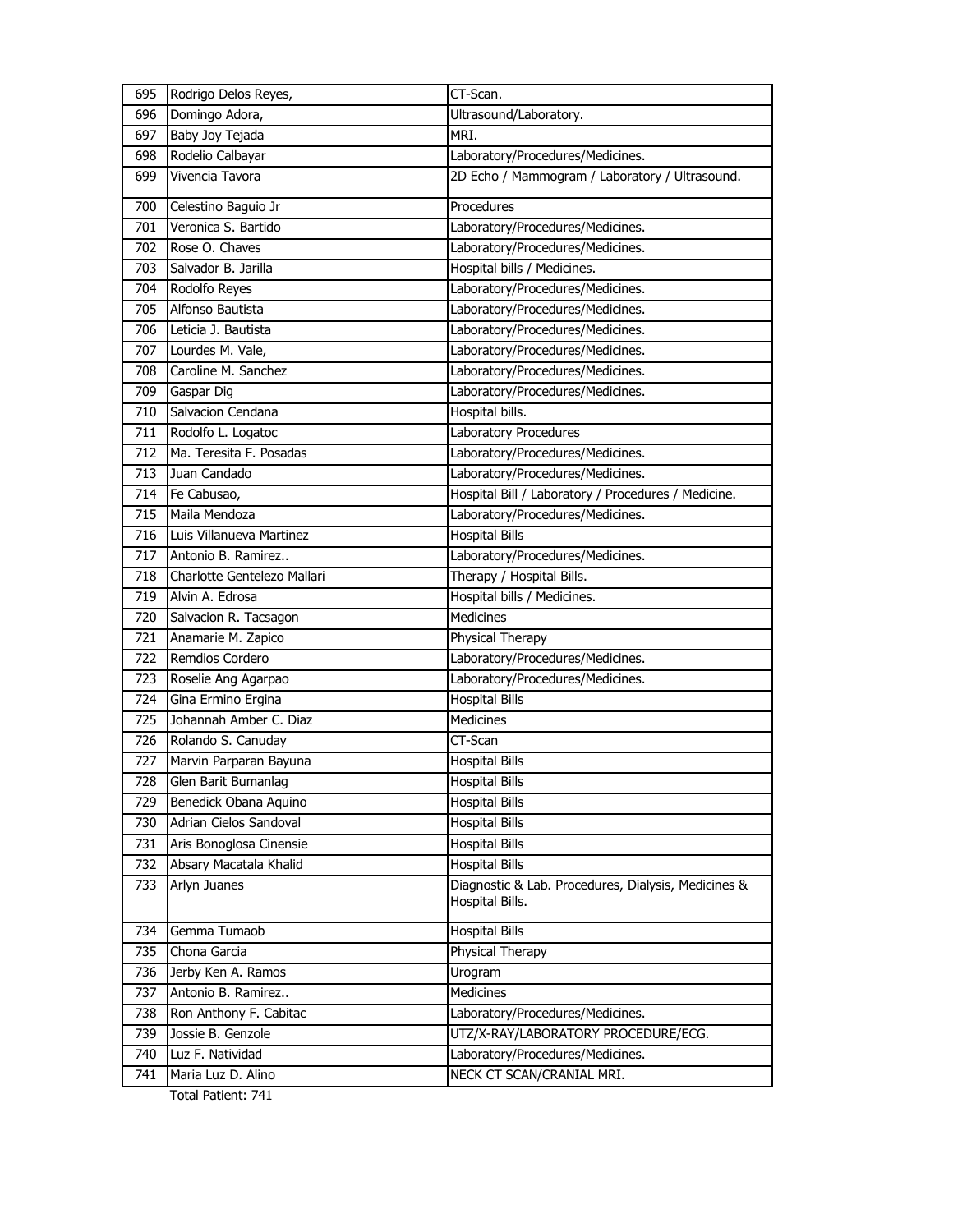

## **Republic of the Philippines Department of Health MEDICAL ASSISTANCE PROGRAM**

## For the month of February year 2020 QUIRINO MEMORIAL MEDICAL CENTER

| No#            | <b>Name of Patient</b>      | Assistance                                                                |
|----------------|-----------------------------|---------------------------------------------------------------------------|
| 1              | Salvador C. Amansec         | Laboratory/Procedures/Medicines.                                          |
| $\overline{2}$ | Mary Ann Saludaga           | WAB UTZ.                                                                  |
| 3              | Johanna Solis Antonio       | Laboratory/Procedures.                                                    |
| 4              | Merlinda Aviles             | Laboratory/Procedures.                                                    |
| 5              | Romeo T. Andrade            | Laboratory/Procedures.                                                    |
| 6              | Kimberly Ayo                | Laboratory/Procedures.                                                    |
| $\overline{7}$ | Amanda Andrade              | Laboratory/Procedures.                                                    |
| 8              | Angelica Faye Balane        | Laboratory/Procedures/Medicines.                                          |
| 9              | Angelo R. Paltep            | Hospital Bill / Laboratory / Procedures / Medicine.                       |
| 10             | Virginia Uy.                | <b>HOSPITAL</b><br>BILLS/OPERATION/PHACOEMULSIFICATION.                   |
| 11             | Mary Jane Francisco         | Hospital bills.                                                           |
| 12             | Karen A. Castro.            | CNAB INSTRUMENT/MEDICINES.                                                |
| 13             | Joel D. Escanilla           | CHEST CT SCAN WITH CONTRAST/WAB CT SCAN<br><b>WITH</b><br>TRIPLE CONTRAST |
| 14             | Nenita B. Maniscan          | CT-Scan                                                                   |
| 15             | Nilo Sevilla                | Plain Cranial CT Scan.                                                    |
| 16             | <b>Dolores Cadimas</b>      | Whole Abdominal Ultrasound                                                |
| 17             | Rolando S. Canuday          | Ct Scan with Contrast.                                                    |
| 18             | Eduardo Alburo Gallego      | <b>Hospital Bills</b>                                                     |
| 19             | George Abaya Ibanez         | <b>Hospital Bills</b>                                                     |
| 20             | Epifanio Diata              | Procedures                                                                |
| 21             | Jonathan F. Ibadlit         | Laboratory Procedures                                                     |
| 22             | Leonardo Austria            | <b>Medicines</b>                                                          |
| 23             | Ariel Enaje                 | <b>Medicines</b>                                                          |
| 24             | Teresita E. De Alday        | ARM MRI.                                                                  |
| 25             | Grace S. Burton             | Laboratory Procedures                                                     |
| 26             | Rosecilla A. Lonsame        | Medicines                                                                 |
| 27             | Ariel J. Calub              | Laboratory Procedures                                                     |
| 28             | Emilia Quines               | Chemo Medicines, Diagnostic Procedures, Medicines,<br>Laboratories.       |
| 29             | Carla G. Brunio             | Laboratory Procedures.                                                    |
| 30             | Cornelio F. Legaspi         | Laboratory Procedures                                                     |
| 31             | Divine Stephanie V. Canales | FT3, FT4, TSH                                                             |
| 32             | Jose S. Samiana             | Laboratory Procedures                                                     |
| 33             | Teresito R. Alamillo        | Laboratory/Procedures/Medicines.                                          |
| 34             | Vivian Angeles Ceda         | <b>KUB UTZ</b>                                                            |
| 35             | Fernando Alan Santos        | <b>Hospital Bills</b>                                                     |
| 36             | Maria Cristina Querubin     | Chemotherapy & Medicines                                                  |
| 37             | Benita Buena.               | Hospital bills.                                                           |
| 38             | Jewel Kisha B. Casampol     | Hospital bills.                                                           |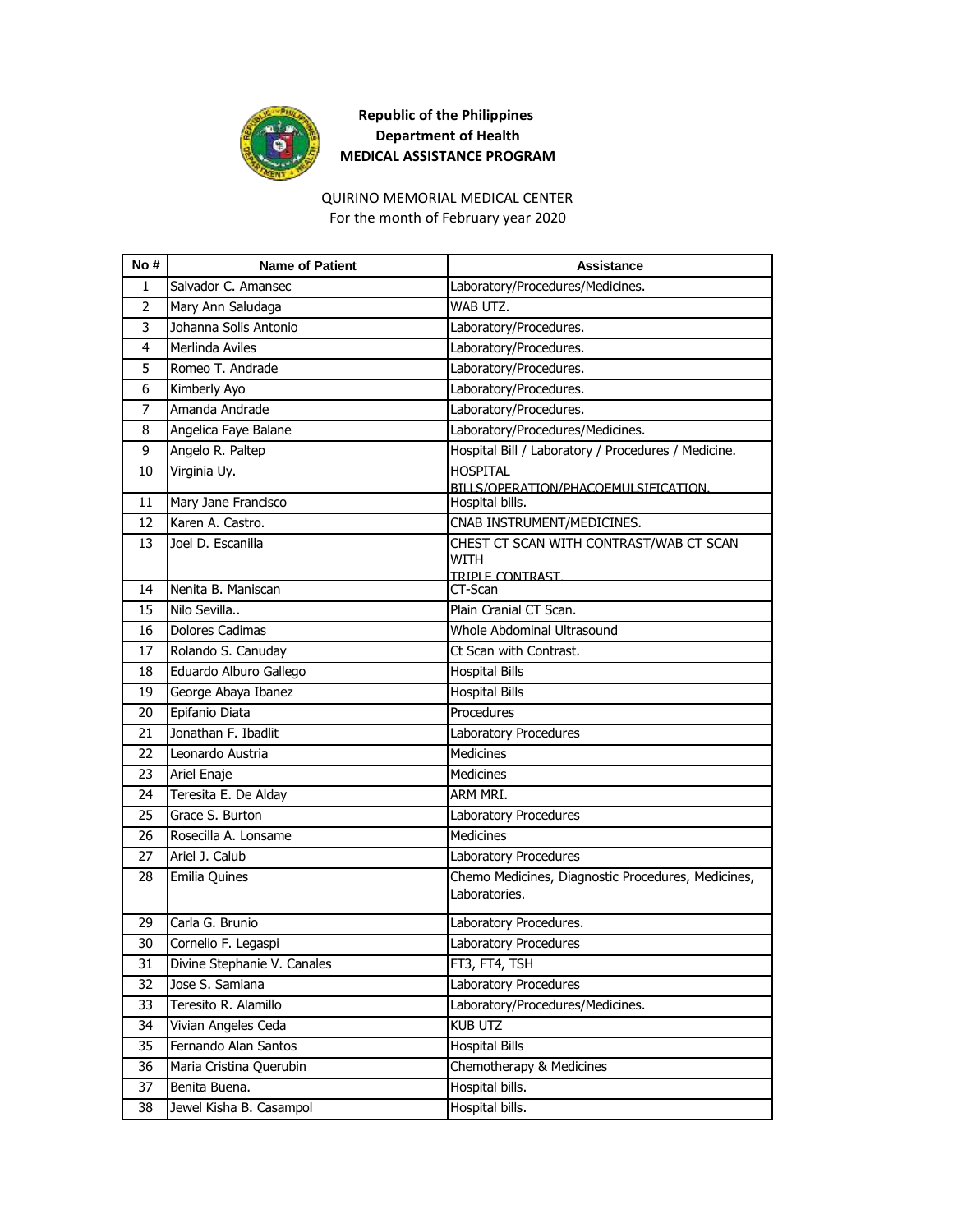| 39       | Ruben B. Cainggoy                                  | Hospital bills.                                        |
|----------|----------------------------------------------------|--------------------------------------------------------|
| 40       | Elmira Mitchell Ann E. Agunaldo                    | Hospital bills.                                        |
| 41       | Alejo A. Morales                                   | Cranial MRI.                                           |
| 42       | <b>Brix Andrew Monter</b>                          | Hospital bills.                                        |
| 43       | Nilda B. Veloso                                    | Cranial MRI.                                           |
| 44       | Chona Garcia                                       | Physical Therapy                                       |
| 45       | Vivian Angeles Ceda                                | Procedures                                             |
| 46       | Joseph A. Rebucan                                  | Ct Scan with Contrast.                                 |
| 47       | Isidro Vicente Abalos Jr.                          | <b>Medicines</b>                                       |
| 48       | Rustica Esplana                                    | Laboratory/Procedures/Medicines.                       |
| 49       | Robert Ocop Caridad                                | Hospital bills.                                        |
| 50       | Emilia Quines                                      | Chemotherapy & Medicines                               |
| 51       | Daniel Ilao Santos                                 | Hospital Bill / Laboratory / Procedures / Medicine.    |
| 52       | Jenina Ann Ramos Villaflor                         | Hospital Bill / Laboratory / Procedures / Medicine.    |
| 53       | Rodny Pamoso Salem                                 | Hospital Bill / Laboratory / Procedures / Medicine.    |
| 54       | Leticia Catalan De Jose                            | Hospital Bill / Laboratory / Procedures / Medicine.    |
| 55       | John Robert Castro,                                | CT-Scan.                                               |
| 56       | Renato Cirilo Lapid Rodriguez                      | Hospital Bill / Laboratory / Procedures / Medicine.    |
| 57       | Veronica Bumacod                                   | Laboratory/Procedures.                                 |
| 58       | Tyver Jeckie Padasas                               | EEG.                                                   |
| 59       | Emilia Balaga                                      | EEG.                                                   |
| 60       | Valentin Mariano                                   | <b>Medicines</b>                                       |
| 61       | Amanda Daliva                                      | Laboratory/Procedures.                                 |
| 62       | Jilbert Bruan                                      | MEDICINE/LABORATORY/CT SCAN.                           |
| 63       | Benita Buena.                                      | Hospital bills.                                        |
|          | Carmela Saboren                                    | Dialysis, Dialyzer, PD Solution, Procedures, Medicines |
| 64       |                                                    |                                                        |
|          |                                                    | &                                                      |
|          |                                                    | Laboratory                                             |
| 65       | Jilbert Bruan                                      | Laboratory/Procedures/Medicines.                       |
| 66       | Danilo Noble                                       | Laboratory/Procedures/Medicines.                       |
| 67       | Michaella Faye Virtucio                            | EEG.                                                   |
| 68       | Antonio Tingala                                    | CT-Stonogram.<br>EEG.                                  |
| 69       | Schneizel Kyle Lasco                               |                                                        |
| 70       | Fe Nate Mateo<br>John Paul Santos                  | Laboratory/Procedures/Medicines.                       |
| 71       |                                                    | <b>Hospital Bills</b>                                  |
| 72<br>73 | Anastacio S. Aldaba                                | Laboratory Procedures                                  |
| 74       | Herminia Villasis Castillo<br>Mark Ian E. Dumandan | CT-SCAN/MEDICINES<br>CT-Scan                           |
| 75       |                                                    | Hospital Bill / Laboratory / Procedures / Medicine.    |
| 76       | Noridel C. Magdaraog                               | Hospital bills.                                        |
|          | Rizzie Raye B. Cruz<br>Glenson S. Azucena          |                                                        |
| 77<br>78 |                                                    | <b>Hospital Bills</b><br><b>Hospital Bills</b>         |
|          | Lourdes Baltazar Angcao                            |                                                        |
| 79<br>80 | Ramon A. Allera                                    | Physical Therapy<br><b>Hospital Bills</b>              |
| 81       | Glenson S. Azucena                                 | EEG.                                                   |
|          | Dylan Raygon<br>Lelian N. Ramos                    |                                                        |
| 82       | Romulo Moreles                                     | Laboratory/Procedures/Medicines.                       |
| 83<br>84 |                                                    | Laboratory/Procedures.                                 |
| 85       | Rosalinda Heramia                                  | CT-Scan.                                               |
| 86       | Michelle Amores<br>Teresito R. Alamillo            | Laboratory/Procedures.<br>Laboratory Procedures        |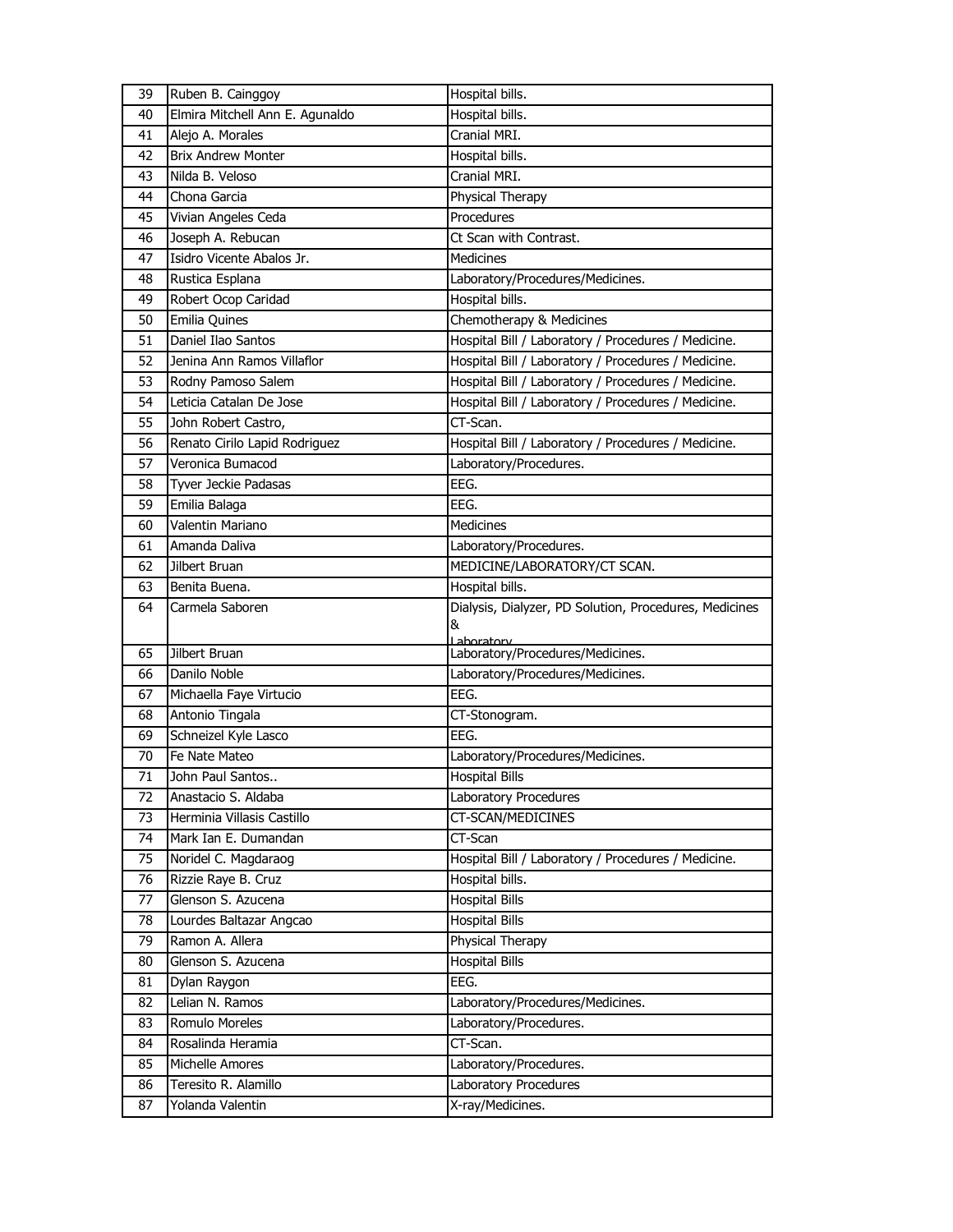| 88  | Milagros Delas Armas Javier     | Medicines                                                   |
|-----|---------------------------------|-------------------------------------------------------------|
| 89  | Antonio S. Bautista             | Cranial CT Scan.                                            |
| 90  | Tomas S. Del Rosario            | PLAIN MRI.                                                  |
| 91  | Maricris R. Celon               | Laboratory Procedures/ECG.                                  |
| 92  | Salvador Dela Paz               | Laboratory/Procedures/Medicines.                            |
| 93  | Nardo E. Cortan                 | PT/OT THERAPY                                               |
| 94  | Marissa Vinoya                  | 2D ECHO / ECG / X-RAY / Medicines                           |
| 95  | Marites S. Dela Cruz            | MRI.                                                        |
| 96  | Jerry Chan                      | Laboratory Procedures                                       |
| 97  | Marcus Julian R. Gianan         | Laboratory/Procedures/Medicines.                            |
| 98  | Ofelia Erlano                   | Cystourethrogram                                            |
|     |                                 | <b>Medicines</b>                                            |
| 99  | Maria Milagros Yodico Musa      | Hospital bills.                                             |
| 100 | Syra De Asis Triumfo            | Laboratory Procedures                                       |
| 101 | Carmela Kilcullen               | Liver Transplant/Medicine                                   |
| 102 | Luz Wedingco San Juan           | <b>Hospital Bills</b>                                       |
| 103 | Martin A. Irinco                | <b>Medicines</b>                                            |
| 104 | Ma. Pinky Irinco                | Medicines                                                   |
| 105 | Chris Luis Angeles Tero         | MRI.                                                        |
| 106 | Daniel De Guzman.               | <b>Medicines</b>                                            |
| 107 | Lodita G. Carlom                | Chest CT-Scan with IV Contrast / Hospital Bill /            |
|     |                                 | Medicine                                                    |
| 108 | Anthony Valdevia Buyser         | / Laboratov procedures<br>2D ECHO / ECG / X-RAY / Medicines |
| 109 | Diosdado Guzon Tiongson         | <b>Hospital Bills</b>                                       |
| 110 | Danilo Noble                    | Laboratory/Procedures/Medicines.                            |
| 111 | Merlinda G. Cruz                | Ct-Scan With Contrast/Medicines.                            |
| 112 | Janitha M. Cervantes            | Medicines                                                   |
| 113 | Yliesa Marie B. Dela Cruz       | Laboratory Procedures                                       |
| 114 | Jessalyn Sumalde                | <b>Hospital Bills</b>                                       |
| 115 | Inocencio Cruz Reblora          | <b>Hospital Bills</b>                                       |
| 116 | Manolo Vicente Pastor Aguinaldo | GALUCOMA SCREENING PACKAGE.                                 |
| 117 | Helen M. Paguia                 | Laboratory/Procedures/Medicines.                            |
| 118 | Alice De Jesus Cabansag         | Laboratory/Procedures/Medicines.                            |
| 119 | Juanito Fortuno Cabales         | Medicines                                                   |
| 120 | Christian Alviza                | Ct-Scan/MRI.                                                |
| 121 | Aleli Cabanes                   | Hospital bills.                                             |
| 122 | Azariah Joab Nuez               | EEG.                                                        |
| 123 | Dinalyn Diosay                  | Laboratory/Procedures.                                      |
| 124 | Jesus Evangelista Ardales       | Medicines                                                   |
| 125 | Anastacio S. Aldaba             | Medicines                                                   |
|     |                                 | Ct Scan with Contrast.                                      |
| 126 | Luzie P. Gecale                 | Medicines                                                   |
| 127 | Maria Rica Barbosa              | Medicines                                                   |
| 128 | Marcus Julian R. Gianan         | MRI.                                                        |
| 129 | Marcus Julian R. Gianan         | Medicines                                                   |
| 130 | Evelyn Reyes Ang                | Laboratory Procedures                                       |
| 131 | Romulo Morelos                  | Laboratory/Procedures.                                      |
| 132 | Yolanda Banola                  | Laboratory/Procedures.                                      |
| 133 | Emmanuel Salvador D. Quinto     | Medicines                                                   |
| 134 | Julio Segismundo                | Laboratory/Procedures/Medicines.                            |
|     |                                 |                                                             |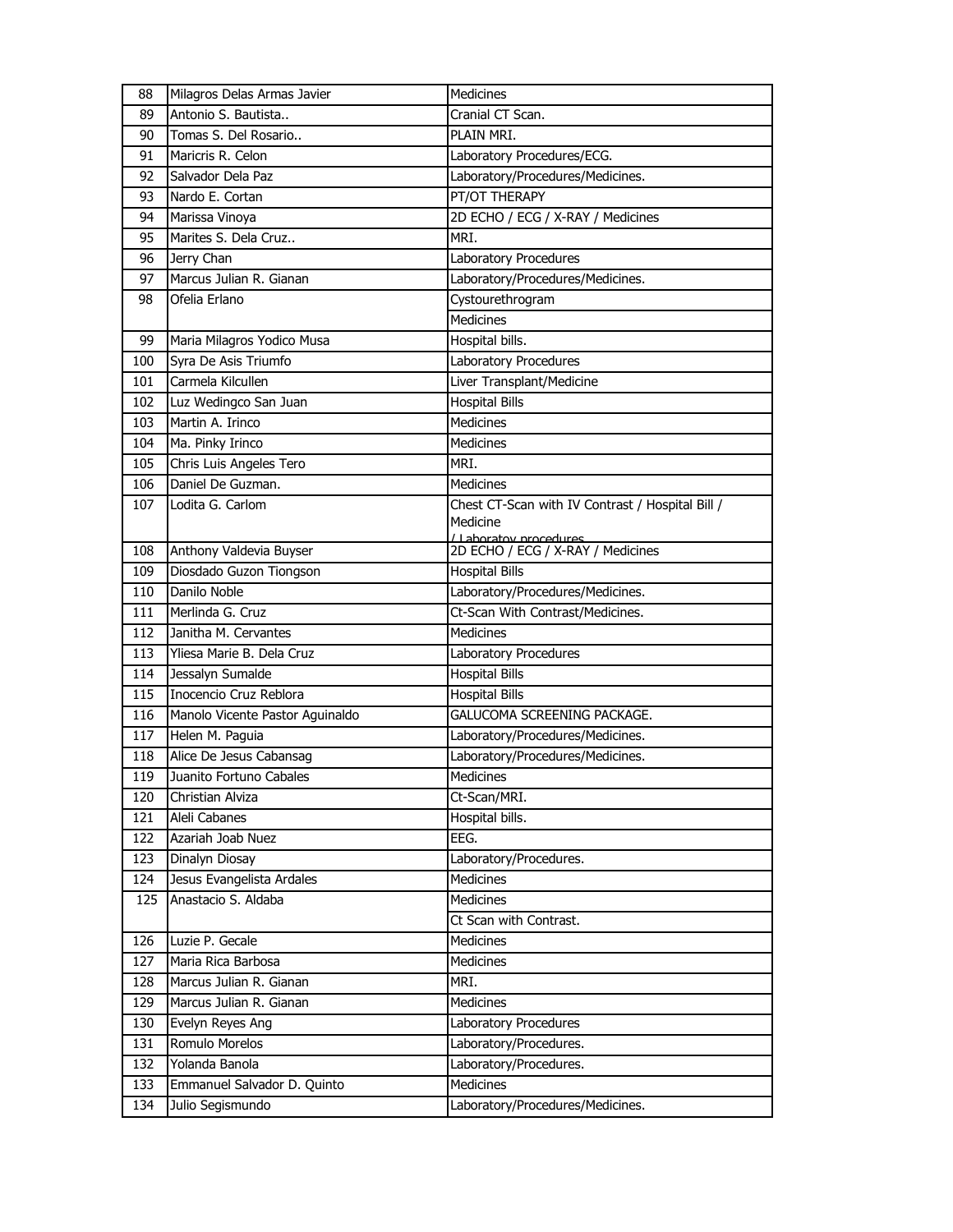| 135 | Anicia Cristobal,                   | Laboratory/Procedures                               |
|-----|-------------------------------------|-----------------------------------------------------|
| 136 | Israel Raffa Madrona                | WAB UTZ/LABORATORY PROCEDURES.                      |
| 137 | Linda Amoncio Membrano              | Laboratory/Procedures.                              |
| 138 | Salvador C. Amansec                 | Laboratory/Procedures/Medicines.                    |
| 139 | Isabelita Bondoc Santos             | Laboratory/Procedures/Medicines.                    |
| 140 | Eduardo H. Dela Cruz                | CT-Scan.                                            |
| 141 | Kiyan Clyde Anchovas                | Physical Therapy.                                   |
| 142 | Rocky Balaquiao                     | Cranial Mri/Medicines                               |
| 143 | Luz P. Padua                        | <b>Hospital Bills</b>                               |
| 144 | Catherine Bagonas Asajar            | CT-Scan                                             |
| 145 | Allan Paul C. Azucena               | Hospital bills.                                     |
| 146 | Bernadette S. Vergara               | Hospital Bill / Laboratory / Procedures / Medicine. |
| 147 | Mary Lilibeth Sacurom Orit          | Laboratory Procedures                               |
| 148 | Evelyn Reyes Ang                    | <b>Medicines</b>                                    |
| 149 | Elijah Raylie Robillos              | CT-Scan                                             |
|     |                                     | Medicines                                           |
| 150 | Philip M. Maraña                    | CT Stonogram                                        |
| 151 | Romeo Guasis                        | Medicines                                           |
| 152 | Ana Maria B. Rallos                 | Laboratory/Procedures/Medicines.                    |
| 153 | Maricris Solina                     | Medicines                                           |
| 154 | Rose Marie C. Fernandez             | MRI/CT Scan/Laboratory/Medicines.                   |
| 155 | Gelia Sicat                         | MRI/CT Scan/Laboratory/Medicines.                   |
| 156 | Friela Cefhie P. Garcia             | Hospital bills / Medicines.                         |
| 157 | Rolando Y. Aviles                   | Hospital bills / Medicines.                         |
| 158 | Janeth A. Alto                      | Laboratory/Procedures/Medicines.                    |
| 159 | Josefina Bohol                      | Hospital bills / Medicines.                         |
| 160 | Henry Virgilio Policarpio           | Hospital bills / Medicines.                         |
| 161 | Frederico A. Azuna                  | Laboratory/Procedures/Medicines.                    |
| 162 | Daniel L. Bautista,                 | Hospital bills / Medicines.                         |
| 163 | Lolita D. Bandejas                  | Hospital bills / Medicines.                         |
| 164 | Milagros Regidor                    | Ct-Scan and Laboratory                              |
| 165 | Julie Sales,                        | Hospital bills / Medicines.                         |
| 166 | Marie Shyne Quinod                  | Hospital bills / Medicines.                         |
| 167 | Dino G. Gelua                       | Hospital Bill / Laboratory / Procedures / Medicine. |
| 168 | Ray Abner U. Miran                  | CRANIAL CT-SCAN WITH                                |
|     |                                     | CONTRAST/LABORATORY/MEDICINES.                      |
| 169 | Catherine R. Visayas                | TVS Ultrasound/Laboratory.                          |
| 170 | Cheryl Mangrobang<br>Jessie Guevara | EEG/Laboratory.<br>Lumbosacral MRI.                 |
| 171 |                                     |                                                     |
| 172 | Jet Jet Apolinario                  | UTZ/LABORATORY PROCEDURE.                           |
| 173 | Loreta Facundo                      | Laboratory/Procedures.                              |
| 174 | Matias Arciga Jr.                   | Hospital bills.                                     |
| 175 | Edcel Ajero                         | CRANIAL AND FACIAL CT SCAN.                         |
| 176 | Edna Azucena                        | Stonogram.                                          |
| 177 | Arnel Nasayao                       | Ct-Scan/Ultrasounds/Laboratory.                     |
| 178 | Clarita L. Padolina                 | CT-Scan/X-ray.                                      |
| 179 | Matias B. Arciga Jr.                | Hospital bills.                                     |
| 180 | Hardy O. Cabutotan                  | Procedures/Chemotherapy.                            |
| 181 | Manuel Dela Cruz,.                  | Hospital Bill / Laboratory / Procedures / Medicine. |
| 182 | Yolly Ven B. Martinez               | MRI.                                                |
| 183 | Mharwei B. Escape                   | Hospital bills.                                     |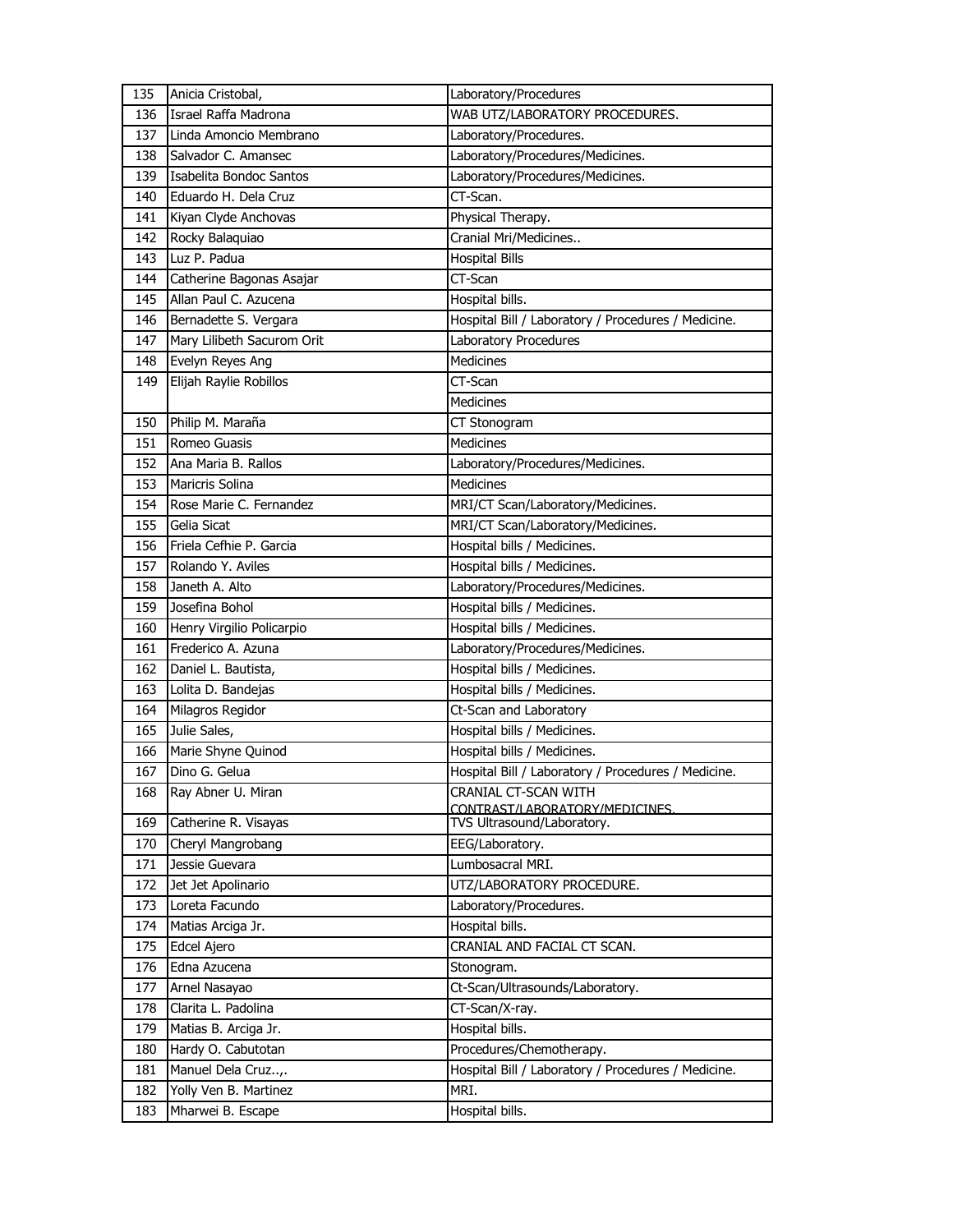| 184        | Liezel Panao Rominez              | <b>Hospital Bills</b>                              |
|------------|-----------------------------------|----------------------------------------------------|
| 185        | Carlo Zornosa Velasco.            | Hospital bills.                                    |
| 186        | Shadrach Amatos Mariano           | <b>Hospital Bills</b>                              |
| 187        | Arjay Longcayan Cajes             | <b>Hospital Bills</b>                              |
| 188        | Mharwei B. Escape                 | <b>Hospital Bills</b>                              |
| 189        | Francis Kurt Ramos Gaerlan        | <b>Hospital Bills</b>                              |
| 190        | Shaira S. Abawag                  | CT-Scan                                            |
| 191        | Arnel Nasayao                     | Ct-Scan/Ultrasounds/Laboratory.                    |
| 192        | Lorena E. Tornea                  | Laboratory Procedures                              |
| 193        | Angel Faith Olarte                | Laboratory/Procedures.                             |
| 194        | Estrella P. Olarte                | Laboratory/Procedures.                             |
| 195        | Joanna Marie A. Sangumay          | Laboratory/Procedures                              |
| 196        | <b>Maricris Solina</b>            | Laboratory/Procedures/Medicines.                   |
| 197        | Guia Eirienne Palahang            | Cranial CT Scan/Medicines/Laboratory & Diagnostic  |
|            |                                   | Procedure.                                         |
| 198        | Naty C. Doroteo                   | Laboratory/Procedures.                             |
| 199        | Melchor B. Viray Sr.              | Medicines                                          |
| 200        | Renato Espidillion                | WAB CT-SCAN WITH TRIPLE                            |
|            | Filipina Torreblanca              | CONTRAST/LABORATORY/MEDICINES.                     |
| 201<br>202 | Princess Samantha Guansing Flores | BIOPSY/CNAB INSTRUMENTAL.<br><b>Hospital Bills</b> |
| 203        | Rafaelita Torres Dizon            | <b>Hospital Bills</b>                              |
| 204        | Leahlyn Cambay Bermudez           | <b>Hospital Bills</b>                              |
| 205        | Absary Macatala Khalid            | <b>Hospital Bills</b>                              |
| 206        | Roque G. Tablate                  | Medicines                                          |
| 207        | <b>Tito Laurio</b>                | <b>Hospital Bills</b>                              |
|            |                                   | <b>Medicines</b>                                   |
| 208        | Leonila C. Lalusis                | CT-Scan                                            |
|            |                                   | X-Ray                                              |
| 209        | Marites Llantino Samiana          | Laboratory Procedures                              |
| 210        | Ronalyn Fortu Tabirao             | <b>Hospital Bills</b>                              |
| 211        | Christita Dumo                    | Laboratory Procedures                              |
| 212        | Cyrill Joseph Ruiz                | Hospital bills.                                    |
| 213        | Ramon Arfil Guillera Allera       | Physical Therapy                                   |
| 214        | Jennifer Navarro Batungbakal      | <b>Hospital Bills</b>                              |
| 215        | Delsa Tañaco Riñon                | <b>Hospital Bills</b>                              |
| 216        | Ivy Tranquilino                   | <b>Hospital Bills</b>                              |
| 217        | John Steven B. Araja              | Laboratory/Procedures/Medicines.                   |
| 218        | Rosalia Dilim. Borja              | <b>Medicines</b>                                   |
| 219        | Tessie Quiaoit                    | Laboratory/Procedures/Medicines.                   |
| 220        | Elsie Elardo Pattawi              | <b>Hospital Bills</b>                              |
| 221        | Lira Barco Laguidao               | <b>Hospital Bills</b>                              |
| 222        | Emmalinda M. Achas                | <b>Hospital Bills</b>                              |
| 223        | Chona Sorio Salcedo               | <b>Hospital Bills</b>                              |
| 224        | Virginia Militante Pradez         | <b>Hospital Bills</b>                              |
|            |                                   | Medicines                                          |
| 225        | Sanette Caillio Tiamzon           | <b>Hospital Bills</b>                              |
| 226        | Danilo Torepalma Gomez*           | <b>Hospital Bills</b>                              |
| 227        | Maricel S. Orpilla                | Medicines                                          |
| 228        | Brookshield Ibañez Yunsay         | <b>Hospital Bills</b>                              |
| 229        | Darlene Joy Geneta                | <b>Hospital Bills</b>                              |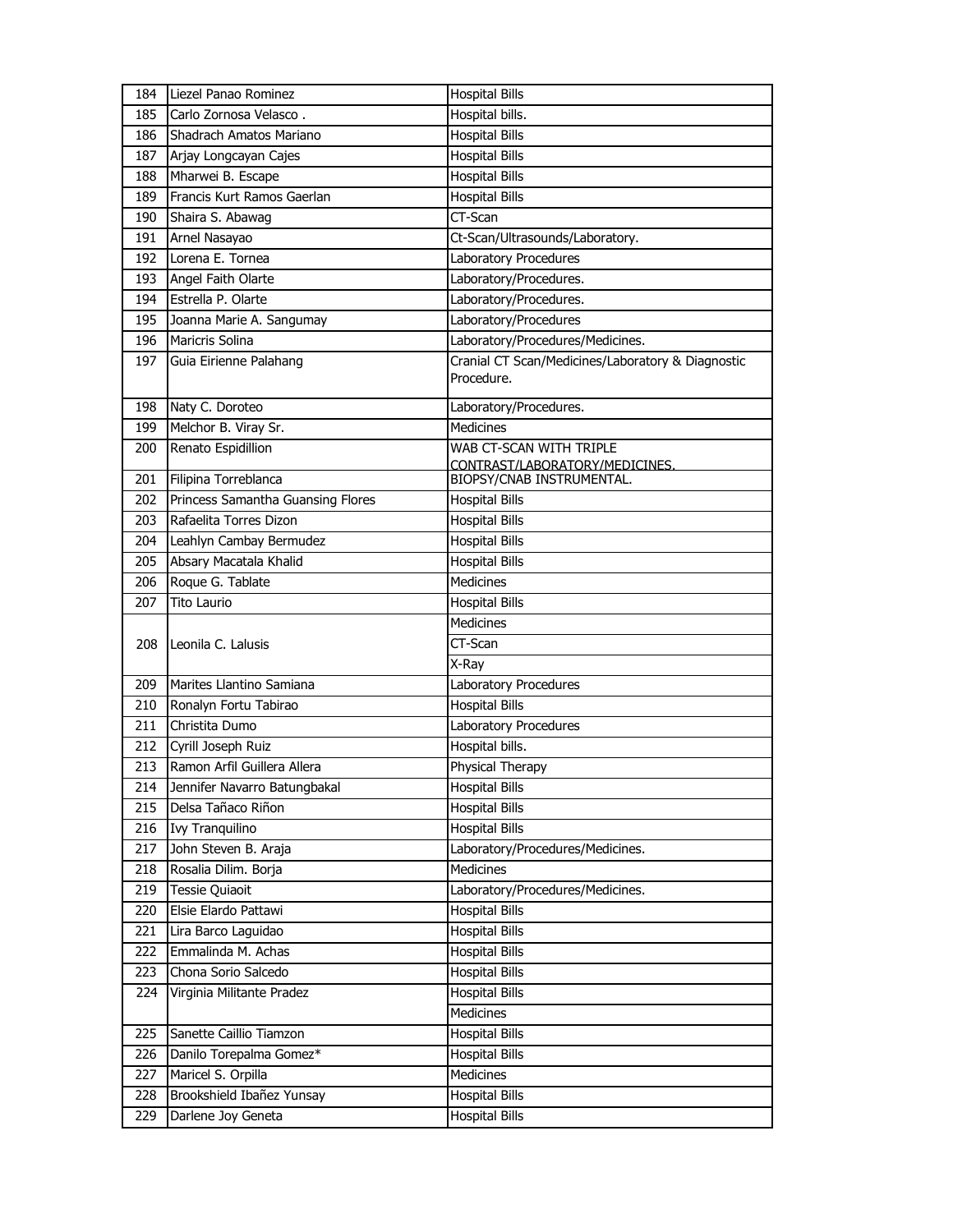| 230        | Kate Russel D. Ibay               | <b>Hospital Bills</b>                                     |
|------------|-----------------------------------|-----------------------------------------------------------|
| 231        | Christian Vitao Abad              | Medicines                                                 |
| 232        | Liza Valentino Matira             | <b>Hospital Bills</b>                                     |
| 233        | Gloria Ramos                      | <b>Hospital Bills</b>                                     |
| 234        | Chelsea Claro Barandon            | Medicines                                                 |
| 235        | Reymond Caigoy                    | <b>Medicines</b>                                          |
| 236        | Augusto C. Rebadulla              | <b>Medicines</b>                                          |
| 237        | Eduardo Minson Caber              | <b>Medicines</b>                                          |
| 238        | Ely Eliab - De Guzman             | <b>Medicines</b>                                          |
| 239        | Joanna Marie Castillon Dacoco     | <b>Hospital Bills</b>                                     |
| 240        | Vivian Angeles Ceda               | <b>Medicines</b>                                          |
| 241        | Ciahbelle Castro Pao              | <b>Medicines</b>                                          |
| 242        | Rodney Galam Arandia              | <b>Hospital Bills</b>                                     |
| 243        | Florencia S. Morta                | CT-Scan                                                   |
| 244        | Victoria Jean Cubian              | <b>Medicines</b>                                          |
| 245        | Alexander Torres De Jesus.        | Medicines                                                 |
| 246        | Ariel Liwanagan Revedizo          | <b>Hospital Bills</b>                                     |
| 247        | Fernando Alan Santos              | <b>Hospital Bills</b>                                     |
| 248        | Dolores Valdemar.                 | Laboratory/Procedures/Medicines.                          |
| 249        | Rowena Galoso Santos*             | <b>Hospital Bills</b>                                     |
| 250        | Nicanor Otencio Villanueva*       | <b>Hospital Bills</b>                                     |
| 251        | Josephine T. Aoalin               | Laboratory/Procedures/Medicines.                          |
| 252        | Martin A. Irinco                  | <b>Medicines</b>                                          |
| 253        | Eugene Bendicio Villanueva*       | <b>Medicines</b>                                          |
| 254        | Ma. Andrea Amor J. Dolores        | Dialysis, Dialyzer, PD Solution, Procedures, Medicines    |
|            |                                   | &                                                         |
|            |                                   |                                                           |
| 255        | Simeon M. De Castro               | Lahoratory<br>Laboratory Procedures                       |
| 256        | Agripina Aranio Decio             | Laboratory Procedures                                     |
| 257        | Janet P. Beltran                  | 2D ECHO / ECG / X-RAY / Medicines                         |
| 258        | David G. Aguilar                  | INJECTION/MEDICINES                                       |
| 259        | Elijah Raylie Robillos            | Laboratory/Procedures/Medicines.                          |
| 260        | Proceso Manuel Dela Cruz*         | Laboratory Procedures                                     |
| 261        | Nazareth L. Delosata              | Laboratory/Procedures/Medicines.                          |
| 262        | Estrella C. Estalilio             | Laboratory Procedures                                     |
| 263        | Layman Manuel                     | Laboratory Procedures                                     |
| 264        | Marianne Jewel D. Tarucan         | Medicines                                                 |
| 265        | Revy Jane Dela Vega               | Medicines                                                 |
| 266        | Fe Amor Mardoquio Dela Cruz       | CRANIAL MRI                                               |
|            |                                   | Medicines                                                 |
| 267        | Ma. Robie Galvez Galleta          | <b>Hospital Bills</b>                                     |
| 268        | Jera Pajares Jagonoy              | <b>Hospital Bills</b>                                     |
| 269        | Pamela Braganza Segui             | Physical Therapy                                          |
| 270        | Teresita Julian                   | <b>Medicines</b>                                          |
| 271        | Erlyn Bergado Sanchez             | Laboratory Procedures                                     |
| 272        | Soledad Marcelo                   | Medicines                                                 |
| 273        | Carla G. Brunio                   | ECG                                                       |
| 274        | Carmela Kilcullen                 | Medicines                                                 |
| 275<br>276 | Jophy A. Ramil<br>Michelle Martin | Laboratory Procedures<br>Laboratory/Procedures/Medicines. |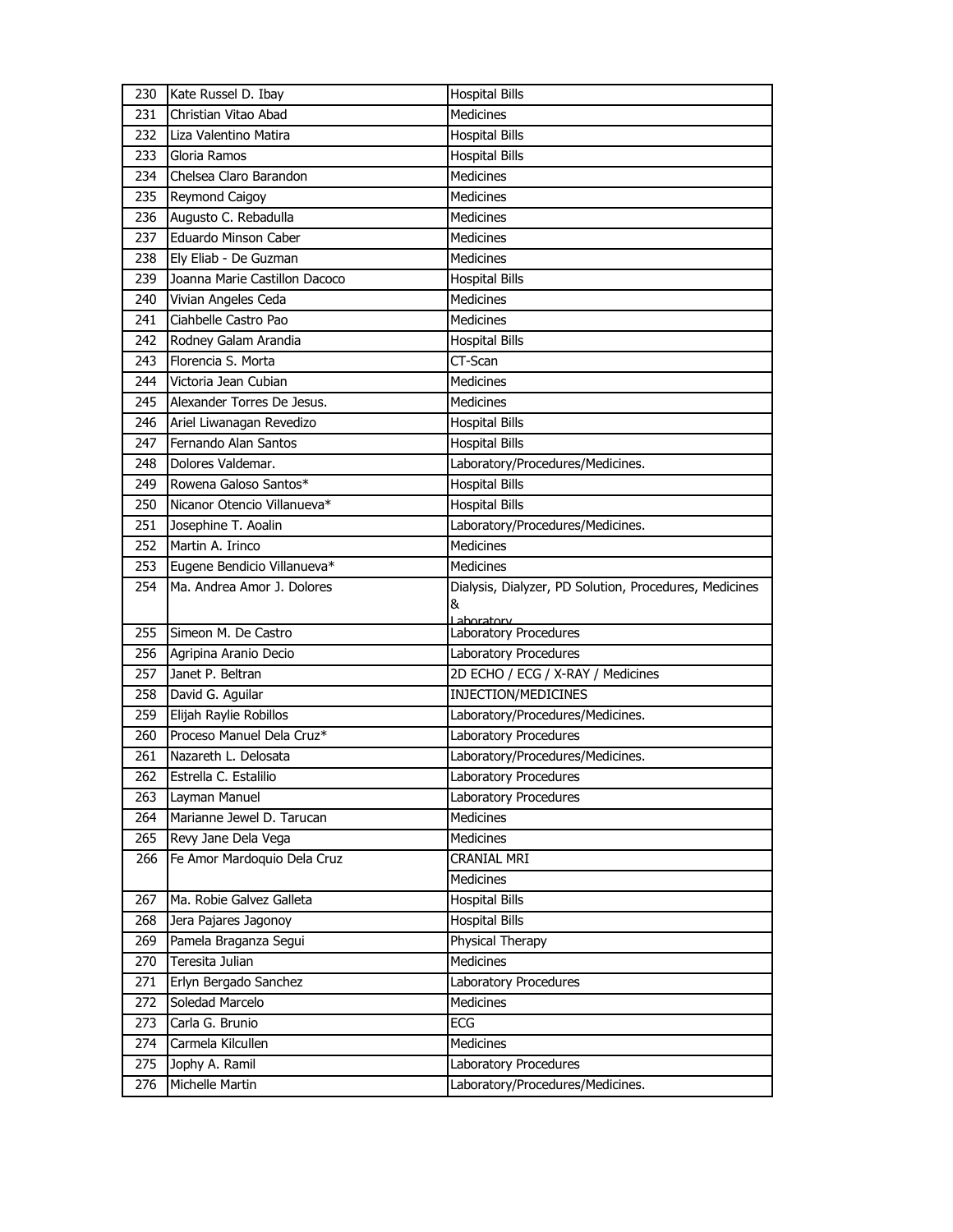| 277 | John Martin Lava Espinas     | LABORATORY TESTS, DIAGNOSTIC PROCEDRUES,<br>HOSPITAL BILLS, MEDICINES. |
|-----|------------------------------|------------------------------------------------------------------------|
| 278 | Joveniano O. Picones         | <b>Medicines</b>                                                       |
| 279 | Pilar Britanico Padilla      | <b>Medicines</b>                                                       |
| 280 | Romeo Lapuz                  | <b>Medicines</b>                                                       |
| 281 | David Sombillo               | <b>Medicines</b>                                                       |
| 282 | Rosario Pasagui Bondoc       | <b>Medicines</b>                                                       |
| 283 | Lourdes Acero Molbog         | Laboratory Procedures                                                  |
| 284 | Berlyn Sale Abong            | CT-Scan                                                                |
| 285 | Susana C. Mojica             | <b>Medicines</b>                                                       |
|     |                              | Laboratory Procedures                                                  |
| 286 | Jobelon Espinosa             | <b>Medicines</b>                                                       |
| 287 | Maria Lucenda Solidor Gadon  | Laboratory Procedures                                                  |
| 288 | Monaliza Marquez Calvez      | <b>Medicines</b>                                                       |
| 289 | Aileen O. Torre              | Whole Abdomen CT Scan with Contrast.                                   |
| 290 | Socorro Yago Dalmacio        | <b>Medicines</b>                                                       |
| 291 | Sandy Ocampo Ladignon        | <b>Hospital Bills</b>                                                  |
| 292 | Richard Saplan Berbon        | <b>Hospital Bills</b>                                                  |
| 293 | Pilar Britanico Padilla      | Physical Therapy                                                       |
|     |                              | <b>Medicines</b>                                                       |
| 294 | Mark Justine Malapas         | Hospital bills.                                                        |
| 295 | Felino Crimen                | Stonogram.                                                             |
| 296 | Dante Pacquing Benitez*      | <b>Medicines</b>                                                       |
| 297 | Roque G. Tablate             | <b>Medicines</b>                                                       |
| 298 | Florencia S. Morta           | <b>Medicines</b>                                                       |
| 299 | Maricel Javier San Andres    | Procedures                                                             |
| 300 | Marlon Aguilar               | PET SCAN/LABORATORY PROCEDURES.                                        |
| 301 | Grace P. Abaja               | CT-Scan                                                                |
| 302 | Lowena De Jesus Rivero       | Laboratory/Procedures/Medicines.                                       |
| 303 | Salvador Tabbay Duque Jr.    | Hospital bills / Medicines.                                            |
| 304 | Angelica Roque               | ECG                                                                    |
| 305 | Mario Magdangal              | <b>Medicines</b>                                                       |
| 306 | Mark Anthony M. Calipas      | CT-Scan                                                                |
| 307 | Kenji Macasieb               | EEG/Laboratories/Medicines.                                            |
| 308 | Noemi G. Romano              | Lumbosacral MRI.                                                       |
| 309 | Fernando Alan Santos         | Hospital Bill / Laboratory / Procedures / Medicine.                    |
| 310 | Richmar Martin Favor         | <b>Hospital Bills</b>                                                  |
| 311 | Marvin Dalumpines Apostadero | <b>Hospital Bills</b>                                                  |
| 312 | Daisy Jane Amparado          | Pelvic UTZ / Laboratory.                                               |
| 313 | Romeo Muyca                  | Stonogram.                                                             |
| 314 | <b>Ronald Camarines</b>      | Cranial MRI with Contrast.                                             |
| 315 | Liza G. Baroga               | WAB CT-SCAN w/ IV CONTRAST.                                            |
| 316 | Sonia Cataluna               | Laboratory/Procedures.                                                 |
| 317 | Carmelita Ramirez            | Laboratory/Procedures.                                                 |
| 318 | Bernabela Evangelista Santos | Medicines                                                              |
| 319 | Guillermo Cruz Santos        | Medicines                                                              |
| 320 | Bruno Dampil Nuqui           | Hospital bills.                                                        |
| 321 | Luzviminda Banaag,           | Ultrasound/Laboratory/Medicines.                                       |
| 322 | Marlome De Nava              | Therapy.                                                               |
| 323 | Shantal Layug                | Hospital bills.                                                        |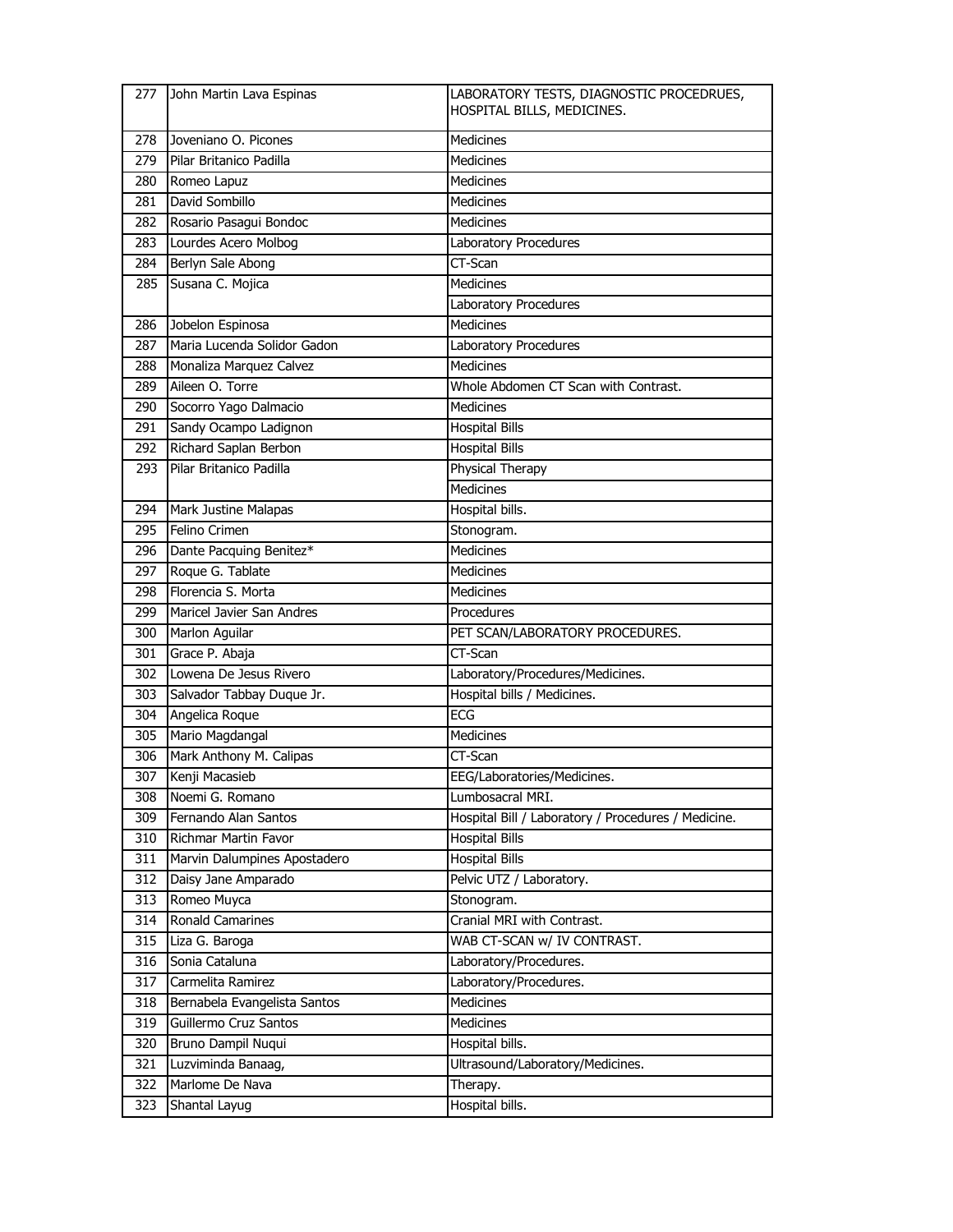| 324 | Jay Orquia                       | Laboratory/Procedures.                                                 |
|-----|----------------------------------|------------------------------------------------------------------------|
| 325 | Chris Jeanian Mendoza            | <b>Transrectal Ultrasound</b>                                          |
| 326 | Gloria Gantangco                 | Dialysis/Hospital bill/Meds/Lab/Procedure.                             |
| 327 | Baby Jean Muje                   | Ultrasound/Laboratory.                                                 |
| 328 | Miguela C. Reyes                 | Hospital bills.                                                        |
| 329 | Jayson Valladores                | Laboratory/Procedures.                                                 |
| 330 | Virginia Valle,                  | Hospital bills.                                                        |
| 331 | Priscila Bumanlag Arevalo        | Laboratory/Procedures.                                                 |
| 332 | Marilyn Tepace                   | CT SCAN STONOGRAM.                                                     |
| 333 | Lyra May Quirante                | Laboratory/Procedures.                                                 |
| 334 | Raily Liam Buenaventura Pestelos | <b>Medicines</b>                                                       |
| 335 | Virginia Blanco Gallardo         | <b>Medicines</b>                                                       |
| 336 | Aurea O. Talorong                | Medicines                                                              |
| 337 | Honesto R. Sol                   | Hospital Bill / Laboratory / Procedures / Medicine.                    |
| 338 | Hardy O. Cabutotan               | chemotherapy/laboratory/medicines.                                     |
| 339 | Consuelo Macadat Regente         | <b>Medicines</b>                                                       |
| 340 | Epifania B. Pagulayan            | <b>Hospital Bills</b>                                                  |
| 341 | Johnrei M. Aquino                | Medicines                                                              |
| 342 | Manuel Dela Cruz Jr              | LAB.PROCEDURES/HOSPITAL                                                |
| 343 | Reynante Concha Baltazar         | BILLS/MEDICINES/DIAGNOSTIC PROCEDURES.                                 |
| 344 | Teresito R. Alamillo             | <b>Hospital Bills</b><br><b>Medicines</b>                              |
|     | Isidro Vicente Abalos Jr.        | <b>Medicines</b>                                                       |
| 345 | Lenita Luche Dela Cerna          |                                                                        |
| 346 |                                  | Mammogram.                                                             |
| 347 | Nazareth L. Delosata             | Laboratory/Procedures/Medicines.                                       |
| 348 | Consuelo Macadat Regente         | Laboratory/Procedures/Medicines.                                       |
| 349 | Agustin M. Arjona                | Laboratory Procedures                                                  |
| 350 | Teresito R. Alamillo             | Laboratory / Ultrasound / Check up                                     |
| 351 | Agustin M. Arjona                | <b>Medicines</b>                                                       |
| 352 | Brendan Junsay Samillano Jr.     | Visual Fields/ Perimetry                                               |
| 353 | Daniel De Guzman.                | Medicines                                                              |
| 354 | Amos Andrei Quiogue              | Diagnostic & Lab. Procedures, Dialysis, Medicines &<br>Hospital Bills. |
| 355 | Marilou Sapio Bautista           | Laboratory Procedures                                                  |
| 356 | Remelita Hilbay                  | Medicines                                                              |
| 357 | Baby Joy Tejada                  | Medicines                                                              |
| 358 | Criselda P. Gonzaga              | Hospital bills.                                                        |
|     |                                  | Laboratory Procedures                                                  |
| 359 | Gilda B Martir                   | Chest Xray                                                             |
|     |                                  | ECG                                                                    |
| 360 | Jerome Sandagan                  | EEG.                                                                   |
| 361 | Bruno Dampil Nuqui               | Hospital bills.                                                        |
| 362 | Helen M. Padil                   | <b>EMG NCV</b>                                                         |
| 363 | Belman P. Bugna                  | Hospital Bill / Laboratory / Procedures / Medicine.                    |
| 364 | Teresita Dioquino Gonzales*      | Medicines                                                              |
| 365 | Florencio Sta. Cruz Raya.        | CT Stonogram.                                                          |
| 366 | Helen M. Paguia                  | Laboratory/Procedures/Medicines.                                       |
| 367 | Normina Dizon                    | Fistulogram.                                                           |
| 368 | Salvacion R. Tacsagon            | Medicines                                                              |
| 369 | Arthur Padilla Holandes          | Hospital bills.                                                        |
| 370 | Melchor B. Viray Sr.             | Medicines                                                              |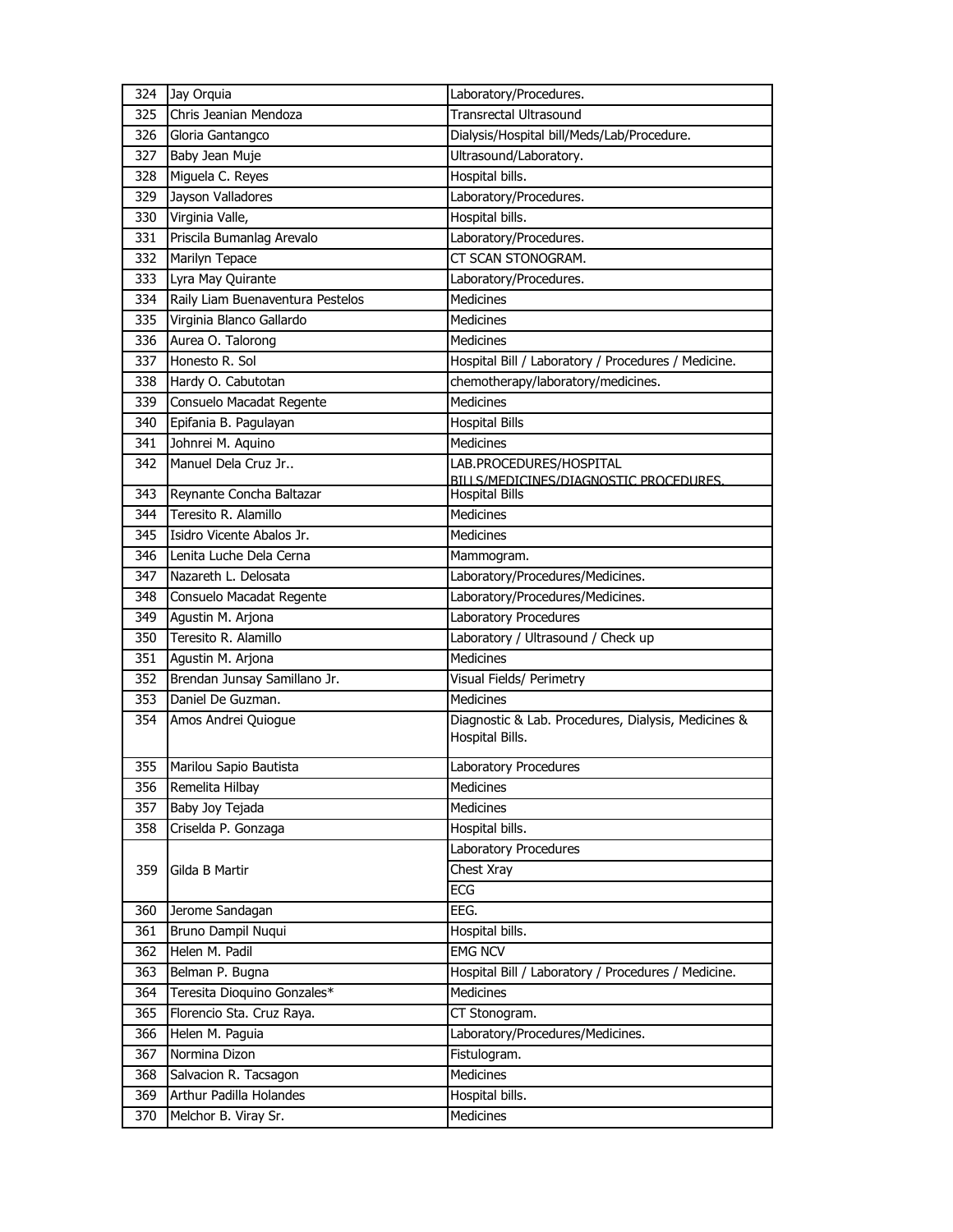| 371 | Salvacion R. Tacsagon    | Procedures                                          |
|-----|--------------------------|-----------------------------------------------------|
| 372 | <b>Bernard Carreon</b>   | <b>Medicines</b>                                    |
| 373 | Marivic Baguio           | <b>Medicines</b>                                    |
| 374 | Salvador C. Amansec      | <b>Medicines</b>                                    |
| 375 | Isagani D. Onato         | <b>Hospital Bills</b>                               |
| 376 | Linda Z. Figueras        | Laboratory Procedures                               |
| 377 | Matthew Beleno Galvez    | <b>Hospital Bills</b>                               |
| 378 | Danny Orallo Fernandez   | <b>Hospital Bills</b>                               |
| 379 | Theresa Pelaez Gonzales* | <b>Hospital Bills</b>                               |
| 380 | Carlo Belonio Sunico     | <b>Hospital Bills</b>                               |
| 381 | Gerlen C. Lago           | Hospital bills.                                     |
| 382 | Prescilla G. Fuertes     | PHACOEMULSIFICATION/LAB.PROCEDURES/ECG/XRA          |
| 383 | John Benedict A. Ledesma | Hospital Bill / Laboratory / Procedures / Medicine. |
| 384 | Ronnie C. Franco         | Laboratory Procedures                               |
| 385 | Pacifico Verungque       | CT-Scan                                             |
| 386 | Nestor A. Cleofe         | Cranial CT Scan.                                    |
| 387 | Diosdado Gasmen De Leon. | Laboratory/Procedures/Medicines.                    |
| 388 | Marilou Sardanas         | Chemotherapy & Medicines                            |
| 389 | Rolando P. Cuadra        | MRI.                                                |
| 390 | Jarion Tc. Matsumura     | Hospital bills.                                     |
| 391 | Concepcion S. Esparrago  | Glaucoma screening / Medicines                      |
| 392 | John Gabriel Reyes       | Cranial MRI with Contrast.                          |
| 393 | Carmela Saboren          | Hospital bills.                                     |
| 394 | Elizabeth Salazar Rosal  | Hospital bills.                                     |
| 395 | Remedios T. Fortes       | VFP, OCT-NH, DISC PHOTO                             |
| 396 | Rio May Vargas           | WAB UTZ.                                            |
|     |                          |                                                     |
| 397 | Ronnalyn Dizon           | MRI.                                                |
| 398 | Virginia Albano          | <b>Medicines</b>                                    |
| 399 | Manuel Dela Cruz Jr      | Hospital Bill / Laboratory / Procedures / Medicine. |
| 400 | Roger D. Dollisen        | Hospital bills.                                     |
| 401 | Matias B. Arciga Jr.     | Hospital bills.                                     |
| 402 | Cristina Santos          | CT-Scan.                                            |
| 403 | Carmelito A. De Guzman   | MRI OF NECK W/ GADOTERIC ACID.                      |
| 404 | Emilda A. Labarro        | Hospital bills.                                     |
| 405 | Ernesto R. Embana        | Laboratory Procedures.                              |
| 406 | Jeroin Gimongala         | 2D ECHO.                                            |
| 407 | Armando Bautista         | Laboratory/Procedures/Medicines.                    |
| 408 | Teodoro Pejoto           | PLAIN CRANIAL CT-SCAN.                              |
| 409 | Christine Joy De Mesa    | CT SCAN NECK AND CHEST W/ CONTRAST                  |
| 410 | Celestino Baguio Jr.     | /CREATININE.<br>CT-Scan                             |
| 411 | Cristine Marquicias      | <b>Hospital Bills</b>                               |
| 412 | Christian Earl G. Dayag  | Hospital bills.                                     |
| 413 | Bonifacio Lacia Ravelo   | <b>Hospital Bills</b>                               |
| 414 | Amos Andrei Quiogue      | Hospital Bills / Medicines                          |
| 415 | Tony Rey Morallos        | CT-Scan                                             |
| 416 | Teresita Julian          | Laboratory Procedures                               |
| 417 | Roque G. Tablate         | Medicines                                           |
| 418 | Carmela Saboren          | Hospital bills.                                     |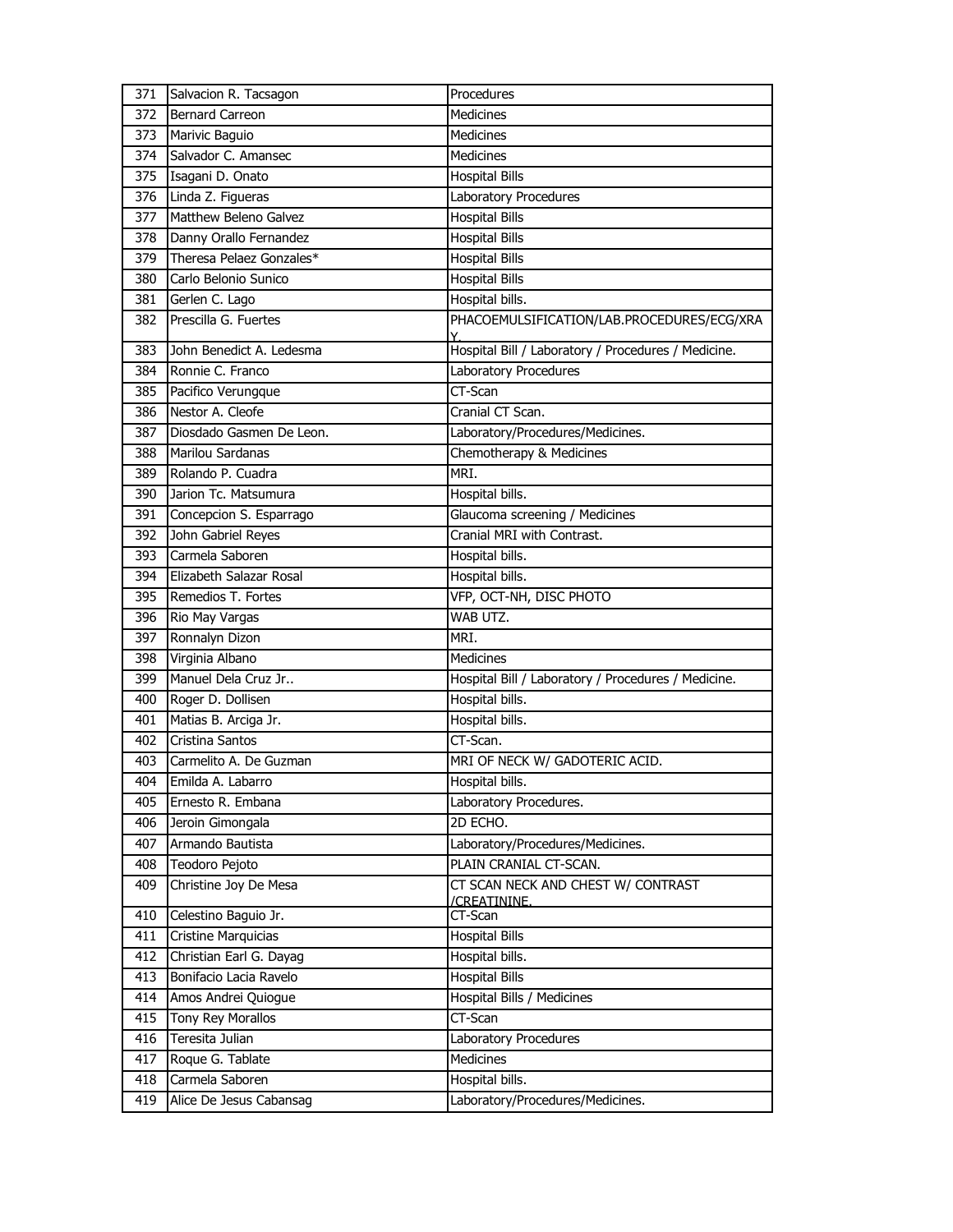| 420 | Henry Virgilio Policarpio | <b>Hospital Bills</b>                               |
|-----|---------------------------|-----------------------------------------------------|
| 421 | Rocky C. Balmori          | Hospital bills.                                     |
| 422 | Maria Rj I. Liwanag       | <b>Hospital Bills</b>                               |
| 423 | Marissa T. Briones        | CT scan / Medicines / Radiation                     |
| 424 | Arnel O. Gascon           | Hospital bills.                                     |
| 425 | Luz San Juan              | Hospital bills.                                     |
| 426 | Marivic Baguio            | <b>Medicines</b>                                    |
| 427 | Zenaida Sula Olino        | Medicines                                           |
| 428 | Marlon Camatis Lizardo    | <b>Hospital Bills</b>                               |
| 429 | Cecilia P. Morana         | Laboratory/Procedures/Medicines.                    |
| 430 | Jose Marie T. Benjamin    | CT-Scan                                             |
| 431 | Nelia Quimio              | Temporal Bone Ct-Scan/Laboratory.                   |
| 432 | Melanie R. Bitache        | CT-Scan.                                            |
| 433 | Arlene Miranda Pagurayan  | Medicines                                           |
| 434 | Roger D. Dollisen         | Hospital bills.                                     |
| 435 | Christina F. Nolia        | Hospital bills.                                     |
| 436 | Dona Bee G. Hubilla       | Hospital Bill / Laboratory / Procedures / Medicine. |
| 437 | Gilda B Martir            | Laboratory/Procedures/Medicines.                    |
| 438 | Concepcion S. Esparrago   | Glaucoma screening / Medicines                      |
| 439 | Kathy R. Sonajo           | <b>Medicines</b>                                    |
| 440 | Leonila C. Lalusis        | CT Scan, Laboratory/Procedure, Hospital Bill,       |
|     |                           | Medicines.Operation.                                |
| 441 | Armando D. Domo           | Medicines                                           |
| 442 | Ryla Sagrario Puylong     | Hospital bills.                                     |
| 443 | Anjelica T. Arguelles     | CT-SCAN W/ TRIPLE CONTRAST                          |
| 444 | Gaspar Dc. Reyes          | CT-SCAN & BONE WINDOW.                              |
| 445 | Andrei H. Capulong        | Hospital bills.                                     |
| 446 | Melanie R. Bitache        | WAB CT-SCAN W/ CONTRAST (IV)/MEDICINE.              |
| 447 | Remigio G. Gabriel Jr.    | Hospital bills.                                     |
| 448 | Erickson Dayag            | Ct Scan with Contrast.                              |
| 449 | Rino Cruz Rodriguez       | Hospital Bill / Laboratory / Procedures / Medicine. |
| 450 | Edwin J. Camacho          | Angiogram / Angioplasty.                            |
| 451 | Edna Eugenio              | Laboratory/Procedures/Medicines.                    |
| 452 | Cleofas Dela Cruz         | Laboratory/Procedures/Medicines.                    |
| 453 | Cecillia De Vera          | Laboratory/Procedures/Medicines.                    |
| 454 | Bernardo B. Estonactoc    | Hospital bills.                                     |
| 455 | Charmiel Joy H. Caspe     | ABDOMINAL ULTRASOUND/2D ECHO WITH DOPPLER/          |
|     |                           | MRI/ UTZ /HB.                                       |
| 456 | ,joseph V. Lim            | Laboratory/Procedures/Medicines.                    |
| 457 | Norma Padit Valderamos    | Medicines                                           |
| 458 | Elsie Gallardo            | Laboratory/Procedures/Medicines.                    |
| 459 | Delia Amase               | 2D ECHO / ECG / X-RAY / Medicines                   |
| 460 | Kevin Lambagan            | <b>Medicines</b>                                    |
| 461 | Merced R. Caballero       | <b>Medicines</b>                                    |
| 462 | Manuel Dela Cruz Jr       | <b>Hospital Bills</b>                               |
| 463 | Judith L. Ong             | <b>Hospital Bills</b>                               |
| 464 | Manuel Dela Cruz Jr       | <b>Hospital Bills</b>                               |
| 465 | Manuel Dela Cruz Jr       | <b>Hospital Bills</b>                               |
| 466 | Ma. Carmen M. Roldan      | <b>Hospital Bills</b>                               |
| 467 | Rosita M. Piniano         | Hospital Bill / Laboratory / Procedures / Medicine. |
| 468 | Rosita M. Piniano         | Hospital Bill / Laboratory / Procedures / Medicine. |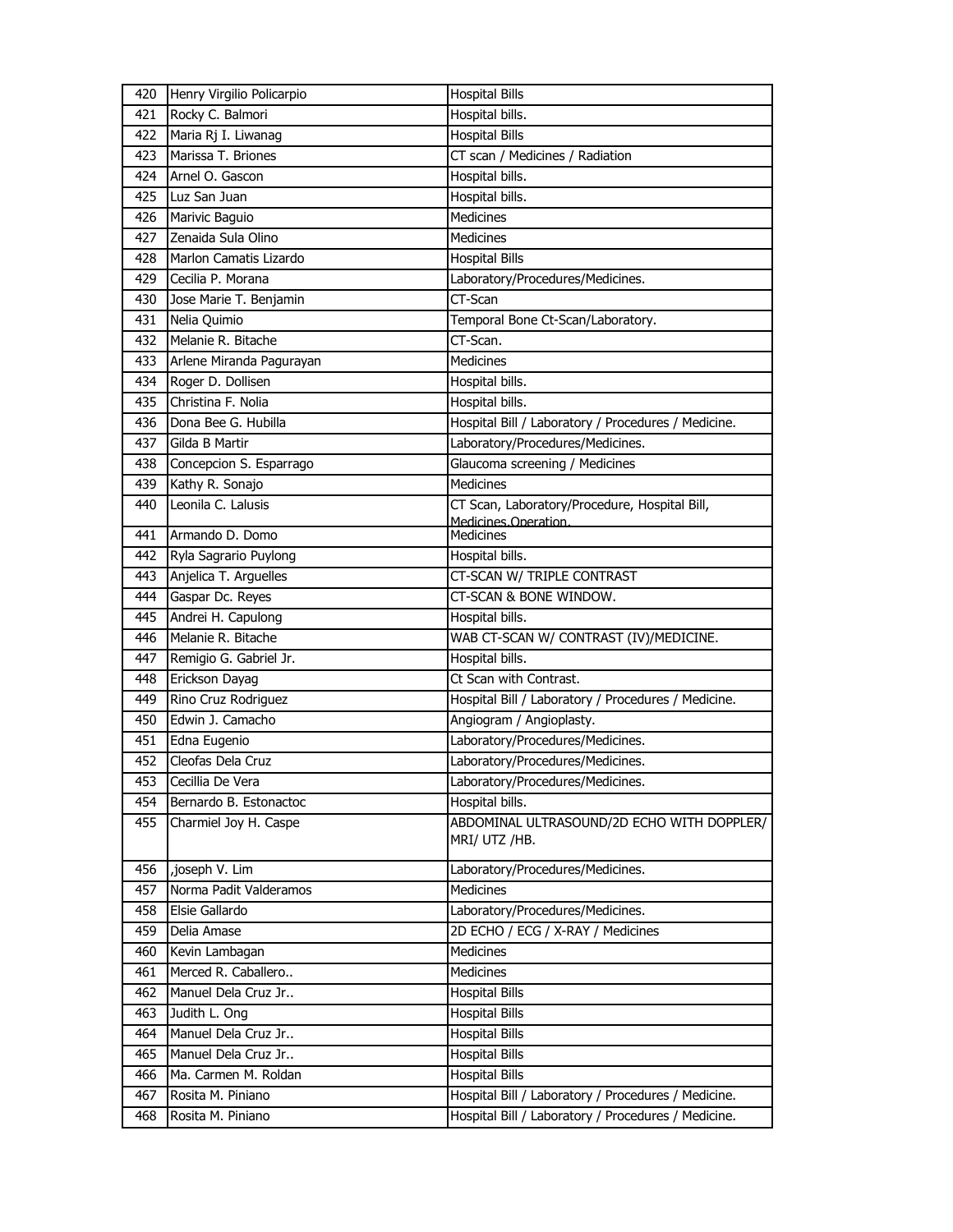| 469 | Fortunato Gan Sr.                    | Hospital bills.                                                                   |
|-----|--------------------------------------|-----------------------------------------------------------------------------------|
| 470 | Daisy Jane Amparado                  | Pelvic UTZ / Laboratory.                                                          |
| 471 | Nancy Saragpon                       | WAB CT-SCAN WITH TRIPLE                                                           |
| 472 | Abigayle Masinas                     | CONTRAST/LABORATORY/MEDICINES.<br>CT-Scan.                                        |
| 473 | Victoria Sarsonas Maquilan           | <b>Medicines</b>                                                                  |
| 474 | Marites Reid Relucano                | Laboratory/Procedures.                                                            |
| 475 | Marcial A. Matore                    | Chest Ct-Scan.                                                                    |
| 476 | Julie Sales,                         | <b>Hospital Bills</b>                                                             |
| 477 | Rosemarie Cosme Fernandez            | MRI.                                                                              |
| 478 | Belen Olonan Triunfo                 | MRI.                                                                              |
| 479 | Jerry N. Gabato                      | Hospital bills.                                                                   |
| 480 | Bernardo C. Salve                    | Medicine/Dialyzer.                                                                |
| 481 | Sencio Nepa Albelda                  | Laboratory Procedures                                                             |
| 482 | Maricel Javier San Andres            | Procedures                                                                        |
| 483 | Kendra T. Apostol                    | <b>Medicines</b>                                                                  |
| 484 | Delia B. Barosas                     | AV Duplex Scan.                                                                   |
| 485 | Ramon E. Perocho                     | Laboratory/Procedures/Medicines.                                                  |
| 486 | Rodolfo Reyes                        | <b>Medicines</b>                                                                  |
| 487 | <b>Charmaine Galarian Senarillos</b> | FT3, FT4, TSH                                                                     |
| 488 | Raul D. Eva                          | Glaucoma Procedures/Medicines.                                                    |
| 489 | Lyca D. Bandejas                     | <b>CRANIAL MRI</b>                                                                |
| 490 | Milagros B. Agustin                  | Medicines                                                                         |
| 491 | Belino Cruz Feliciano                | Medicines                                                                         |
| 492 | Maria Victoria Cautico               | Laboratory/Procedures/Medicines.                                                  |
| 493 | Helen M. Tuazon                      | Laboratory/Procedures/Medicines.                                                  |
| 494 | Tracey Gaile O. Ocampo               | <b>Medicines</b>                                                                  |
| 495 | Leonard P. Denolan                   | <b>Medicines</b>                                                                  |
| 496 | Edilberto Lopez                      | <b>Medicines</b>                                                                  |
| 497 | Teresita Julian                      | <b>Medicines</b>                                                                  |
| 498 | Pilar Britanico Padilla              | Physical Therapy                                                                  |
| 499 | Teresita A. Bilbao                   | Laboratory/Procedures/Medicines.                                                  |
| 500 | Rosalina M. Sta. Isabel              | <b>Hospital Bills</b>                                                             |
| 501 | Reymark Servana                      | <b>Hospital Bills</b>                                                             |
| 502 | Gilbert Biercal Baldago              | <b>Hospital Bills</b>                                                             |
| 503 | Jorenz Calvelo Santiago              | <b>Hospital Bills</b>                                                             |
| 504 | Kendra T. Apostol                    | Medicines                                                                         |
| 505 | Kendra T. Apostol                    | Medicines                                                                         |
| 506 | Armando Q. Aytona                    | Medicines                                                                         |
| 507 | Randy Valderano Fernandez            | <b>Hospital Bills</b>                                                             |
| 508 | Jerickson Laurel De Castro           | <b>Hospital Bills</b>                                                             |
| 509 | Darlene Joy Geneta                   | <b>Hospital Bills</b>                                                             |
| 510 | Filomeno S. Tallod                   | <b>Medicines</b>                                                                  |
| 511 | Rogelio Daneda Mortiz                | 2D ECHO / ECG / X-RAY / Medicines                                                 |
| 512 | Yliesa Marie B. Dela Cruz            | Laboratory/Procedures/Medicines.                                                  |
| 513 | Violeta Regaspi Dela Cruz            | <b>Hospital Bills</b>                                                             |
| 514 | Ronalyn A. Najera                    | <b>Hospital Bills</b>                                                             |
| 515 | Evaristo M. Malones                  | Medicines                                                                         |
| 516 | Jarion Guile T. Matsumura            | Hospital bills.                                                                   |
| 517 | John Martin Lava Espinas             | Diagnostic Procedure / Chemotherapy / Laboratory /<br>Hospital Bills / Medicines. |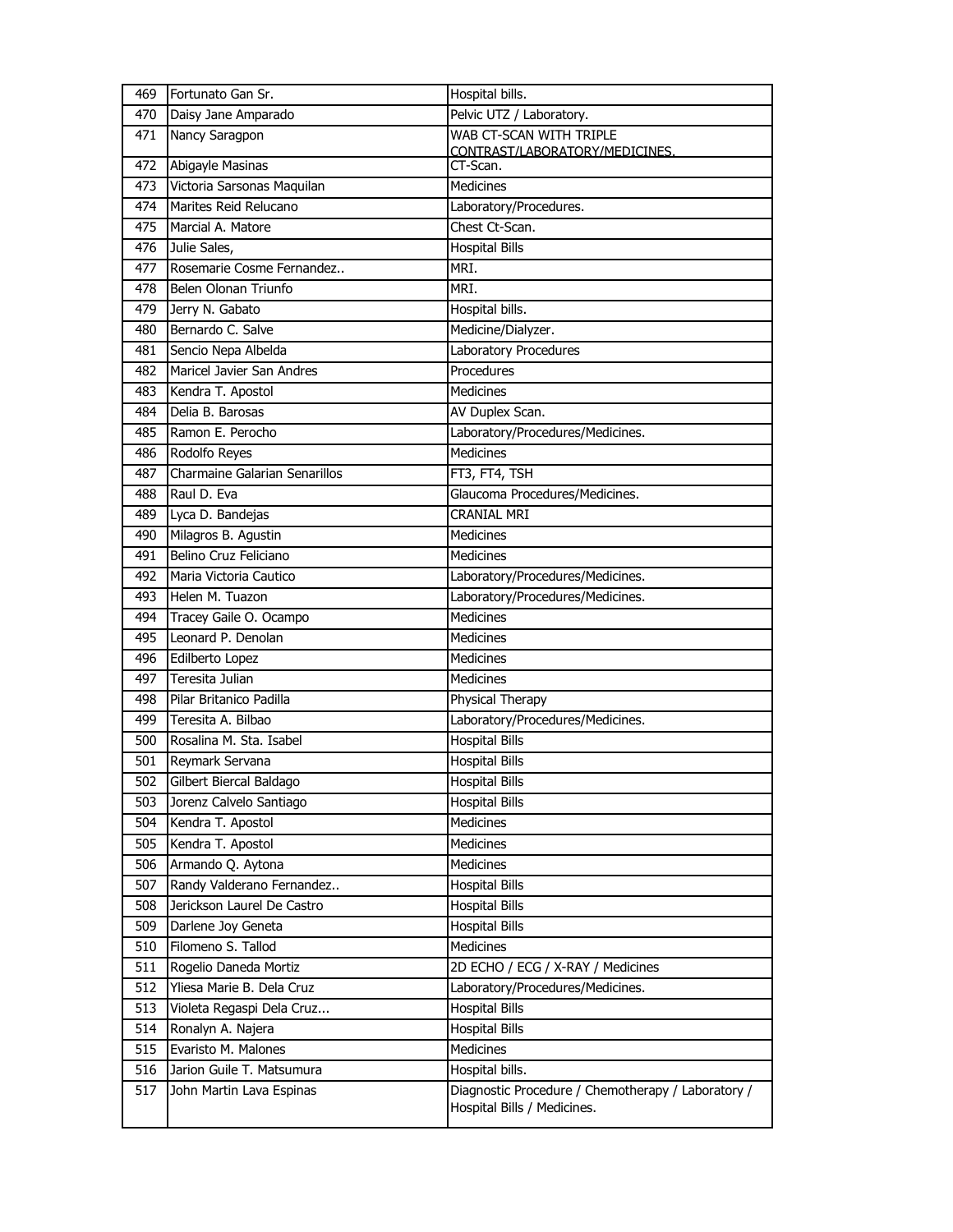| 518 | Elizabeth C. Farillon                   | CT UROGRAM/MEDICINES.                                        |
|-----|-----------------------------------------|--------------------------------------------------------------|
| 519 | Romeo T. Fabila                         | Liver CT Scan.                                               |
| 520 | Virginia R. San Luis                    | Cranial CT Scan.                                             |
| 521 | Rocky B. Boter                          | Phototherapy                                                 |
| 522 | Sandy L. Azur                           | Cranial MRI.                                                 |
| 523 | Jonas Reggie B. Bianan                  | Laboratory Procedures                                        |
| 524 | Alberto N. Kayson                       | Hospital bills.                                              |
| 525 | Lomenado P. Hanopay                     | GLAUCOMA SCREENING/OU.                                       |
| 526 | Milagros Delas Armas Javier             | <b>Medicines</b>                                             |
| 527 | Daniel De Guzman,                       | <b>Medicines</b>                                             |
| 528 | Haidee F. Quirante                      | PNS CT-SCAN w/ CONTRAST                                      |
| 529 | Lorelie Estacio                         | MRI Lumbo Sacral Spine-Plain                                 |
| 530 | Carmelito A. De Guzman                  | MRI / Hospitalization / Laboratory & Medicine.               |
| 531 | Cristina Z. Espiritu                    | <b>Hospital Bills</b>                                        |
| 532 | Romeo A. Talde                          | Laboratory/Procedures/Medicines.                             |
| 533 | Antonietta R. Dela Cruz                 | <b>Hospital Bills</b>                                        |
| 534 | Elma E. Mansit                          | <b>Hospital Bills</b>                                        |
| 535 | Jhun Mhar G. Aton                       | Laboratory/Procedures/Medicines.                             |
| 536 | Marjorie E. Suangco                     | <b>Hospital Bills</b>                                        |
| 537 | Saimon Belarmino                        | <b>EEG</b>                                                   |
| 538 | Ma. Eudeza Abad                         | Laboratory/Procedures.                                       |
| 539 | Rose Marie Oguis                        | Laboratory/Procedures                                        |
| 540 | Sosam Alang Abangan                     | Hospital bills.                                              |
| 541 | Rebecca Baldemoro                       | Bonescan / Ultrasound.                                       |
| 542 | Jane Decena                             | Laboratory/Procedures/Medicines.                             |
| 543 | Jovilita Inay Bascones                  | <b>Pulmonary Function Test</b>                               |
|     |                                         |                                                              |
|     |                                         | Laboratory Procedures                                        |
| 544 | Lorna C. Decena                         | MEDICAL SUPPLY/LAB.PROCEDURES/MEDICINES.                     |
| 545 | Michael Ornido                          | Cranial MRI with Contrast.                                   |
| 546 | <b>Wendel Asuelo</b>                    | 2D ECHO.                                                     |
| 547 | Noemi Rolda                             | Laboratory/Procedures.                                       |
| 548 | Nelia Quimio                            | Temporal Bone Ct-Scan/Laboratory.                            |
| 549 |                                         | <b>Medicines</b>                                             |
| 550 | Christine Joy De Mesa<br>Ramnick Palmos | CT-SCAN STONOGRAM/KUB                                        |
| 551 | Joselito Arce,                          | Ultrasound                                                   |
| 552 | Marlon Aguilar                          | Hospital bills.                                              |
| 553 | Alberto Acido                           | CT SCAN OF SKULL BASE W/ CONTRAST.                           |
| 554 | Yhurica Mae Enreras                     | Plain CT Scan of the Temporal Bone                           |
| 555 | Gemma M. Eisma                          | CT-Scan                                                      |
| 556 | Yhurica Mae Enreras                     | <b>Hospital Bills</b>                                        |
| 557 | Teresita Rivera Carlit                  | Laboratory/Procedures/Medicines.                             |
| 558 | Ronald P. Mandawe                       | Laboratory/Procedures/Medicines.                             |
| 559 | Alinae M. Salvador                      | Laboratory/Procedures/Medicines.                             |
| 560 | Vivian V. Asuncion                      | Laboratory/Procedures/Medicines.                             |
| 561 | Nelson Gibaga,                          | Hospital bills.                                              |
| 562 | Carmelita Rada                          | pt treatment.                                                |
| 563 | Ric Tabangay                            | Chest Ct Scan with Contrast / Ct Scan / Medicines.           |
|     |                                         |                                                              |
| 564 | Mark Anthony Mendioro                   | CRANIAL MRI SEIZURE PROTOCOL PLAIN W/<br>CONTRAST/MEDICINES. |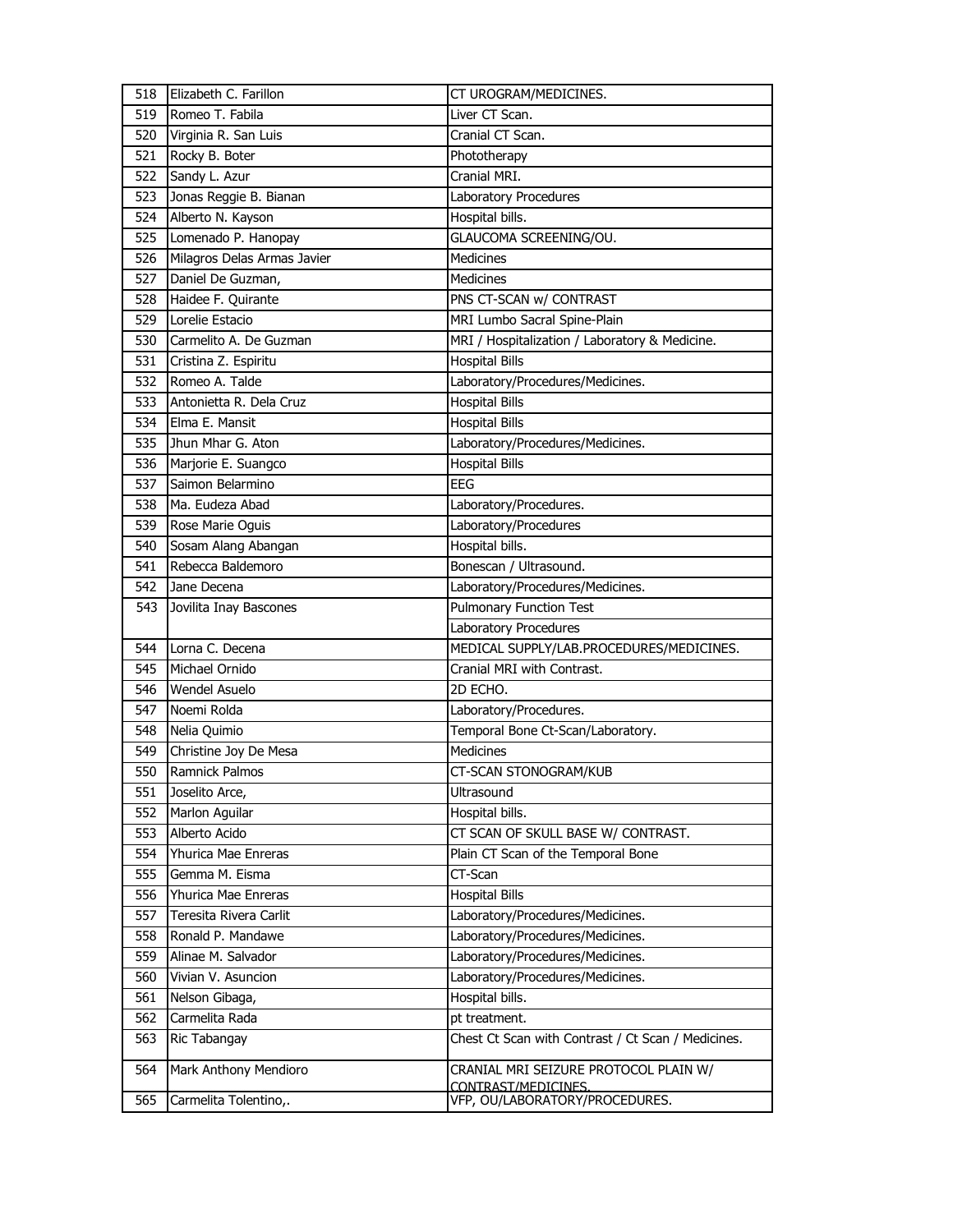| 566 | Angeles T. Villarosa                     | Laboratory/Procedures/Medicines.                    |
|-----|------------------------------------------|-----------------------------------------------------|
| 567 | Isagani D. Tanierla                      | <b>Hospital Bills</b>                               |
| 568 | Ellen Gavales Martinez                   | Laboratory Procedures                               |
| 569 | Princess Malhea Galvez                   | Hospital bills.                                     |
| 570 | Rosita M. Piniano                        | Hospital Bill / Laboratory / Procedures / Medicine. |
| 571 | Raulito Rojales Datiles                  | Medicines                                           |
| 572 | Rosario B. Pablo                         | Hospital bills.                                     |
| 573 | Carmela Saboren                          | Hospital bills.                                     |
| 574 | Mark Anthony Cristian Compwesto Villarin | <b>Hospital Bills</b>                               |
| 575 | Mark Jessie Nazareta Odi                 | <b>Hospital Bills</b>                               |
| 576 | Anthony Valdevia Buyser                  | X-Ray                                               |
| 577 | Virginia C. Casaberde                    | CT-Scan                                             |
| 578 | Aurora Sanchez                           | Glaucoma Procedures/Medicines.                      |
| 579 | Jury B. Casipit                          | MRI.                                                |
| 580 | Princess Samantha Guansing Flores        | <b>Hospital Bills</b>                               |
| 581 | Jury B. Casipit                          | <b>Hospital Bills</b>                               |
| 582 | Louie Agustin Domingo                    | <b>Hospital Bills</b>                               |
| 583 | Jaime C. Azaña                           | Laboratory Procedures                               |
| 584 | Elegina V, Tabbuada                      | Laboratory Procedures                               |
| 585 | Remigio G. Gabriel Jr.                   | <b>Hospital Bills</b>                               |
| 586 | Angelita Alli                            | MRI.                                                |
| 587 | Maria O Cardenas                         | <b>Medicines</b>                                    |
| 588 | Cristina H. Tacbad                       | Laboratory/Procedures/Medicines.                    |
| 589 | Aurelio Javier Dela Cruz,                | Laboratory Procedures                               |
|     |                                          | <b>KUB UTZ</b>                                      |
| 590 | Arsenia Adalla                           | ECG/Laboratory.                                     |
| 591 | Danilo Torepalma Gomez*                  | <b>Hospital Bills</b>                               |
| 592 | Edna Miranda                             | Ultrasound.                                         |
| 593 | Stephen Zymone Rodriguez                 | PLAIN CRANIAL CT-SCAN.                              |
| 594 | Conchita Alcala Ponce                    | Laboratory Procedures                               |
| 595 | Anthony Valdevia Buyser                  | Laboratory/Procedures/Medicines.                    |
| 596 | Jovelyn Jaranilla                        | 2D ECHO/WAB UTZ                                     |
| 597 | Esperanza B. Sombillo                    | Laboratory Procedures                               |
| 598 | Victoria Tadalan                         | Laboratory/Procedures.                              |
| 599 | John Cyrus Dela Carcel                   | CHEST CT SCAN/WAB CT SCAN.                          |
| 600 | Elizabeth Quicay                         | Laboratory/Procedures.                              |
| 601 | Michelle Martin,                         | CHEST CT SCAN/WAB w/ triple CONTRAST.               |
| 602 | Leon Zandro Labrado Valledo              | <b>Medicines</b>                                    |
| 603 | Rodel Bergado                            | WAB CT-Scan.                                        |
| 604 | Katharina Cassandra Latorre              | CT-Scan.                                            |
| 605 | Jennie T. Rivera                         | Medicines                                           |
| 606 | Jossie B. Genzole                        | Laboratory Procedures                               |
|     |                                          | ECG                                                 |
| 607 | Pilar Britanico Padilla                  | Physical Therapy                                    |
| 608 | Bia Bianca A. Mendoza                    | <b>Hospital Bills</b>                               |
| 609 | Amalia Fugnit                            | MRI.                                                |
| 610 | Marlon Aguilar                           | Hospital bills.                                     |
| 611 | Fe Daguinod                              | Medicines                                           |
| 612 | Martin A. Irinco                         | Procedures                                          |
| 613 | Mary Ann Sarong Bautista                 | Medicines                                           |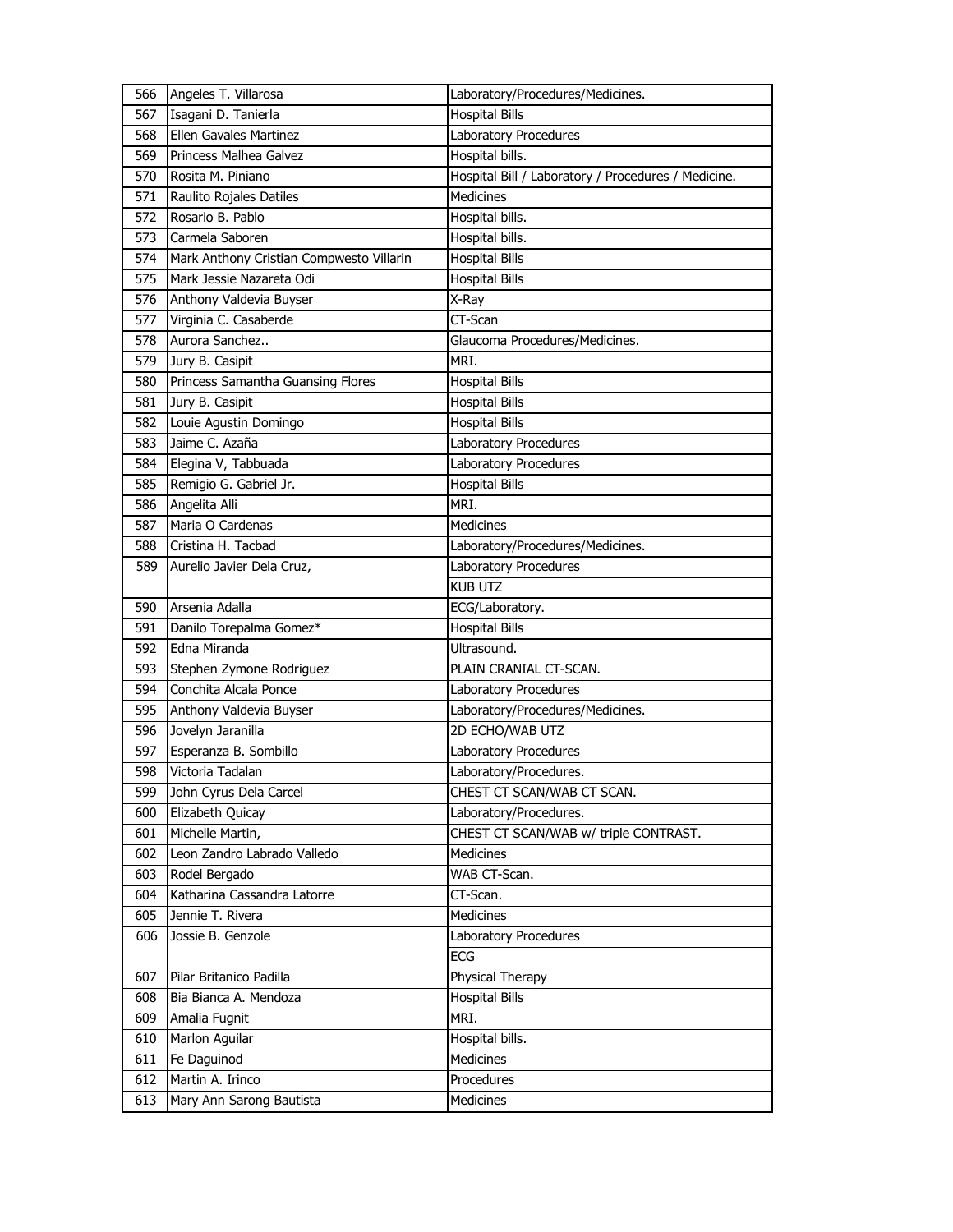| 614 | Tanierla Isagani Domot        | Hospital Bill / Laboratory / Procedures / Medicine.     |
|-----|-------------------------------|---------------------------------------------------------|
| 615 | Tracey Gaile O. Ocampo        | <b>Medicines</b>                                        |
| 616 | Edgar M. Pingkian             | <b>Medicines</b>                                        |
| 617 | Rebecca Madera Baraclan       | <b>Hospital Bills</b>                                   |
| 618 | Atenie Ragos                  | Laboratory / Ultrasound / Check up                      |
| 619 | Karen A. Pasicolan            | Laboratory/Procedures/Medicines.                        |
| 620 | Ryan Ilagan Valdez            | <b>Hospital Bills</b>                                   |
| 621 | Ma. Nenita Quinto Del Rosario | Laboratory/Procedures/Medicines.                        |
| 622 | Lester Aldaba Jacinto         | Laboratory Procedures                                   |
|     |                               | ECG                                                     |
| 623 | Marilou J. Acuavera           | Laboratory/Procedures/Medicines.                        |
| 624 | Reynozo Ilagan Valdez         | <b>Hospital Bills</b>                                   |
| 625 | Teodoro. Dela Cruz            | Medicines                                               |
| 626 | Ma. Faith Menor Langco        | Hospital bills.                                         |
| 627 | Christine Tubay               | CT-Scan.                                                |
| 628 | Juliana Sofia Bajoyo Culpa    | Medicines                                               |
| 629 | Sarah Falconit Octubre        | Laboratory Procedures                                   |
| 630 | Joel Santiago                 | Hospital bills / Medicines.                             |
| 631 | <b>Brian Reyes</b>            | Hospital bills.                                         |
| 632 | Rosalinda Cabriga Lames       | <b>Hospital Bills</b>                                   |
| 633 | Almira Claire Alcoran Payod   | <b>Medicines</b>                                        |
| 634 | Jonathan F. Ibadlit           | Laboratory Procedures                                   |
| 635 | Janice A. Palaran             | <b>Hospital Bills</b>                                   |
| 636 | <b>Maricris Solina</b>        | MRI.                                                    |
| 637 | Riza Reyes Adlawan            | <b>Hospital Bills</b>                                   |
| 638 | Erlinda B. Garcia.,           | <b>Hospital Bills</b>                                   |
| 639 | Cherry S. Tamayao             | <b>Hospital Bills</b>                                   |
| 640 | Tristan Del Mundo             | Hospital bills.                                         |
| 641 | Salvacion F. Bolito           | Laboratory/Procedures.                                  |
| 642 | Ricky A. Sembillo             | Laboratory/Procedures/Medicines.                        |
| 643 | Amado A. Pediongco            | WAB CT-SCAN w/ IV Contrast / Laboratory /<br>Medicines. |
| 644 | Amelie Maria L. Aguda         | Laboratory/Procedures/Medicines.                        |
| 645 | Jacob W. Tollangao            | <b>Hospital Bills</b>                                   |
| 646 | Siena Rose L. Ventanilla      | Laboratory Procedures                                   |
| 647 | Syra De Asis Triumfo          | Laboratory Procedures                                   |
| 648 | James T. Tubis                | <b>Hospital Bills</b>                                   |
| 649 | Zenaida De Manuel             | Laboratory/Procedures/Medicines.                        |
| 650 | Leonardo M. Alipio Jr         | Laboratory/Procedures/Medicines.                        |
|     |                               | Dietary Supplement                                      |
| 651 | Mylon Dl. Arguelles           | Plain CT-Scan.                                          |
| 652 | Carmela Kilcullen             | Medicines                                               |
| 653 | Cheryl Mangrobang             | EEG.                                                    |
| 654 | Clarita A. Fernandez          | Hospital bills / Medicines.                             |
| 655 | <b>Ivy Vitor</b>              | Medicines                                               |
| 656 | Antonio O. Alonte             | Physical Therapy                                        |
| 657 | Gloria Remonde Ramos          | Laboratory/Procedures/Medicines.                        |
| 658 | Bernabe B. Herrera            | CT Stonogram                                            |
| 659 | Jocelyn M. Casino             | Laboratory/Procedures/Medicines.                        |
| 660 | Imari Joy V. Santos           | <b>Hospital Bills</b>                                   |
| 661 | <b>Lily Mesias</b>            | Laboratory/Procedures/Medicines.                        |
|     |                               |                                                         |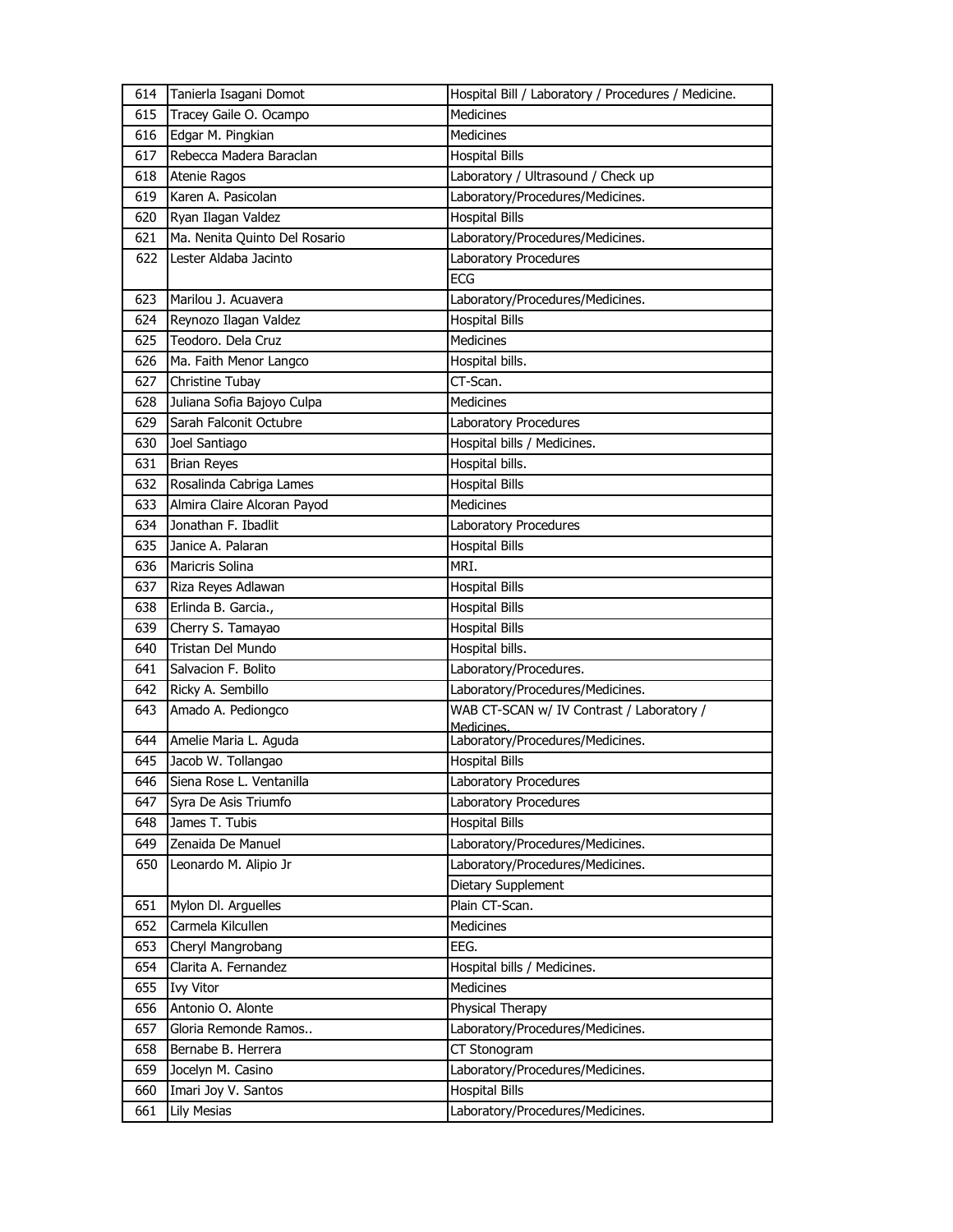| 662 | Vernon Larin Maliwat       | <b>Hospital Bills</b>                                       |
|-----|----------------------------|-------------------------------------------------------------|
| 663 | Luisa P. Esponga           | Laboratory/Procedures/Medicines.                            |
| 664 | Ray Batallones Herrera.    | <b>CNAB INSTRUMENT</b>                                      |
| 665 | Erlinda Gayona Garcia*     | <b>Hospital Bills</b>                                       |
| 666 | Jocelyn Dela Cuesta Gemina | <b>Hospital Bills</b>                                       |
| 667 | Esterlita Dellosa          | 2D ECHO / ECG / X-RAY / Medicines                           |
| 668 | Merlinda Lipat Vallejos    | <b>Hospital Bills</b>                                       |
| 669 | Jessica Suyat Quinto       | Hospital Bill / Laboratory / Procedures / Medicine.         |
| 670 | Jennyca Mina Montenegro    | Hospital Bill / Laboratory / Procedures / Medicine.         |
| 671 | Arriane Pearl S. Flores    | <b>Hospital Bills</b>                                       |
| 672 | Imelda C. Bernadas         | <b>Hospital Bills</b>                                       |
| 673 | Menchita Tria Rabulan      | temporal bone ct scan                                       |
| 674 | Kalvin O. Dianito          | Hospital bills.                                             |
| 675 | Cherrie E. Tan             | <b>Hospital Bills</b>                                       |
| 676 | Azenith C. Luzero          | <b>Hospital Bills</b>                                       |
| 677 | Janice Brandis Malacaman   | <b>Medicines</b>                                            |
| 678 | Lorenza A. Pascual         | <b>Hospital Bills</b>                                       |
| 679 | Ariel C. San Luis          | <b>Hospital Bills</b>                                       |
| 680 | Michelle Medel Santos      | <b>Hospital Bills</b>                                       |
| 681 | Juanito Fortuno Cabales    | Medicines                                                   |
| 682 | Alicia Estorninos          | Laboratory/Procedures.                                      |
| 683 | Gilda P. Lagazon           | <b>Hospital Bills</b>                                       |
| 684 | Gilbert N. Serrano         | <b>Hospital Bills</b>                                       |
| 685 | Allan Paul C. Azucena      | Hospital bills / Medicines.                                 |
| 686 | Mildred B. Rebollos        | <b>Hospital Bills</b>                                       |
| 687 | Amos Andrei Quiogue        | Hospital Bill / Laboratory / Procedures / Medicine.         |
| 688 | Ma. Magdalena S. Pega      | <b>Hospital Bills</b>                                       |
| 689 | Joan Ofeline L. Lopez      | <b>Hospital Bills</b>                                       |
| 690 | Luisa P. Esponga           | Laboratory/Procedures/Medicines.                            |
| 691 | Selangan E. Hyldgaard      | <b>Hospital Bills</b>                                       |
| 692 | Salve S. Odoño             | <b>Hospital Bills</b>                                       |
| 693 | Rosita M. Piniano          | Hospital Bill / Laboratory / Procedures / Medicine.         |
| 694 | Carmela Saboren            | Hospital bills.                                             |
| 695 | Kristine G. Valencia       | <b>Hospital Bills</b>                                       |
| 696 | Richard Gultiano           | Dialysis, Dialyzer, PD Solution, Procedures, Medicines<br>& |
|     |                            | Laboratory                                                  |
| 697 | Jeanneth I. Escalante      | Hospital Bill / Laboratory / Procedures / Medicine.         |
| 698 | Jay-r Balbin Sabado        | <b>Hospital Bills</b>                                       |
| 699 | Nelson Gibaga Jr.          | <b>Hospital Bills</b>                                       |
| 700 | Bernardino Sajonas         | Medicines                                                   |
| 701 | Jonathan A. Lamboson       | <b>Hospital Bills</b>                                       |
| 702 | John Cyrus Dela Carcel     | CT-SCAN WITH CONTRAST.                                      |
| 703 | Jeaneth I. Escalante       | <b>Hospital Bills</b>                                       |
| 704 | Jessica S. Makabenta       | Hospital Bills / Medicines                                  |
| 705 | Elena Almazan              | Medicines                                                   |
| 706 | Belinda M. Deang           | CRANIAL MRI                                                 |
| 707 | Ma. Cristina Llado         | Cranial CT-Scan / Medicines                                 |
| 708 | Jimmy Sabaulan             | Medicines                                                   |
| 709 | Ma. Theresa Villeno        | LAB/MRI/EEG                                                 |
| 710 | Jerome Ayes                | Hospital bills / Medicines.                                 |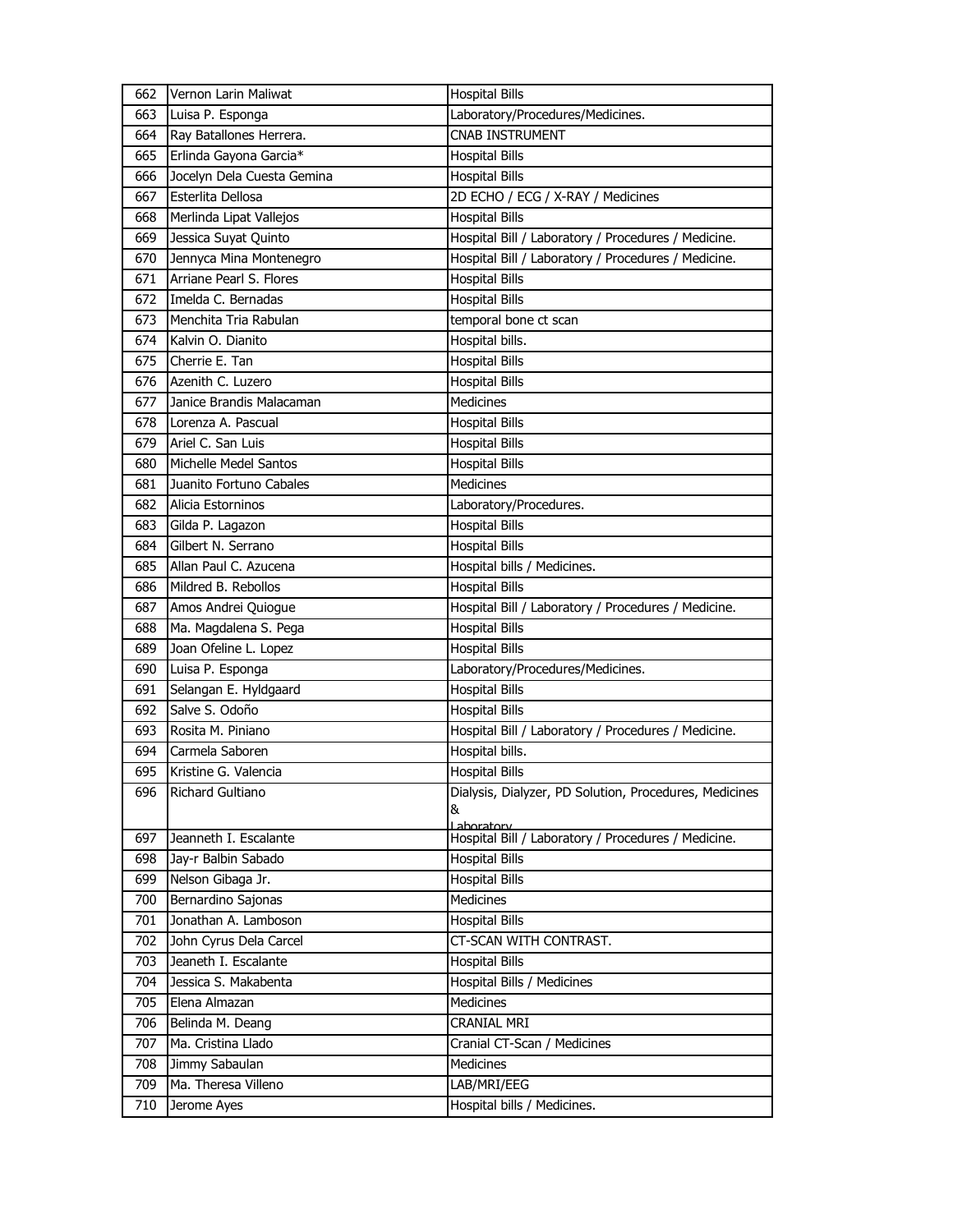| 711 | Sevilla C. Baluyot            | Hospital Bill / Laboratory / Procedures / Medicine. |
|-----|-------------------------------|-----------------------------------------------------|
| 712 | Danilo Torepalma Gomez*       | <b>Hospital Bills</b>                               |
| 713 | Ethan Kyle Segismundo         | Hospital bills.                                     |
| 714 | Joey G. Quirap                | Hospital Bills / Medicines                          |
| 715 | Jaime Paglinawan.             | Laboratory Procedures/Hospital Bills.               |
| 716 | Mabini R. Roco                | CT Scan w/ Contrast                                 |
| 717 | Dolores C. Cuaresma           | Hospital Bill / Laboratory / Procedures / Medicine. |
| 718 | Iluminada Racho Rocobo        | <b>Hospital Bills</b>                               |
| 719 | Rigelle T. Martirez           | Hospital Bill / Laboratory / Procedures / Medicine. |
| 720 | Joyce A. Ocaya                | <b>Hospital Bills</b>                               |
| 721 | Honesto R. Sol                | Hospital Bill / Laboratory / Procedures / Medicine. |
| 722 | Marissa Abrera                | Hospital Bill / Laboratory / Procedures / Medicine. |
| 723 | Tito B. Valles Jr.            | Hospital Bill / Laboratory / Procedures / Medicine. |
| 724 | Connie A. Pentero             | Laboratory/Procedures/Medicines.                    |
| 725 | Rechyl B. Sabilao             | Medicines                                           |
| 726 | Alejo A. Morales              | CT-Scan                                             |
| 727 | Tanierla Isagani Domot        | Hospital Bill / Laboratory / Procedures / Medicine. |
| 728 | Babyrose Lagradilla Estillore | <b>Hospital Bills</b>                               |
| 729 | Junito B. Duazo               | Laboratory/Procedures/Medicines.                    |
| 730 | Kenneth Lloyd T. Lagon        | <b>Hospital Bills</b>                               |
| 731 | Christian Ayubo Nedia         | Laboratory/Procedures/Medicines.                    |
| 732 | Melanie Herrera Lomotan       | <b>Hospital Bills</b>                               |
| 733 | Edna R. Pinto                 | 2D ECHO / ECG / X-RAY / Medicines                   |
| 734 | Rolando Ferrer Cayabyab       | <b>Hospital Bills</b>                               |
| 735 | <b>Baltazar Sulon Ladores</b> | <b>Hospital Bills</b>                               |
|     | Rosalina Mejaro               |                                                     |
| 736 |                               | 2D ECHO.                                            |
| 737 | Monina Espinosa               | Hospital bills.                                     |
| 738 | Mark Anthony Mendioro         | CRANIAL MRI SEIZURE PROTOCOL PLAIN W/               |
|     |                               | CONTRAST/MEDICINES.                                 |
| 739 | Ma. Cecilia L. Vergara        | Chest CT Scan.                                      |
| 740 | Cherry Balderama Tampepe      | <b>Hospital Bills</b>                               |
| 741 | Ofelia Erlano                 | Medicines                                           |
| 742 | Edzel N. Noguera              | <b>KUB UTZ</b>                                      |
|     |                               | <b>PSA</b>                                          |
| 743 | Maribel Moguer                | Hospital bills.                                     |
| 744 | Gerlen C. Lagon               | CT-Scan                                             |
| 745 | Maria Blessilda Fabros        | GLAUCOMA PACKAGE.                                   |
| 746 | Jerry Lyn P. Bernal           | MRI.                                                |
| 747 | Angelica Kate D. Catuira      | Laboratory/Procedures/Medicines.                    |
| 748 | Irene M. Caranto              | Hospital bills.                                     |
| 749 | Bernie Moroña Ong             | <b>Hospital Bills</b>                               |
| 750 | Nelson S. Calido              | PHACOEMULSIFICATION.                                |
| 751 | Celso P. Nicolas              | Laboratory/Procedures.                              |
| 752 | Veronica I. Bumagat           | CT-Scan                                             |
| 753 | Rosalina N. Escio             | Chest CT Scan.                                      |
| 754 | Rodolfo Cruz,,                | <b>Hospital Bills</b>                               |
| 755 | Gloria Remonde Ramos          | ct scan with contrast/laboratory & radiological     |
| 756 | Macario C. Fermin             | procedures.<br>MRI with MRA                         |
| 757 | Emilia Quines                 | Laboratory/Procedures/Medicines.                    |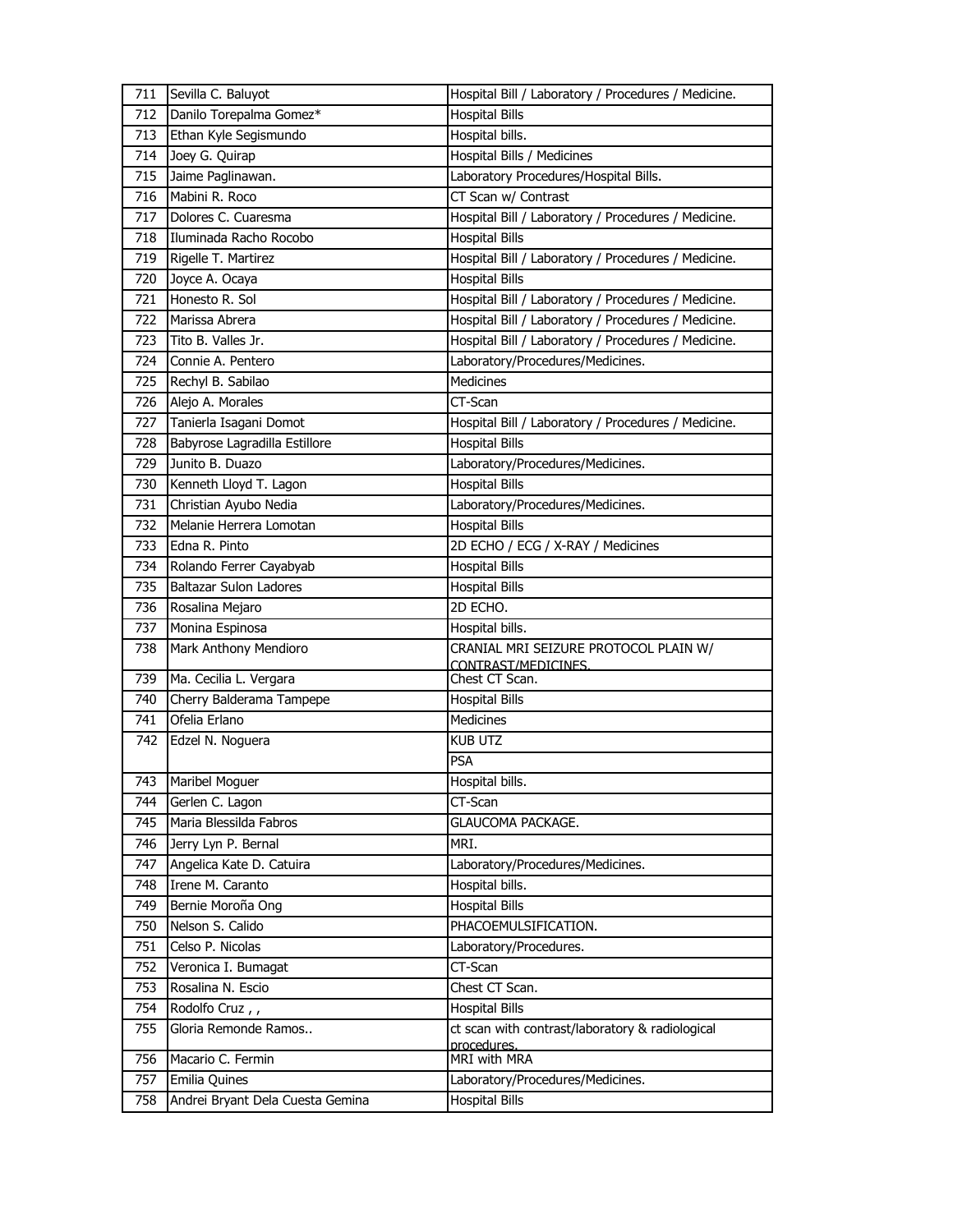| 759 | Editha Matados Lara             | Laboratory/Procedures/Medicines.                                       |
|-----|---------------------------------|------------------------------------------------------------------------|
| 760 | Rachelle Ann Venturina Barcelon | <b>Hospital Bills</b>                                                  |
| 761 | Tanierla Isagani Domot          | Laboratory/Procedures/Medicines.                                       |
| 762 | Joseph A. Rebucan               | MRI/CT Scan/Laboratory/Medicines.                                      |
| 763 | Melchor B. Viray Sr.            | <b>Medicines</b>                                                       |
| 764 | Pablo H. Galolo Iii.            | Hospital Bills/Medicines.                                              |
| 765 | Christopher B. Cardosa.         | Laboratory Procedures/Xray/ECG.                                        |
| 766 | Susana D. Box                   | 2d Echo/Laboratory Procedures.                                         |
| 767 | Virginia C. Casaberde           | <b>CRANIAL MRI</b>                                                     |
| 768 | Matias Arciga Jr.               | <b>Hospital Bills</b>                                                  |
| 769 | Elenita Nicolas Sabalbarino     | <b>Hospital Bills</b>                                                  |
| 770 | Virginia Albano                 | Diagnostic & Lab. Procedures, Dialysis, Medicines &<br>Hospital Bills. |
| 771 | Merlina P. Inoncencio           | Laboratory/Procedures/Medicines.                                       |
| 772 | Manuel A. Alfajora              | Laboratory/Procedures/Medicines.                                       |
| 773 | Joel Santiago                   | Diagnostic & Lab. Procedures, Dialysis, Medicines &<br>Hospital Bills. |
| 774 | Josefina J. Migue               | Laboratory Procedure / CT-Scan                                         |
| 775 | Melchor Zuniga                  | HEAD/CHEST CT-SCAN.                                                    |
| 776 | Michael Bernardo,.              | Hospital Bill / Laboratory / Procedures / Medicine.                    |
| 777 | Michael Ornido                  | CRANIAL MRI WITH CONTRAST AND SEIZURE.                                 |
| 778 | Josefina A. Declaro             | Laboratory/Procedures/Medicines.                                       |
| 779 | Jessica Suyat Quinto            | Hospital Bill / Laboratory / Procedures / Medicine.                    |
| 780 | Salvador Duque, Jr.             | Hospital Bill / Laboratory / Procedures / Medicine.                    |
| 781 | Allen R. Inovejas               | <b>Hospital Bills</b>                                                  |
| 782 | Jade C. Bernal                  | Physical Therapy                                                       |
| 783 | John Benedict Villa             | <b>Hospital Bills</b>                                                  |
| 784 | Ma. Virginia De Jesus Lopez     | <b>Hospital Bills</b>                                                  |
| 785 | Shirlita Oranza Reataza         | CT Scan/ Medicines.                                                    |
| 786 | Mark John Paruan                | X-Ray                                                                  |
| 787 | Maritess Invina Buhion          | Laboratory/Procedures/Medicines.                                       |
| 788 | Maricris Solina                 | X-Ray                                                                  |
|     |                                 | <b>EEG</b>                                                             |
|     | 789 Alma D. Alonzo              | <b>Hospital Bills</b>                                                  |
| 790 | Amelita Mulles Techon           | <b>Hospital Bills</b>                                                  |
| 791 | Nena Lapuz                      | Laboratory Procedures                                                  |
| 792 | Alma D. Alonzo                  | <b>Hospital Bills</b>                                                  |
| 793 | Amelita Mulles Techon           | <b>Hospital Bills</b>                                                  |
| 794 | Pauline Laura Hermoso Leyva     | <b>Hospital Bills</b>                                                  |
| 795 | Jerald Antoque Basilio          | <b>Hospital Bills</b>                                                  |
| 796 | Adrian Santos Baltazar          | <b>Hospital Bills</b>                                                  |
| 797 | Angelica Rubiz Estella          | <b>Hospital Bills</b>                                                  |
| 798 | Jojo Ramirez Antonio            | Medicines                                                              |
| 799 | Maricris Solina                 | Medicines                                                              |
| 800 | Emilia Quines                   | <b>Hospital Bills</b>                                                  |
| 801 | Kenji Macaseib                  | Medicines                                                              |
| 802 | Marissa De Castro Samalburo     | Whole Abdominal Ultrasound                                             |
| 803 | Joshua Agbuya Janohan           | LABORATORY/CT SCAN/X-RAY/ULTRASOUND.                                   |
| 804 | Jonathan G. Simeon              | Laboratory/Procedures/Medicines.                                       |
| 805 | Catherine Naranja               | Laboratory/Procedures/Medicines.                                       |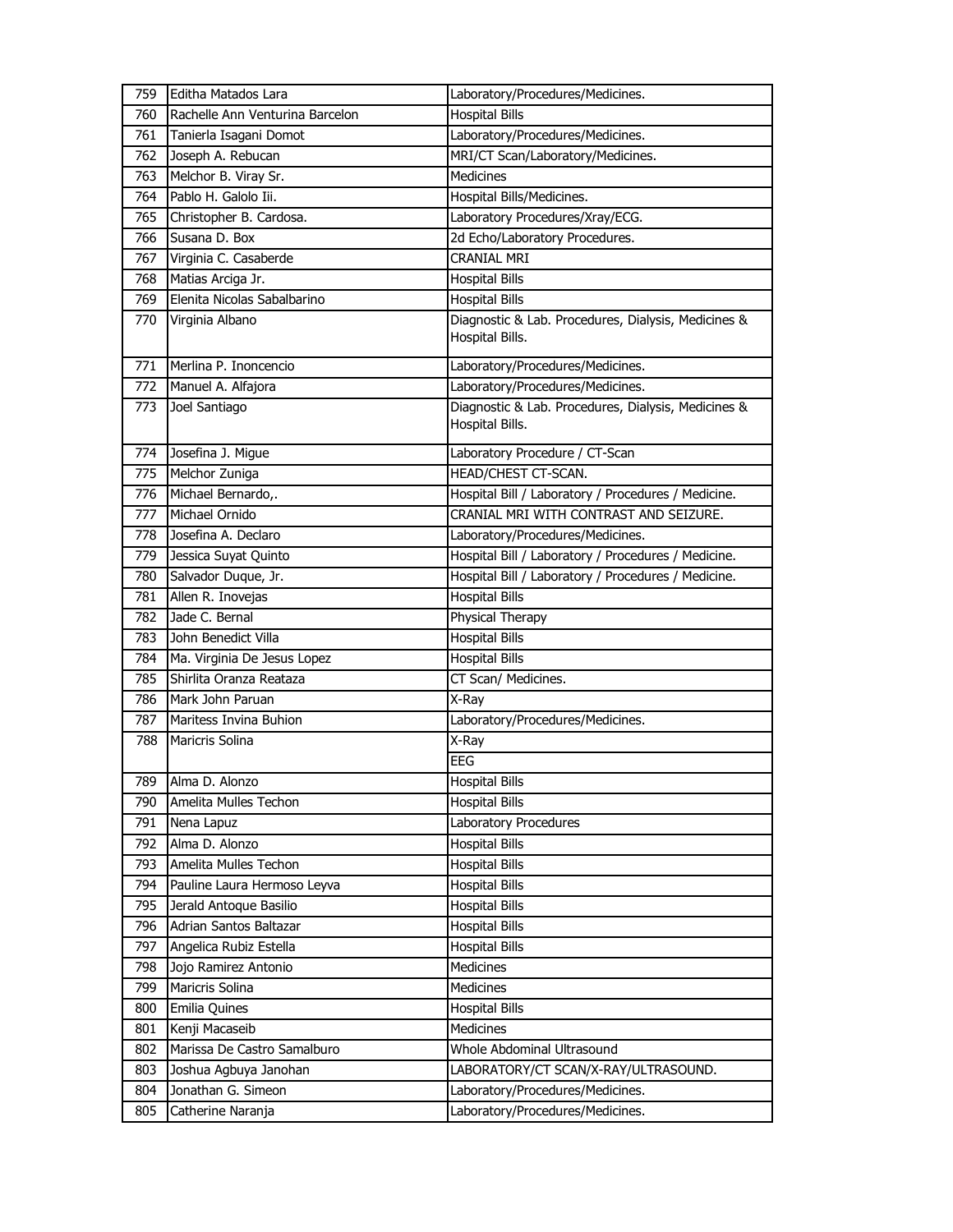| 806        | Merlinda Lipat Vallejos                              | <b>Hospital Bills</b>                               |
|------------|------------------------------------------------------|-----------------------------------------------------|
| 807        | Arturo Bongbonga                                     | Medicines                                           |
| 808        | Jennelyn J. Victorino                                | Laboratory Procedures                               |
| 809        | Teresita D. Arogar                                   | Physical Therapy                                    |
| 810        | Erlinda B. Jarabe                                    | <b>Medicines</b>                                    |
| 811        | Oscar P Prangan                                      | Plain CT Scan of the Temporal Bone                  |
|            |                                                      | Physical Therapy                                    |
| 812        | Nolito Sumayao                                       | Physical Therapy                                    |
| 813        | Erwin Casibang                                       | Laboratory/Procedures/Medicines.                    |
| 814        | <b>Efrill Rose Perez</b>                             | Laboratory/Procedures.                              |
| 815        | Razel S. Quinola                                     | <b>Hospital Bills</b>                               |
| 816        | Elvira Cadalso                                       | Laboratory/Procedures.                              |
| 817        | Aida Bibera                                          | Laboratory/Procedures.                              |
| 818        | Melissa De Guzman                                    | Laboratory/Procedures.                              |
| 819        | Deonida Vergara                                      | Laboratory/Procedures.                              |
| 820        | Ricardo Pangan Torres*                               | <b>Medicines</b>                                    |
| 821        | Josh Matthew Alba                                    | BRAIN CT-SCAN/LABORATORY/MEDICINES.                 |
| 822        | Pumposo Z. Padua                                     | KUB UTZ / Laboratory                                |
| 823        | <b>Betty Ocampo</b>                                  | Laboratory/Procedures.                              |
| 824        | Teresita Sampaga                                     | <b>Medicines</b>                                    |
| 825        | Milagros Javier                                      | 2D ECHO.                                            |
| 826        | Bonifacio Caminero                                   | Laboratory/Procedures.                              |
| 827        | Shirley P. Joaquin                                   | <b>Medicines</b>                                    |
| 828        | Katherine Sino                                       | Ultrasound.                                         |
| 829        | Jadine Ann Nabor                                     | <b>CRANIAL MRI</b>                                  |
| 830        | Allan Boy S. Manawis                                 | Laboratory/Procedures/Medicines.                    |
|            |                                                      |                                                     |
| 831        |                                                      | Physical Therapy                                    |
|            | Eugene Licup Villafuerte                             |                                                     |
| 832        |                                                      | Medicines                                           |
| 833        | Rodel Repil Martinez*<br>Jeffrey M. Pasimio          | Laboratory Procedures<br><b>Medicines</b>           |
| 834        | Remedios M. Arididon                                 | CT-Scan.                                            |
| 835        | Nena Notarte Castillo                                |                                                     |
| 836        |                                                      | Laboratory/Procedures.<br>Medicines                 |
| 837        | Emelita Lopez Noma<br>Mercy G. Sedanto               | <b>Hospital Bills</b>                               |
| 838        | Yolie G. Correa                                      |                                                     |
| 839        | Rebecca C. Golingay                                  | <b>Hospital Bills</b><br><b>Hospital Bills</b>      |
| 840        | Eloisa Serafica Bartido                              | Medicines                                           |
| 841        | Cecilia H. Paguia                                    | <b>Hospital Bills</b>                               |
| 842        |                                                      | <b>Hospital Bills</b>                               |
| 843        | Noly M. Cabanero                                     | <b>Hospital Bills</b>                               |
| 844        | Alicia A. De Ello<br>Eleanor P. Carmona              | <b>Hospital Bills</b>                               |
|            |                                                      |                                                     |
| 845<br>846 | Teresita Maligang                                    | Laboratory/Procedures/Medicines.<br>CT-Scan         |
| 847        | Charmiel Joy H. Caspe<br>Marites L. Caboñero         | <b>Hospital Bills</b>                               |
| 848        | Marianne Jewel D. Tarucan                            | Medicines                                           |
| 849        | Virginia Albano                                      | Hospital Bill / Laboratory / Procedures / Medicine. |
| 850        |                                                      | <b>Hospital Bills</b>                               |
| 851        | Suzette P. Cagurangan<br>Ryan Noel A. Doña           |                                                     |
| 852        |                                                      | <b>Hospital Bills</b><br><b>Hospital Bills</b>      |
| 853        | Marie Cielo Evangelista Ceñidoza<br>Leonila S. Bugna | Plain CT Scan of the Temporal Bone                  |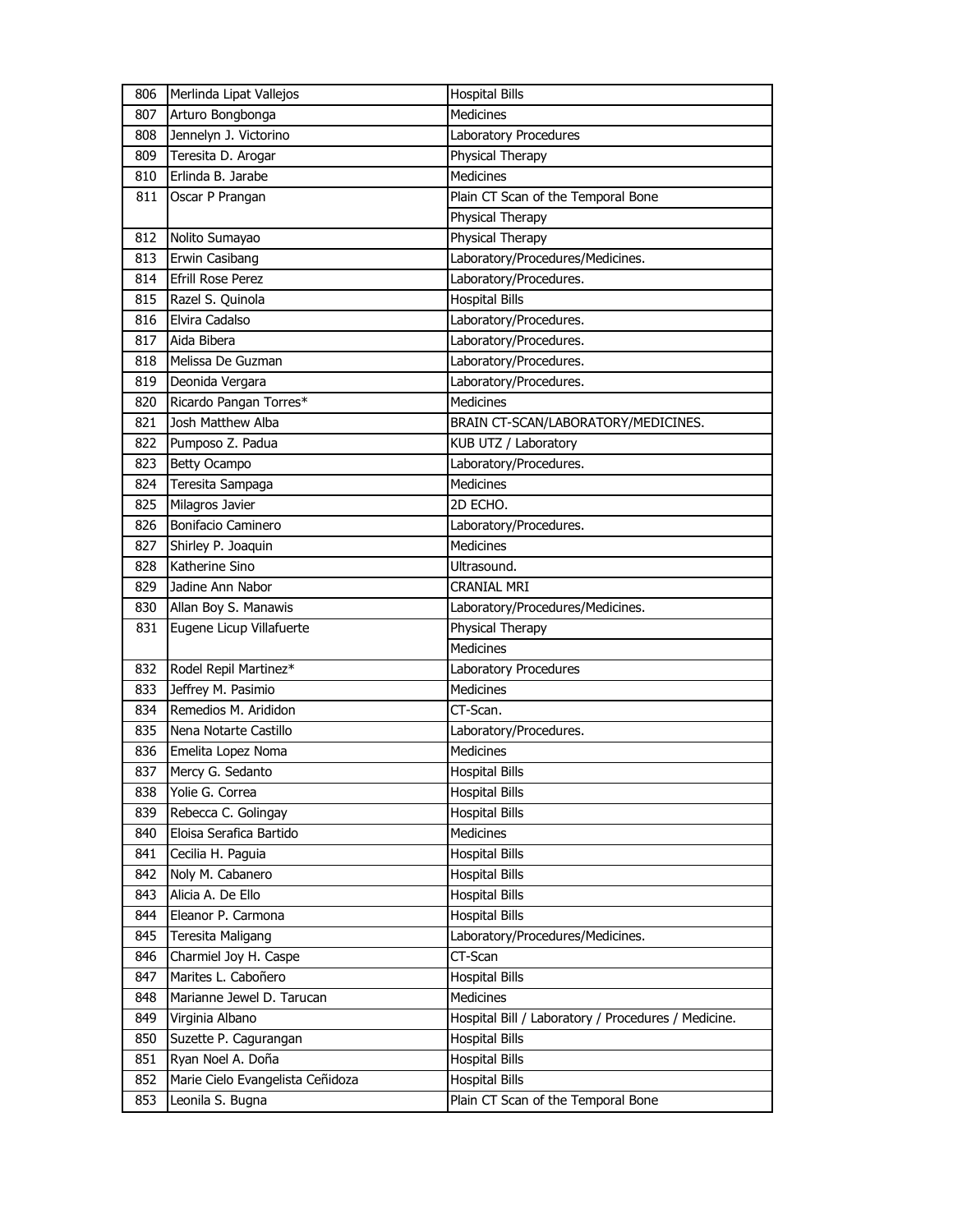| 854 | Jerbbie Melbren P. Escalicas | <b>Hospital Bills</b>                                       |
|-----|------------------------------|-------------------------------------------------------------|
| 855 | Athina Amor Baguioen Agustin | <b>Hospital Bills</b>                                       |
| 856 | Virginia Invina Manuel       | Ultrasound                                                  |
| 857 | Marlene Gabion Gautane       | Medicines                                                   |
| 858 | Aura San Vicente Domingo     | Laboratory Procedures                                       |
| 859 | Lourdes Tumilang             | <b>Medicines</b>                                            |
| 860 | Regienard Palisoc Doria      | <b>Hospital Bills</b>                                       |
| 861 | Gospel Dream May R. Bautista | <b>Hospital Bills</b>                                       |
| 862 | Sylvia Arjona                | Laboratory/Procedures/Medicines.                            |
| 863 | Marygin Burce                | <b>Medicines</b>                                            |
| 864 | Evangeline Piong Trinidad    | <b>Hospital Bills</b>                                       |
| 865 | Cesario F. Agsaoay           | Hospital bills.                                             |
| 866 | Jennelyn J. Victorino        | Chest Xray                                                  |
| 867 | Mark Anthony Jarilla         | Hospital bills.                                             |
| 868 | Nolito Sumayao               | Hospital Bill / Laboratory / Procedures / Medicine.         |
| 869 | Juanito Fortuno Cabales      | <b>Medicines</b>                                            |
| 870 | Pauline Laura Hermoso Leyva  | <b>Hospital Bills</b>                                       |
| 871 | Rizalino Capili Gonzales     | <b>Hospital Bills</b>                                       |
| 872 | Hazel J. De Una              | Laboratory/Procedures.                                      |
| 873 | Jennifer G. Evasco           | AV Doppler/Laboratory/Medicines.                            |
| 874 | Sophia L. Legaspi            | Plain orbital CT-Scan.                                      |
| 875 | Remedios M. Arididon         | Stonogram.                                                  |
| 876 | Rosita M. Piniano            | HOSPITAL BILL; PROCEDURES; PERCUTANEOUS                     |
|     |                              | TRANSHEPATIC BILIARY DRAINAGE (PTBD).                       |
| 877 | Celestina R. Bustamante      | Laboratory/Procedures/Medicines.                            |
| 878 | Salvador Amansec             | Dialysis, Dialyzer, PD Solution, Procedures, Medicines<br>& |
|     |                              | <u>l aboratory</u>                                          |
| 879 | John Steven B. Araja         | Physical Therapy                                            |
| 880 | Alma Saucelo Sabarillo       | <b>Hospital Bills</b>                                       |
| 881 | Alberto Baldazo Caballero    | CT-Scan                                                     |
|     |                              | <b>Medicines</b>                                            |
| 882 | Jhanelle J. Crespo           | AV Doppler.                                                 |
| 883 | Eduardo Cruz Macabangon      | <b>Hospital Bills</b>                                       |
| 884 | Josefina Bohol               | <b>Hospital Bills</b>                                       |
| 885 | Andrei H. Capulong           | Hospital Bills                                              |
| 886 | Atenie Ragos                 | Medicines                                                   |
| 887 | Consuelo Catalan Oberis      | Laboratory Procedures                                       |
|     |                              | <b>KUB UTZ</b>                                              |
| 888 | Digna Aesquivel Cabigting    | Medicines                                                   |
| 889 | Cielo C. Oberis              | Laboratory Procedures                                       |
| 890 | <b>Benito Lucente</b>        | WHOLE ABDOMEN CT SCAN W/ IV CONTRAST                        |
|     |                              | Medicines                                                   |
| 891 | Maria Elena Tenoso           | Laboratory Procedures                                       |
| 892 | Anthony H. Placente I        | Laboratory Procedures                                       |
|     |                              | ECG                                                         |
| 893 | Richard Santos Mallari*      | <b>Hospital Bills</b>                                       |
| 894 | Albeus Marbella Arsenio      | <b>Hospital Bills</b>                                       |
| 895 | Nelmida Ferrer Gamaro        | <b>Hospital Bills</b>                                       |
| 896 | Teodora S. Caubat            | <b>Hospital Bills</b>                                       |
| 897 | Teodora S. Caubat            | <b>Hospital Bills</b>                                       |
|     |                              |                                                             |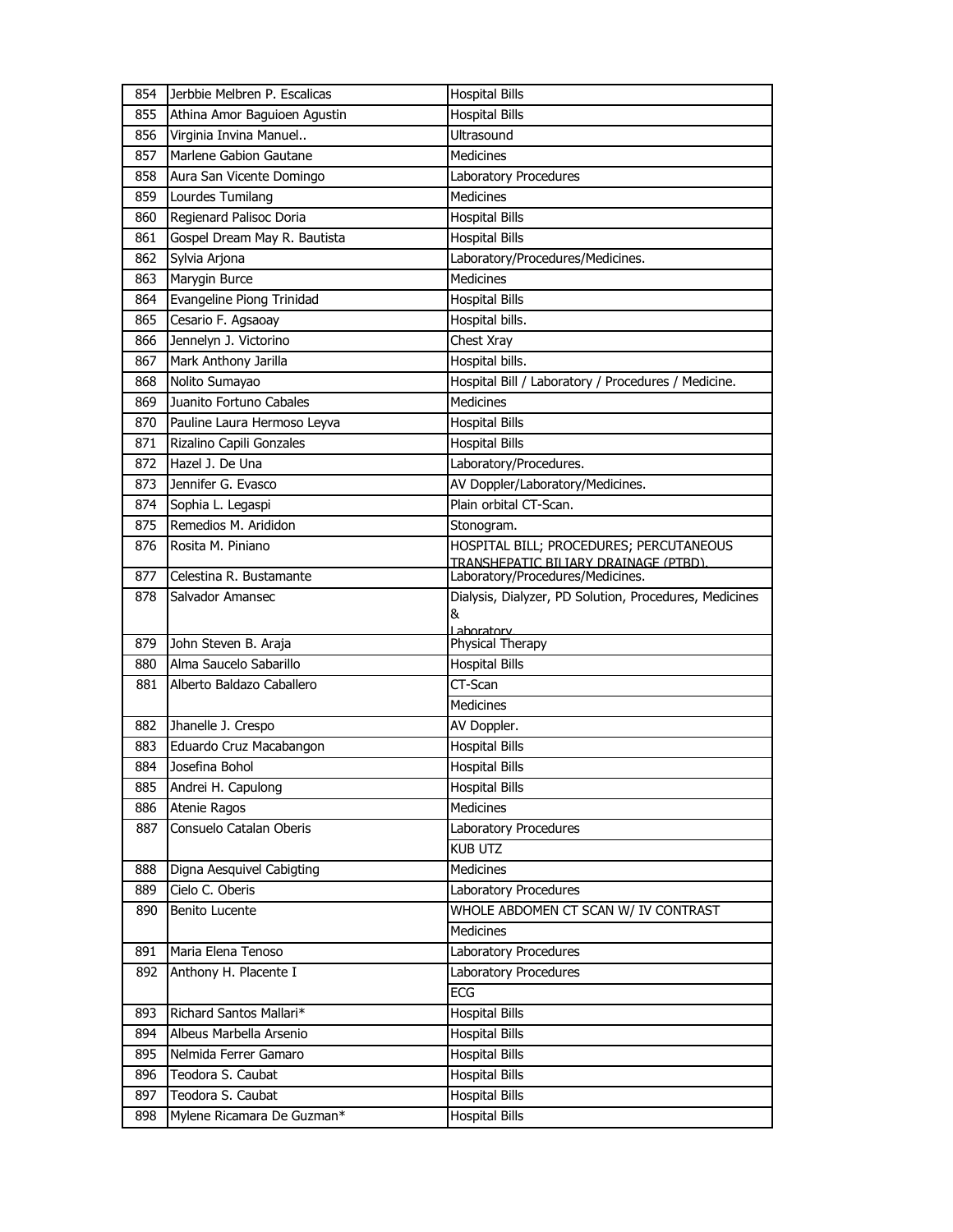| 899 | Soledad T. Dalauidao          | <b>Hospital Bills</b>                                |
|-----|-------------------------------|------------------------------------------------------|
| 900 | Ma. Nenita Quinto Del Rosario | <b>Hospital Bills</b>                                |
| 901 | Nery Cambusa Cabrera          | Medicines                                            |
| 902 | John Porquillano Cabero       | <b>Hospital Bills</b>                                |
| 903 | Pablo H. Galolo Iii.          | <b>Hospital Bills</b>                                |
| 904 | Adela S. Lumiguen             | <b>Hospital Bills</b>                                |
| 905 | Nenita Madriaga,.             | <b>Medicines</b>                                     |
| 906 | Armando P. Jacob Jr.          | CT-Scan                                              |
| 907 | Efcy P. Tugado                | <b>Hospital Bills</b>                                |
| 908 | Ronilo H. Banares             | <b>Hospital Bills</b>                                |
| 909 | Romeo Dumas Portugal          | Laboratory/Procedures/Medicines.                     |
| 910 | Pablo H. Galolo, Iii.         | Hospital bills.                                      |
| 911 | Evangeline Prado Pastrana     | Laboratory Procedures                                |
| 912 | <b>Bernard Carreon</b>        | Medicines                                            |
| 913 | Delia Farrales                | Laboratory Procedures                                |
| 914 | Ariel J. Calub                | Laboratory/Procedures/Medicines.                     |
| 915 | Pauline Laura Hermoso Leyva   | <b>Hospital Bills</b>                                |
| 916 | Marcelo Idio Bautista*        | Physical Therapy                                     |
| 917 | Ma. Elena J. Asuncion         | Mammogram.                                           |
| 918 | John Carlo Mores Gabriel      | CT-Scan                                              |
| 919 | Floramae M. Vasquez           | <b>Hospital Bills</b>                                |
| 920 | Digna Aesquivel Cabigting     | Laboratory Procedures                                |
| 921 | Jay-an Cornel Delos Santos    | <b>Hospital Bills</b>                                |
| 922 | Rolando Bonifacio Tanamor     | WAB CT-SCAN                                          |
| 923 | Melissa Villamar              | <b>Hospital Bills</b>                                |
| 924 | Ibrahim Delos Reyes Binudin   | <b>Hospital Bills</b>                                |
| 925 | Pablo Hernandez Galolo Iii    | Hospital Bill / Laboratory / Procedures / Medicine.  |
| 926 | Ibrahim Delos Reyes Binudin   | <b>Hospital Bills</b>                                |
| 927 | Kenji Macasieb                | <b>Medicines</b>                                     |
| 928 | Oscar P Prangan               | Plain CT Scan of the Temporal Bone                   |
| 929 | Ana Maria Fe C. Apil          | <b>Hospital Bills</b>                                |
| 930 | Rogie Garrote Aquino          | WAB CT-SCAN                                          |
| 931 | James Abraham Quimque         | <b>Hospital Bills</b>                                |
| 932 | Erlinda S. Garcia             | <b>Hospital Bills</b>                                |
| 933 | Edzel N. Noguera              | Stonogram                                            |
| 934 | Danilo Manuel                 | <b>Hospital Bills</b>                                |
| 935 | Melissa De Guzman             | Laboratory/Procedures.                               |
| 936 | Diolito F. Logro              | AV DOPPLER SCAN RIGHT AND LEFT/MEDICINE.             |
| 937 | Marites S. Dela Cruz          | MRI.                                                 |
| 938 | Sebastian Dahan Mejares       | <b>Hospital Bills</b>                                |
| 939 | Mark Anthony Jarilla          | Hospital bills.                                      |
| 940 | Kurt Nathaniel Ulidan         | CT-Scan.                                             |
| 941 | Carolina P. Carayao           | <b>CRANIAL MRI</b>                                   |
| 942 | Fe Nate Mateo                 | Laboratory/Procedures/Medicines.                     |
| 943 | John Henry Erenia Rosas       | AV Graft Interposition.                              |
| 944 | James Abraham Quimque         | <b>Hospital Bills</b>                                |
| 945 | Joselito P. Lorenzo           | <b>Hospital Bills</b>                                |
| 946 | Carlito A. Pelagio            | HOSPITAL BILL, MEDICINES, PROCEDURE.LAB, CT<br>SCAN. |
| 947 | Arlene P. Tomulto             | <b>Hospital Bills</b>                                |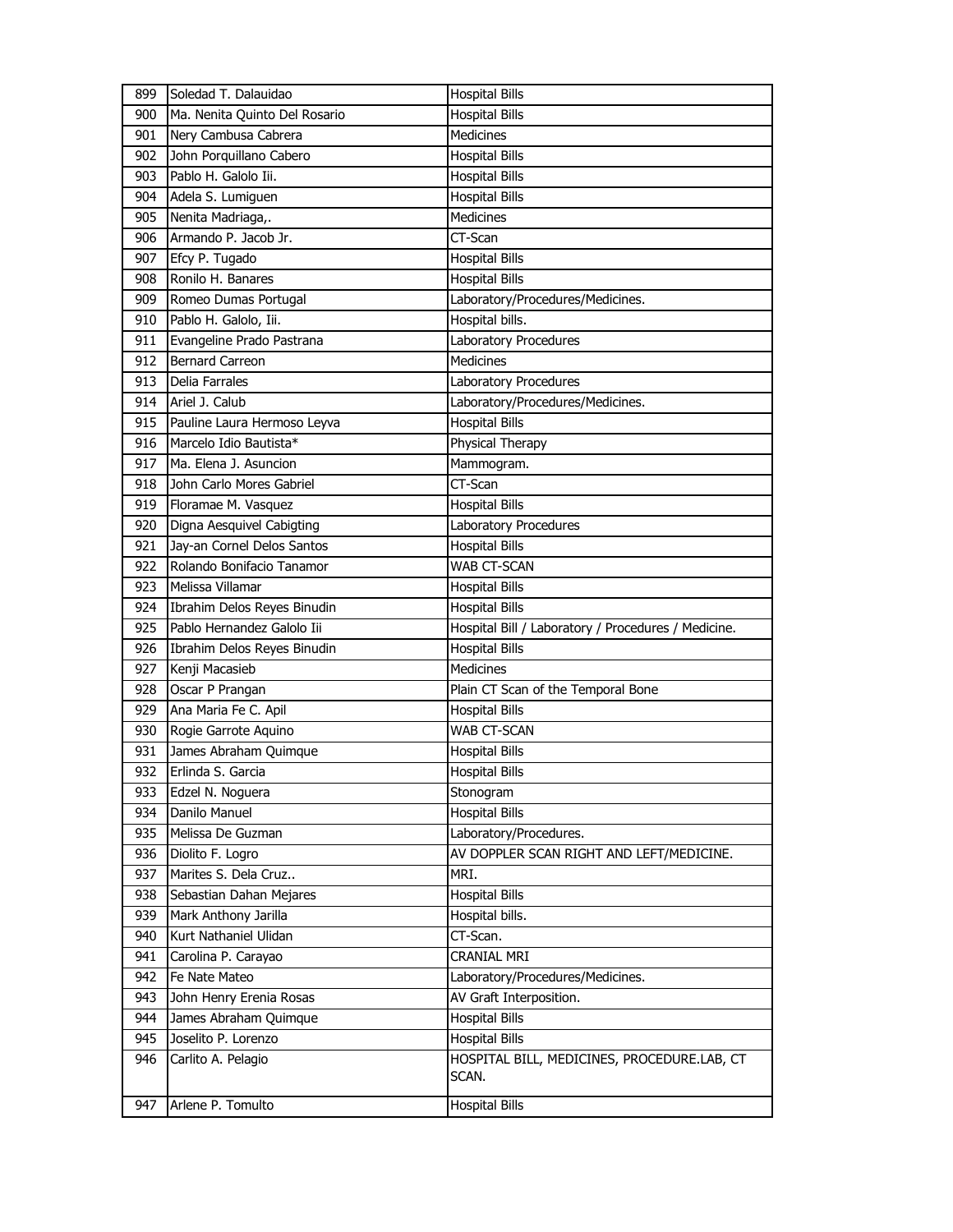| 948 | Gerardo Calub                   | Physical Therapy                                    |
|-----|---------------------------------|-----------------------------------------------------|
| 949 | Babylyn B. Revilla              | PLAIN WHOLE SPINE MRI / PROCEDURES.                 |
| 950 | Salvador B. Torreja.            | AV Graft Interposition.                             |
| 951 | Ofelia Pascual                  | Hospital Bills/Medicines.                           |
| 952 | Dean Angel C. Toyugan           | 2D ECHO.                                            |
| 953 | Arlene Mendoza                  | Hospital bills.                                     |
| 954 | John Lester B. Barbasa          | Medicines                                           |
| 955 | Von Ruffert N. Pasague          | Odontectomy                                         |
| 956 | Reynaldo Ambolo Bawar           | <b>Hospital Bills</b>                               |
|     |                                 | <b>ECG</b>                                          |
| 957 | Sheena O. Landicho              | Laboratory Procedures                               |
|     |                                 | Chest Xray                                          |
| 958 | Marcelito P. Raceles            | <b>Hospital Bills</b>                               |
| 959 | Arturo Gella                    | Laboratory Procedures                               |
| 960 | Rosemarie Cosme Fernandez       | THORACO LUMBAR MRI.                                 |
| 961 | Rosemarie Cosme Fernandez       | THORACO LUMBAR MRI.                                 |
|     |                                 | Whole Abdominal Ultrasound                          |
| 962 | <b>Teresa Calica</b>            | 2D Echo with Doppler.                               |
|     |                                 | <b>Laboratory Procedures</b>                        |
| 963 | Rosemarie Cosme Fernandez       | Laboratory Procedures                               |
| 964 | Rosemarie Cosme Fernandez       | X-Ray                                               |
| 965 | Jennylyn R. Gabito              | <b>Hospital Bills</b>                               |
| 966 | Benilda S. Tolentino            | <b>Medicines</b>                                    |
| 967 | Jojo Ramirez Antonio            | <b>Medicines</b>                                    |
| 968 | Roger Felizardo                 | Chest CT Scan.                                      |
|     |                                 | <b>Medicines</b>                                    |
| 969 | Carmelita C. Borbon*            | Laboratory Procedures                               |
| 970 | Carmelita C. Borbon*            | 2D ECHO CARDIOGRAM                                  |
| 971 | Socorro Yago Dalmacio           | <b>Medicines</b>                                    |
| 972 | Erica Mae O. Arcilla            | EEG                                                 |
| 973 | Romeo G. Peralta                |                                                     |
|     |                                 | Laboratory Procedures<br>Thoracic MRI.              |
| 974 | Sheril Bergonia                 |                                                     |
|     |                                 | Lumbar MRI Plain                                    |
| 975 | Evaristo M. Malones             | Medicines                                           |
| 976 | Salvador C. Amansec             | Hospital Bill / Laboratory / Procedures / Medicine. |
| 977 | Judith Morada                   | Hospital Bill / Laboratory / Procedures / Medicine. |
| 978 | Orlando G. Peralta              | <b>Hospital Bills</b>                               |
| 979 | Maxine Mae E. Famisan           | <b>Hospital Bills</b>                               |
| 980 | Arturo Dilig Gella.             | <b>Medicines</b>                                    |
| 981 | Pablo Hernandez Galolo Iii      | Hospital bills.                                     |
| 982 | Maria Filomena R. Villasenor Iv | Hospital bills.                                     |
| 983 | Cesar Ducusin Umipig            | <b>Hospital Bills</b>                               |
| 984 | Francisco Mendiola De Asis      | <b>Hospital Bills</b>                               |
| 985 | Arturo Verba                    | Barrium Swallow.                                    |
|     |                                 | Medicines                                           |
| 986 | Gregorio Diaz                   | KUB UTZ                                             |
| 987 | Dave Q. Majan                   | Medicines                                           |
| 988 | Reynaldo Ambolo Bawar           | <b>Hospital Bills</b>                               |
| 989 | Macky John Patrick D. Nunez     | <b>Hospital Bills</b>                               |
| 990 | Filipina C. Simbulan            | Medicines                                           |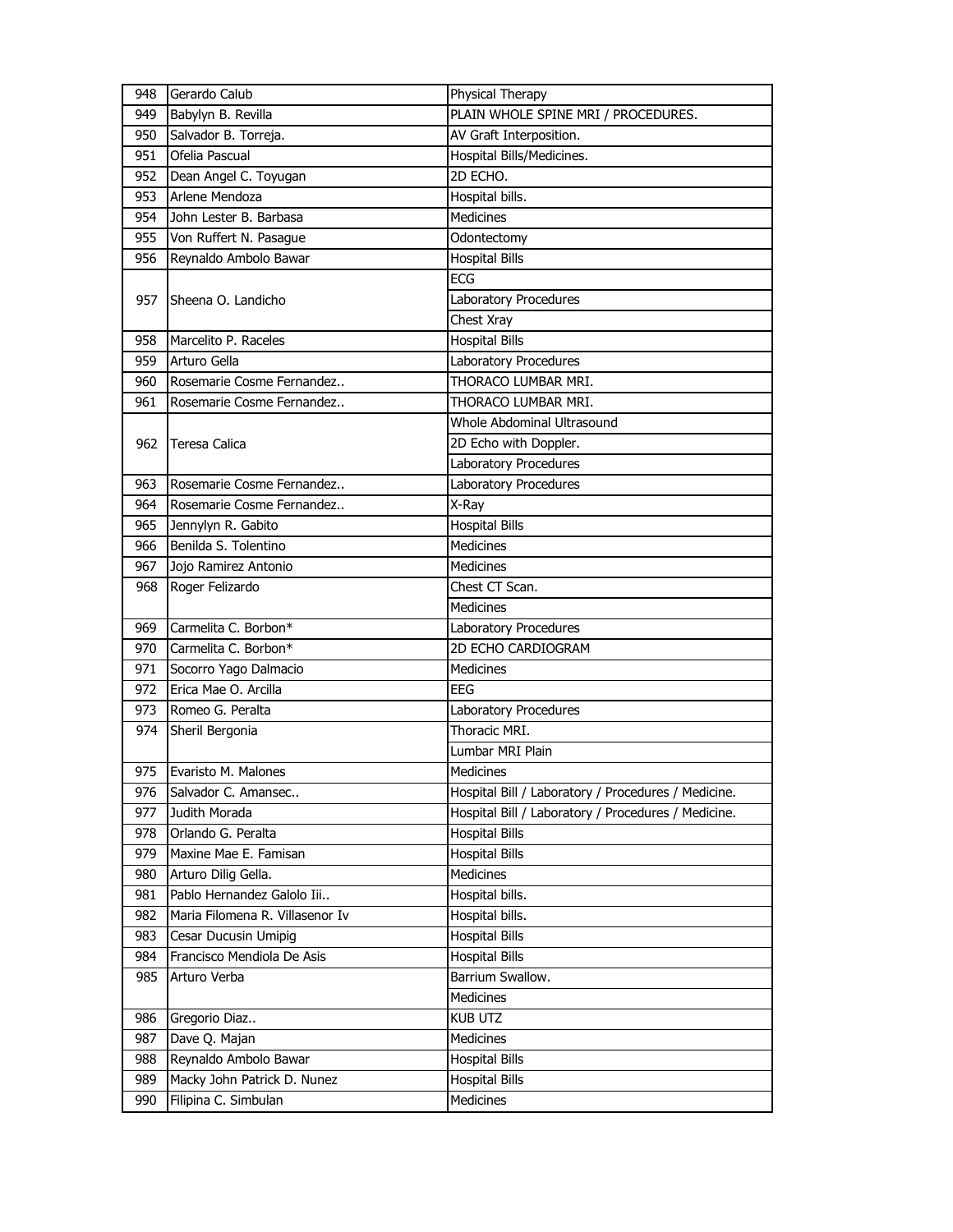| 991  | Catalino Dy                  | Laboratory Procedures                |
|------|------------------------------|--------------------------------------|
| 992  | Ritchel Villanueva           | <b>CRANIAL MRI</b>                   |
| 993  | Rosita M. Piniano            | Hospital bills.                      |
| 994  | Ana Maria B. Rallos          | <b>Ultrasound</b>                    |
| 995  | Sittie Joy M. Macaayong      | <b>Hospital Bills</b>                |
| 996  | Florfreda P. Morales         | <b>Hospital Bills</b>                |
| 997  | Maribel S. Balabbo           | <b>Hospital Bills</b>                |
| 998  | Jay-ar A. Ramoga             | <b>Hospital Bills</b>                |
| 999  | Erlinda D. Alba*             | <b>Hospital Bills</b>                |
| 1000 | Ruth M. Salinas              | <b>Hospital Bills</b>                |
| 1001 | Ana Maria Fe C. Apil         | <b>Hospital Bills</b>                |
| 1002 | Evelyn C. Amante             | <b>Hospital Bills</b>                |
| 1003 | John Kenneth G. Santillan    | <b>Hospital Bills</b>                |
| 1004 | Richard C. Eliaso            | <b>Hospital Bills</b>                |
| 1005 | Aizagay D. Agpalza           | <b>Hospital Bills</b>                |
| 1006 | Dominga G. Calvario          | <b>Hospital Bills</b>                |
| 1007 | Felipe C. Robles             | Hospital bills.                      |
| 1008 | Rosalie B. Banasihan         | <b>Hospital Bills</b>                |
| 1009 | Marilyn S. Pelonia           | <b>Hospital Bills</b>                |
| 1010 | Matilda T. Ramos             | <b>Hospital Bills</b>                |
| 1011 | Ma. Jeanette T. Marquez      | <b>Hospital Bills</b>                |
| 1012 | Rowel T. Marquez             | <b>Hospital Bills</b>                |
| 1013 | Norman A. Tataro             | <b>Hospital Bills</b>                |
| 1014 | Samsia Zaman Socor           | Medical Assistance                   |
| 1015 | Venerando G. Espiritu        | <b>Hospital Bills</b>                |
| 1016 | Ferdinand Manzano Mesa       | <b>Hospital Bills</b>                |
| 1017 | Virgilio A. Mahinay          | CT SCAN CHEST.                       |
| 1018 | Jerry Villamor Refuerzo      | <b>Hospital Bills</b>                |
| 1019 | Richard Ting Egusquisa       | <b>Hospital Bills</b>                |
| 1020 | Rogelio Bonifacio Tan        | <b>Hospital Bills</b>                |
| 1021 | Ralph Lawren Caymo Duran     | <b>Hospital Bills</b>                |
| 1022 | Christopher Pirego Tancuan   | <b>Hospital Bills</b>                |
| 1023 | Carl Cedrick Amoto Pandong   | <b>Hospital Bills</b>                |
| 1024 | Guil Stephen Yambao Mayhew   | <b>Hospital Bills</b>                |
| 1025 | Brylle Potot Balyao          | <b>Hospital Bills</b>                |
| 1026 | Arturo Bongbonga             | Medicines                            |
| 1027 | Rogelio R. Egros             | Laboratory Procedures                |
| 1028 | Mary Jardine L. Palomique    | Laboratory Procedures                |
| 1029 | Baby Boy Argenio             | <b>Hospital Bills</b>                |
| 1030 | Richard Allen Cañit          | Whole Abdomen CT Scan with Contrast. |
|      |                              | Medicines                            |
| 1031 | Daniel Magapi Owera          | CRANIAL MRI                          |
| 1032 | Ronnie P. Soriano            | <b>Hospital Bills</b>                |
| 1033 | Wilfredo B. Lipayon          | <b>Hospital Bills</b>                |
| 1034 | Rommel Vicente I. Nacu       | <b>Hospital Bills</b>                |
| 1035 | Fernando Louise S. Dela Rama | <b>Hospital Bills</b>                |
| 1036 | Sunny V. Popelo              | <b>Hospital Bills</b>                |
| 1037 | Rommel A. Diaz               | <b>Hospital Bills</b>                |
| 1038 | Juliet C. Ermoso             | <b>Hospital Bills</b>                |
| 1039 | Emylou A. Lansang            | <b>Hospital Bills</b>                |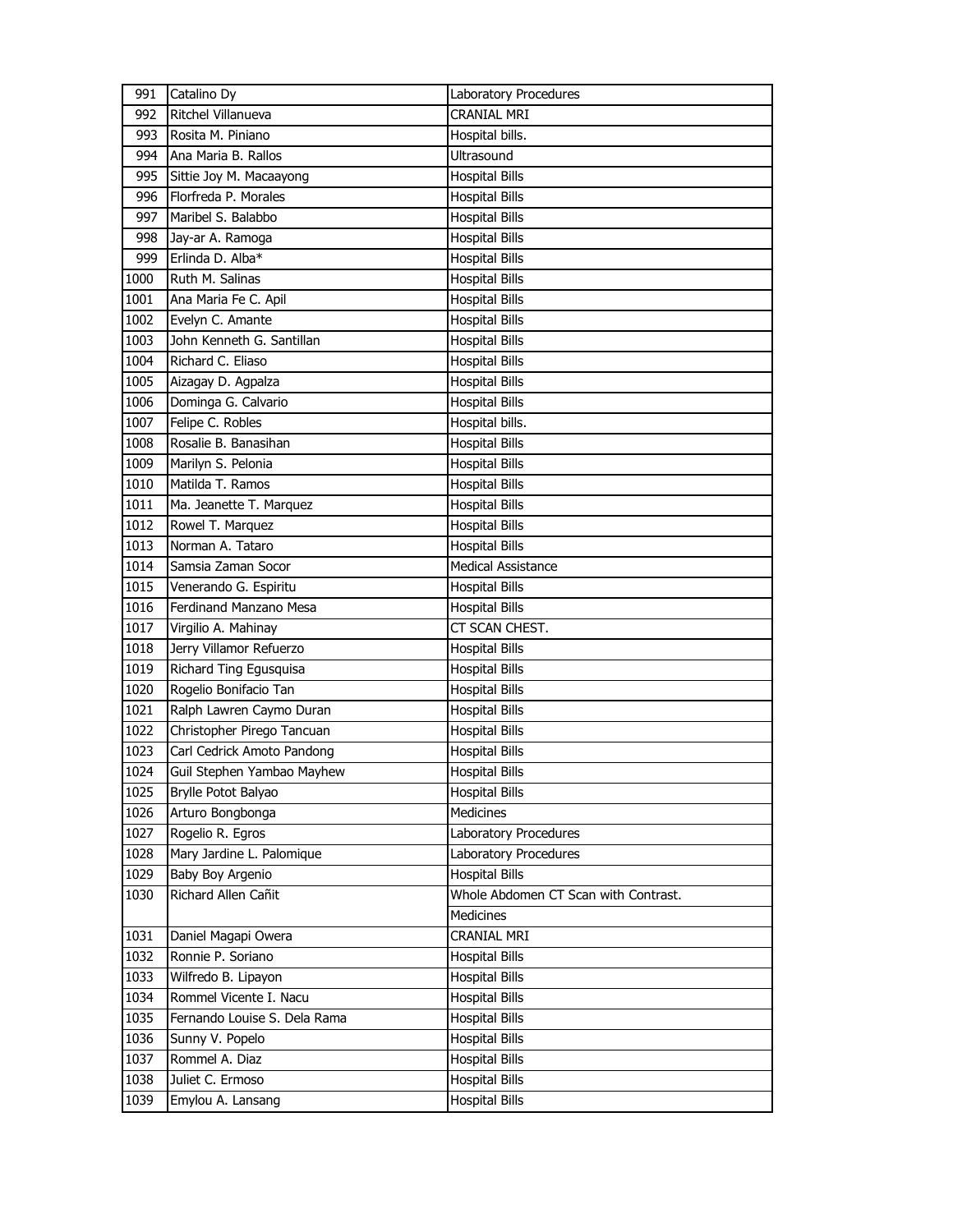| 1040 | Juanito Fortuno Cabales | Medicines                          |
|------|-------------------------|------------------------------------|
| 1041 | Rita P. Gruba           | <b>Hospital Bills</b>              |
| 1042 | Cheryl H. Gaña          | <b>Hospital Bills</b>              |
| 1043 | Frecilyn S. Bace        | <b>Hospital Bills</b>              |
| 1044 | Elizabeth C. Adeva      | <b>Hospital Bills</b>              |
| 1045 | Josefina C. Cabahug     | <b>Hospital Bills</b>              |
| 1046 | Leonel M. Nacional      | <b>Hospital Bills</b>              |
| 1047 | Rizally A. Regala       | <b>Hospital Bills</b>              |
| 1048 | Domingo G. Cunanan      | <b>Hospital Bills</b>              |
| 1049 | Magie G. Acedera        | CT-Scan                            |
| 1050 | Karintgen F. Abellar    | <b>Hospital Bills</b>              |
| 1051 | Cecilia A. Barro.       | COLONOSCOPY/EGD.                   |
| 1052 | Herminita E. Tuboran    | WHOLE ABDOMINAL CT SCAN TRIPHASIC. |
| 1053 | Mary Grace M. Doctor    | <b>Hospital Bills</b>              |
| 1054 | Lorrife J. Rodil        | MRI.                               |
| 1055 | Angelina Murillo        | Laboratory Procedures              |
| 1056 | Violeta I. Baylon       | LAB.PROCEDURES/2D ECHO.            |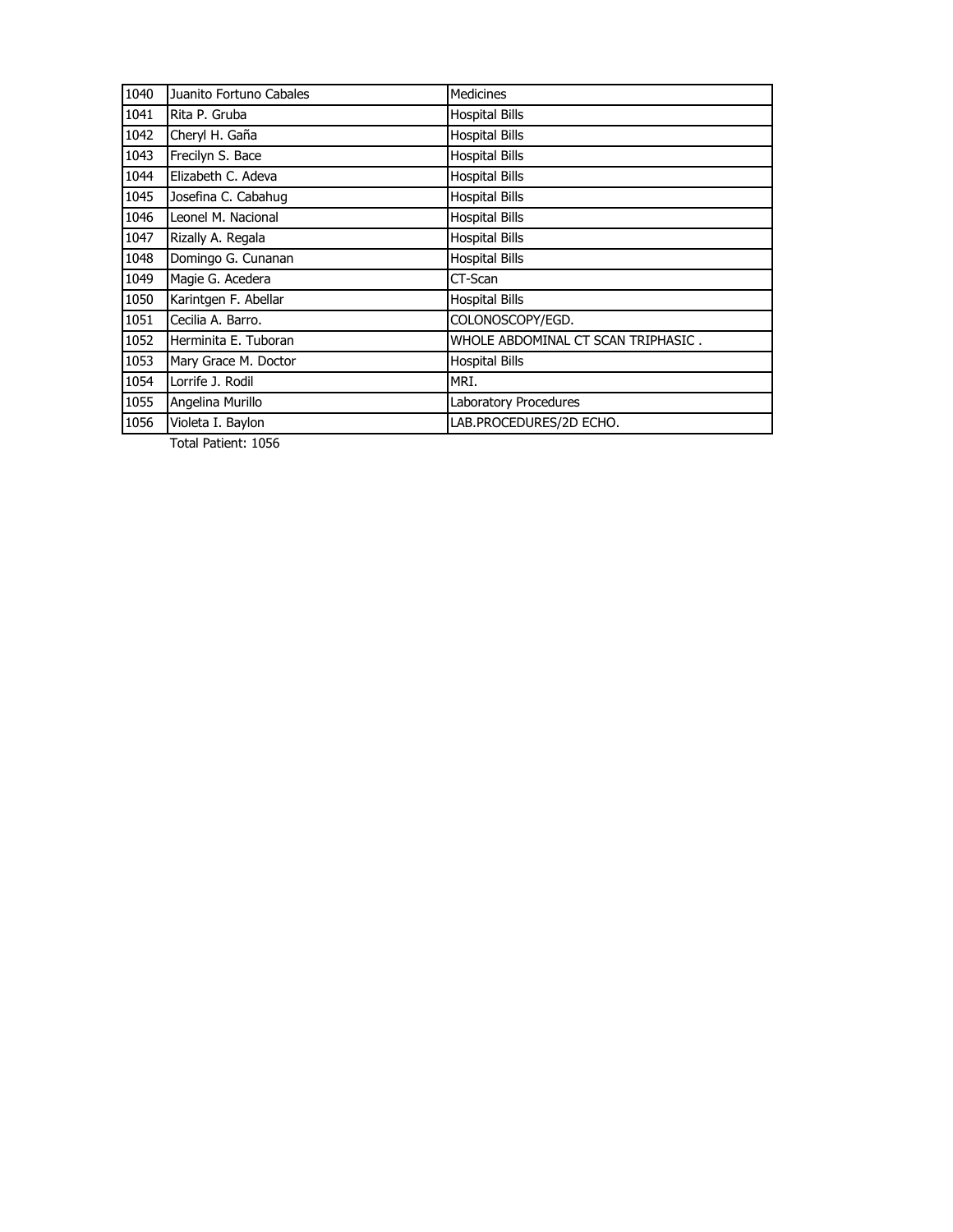

### QUIRINO MEMORIAL MEDICAL CENTER

For the month of March year 2020

| No#            | <b>Name of Patient</b>    | <b>Assistance</b>                                        |
|----------------|---------------------------|----------------------------------------------------------|
| 1              | Angeli G. Maiquila        | Hospital Bill / Laboratory / Procedures / Medicine.      |
| $\overline{2}$ | Boy - Ventura*            | <b>Hospital Bills</b>                                    |
| 3              | Emil Ramos Castillo       | PROCEDURE//MEDICINE/LABORATORY PROCEDURE.                |
| 4              | Angeli Garin Maiquilla    | <b>Hospital Bills</b>                                    |
| 5              | Ferdinand Manzano Mesa    | <b>Hospital Bills</b>                                    |
| 6              | Ferdinand Manzano Mesa    | <b>Hospital Bills</b>                                    |
| 7              | Ester Tapia Mirafuente    | Physical Therapy                                         |
| 8              | Arnolfo Talingdan         | <b>Hospital Bills</b>                                    |
| 9              | Gena Dela Cruz Docejo     | <b>Hospital Bills</b>                                    |
| 10             | Bernardo B. Estonactoc    | <b>Hospital Bills</b>                                    |
| 11             | Cesario Fernandez Agsaoay | <b>Hospital Bills</b>                                    |
| 12             | Virgelio B. Ramos         | <b>Hospital Bills</b>                                    |
| 13             | Elvira V. Zaldua          | X-Ray                                                    |
| 14             | Catalino J. Somoza        | Hospital Bill / Laboratory Procedures / Medicines        |
| 15             | Virginia Valle,           | CHEMOTHERAPY/MEDICINES/HOSPITAL<br>BILLS/LAB.PROCEDURES. |
| 16             | Judith Morada             | Hospital Bill / Laboratory / Procedures / Medicine.      |
| 17             | Salvador C. Amansec       | Hospital Bill / Laboratory / Procedures / Medicine.      |
| 18             | Yliesa Marie B. Dela Cruz | Laboratory Procedures                                    |
| 19             | Gena Dela Cruz Docejo     | <b>Hospital Bills</b>                                    |
| 20             | Eden Atole Pena           | <b>Hospital Bills</b>                                    |
| 21             | Carmela Kilcullen         | Laboratory/Procedures/Medicines.                         |
| 22             | Felipe C. Robles Jr.      | Hospital Bill / Laboratory / Procedures / Medicine.      |
| 23             | <b>Maricris Solina</b>    | <b>Medicines</b>                                         |
| 24             | Maricris Solina           | Laboratory/Procedures/Medicines.                         |
| 25             | Maricris Solina           | <b>Medicines</b>                                         |
| 26             | <b>Ivy Vitor</b>          | <b>Medicines</b>                                         |
| 27             | Joseph S. Dumlao,         | Hospital bills / Medicines.                              |
| 28             | Cecilia Morana,           | CT-Scan                                                  |
| 29             | Susan B. Gaviola          | Hospital bills / Medicines.                              |
| 30             | Aurelia Quinola           | 2d Echo / Laboratory / ECG and X-Ray.                    |
| 31             | Mary Grace S. Lauzon      | Ultasound/Laboratory                                     |
| 32             | Rosario Pasagui Bondoc    | Laboratory/Procedures/Medicines.                         |
| 33             | Nimpha C. Harina          | Medicines                                                |
| 34             | Rosalinda B. Falconi      | Laboratory/Procedures/Medicines.                         |
| 35             | Sylvia Arjona             | Medicines                                                |
| 36             | Gladys R. Baquiran        | <b>Hospital Bills</b>                                    |
| 37             | Marcelo Bautista          | Therapy                                                  |
| 38             | Carmela Kilcullen         | Medicines                                                |
| 39             | Maricel Javier San Andres | Ultrasound / Mammography                                 |
| 40             | Domingo Gorgolon Jr.      | Laboratory/Procedures/Medicines.                         |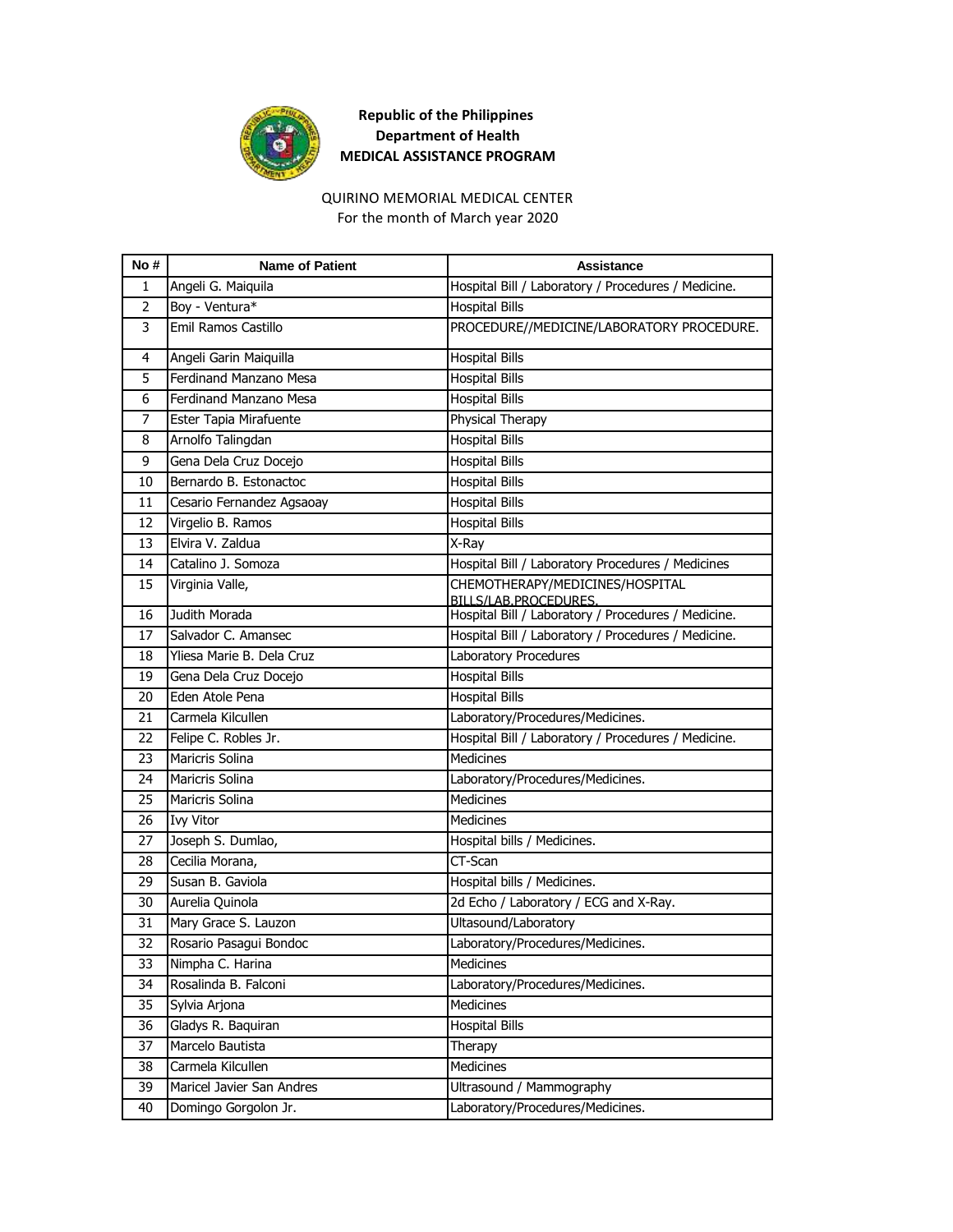| 41 | Amparo Diana             | <b>Hospital Bills</b>                                            |
|----|--------------------------|------------------------------------------------------------------|
| 42 | Socorro Yago Dalmacio    | Laboratory Procedures                                            |
| 43 | Procerpina E. Gabihan    | Laboratory/Procedures/Medicines.                                 |
| 44 | Eugenio De Guzman Bayona | Ultrasound                                                       |
| 45 | Edgardo J. Estosane      | Hospital bills / Medicines.                                      |
| 46 | Pauline A. Delos Santos  | Laboratory, Medicines, Xray, ECG, 2D echo                        |
| 47 | Susan Alfaro Reyes**     | Chest Xray                                                       |
|    |                          | ECG                                                              |
| 48 | Florefe Fejer Fallarcuna | Hospital Bill / Laboratory / Procedures / Medicine.              |
| 49 | Florefe Fejer Fallarcuna | Hospital Bill / Laboratory / CT Scan                             |
| 50 | Nena Bustamante          | Hospital Bill / Laboratory / Procedures / Medicine.              |
| 51 | Perla Ramos              | Hospital Bill / Laboratory Procedures / Medicines                |
| 52 | Amada Mabao              | Laboratory and Medicines                                         |
| 53 | Romeo B. Guardiano       | Hospital Bill / Laboratory / Procedures / Medicine.              |
| 54 | Helen Pagnia             | Laboratory/Procedures/Medicines.                                 |
| 55 | Nicolas B. Sabud         | Chemotherapy & Medicines                                         |
| 56 | Raymond Raymundo         | Chemotheraphy/Hospital Bills/Medicines/Laboratory                |
|    |                          | Procedures.                                                      |
| 57 | Gerald B. Motay          | Diagnostic Procedures                                            |
| 58 | Christian Macasa         | Hospital Bill / Laboratory / Procedures / Medicine.              |
| 59 | Manuel Ebreo             | Diagnostic & Lab. Procedures, Dialysis, Medicines &              |
|    |                          | Hospital Bills.                                                  |
|    |                          |                                                                  |
| 60 | Joel Santiago            | Hospital bills / Medicines.                                      |
| 61 | Linda Tadlas             | Chemotheraphy/Hospital Bills/Medicines/Laboratory<br>Procedures. |
|    |                          |                                                                  |
| 62 | Brenda Sevilla           | <b>Hospital Bills</b>                                            |
| 63 | Jaiden Cylex Flores      | <b>Hospital Bills</b>                                            |
| 64 | Maria R. Tenecio         | Diagnostic procedures/Medicines                                  |
| 65 | Moria R. Tenecio         | CTScan/Hospital Bill/Procedures/Laboratory/Medicines             |
| 66 | Eduardo Cano             | Hospital Bill / Laboratory / Procedures / Medicine.              |
| 67 | Angelito Morales Jr.     | Hospital Bill / Laboratory / Procedures / Medicine.              |
| 68 | Virginia R. San Luis     | Cranial CT Scan.                                                 |
| 69 | Sandy L. Azur            | Cranial MRI.                                                     |
| 70 | Alberto N. Kayson        | Hospital bills.                                                  |
| 71 | Jonas Reggie B. Bianan   | Laboratory Procedures                                            |
| 72 | Merle Mislang            | VISUAL FIELD PERIMETRY.                                          |
| 73 | Remedios Villasanta      | Laboratory Procedures                                            |
| 74 | Carlito Allera           | 2D Echo with Doppler.                                            |
| 75 | Erlinda Uadan            | Laboratory Procedures                                            |
| 76 | Luisa F. Brobio          | Physical Therapy.                                                |
| 77 | John Joshua Marcelo      | Laboratory Procedures                                            |
| 78 | Avelina Salen            | 2D ECHO WITH DOPPLER/CRANIAL CT SCAN.                            |
| 79 | Jin Yohan S. Pizana      | Physical Therapy                                                 |
| 80 | Rufino Latumbo           | Cranial CT Scan.                                                 |
| 81 | Gilbert Agaloos          | Medicines                                                        |
| 82 | Comini Meaduows          | Laboratory Procedures/2D Echo.                                   |
| 83 | Elizabeth Fabia          | GLAUCOMA PACKAGE.                                                |
| 84 | Jonel Sison              | Hospital bills.                                                  |
| 85 | Daryl Lindero            | MRI.                                                             |
|    |                          |                                                                  |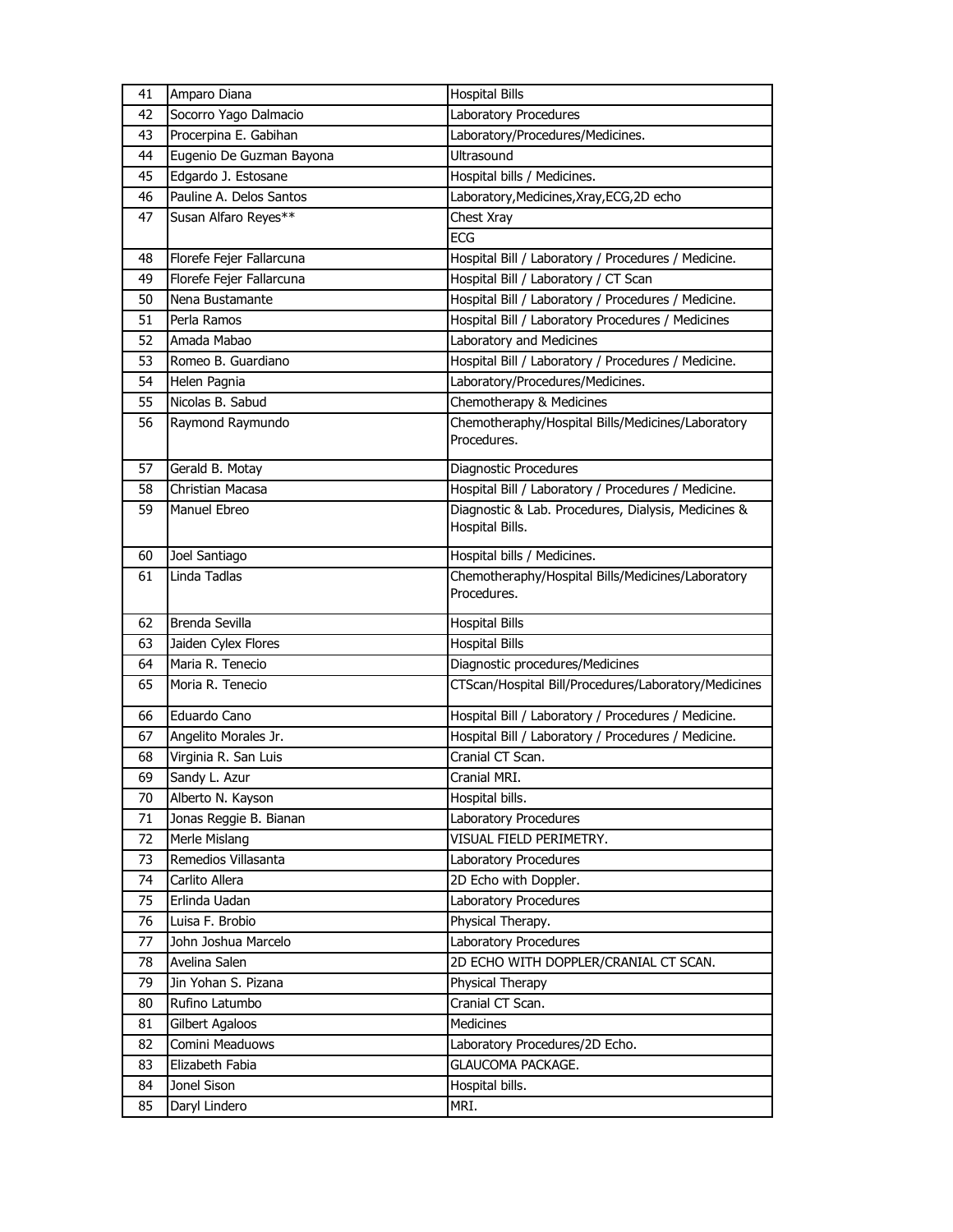| 86  | Daryl Lindero                  | Laboratory/Procedures.                              |
|-----|--------------------------------|-----------------------------------------------------|
| 87  | Ronalyn C. Catabay             | Laboratory/Procedures.                              |
| 88  | Gladys R. Baquiran             | Hospital bills.                                     |
| 89  | Gellie Vailoces                | LABORATORY/THYROID ULTRASOUND W/TIRADS.             |
| 90  | Florina De Vera                | MRI.                                                |
| 91  | Hershiey B. Mendoza            | Cranial MRI with Contrast.                          |
| 92  | Adoracion Banatao              | ULTRASOUND/MRI.                                     |
| 93  | Roque G. Tablate               | Laboratory/Procedures/Medicines.                    |
| 94  | Carmela Saboren                | Hospital Bill / Laboratory / Procedures / Medicine. |
| 95  | Dolores Lising Valdemar        | Laboratory Procedures                               |
| 96  | Isabelita Samsaman Aragones    | Laboratory Procedures                               |
| 97  | Marco Layag Alejandro          | Laboratory Procedures                               |
| 98  | Marites Tornea Del Barrio      | Laboratory Procedures                               |
| 99  | Charl Cedrick Kampitan Agustin | Laboratory Procedures                               |
| 100 | Sultana Marie R. Mindo         | <b>Medicines</b>                                    |
| 101 | Eduardo C. Magdongon           | Medicines                                           |
| 102 | Lorena E. Tornea               | Procedures                                          |
| 103 | Manuel Dela Cruz Jr            | <b>Hospital Bills</b>                               |
| 104 | Josephine R. Mortera           | Whole Abdomen CT Scan with Contrast.                |
|     |                                | Medicines                                           |
| 105 | Sultana Marie R. Mindo         | Laboratory Procedures                               |
| 106 | Josefina A. Robrigado          | Laboratory Procedures                               |
| 107 | Sultana Marie R. Mindo         | Medicines                                           |
| 108 | Manuel Dela Cruz Jr            | <b>Hospital Bills</b>                               |
| 109 | Fernando Alan F. Santos        | <b>Hospital Bills</b>                               |
| 110 | Evaristo M. Malones            | <b>Medicines</b>                                    |
| 111 | Marlon Aguilar                 | Hospital bills.                                     |
| 112 | Juanito Fortuno Cabales        | <b>Medicines</b>                                    |
|     |                                | ECG                                                 |
| 113 | Ariel O. Apostol               | Laboratory Procedures                               |
|     |                                | Chest Xray                                          |
| 114 | Serafin G. Encia Sr.           | Hospital Bill / Laboratory / Procedures / Medicine. |
| 115 | Rheynaly B. Nacional           | <b>Hospital Bills</b>                               |
| 116 | <b>Scharmaine Mesias</b>       | Medicines                                           |
| 117 | Narciso P. Ocampo              | Hospital bills.                                     |
| 118 | Teresita Julian                | Medicines                                           |
| 119 | Rosario R. Tan.                | CT SCAN CHEST.                                      |
|     |                                | Medicines                                           |
| 120 | Monina C. Gutay                | CT SCAN CHEST.                                      |
|     |                                | Medicines                                           |
| 121 | Mary Ann Almerante             | <b>Whole Abdominal Ultrasound</b>                   |
|     |                                | Laboratory Procedures                               |
| 122 | Kendra T. Apostol              | <b>Medicines</b>                                    |
|     |                                | Laboratory Procedures                               |
| 123 | Narcisa M. Arado               | Medicines                                           |
|     |                                | Medicines                                           |
| 124 | Socorro Yago Dalmacio          | Laboratory Procedures                               |
|     |                                | <b>Supplies</b>                                     |
| 125 | Eugenio De Guzman Bayona       | Ultrasound                                          |
| 126 | Marlon Aguilar                 | Hospital bills.                                     |
|     |                                |                                                     |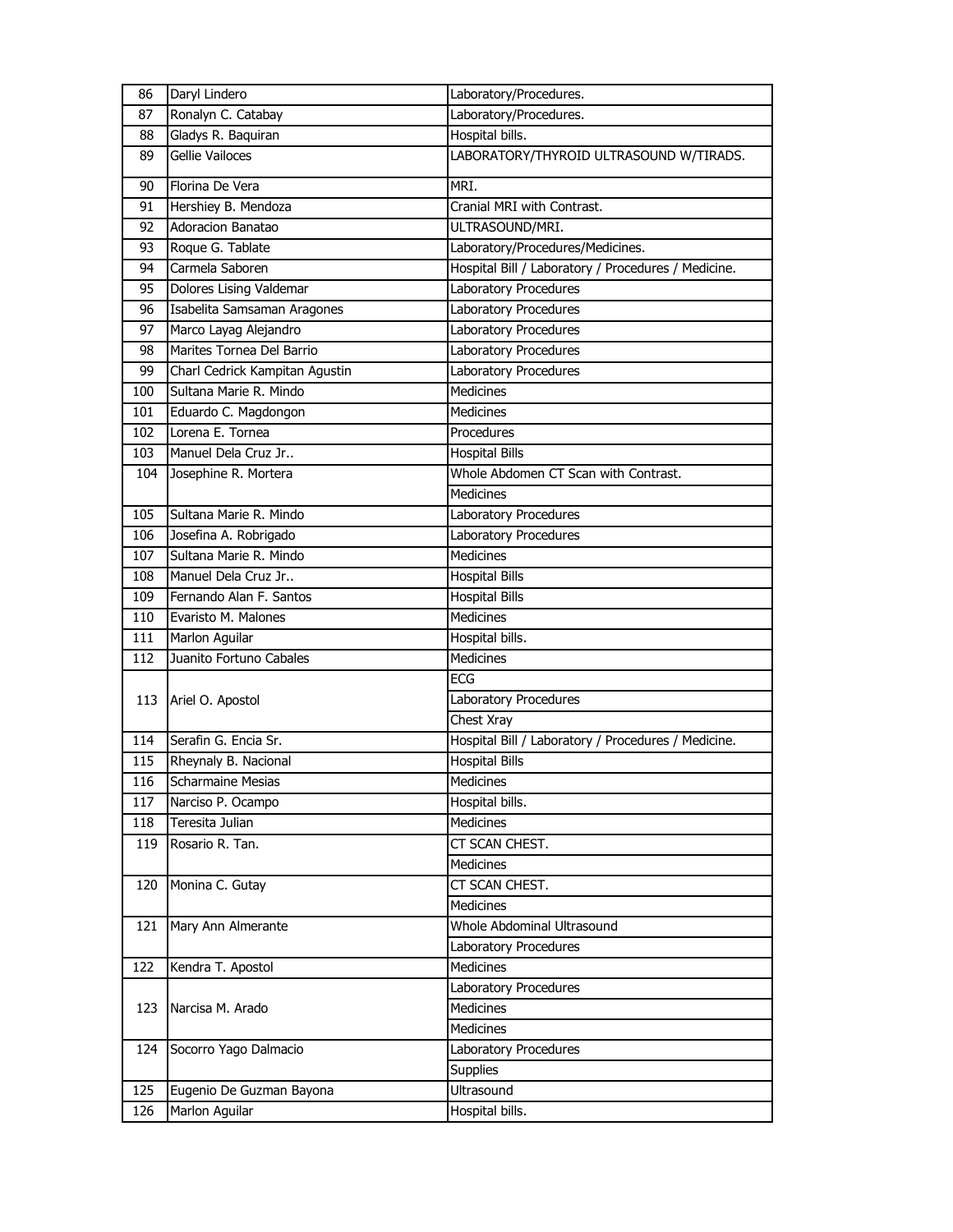| 127 | Jennyca Mina Montenegro        | Hospital Bill / Laboratory / Procedures / Medicine. |
|-----|--------------------------------|-----------------------------------------------------|
| 128 | Cesario F. Agsaoay             | Hospital bills.                                     |
| 129 | Erlinda R. Ragos               | Medicines                                           |
| 130 | Woody Azul Azarias             | CT-Scan                                             |
| 131 | Sosito B. Torno                | CT-Scan                                             |
| 132 | Honesto R. Sol                 | Hospital Bill / Laboratory / Procedures / Medicine. |
| 133 | Rodolfo Reyes                  | <b>Medicines</b>                                    |
| 134 | <b>Arthur Padilla Holandes</b> | <b>Hospital Bills</b>                               |
| 135 | Antonio Talisaysay             | <b>KUB UTZ</b>                                      |
| 136 | Lolita Felix                   | Laboratory/Procedures/Medicines.                    |
| 137 | Honesto R. Sol                 | Hospital Bill / Laboratory / Procedures / Medicine. |
| 138 | Rodolfo Reyes                  | <b>Medicines</b>                                    |
| 139 | Cecilia P. Morana              | <b>Medicines</b>                                    |
| 140 | Cesario Fernandez Agsaoay      | Hospital Bill / Laboratory / Procedures / Medicine. |
| 141 | Luzmido Adriano Panilagao      | <b>Medicines</b>                                    |
| 142 | <b>Maricel Opis</b>            | <b>Medicines</b>                                    |
| 143 | Lucia A. Tirania               | <b>Medicines</b>                                    |
| 144 | Kersim Guarin Vera             | Laboratory/Procedures/Medicines.                    |
| 145 | Mark John R. Parman            | <b>Medicines</b>                                    |
| 146 | Fredie Victor Caronan          | <b>Hospital Bills</b>                               |
| 147 | Michelle Charise L. Cardenas   | Laboratory/Procedures/Medicines.                    |
| 148 | Welfredie Luana                | Laboratory/Procedures/Medicines.                    |
| 149 | Ronalyn Catubay                | <b>Medicines</b>                                    |
| 150 | Maria Elena P. Barias          | CT-Scan                                             |
| 151 | Lucia A. Tirania               | <b>Medicines</b>                                    |
| 152 | Joey Casuga                    | Physical Therapy                                    |
|     |                                |                                                     |
|     |                                | <b>Medicines</b>                                    |
| 153 | Woody Azul Azarias             | CT-Scan                                             |
| 154 | Merced R. Caballero            | <b>Hospital Bills</b>                               |
| 155 | Bernardino Sajonas             | <b>Medicines</b>                                    |
| 156 | Hardy O. Cabutotan             | Chemotherapy & Medicines                            |
| 157 | Mark John R. Parman            | Physical Therapy                                    |
| 158 | Jerry N. Gabato                | Hospital bills.                                     |
| 159 | Helen Pangilinan               | Chest CT-Scan                                       |
| 160 | Elizabeth Salazar Rosal        | Hospital bills.                                     |
| 161 | Augusto C. Rebadulla           | Laboratory/Procedures/Medicines.                    |
| 162 | Martin A. Irinco               | Medicines                                           |
| 163 | Leonida Juanes Geronimo        | <b>Hospital Bills</b>                               |
| 164 | Mary Jane Manalo               | Chemotherapy & Medicines                            |
| 165 | Augusto C. Rebadulla           | <b>Medicines</b>                                    |
| 166 | Jonathan A. Lamboson           | Hospital bills.                                     |
| 167 | Evelyn Modino                  | Medicines                                           |
| 168 | Irish Castro Tiongson          | <b>Hospital Bills</b>                               |
| 169 | Delia B. Brosas                | Laboratory/Procedures/Medicines.                    |
| 170 | Daisy Gumboc Dobra             | <b>Hospital Bills</b>                               |
| 171 | Reynante Concha Baltazar       | <b>Hospital Bills</b>                               |
| 172 | Just Joseph L. Santos          | Medicines                                           |
| 173 | Jerry N. Gabato                | <b>Hospital Bills</b>                               |
| 174 | Hazel S. Lorenzo               | <b>Hospital Bills</b>                               |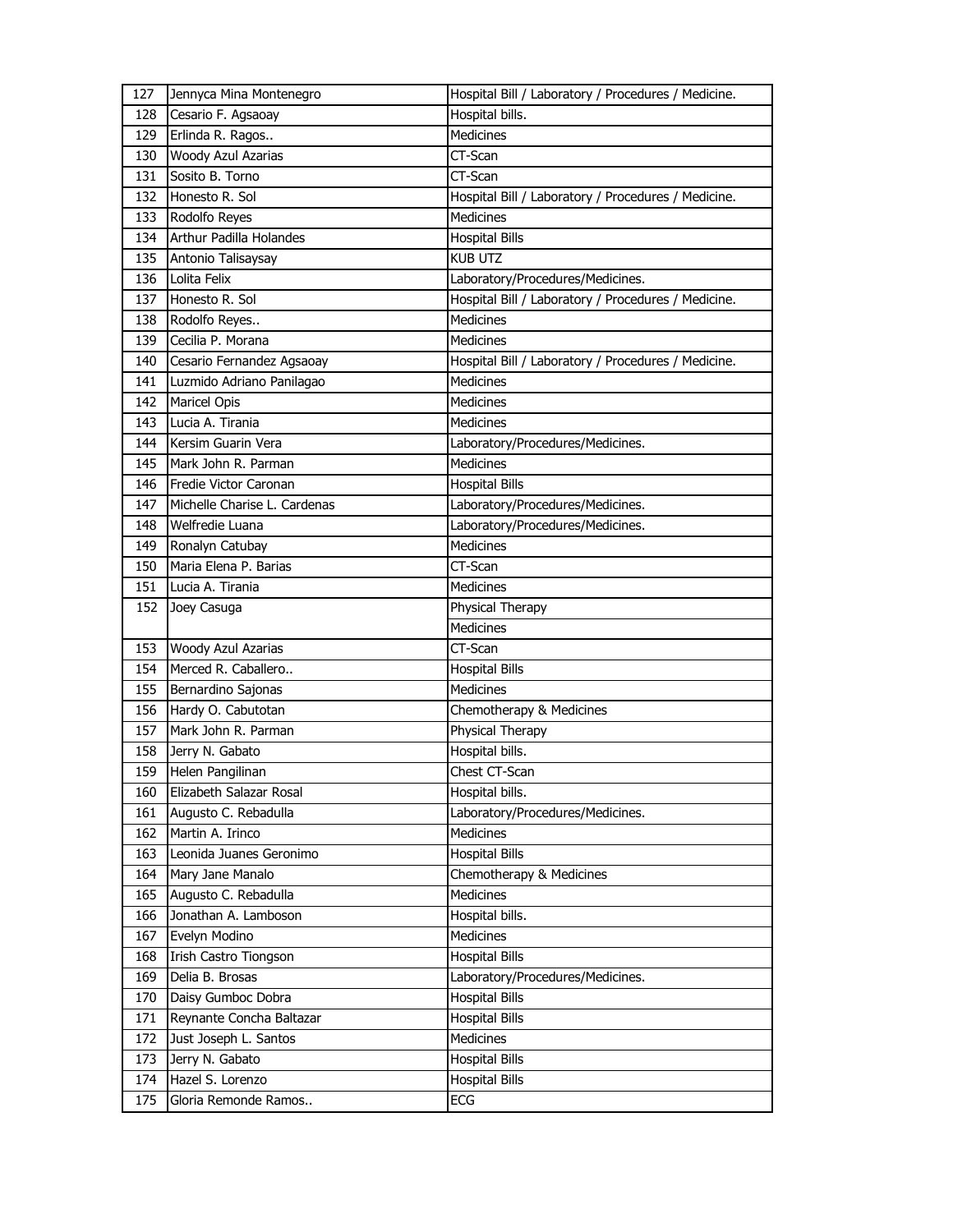| 177 | Zenaida De Manuel                    | MRI.                                                |
|-----|--------------------------------------|-----------------------------------------------------|
|     | Rhys Marians Mangubat                | <b>Hospital Bills</b>                               |
| 178 | Martin A. Irinco                     | Laboratory/Procedures/Medicines.                    |
| 179 | Sinawira Saro Macabangun             | <b>Hospital Bills</b>                               |
| 180 | Melody O. Caliboso                   | Plain CT Scan of the Temporal Bone                  |
| 181 | Ma. Cristina F. Castillo             | Chemotherapy & Medicines                            |
| 182 | Ernesto Malazan                      | Laboratory/Procedures/Medicines.                    |
| 183 | Amos Andrei Quiogue                  | Hospital bills / Medicines.                         |
| 184 | Ma. Pinky Irinco                     | Procedures                                          |
| 185 | German R. Maravilla                  | <b>EEG</b>                                          |
| 186 | Angela Casium Mendegoria             | <b>Hospital Bills</b>                               |
| 187 | <b>Estrella Morillo Azores</b>       | <b>WAB CT-SCAN</b>                                  |
| 188 | Maria Gautane Laruza                 | Procedures                                          |
| 189 | Alvin Jhon Rivera Roy                | <b>Hospital Bills</b>                               |
| 190 | Leticia San Miguel Velasco.          | Hospital Bill / Laboratory / Procedures / Medicine. |
| 191 | Ma. Victoria Delos Santos            | <b>Medicines</b>                                    |
| 192 | Ma. Victoria Delos Santos            | Medicines                                           |
| 193 | Denver Visagar                       | <b>Hospital Bills</b>                               |
| 194 | Adonis Hizon                         | CT-Scan                                             |
| 195 | Mona Ericka Tilud                    | Laboratory/Procedures/Medicines.                    |
| 196 | <b>Charmaine Galarian Senarillos</b> | Medicines                                           |
| 197 | Maricel Opis                         | FT4 / TSH / THYROID ULTRASOUND                      |
| 198 | Noel San Pedro                       | NECT & CHEST CT-SCAN w/ IV CONTRAST                 |
| 199 | Ramon. Santos.                       | <b>Medicines</b>                                    |
| 200 | John Paul Arias Maravilla            | <b>Hospital Bills</b>                               |
| 201 | Marivic Lopez Baguio                 | Medicines                                           |
| 202 | Bienvenido Bautista.                 | CT-Scan                                             |
|     |                                      |                                                     |
| 203 | Melchor B. Viray Sr.                 | Laboratory/Procedures/Medicines.                    |
| 204 | Reniel Bautista                      | Procedures                                          |
| 205 | <b>Bernard Carreon</b>               | <b>Medicines</b>                                    |
| 206 | Melchor Zuniga                       | CT-Scan                                             |
| 207 | Virginia Invina Manuel               | <b>Medicines</b>                                    |
| 208 | Melchor B. Viray Sr.                 | <b>Medicines</b>                                    |
| 209 | Maritess Invina Buhion               | Medicines                                           |
| 210 | Zenaida A. Pagtalunan                | Procedures                                          |
| 211 | Nenita Madriaga,.                    | <b>Medicines</b>                                    |
| 212 | Janice Brandis Malacaman             | CT-Scan                                             |
| 213 | Milagros Delas Armas Javier          | Procedures                                          |
| 214 | Rodolfo B. Ero                       | Physical Therapy                                    |
| 215 | Rommel San Gabriel De Leon*          | Laboratory Procedures                               |
| 216 | Kissy P. Remoreras                   | <b>Hospital Bills</b>                               |
| 217 | Kimberlyn D. Aboguin                 | <b>Hospital Bills</b>                               |
| 218 | Adelaida O. Arcilla                  | <b>Hospital Bills</b>                               |
| 219 | Rosario Pasagui Bondoc               | Hospital Bill / Medicines / Laboratories / 2D Echo. |
| 220 | Loreta M. Sales*                     | Laboratory Procedures                               |
| 221 | Arturo Verba                         | Medicines                                           |
| 222 | Randolph Z. Vizcarra                 | Laboratory Procedures                               |
| 223 | Mary Ann Salvador Aniceto            | Laboratory Procedures                               |
| 224 | Melissa Arsegue Abrogar              | <b>Hospital Bills</b>                               |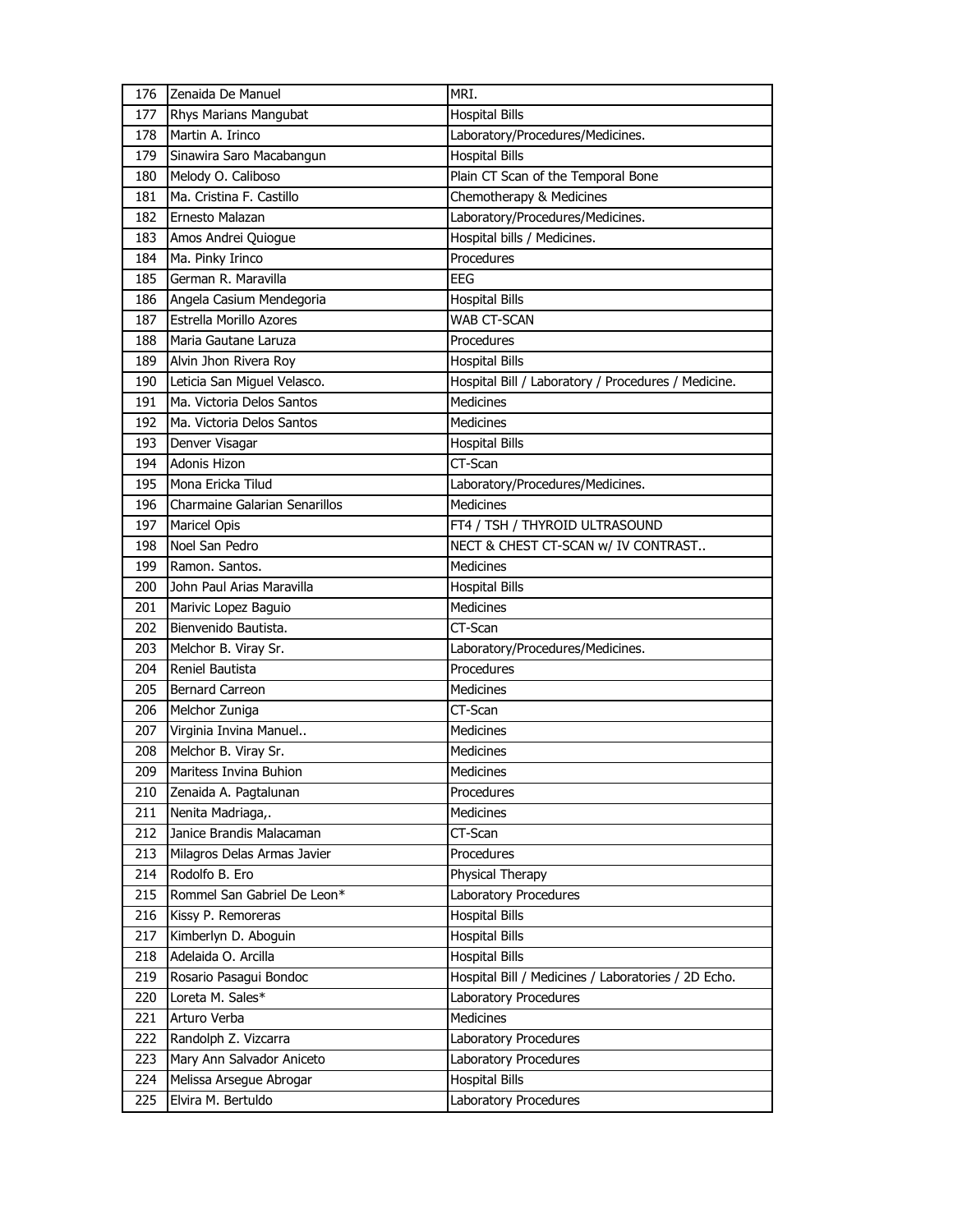| 226 | Socorro Yago Dalmacio        | Laboratory Procedures                               |
|-----|------------------------------|-----------------------------------------------------|
| 227 | Jessie M. Aya-ay             | Physical Therapy                                    |
| 228 | Nelson B. Dy                 | <b>Hospital Bills</b>                               |
| 229 | Nilda Esidera Dela Cruz*     | Laboratory Procedures                               |
| 230 | Eugenio De Guzman Bayona     | Ultrasound                                          |
| 231 | Susan Alfaro Reyes**         | Chest Xray                                          |
|     |                              | ECG                                                 |
| 232 | Minette Anne M. Desucatan    | Physical Theraphy/Labortory/Ultrasound/ECG/2D Echo. |
| 233 | Elizabeth Mesa               | ECG / 2D Echo / Laboratory / Medicines.             |
| 234 | Lari Tabilog Tesoro          | Hospital Bill / Laboratory / Procedures / Medicine. |
| 235 | Juliet Martinez Apolo        | Laboratory Procedures                               |
| 236 | Teodoro G. Pingkian          | Whole Abdomen CT Scan with Contrast.                |
| 237 | Jhulianne Gael G. Villarba   | CT-Scan                                             |
| 238 | Charito Cabus Torrecacion    | Laboratory Procedures                               |
| 239 | Thelma C. Galit              | Hospital bill, Medicines, MRI.                      |
| 240 | Christopher Elardo Pattawi   | <b>Hospital Bills</b>                               |
| 241 | Vivian Caampued              | Laboratory Procedures                               |
| 242 | Nativiad A. Mangaldan        | Laboratory Procedures                               |
| 243 | Antonio R. Sardito           | Laboratory/Procedures/Medicines.                    |
| 244 | Cesario Fernandez Agsaoay    | Hospital bills / Medicines.                         |
| 245 | Jennie T. Rivera             | Medicines                                           |
| 246 | Antonio P. Placente          | Hospital Bill / Laboratory / Procedures / Medicine. |
| 247 | Rowena M. Castillo*          | <b>ECG</b>                                          |
|     |                              | Laboratory Procedures                               |
| 248 | Martin A. Irinco             | <b>Medicines</b>                                    |
| 249 | Pelagio Lucero Clores        | CT-Scan                                             |
| 250 | Consuelo Catalan Oberis      | Medicines                                           |
| 251 | Jocelyn M. Quinones          | Physical Therapy                                    |
| 252 | Judith Morada                | <b>Medicines</b>                                    |
| 253 | Teodora S. Sarmiento*        | <b>Medicines</b>                                    |
| 254 | Ian Cris Katipunan Baldemor  | <b>Hospital Bills</b>                               |
| 255 | Rosemarie Hermida Reyes      | <b>Hospital Bills</b>                               |
| 256 | Reynante Concha Baltazar     | <b>Hospital Bills</b>                               |
| 257 | Jhun Mhar G. Aton            | <b>Hospital Bills</b>                               |
| 258 | Melvin Baculna               | Hospital Bill / Laboratory / Procedures / Medicine. |
| 259 |                              |                                                     |
|     | Nadine B. Olivar             | Cranial CT-Scan / Medicines                         |
| 260 | Reynaldo S. Palmes           | Hospital Bill / Laboratory / Procedures / Medicine. |
| 261 | Mary Jane L. Alarcon         | 2D Echo / Mammogram / Laboratory / Ultrasound.      |
| 262 | Lanyerd Kyler Frado Marciano | <b>Hospital Bills</b>                               |
| 263 | Janice Barbiran              | Hospital bills / Medicines.                         |
| 264 | Corazon M. Diaz              | MRI.                                                |
| 265 | Carmela Saboren              | Hospital Bill / Laboratory Procedures / Medicines   |
| 266 | Rosario Pablo                | Hospital Bill / Laboratory Procedures / Medicines   |
| 267 | Janeth Roa Lustares          | <b>Hospital Bills</b>                               |
| 268 | Janella Bolano Alvero        | <b>Hospital Bills</b>                               |
| 269 | Carlos Dizon Salamat Jr.     | GALUCOMA SCREENING PACKAGE.                         |
| 270 | Evangeline Piong Trinidad    | <b>Hospital Bills</b>                               |
| 271 | Angelito Alcantara Dudero    | <b>Hospital Bills</b>                               |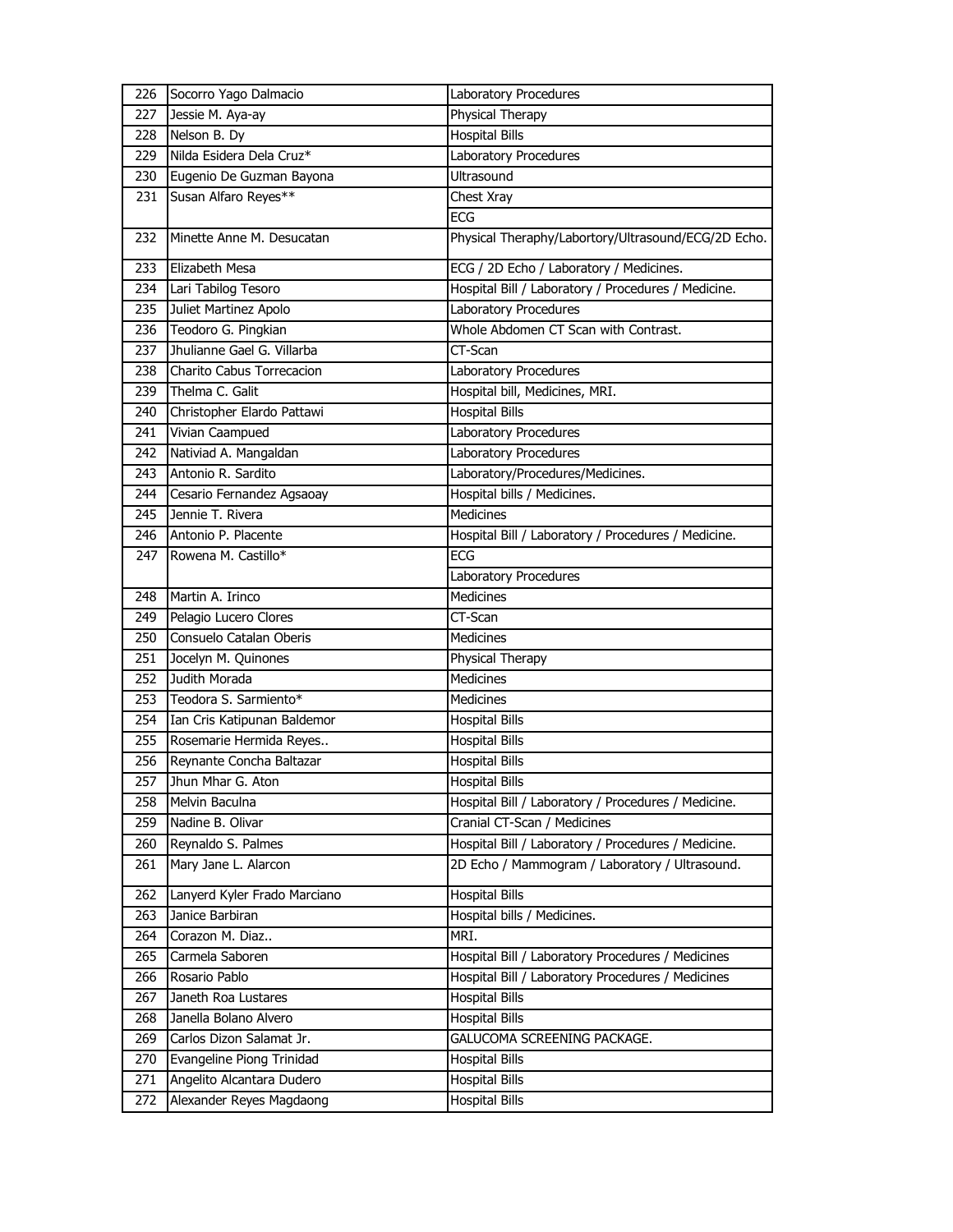| 273 | Marvin Kallen Doroteo Bautista      | <b>Hospital Bills</b>                               |
|-----|-------------------------------------|-----------------------------------------------------|
| 274 | Nina Javier Amante                  | Diagnostic & Lab. Procedures, Dialysis, Medicines & |
|     |                                     | Hospital Bills.                                     |
| 275 | Rosario Pablo                       | Hospital bills / Medicines.                         |
| 276 | Imelda Remo Gelmar                  | <b>Hospital Bills</b>                               |
| 277 | Wilfredo Hebres Waje                | <b>Hospital Bills</b>                               |
| 278 | Salvador C. Amansec                 | <b>Medicines</b>                                    |
| 279 | Mario Bumacod Sr.                   | <b>Medicines</b>                                    |
| 280 | Naida P. Catli                      | Stonogram                                           |
| 281 | Dylan M. Michaca                    | Medicines                                           |
| 282 | Jhun Mhar G. Aton                   | <b>Hospital Bills</b>                               |
| 283 | Danilo N. Eulogio                   | Laboratory/Procedures/Medicines.                    |
| 284 | Janelle Hicarte                     | Odontectomy                                         |
| 285 | <b>Agustina Villas</b>              | Laboratory/Procedures/Medicines.                    |
| 286 | Jezreel Medina Sabijon              | <b>Hospital Bills</b>                               |
| 287 | Janice Barbiran                     | <b>Hospital Bills</b>                               |
| 288 | Benito Jamandre Ortiguero           | <b>Hospital Bills</b>                               |
| 289 | Excelencia Fonte Frades             | <b>Hospital Bills</b>                               |
| 290 | Gloria Regla                        | <b>Hospital Bills</b>                               |
| 291 | Mariefe Noriega Dulay               | <b>Hospital Bills</b>                               |
| 292 | Veluna P. Mallare                   | Laboratory/Procedures/Medicines.                    |
| 293 | Ellen Gavales Martinez              | Hospital bills / Medicines.                         |
| 294 | Eliseo Baylosis Jr.                 | Laboratory/Procedures/Medicines.                    |
| 295 | Geronimo V. Mateo                   | Theraphy/Laboratory/Medicines/Hospital Bills.       |
| 296 | Noriel Turla                        | Laboratory/Procedures/Medicines.                    |
| 297 | Severino A. Canlas                  | Hospital bills / Medicines.                         |
| 298 | Ruben T. Galang                     | Laboratory/Procedures/Medicines.                    |
| 299 | Mark Davy T. Arsenases              | Chemotherapy & Medicines                            |
| 300 | Fredie B. Abarra Sr.                | <b>Hospital Bills</b>                               |
| 301 | Aileen T. Banja                     | Hospital bills / Medicines.                         |
| 302 | Virginia Blanco Gallardo            | ECG/Procedures/Laboratory.                          |
| 303 | John Steven B. Araja                | CT Scan.                                            |
| 304 | Wilfredo M. Alesna                  | Laboratory/Procedures/Medicines.                    |
| 305 | Conchita L. Alesna                  | Hospital Bill / Laboratory / Procedures / Medicine. |
| 306 | Marilou M. Asuna                    | Hospital Bill / Laboratory / Procedures / Medicine. |
| 307 | Nancy Novio Galero                  | <b>Hospital Bills</b>                               |
| 308 | Vivian H. Galero                    | CT SCAN/PROCEDURE/HOSPITAL BILL.                    |
| 309 | Leonida Juanes Geronimo             | <b>Hospital Bills</b>                               |
| 310 | Remedios Patawaran                  | <b>Hospital Bills</b>                               |
| 311 | Gloria Regina Quirolgio Deveraturda | <b>Hospital Bills</b>                               |
| 312 | Mary Justine Canezares Lacsam       | <b>Hospital Bills</b>                               |
| 313 | Carlito A. Pelagio                  | Laboratory/Procedures/Medicines.                    |
| 314 | Susan Salcedo Buena                 | <b>Hospital Bills</b>                               |
| 315 | Leonila B. Delos Santos             | CT-Scan                                             |
| 316 | Jessie Morales Aya - Ay             | Physical Therapy                                    |
| 317 | Michel Abordo Notario               | <b>Hospital Bills</b>                               |
| 318 | Rhain Justine Catungal              | MRI.                                                |
| 319 | Carmela Saboren                     | <b>Hospital Bills</b>                               |
| 320 | Jinky Gomez Julian                  | <b>Hospital Bills</b>                               |
| 321 | Lolita M. Salamatin                 | AV Doppler.                                         |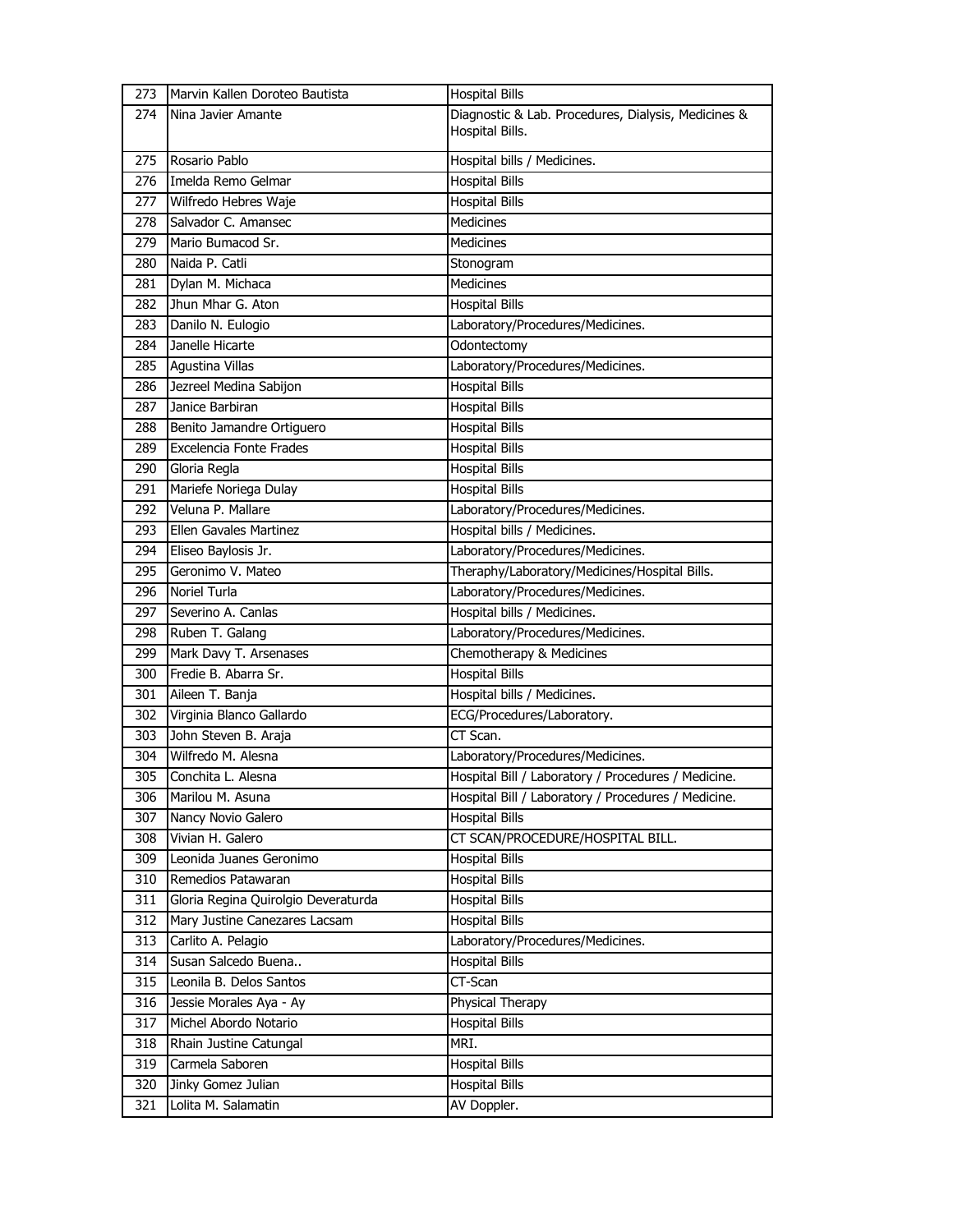| 322 | Lolita Felix                    | Laboratory/Procedures/Medicines.                                       |
|-----|---------------------------------|------------------------------------------------------------------------|
| 323 | Jerick Atienza                  | EEG                                                                    |
| 324 | Alex Guillen Gallardo           | <b>Hospital Bills</b>                                                  |
| 325 | Mario B. Felix                  | Visual Fields/ Perimetry                                               |
| 326 | Ma. Shiela R. Dayawon           | <b>Ultrasound</b>                                                      |
| 327 | Salvador C. Amansec             | Diagnostic & Lab. Procedures, Dialysis, Medicines &<br>Hospital Bills. |
| 328 | Edna R. Pinto                   | Medicines                                                              |
| 329 | Rodney Genova Lee               | <b>Hospital Bills</b>                                                  |
| 330 | Cesar Ducusin Umipig            | <b>Hospital Bills</b>                                                  |
| 331 | Pablo Hernandez Galolo Iii      | <b>Hospital Bills</b>                                                  |
| 332 | Judith Mejia Payumo             | <b>Hospital Bills</b>                                                  |
| 333 | Romeo Vanissa Solsona           | <b>Hospital Bills</b>                                                  |
| 334 | Ashnor Bitonio Hadjirakim       | <b>Hospital Bills</b>                                                  |
| 335 | Jaiden Cylex Flores             | <b>Hospital Bills</b>                                                  |
| 336 | Johnrey Flor Tonido             | <b>Hospital Bills</b>                                                  |
| 337 | Christian Daliwan Edades        | Laboratory/Procedures/Medicines.                                       |
| 338 | Arnold D. Milan                 | X-Ray                                                                  |
| 339 | Carolina P. Carayao             | <b>CRANIAL MRI</b>                                                     |
| 340 | Loida Maut De Mesa              | <b>Hospital Bills</b>                                                  |
| 341 | Alex Escario Vasquez*           | Laboratory Procedures                                                  |
|     |                                 | <b>Breast Ultrasound</b>                                               |
| 342 | Alfredo O. Allermo              | <b>Medicines</b>                                                       |
| 343 | Josephine B. Senen              | Laboratory Procedures                                                  |
| 344 | Salvacion I. Crisostomo         | Laboratory Procedures                                                  |
| 345 | Denver Visagar                  | Hospital bills.                                                        |
| 346 | Jennylyn Liberal                | Laboratory Procedures                                                  |
| 347 | Susan Alfaro Reyes**            | Laboratory Procedures                                                  |
| 348 | Leonora Paulino                 | Laboratory Procedures                                                  |
| 349 | Carol T. Ubalde                 | Laboratory Procedures                                                  |
| 350 | Ronito Sumadia Tamayo           | <b>Hospital Bills</b>                                                  |
| 351 | Shiela Bonuel                   | Plain Cranial CT Scan.                                                 |
| 352 | Jessica Suyat Quinto            | Medicines                                                              |
| 353 | Maria Lourdes Cano              | WAB CT SCAN WITH CONTRAST                                              |
| 354 | Michael Dela Torre Makatumpag   | <b>Hospital Bills</b>                                                  |
| 355 | Meriam E. Fradejas              | Ultrasound                                                             |
| 356 | Marlene J. Vijungco             | <b>Medicines</b>                                                       |
| 357 | Lomenado P. Hanopay             | Visual Fields/Perimetry                                                |
| 358 | Marilyn Dela Cruz,              | Laboratory Procedures/ECG.                                             |
| 359 | Armando Delos Santos Benedicto  | <b>Hospital Bills</b>                                                  |
| 360 | Arc Angel Dela Torre Makatumpag | <b>Hospital Bills</b>                                                  |
| 361 | Leonardo O. Salanio             | Medicines                                                              |
| 362 | Gene Casilana Abarro            | <b>Hospital Bills</b>                                                  |
| 363 | Arturo Bongbonga                | Laboratory Procedures                                                  |
|     |                                 | Medicines                                                              |
| 364 | Charito C. Torrecarion          | AV Doppler.                                                            |
| 365 | Kyle Redgie Reario              | Plain Cranial CT Scan.                                                 |
| 366 | Rodolfo B. Ero                  | Physical Therapy                                                       |
| 367 | Alfredo O. Allermo              | Medicines                                                              |
| 368 | Analizabeth Sino Cruz Prado     | Transvaginal Ultrasound                                                |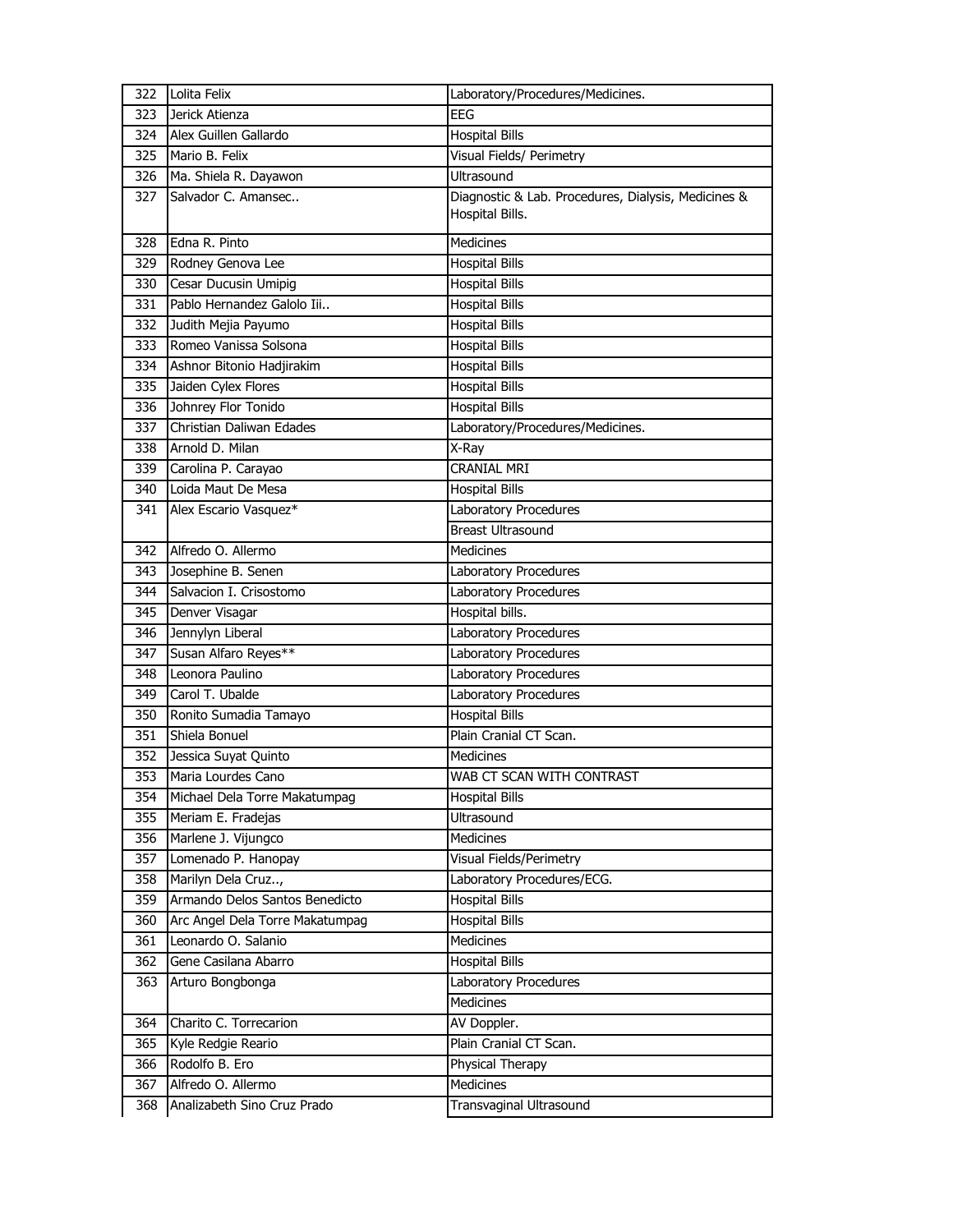|     |                                | Pelvic Ultrasound                                   |
|-----|--------------------------------|-----------------------------------------------------|
| 369 | Maria Shiela Tejoso Villas     | Laboratory/Procedures/Medicines.                    |
| 370 | Judith Morada                  | MRI.                                                |
| 371 | Jessie Umayaw Bulatao          | <b>Hospital Bills</b>                               |
| 372 | Jay-r Balbin Sabado            | <b>Hospital Bills</b>                               |
| 373 | Kristel Marie Goopio Bedonia   | <b>Hospital Bills</b>                               |
| 374 | Romark Palma Velasco           | <b>Hospital Bills</b>                               |
| 375 | Ma. Teresa Del Poso Magallanes | Laboratory Procedures                               |
| 376 | <b>Delbert Critica Ramos</b>   | <b>Hospital Bills</b>                               |
| 377 | Kevin Sarmiento Taylo          | <b>Hospital Bills</b>                               |
| 378 | Catherine Oliveros De Guzman   | <b>Hospital Bills</b>                               |
| 379 | Nicolas Banaag Sabud           | Laboratory and Medicines                            |
| 380 | Jasmin Amistoso Macario        | Laboratory Procedures                               |
| 381 | Carmela Saboren                | Hospital Bills / Medicines                          |
| 382 | Ponciano G. Bernardo           | Laboratory Procedures                               |
| 383 | Elmer Ramos Francisco*         | <b>Hospital Bills</b>                               |
| 384 | Charlita Litana Pabet          | <b>Hospital Bills</b>                               |
| 385 | Maricar Sosa Sarmiento         | <b>Hospital Bills</b>                               |
| 386 | Flordeliza Villaflor Arucan    | Laboratory Procedures                               |
| 387 | Marvin Caduhada Millondaga     | <b>Hospital Bills</b>                               |
| 388 | Prince Archilles M. Dugan      | <b>Medicines</b>                                    |
| 389 | Manuel Ogaco Montarde          | <b>Hospital Bills</b>                               |
| 390 | Erlinda Lapurga Elias          | Laboratory Procedures                               |
| 391 | Mario B. Felix                 | Laboratory/Procedures/Medicines.                    |
| 392 | Rannie Rose Dimailig Santos    | <b>Hospital Bills</b>                               |
| 393 | Ezekiel Marco Soriano Segovia  | 2 D echo.                                           |
| 394 | Juanita Granada                | <b>Hospital Bills</b>                               |
| 395 | Mely F. Sorra                  | Laboratory Procedures                               |
| 396 | Evelina Montaco Benting        | <b>Hospital Bills</b>                               |
| 397 | Angelita D. Alvarez            | <b>MRI</b>                                          |
| 398 | Jocelyn Fernandez Concha       | <b>Hospital Bills</b>                               |
| 399 | Rhea Almario Javier            | Ultrasound                                          |
| 400 | Eloisa B. Escala               | <b>Hospital Bills</b>                               |
| 401 | Mario Campos De Luna           | <b>Hospital Bills</b>                               |
| 402 | Baby Boy (charlene) Taa        | <b>Hospital Bills</b>                               |
| 403 | Wilfredo Hebres Waje           | <b>Hospital Bills</b>                               |
| 404 | John Dave Morgado Sim          | Supplies                                            |
| 405 | Rachel Mae M. Usi              | MRI/Laboratory/Medicines.                           |
| 406 | Jose Fidel Rebolera            | <b>Hospital Bills</b>                               |
| 407 | Cecilia Galicia Parian         | <b>Hospital Bills</b>                               |
| 408 | Luz T. Umali                   | <b>Hospital Bills</b>                               |
| 409 | Conrado Torres                 | Laboratory/Procedures/Medicines.                    |
| 410 | Melany Paglinawan Angeles      | <b>Hospital Bills</b>                               |
| 411 | Carlos Santos                  | CT-Scan                                             |
| 412 | Arnel Gregorio Tanoan          | Hospital Bill / Laboratory / Procedures / Medicine. |
| 413 | Alberto Alcantara Salvador     | <b>Hospital Bills</b>                               |
| 414 | Leo Perla Diaz                 | 2 D echo.                                           |
| 415 | Jose Fidel Reboldera           | <b>Hospital Bills</b>                               |
| 416 | Rowena San Gabriel             | Laboratory Procedures                               |
| 417 | Jefrrey - Reyes*.*             | <b>Hospital Bills</b>                               |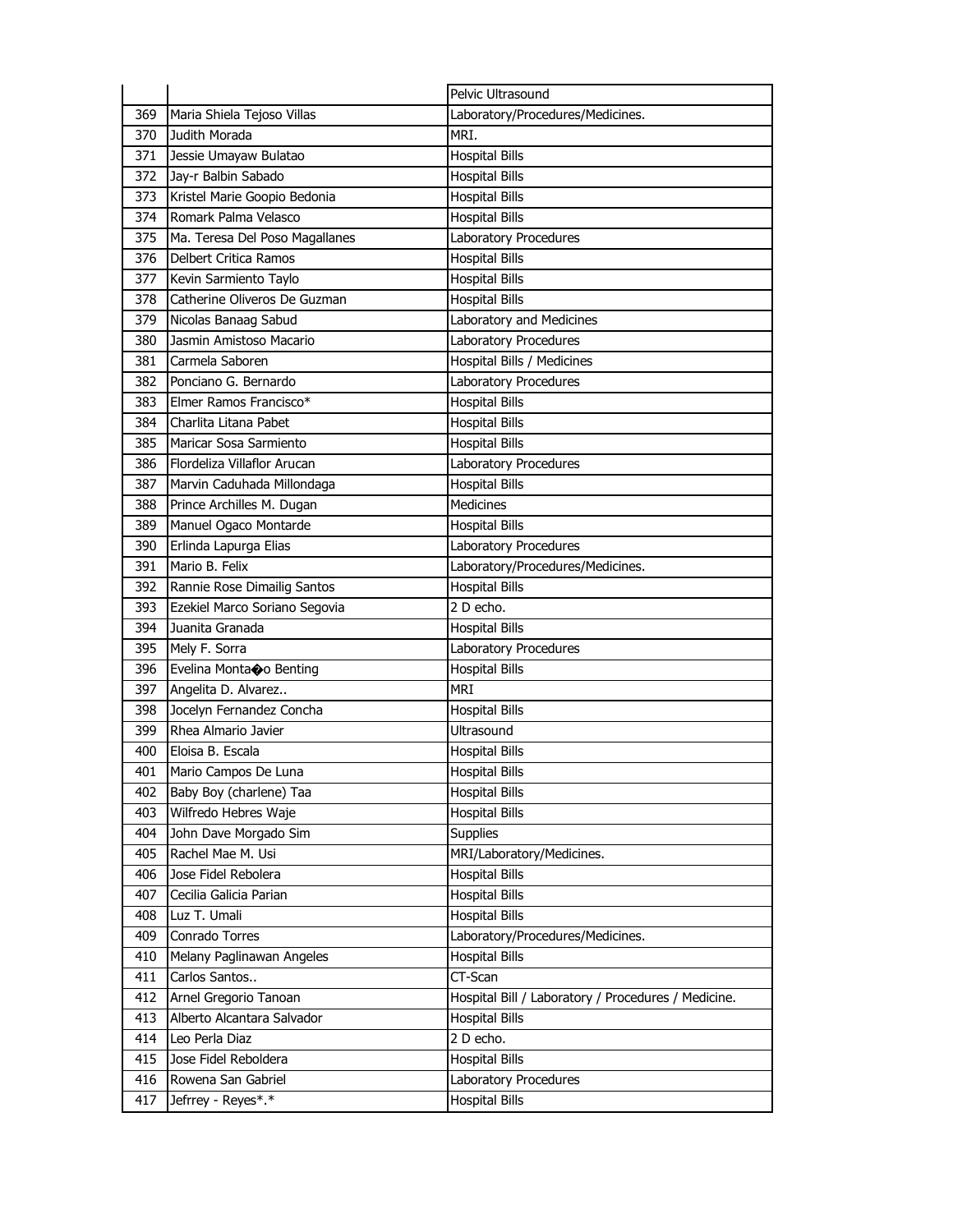| <b>Hospital Bills</b><br>419<br>Violy Canuto Castillo<br>temporal bone ct scan<br>Gene D. Pajuntining<br>420<br><b>Medicines</b><br>Jeffrey Reyes<br><b>Hospital Bills</b><br>421<br>Eloisa B. Marzan<br>Cranial MRA with Contrast<br>422<br><b>Medicines</b><br>423<br>Leticia C. Canlas<br>Celedonio Ruiz Arellano<br>424<br><b>Hospital Bills</b><br><b>Benedict Diana Cebreros</b><br>425<br><b>Hospital Bills</b><br>AV Duplex Scan.<br>Alma Lacson Fernandez<br>426<br>Laboratory/Procedures/Medicines.<br>427<br>Lydia Cruz,<br>Honesto R. Sol<br><b>Hospital Bills</b><br>428<br>Romeo C. Lorenzo*<br>429<br>2 D echo.<br>Evangeline Piong Trinidad<br>430<br><b>Hospital Bills</b><br>Kimberlyn De Leon Aboguin<br>Physical Therapy<br>431<br>Mary Joy Pastor Bantilan<br><b>Hospital Bills</b><br>432<br>Ferdinand Manzano Mesa<br>Physical Therapy<br>433<br>434<br><b>Hospital Bills</b><br>Ashley Madison Rupa Torres<br>Roldan Tuliao Baui<br>CT-Scan<br>435<br>Minerva Empis Sabac<br><b>Medicines</b><br>436<br>Gregoria T. Cabaddu<br>Whole Abdominal Ultrasound<br>437<br>Jonathan A. Lamboson<br><b>Hospital Bills</b><br>438<br>439<br>Annabelle Manaois Manahan<br><b>HBT UTZ</b><br>440<br>Louise Allyson Lee Vasallo<br>Laboratory Procedures<br>Chest Xray<br><b>Hospital Bills</b><br>Ricardo Mendoza Espino<br>441<br>Dante Calucin Alonte<br>442<br>Hospital Bills<br>443<br>Manuel Ogaco Montarde<br>Hospital Bills<br>Edward Dasmarinas Dela Pena<br>444<br><b>Hospital Bills</b><br>Aida Linalcosa Mamaril<br>CT Angiogram<br>445<br>Maila Mendoza<br>CT SCAN CHEST.<br>446<br>447<br>Romeo Corla Llobrera<br><b>Hospital Bills</b><br>448<br>Ramon Arellano Mingo<br><b>Hospital Bills</b><br>449<br>Hospital Bill / Laboratory / Procedures / Medicine.<br>Maricel Aringon<br><b>Hospital Bills</b><br>450<br>Viva Jane Dela Cruz Kinampay<br><b>Hospital Bills</b><br>451<br>Josephine Piloton Azarcon<br>Rodolfo Reyes<br>Medicines<br>452<br>Rodolfo Reyes<br>Laboratory/Procedures/Medicines.<br>453<br>454<br>Jhun Mhar G. Aton<br><b>Hospital Bills</b><br>Laboratory/Procedures/Medicines.<br>Rosario T. Valentin<br>455<br>Laboratory/Procedures/Medicines.<br>456<br>Sopronio A. Compas<br>2 D echo.<br>457<br>Romeo D. Dela Cruz,.,.,.<br>Hospital bills / Medicines.<br>Rodrigo De Jesus<br>458<br>459<br>Rafael Danilo Rafael<br>Hospital Bill / Laboratory / Procedures / Medicine.<br>Hospital Bill / Laboratory / Procedures / Medicine.<br>Candido H. Melegrito<br>460<br>Hospital bills.<br>Jessa Mandingiado<br>461<br>Hospital bills.<br>462<br>Nelson Gibaga,<br>Hospital bills.<br>Criselda P. Gonzaga<br>463<br>Nicolas B. Sabud<br>Chemotherapy / Hospital Bills / Medicines.<br>464<br>Hospital bills.<br>Marlon Aguilar<br>465 | 418 | Celedonio Ruiz Arellano | <b>Hospital Bills</b> |
|-----------------------------------------------------------------------------------------------------------------------------------------------------------------------------------------------------------------------------------------------------------------------------------------------------------------------------------------------------------------------------------------------------------------------------------------------------------------------------------------------------------------------------------------------------------------------------------------------------------------------------------------------------------------------------------------------------------------------------------------------------------------------------------------------------------------------------------------------------------------------------------------------------------------------------------------------------------------------------------------------------------------------------------------------------------------------------------------------------------------------------------------------------------------------------------------------------------------------------------------------------------------------------------------------------------------------------------------------------------------------------------------------------------------------------------------------------------------------------------------------------------------------------------------------------------------------------------------------------------------------------------------------------------------------------------------------------------------------------------------------------------------------------------------------------------------------------------------------------------------------------------------------------------------------------------------------------------------------------------------------------------------------------------------------------------------------------------------------------------------------------------------------------------------------------------------------------------------------------------------------------------------------------------------------------------------------------------------------------------------------------------------------------------------------------------------------------------------------------------------------------------------------------------------------------------------------------------------------------------------------------------------------------------------------------------------------------------------------------------------------------------------------------------------|-----|-------------------------|-----------------------|
|                                                                                                                                                                                                                                                                                                                                                                                                                                                                                                                                                                                                                                                                                                                                                                                                                                                                                                                                                                                                                                                                                                                                                                                                                                                                                                                                                                                                                                                                                                                                                                                                                                                                                                                                                                                                                                                                                                                                                                                                                                                                                                                                                                                                                                                                                                                                                                                                                                                                                                                                                                                                                                                                                                                                                                                         |     |                         |                       |
|                                                                                                                                                                                                                                                                                                                                                                                                                                                                                                                                                                                                                                                                                                                                                                                                                                                                                                                                                                                                                                                                                                                                                                                                                                                                                                                                                                                                                                                                                                                                                                                                                                                                                                                                                                                                                                                                                                                                                                                                                                                                                                                                                                                                                                                                                                                                                                                                                                                                                                                                                                                                                                                                                                                                                                                         |     |                         |                       |
|                                                                                                                                                                                                                                                                                                                                                                                                                                                                                                                                                                                                                                                                                                                                                                                                                                                                                                                                                                                                                                                                                                                                                                                                                                                                                                                                                                                                                                                                                                                                                                                                                                                                                                                                                                                                                                                                                                                                                                                                                                                                                                                                                                                                                                                                                                                                                                                                                                                                                                                                                                                                                                                                                                                                                                                         |     |                         |                       |
|                                                                                                                                                                                                                                                                                                                                                                                                                                                                                                                                                                                                                                                                                                                                                                                                                                                                                                                                                                                                                                                                                                                                                                                                                                                                                                                                                                                                                                                                                                                                                                                                                                                                                                                                                                                                                                                                                                                                                                                                                                                                                                                                                                                                                                                                                                                                                                                                                                                                                                                                                                                                                                                                                                                                                                                         |     |                         |                       |
|                                                                                                                                                                                                                                                                                                                                                                                                                                                                                                                                                                                                                                                                                                                                                                                                                                                                                                                                                                                                                                                                                                                                                                                                                                                                                                                                                                                                                                                                                                                                                                                                                                                                                                                                                                                                                                                                                                                                                                                                                                                                                                                                                                                                                                                                                                                                                                                                                                                                                                                                                                                                                                                                                                                                                                                         |     |                         |                       |
|                                                                                                                                                                                                                                                                                                                                                                                                                                                                                                                                                                                                                                                                                                                                                                                                                                                                                                                                                                                                                                                                                                                                                                                                                                                                                                                                                                                                                                                                                                                                                                                                                                                                                                                                                                                                                                                                                                                                                                                                                                                                                                                                                                                                                                                                                                                                                                                                                                                                                                                                                                                                                                                                                                                                                                                         |     |                         |                       |
|                                                                                                                                                                                                                                                                                                                                                                                                                                                                                                                                                                                                                                                                                                                                                                                                                                                                                                                                                                                                                                                                                                                                                                                                                                                                                                                                                                                                                                                                                                                                                                                                                                                                                                                                                                                                                                                                                                                                                                                                                                                                                                                                                                                                                                                                                                                                                                                                                                                                                                                                                                                                                                                                                                                                                                                         |     |                         |                       |
|                                                                                                                                                                                                                                                                                                                                                                                                                                                                                                                                                                                                                                                                                                                                                                                                                                                                                                                                                                                                                                                                                                                                                                                                                                                                                                                                                                                                                                                                                                                                                                                                                                                                                                                                                                                                                                                                                                                                                                                                                                                                                                                                                                                                                                                                                                                                                                                                                                                                                                                                                                                                                                                                                                                                                                                         |     |                         |                       |
|                                                                                                                                                                                                                                                                                                                                                                                                                                                                                                                                                                                                                                                                                                                                                                                                                                                                                                                                                                                                                                                                                                                                                                                                                                                                                                                                                                                                                                                                                                                                                                                                                                                                                                                                                                                                                                                                                                                                                                                                                                                                                                                                                                                                                                                                                                                                                                                                                                                                                                                                                                                                                                                                                                                                                                                         |     |                         |                       |
|                                                                                                                                                                                                                                                                                                                                                                                                                                                                                                                                                                                                                                                                                                                                                                                                                                                                                                                                                                                                                                                                                                                                                                                                                                                                                                                                                                                                                                                                                                                                                                                                                                                                                                                                                                                                                                                                                                                                                                                                                                                                                                                                                                                                                                                                                                                                                                                                                                                                                                                                                                                                                                                                                                                                                                                         |     |                         |                       |
|                                                                                                                                                                                                                                                                                                                                                                                                                                                                                                                                                                                                                                                                                                                                                                                                                                                                                                                                                                                                                                                                                                                                                                                                                                                                                                                                                                                                                                                                                                                                                                                                                                                                                                                                                                                                                                                                                                                                                                                                                                                                                                                                                                                                                                                                                                                                                                                                                                                                                                                                                                                                                                                                                                                                                                                         |     |                         |                       |
|                                                                                                                                                                                                                                                                                                                                                                                                                                                                                                                                                                                                                                                                                                                                                                                                                                                                                                                                                                                                                                                                                                                                                                                                                                                                                                                                                                                                                                                                                                                                                                                                                                                                                                                                                                                                                                                                                                                                                                                                                                                                                                                                                                                                                                                                                                                                                                                                                                                                                                                                                                                                                                                                                                                                                                                         |     |                         |                       |
|                                                                                                                                                                                                                                                                                                                                                                                                                                                                                                                                                                                                                                                                                                                                                                                                                                                                                                                                                                                                                                                                                                                                                                                                                                                                                                                                                                                                                                                                                                                                                                                                                                                                                                                                                                                                                                                                                                                                                                                                                                                                                                                                                                                                                                                                                                                                                                                                                                                                                                                                                                                                                                                                                                                                                                                         |     |                         |                       |
|                                                                                                                                                                                                                                                                                                                                                                                                                                                                                                                                                                                                                                                                                                                                                                                                                                                                                                                                                                                                                                                                                                                                                                                                                                                                                                                                                                                                                                                                                                                                                                                                                                                                                                                                                                                                                                                                                                                                                                                                                                                                                                                                                                                                                                                                                                                                                                                                                                                                                                                                                                                                                                                                                                                                                                                         |     |                         |                       |
|                                                                                                                                                                                                                                                                                                                                                                                                                                                                                                                                                                                                                                                                                                                                                                                                                                                                                                                                                                                                                                                                                                                                                                                                                                                                                                                                                                                                                                                                                                                                                                                                                                                                                                                                                                                                                                                                                                                                                                                                                                                                                                                                                                                                                                                                                                                                                                                                                                                                                                                                                                                                                                                                                                                                                                                         |     |                         |                       |
|                                                                                                                                                                                                                                                                                                                                                                                                                                                                                                                                                                                                                                                                                                                                                                                                                                                                                                                                                                                                                                                                                                                                                                                                                                                                                                                                                                                                                                                                                                                                                                                                                                                                                                                                                                                                                                                                                                                                                                                                                                                                                                                                                                                                                                                                                                                                                                                                                                                                                                                                                                                                                                                                                                                                                                                         |     |                         |                       |
|                                                                                                                                                                                                                                                                                                                                                                                                                                                                                                                                                                                                                                                                                                                                                                                                                                                                                                                                                                                                                                                                                                                                                                                                                                                                                                                                                                                                                                                                                                                                                                                                                                                                                                                                                                                                                                                                                                                                                                                                                                                                                                                                                                                                                                                                                                                                                                                                                                                                                                                                                                                                                                                                                                                                                                                         |     |                         |                       |
|                                                                                                                                                                                                                                                                                                                                                                                                                                                                                                                                                                                                                                                                                                                                                                                                                                                                                                                                                                                                                                                                                                                                                                                                                                                                                                                                                                                                                                                                                                                                                                                                                                                                                                                                                                                                                                                                                                                                                                                                                                                                                                                                                                                                                                                                                                                                                                                                                                                                                                                                                                                                                                                                                                                                                                                         |     |                         |                       |
|                                                                                                                                                                                                                                                                                                                                                                                                                                                                                                                                                                                                                                                                                                                                                                                                                                                                                                                                                                                                                                                                                                                                                                                                                                                                                                                                                                                                                                                                                                                                                                                                                                                                                                                                                                                                                                                                                                                                                                                                                                                                                                                                                                                                                                                                                                                                                                                                                                                                                                                                                                                                                                                                                                                                                                                         |     |                         |                       |
|                                                                                                                                                                                                                                                                                                                                                                                                                                                                                                                                                                                                                                                                                                                                                                                                                                                                                                                                                                                                                                                                                                                                                                                                                                                                                                                                                                                                                                                                                                                                                                                                                                                                                                                                                                                                                                                                                                                                                                                                                                                                                                                                                                                                                                                                                                                                                                                                                                                                                                                                                                                                                                                                                                                                                                                         |     |                         |                       |
|                                                                                                                                                                                                                                                                                                                                                                                                                                                                                                                                                                                                                                                                                                                                                                                                                                                                                                                                                                                                                                                                                                                                                                                                                                                                                                                                                                                                                                                                                                                                                                                                                                                                                                                                                                                                                                                                                                                                                                                                                                                                                                                                                                                                                                                                                                                                                                                                                                                                                                                                                                                                                                                                                                                                                                                         |     |                         |                       |
|                                                                                                                                                                                                                                                                                                                                                                                                                                                                                                                                                                                                                                                                                                                                                                                                                                                                                                                                                                                                                                                                                                                                                                                                                                                                                                                                                                                                                                                                                                                                                                                                                                                                                                                                                                                                                                                                                                                                                                                                                                                                                                                                                                                                                                                                                                                                                                                                                                                                                                                                                                                                                                                                                                                                                                                         |     |                         |                       |
|                                                                                                                                                                                                                                                                                                                                                                                                                                                                                                                                                                                                                                                                                                                                                                                                                                                                                                                                                                                                                                                                                                                                                                                                                                                                                                                                                                                                                                                                                                                                                                                                                                                                                                                                                                                                                                                                                                                                                                                                                                                                                                                                                                                                                                                                                                                                                                                                                                                                                                                                                                                                                                                                                                                                                                                         |     |                         |                       |
|                                                                                                                                                                                                                                                                                                                                                                                                                                                                                                                                                                                                                                                                                                                                                                                                                                                                                                                                                                                                                                                                                                                                                                                                                                                                                                                                                                                                                                                                                                                                                                                                                                                                                                                                                                                                                                                                                                                                                                                                                                                                                                                                                                                                                                                                                                                                                                                                                                                                                                                                                                                                                                                                                                                                                                                         |     |                         |                       |
|                                                                                                                                                                                                                                                                                                                                                                                                                                                                                                                                                                                                                                                                                                                                                                                                                                                                                                                                                                                                                                                                                                                                                                                                                                                                                                                                                                                                                                                                                                                                                                                                                                                                                                                                                                                                                                                                                                                                                                                                                                                                                                                                                                                                                                                                                                                                                                                                                                                                                                                                                                                                                                                                                                                                                                                         |     |                         |                       |
|                                                                                                                                                                                                                                                                                                                                                                                                                                                                                                                                                                                                                                                                                                                                                                                                                                                                                                                                                                                                                                                                                                                                                                                                                                                                                                                                                                                                                                                                                                                                                                                                                                                                                                                                                                                                                                                                                                                                                                                                                                                                                                                                                                                                                                                                                                                                                                                                                                                                                                                                                                                                                                                                                                                                                                                         |     |                         |                       |
|                                                                                                                                                                                                                                                                                                                                                                                                                                                                                                                                                                                                                                                                                                                                                                                                                                                                                                                                                                                                                                                                                                                                                                                                                                                                                                                                                                                                                                                                                                                                                                                                                                                                                                                                                                                                                                                                                                                                                                                                                                                                                                                                                                                                                                                                                                                                                                                                                                                                                                                                                                                                                                                                                                                                                                                         |     |                         |                       |
|                                                                                                                                                                                                                                                                                                                                                                                                                                                                                                                                                                                                                                                                                                                                                                                                                                                                                                                                                                                                                                                                                                                                                                                                                                                                                                                                                                                                                                                                                                                                                                                                                                                                                                                                                                                                                                                                                                                                                                                                                                                                                                                                                                                                                                                                                                                                                                                                                                                                                                                                                                                                                                                                                                                                                                                         |     |                         |                       |
|                                                                                                                                                                                                                                                                                                                                                                                                                                                                                                                                                                                                                                                                                                                                                                                                                                                                                                                                                                                                                                                                                                                                                                                                                                                                                                                                                                                                                                                                                                                                                                                                                                                                                                                                                                                                                                                                                                                                                                                                                                                                                                                                                                                                                                                                                                                                                                                                                                                                                                                                                                                                                                                                                                                                                                                         |     |                         |                       |
|                                                                                                                                                                                                                                                                                                                                                                                                                                                                                                                                                                                                                                                                                                                                                                                                                                                                                                                                                                                                                                                                                                                                                                                                                                                                                                                                                                                                                                                                                                                                                                                                                                                                                                                                                                                                                                                                                                                                                                                                                                                                                                                                                                                                                                                                                                                                                                                                                                                                                                                                                                                                                                                                                                                                                                                         |     |                         |                       |
|                                                                                                                                                                                                                                                                                                                                                                                                                                                                                                                                                                                                                                                                                                                                                                                                                                                                                                                                                                                                                                                                                                                                                                                                                                                                                                                                                                                                                                                                                                                                                                                                                                                                                                                                                                                                                                                                                                                                                                                                                                                                                                                                                                                                                                                                                                                                                                                                                                                                                                                                                                                                                                                                                                                                                                                         |     |                         |                       |
|                                                                                                                                                                                                                                                                                                                                                                                                                                                                                                                                                                                                                                                                                                                                                                                                                                                                                                                                                                                                                                                                                                                                                                                                                                                                                                                                                                                                                                                                                                                                                                                                                                                                                                                                                                                                                                                                                                                                                                                                                                                                                                                                                                                                                                                                                                                                                                                                                                                                                                                                                                                                                                                                                                                                                                                         |     |                         |                       |
|                                                                                                                                                                                                                                                                                                                                                                                                                                                                                                                                                                                                                                                                                                                                                                                                                                                                                                                                                                                                                                                                                                                                                                                                                                                                                                                                                                                                                                                                                                                                                                                                                                                                                                                                                                                                                                                                                                                                                                                                                                                                                                                                                                                                                                                                                                                                                                                                                                                                                                                                                                                                                                                                                                                                                                                         |     |                         |                       |
|                                                                                                                                                                                                                                                                                                                                                                                                                                                                                                                                                                                                                                                                                                                                                                                                                                                                                                                                                                                                                                                                                                                                                                                                                                                                                                                                                                                                                                                                                                                                                                                                                                                                                                                                                                                                                                                                                                                                                                                                                                                                                                                                                                                                                                                                                                                                                                                                                                                                                                                                                                                                                                                                                                                                                                                         |     |                         |                       |
|                                                                                                                                                                                                                                                                                                                                                                                                                                                                                                                                                                                                                                                                                                                                                                                                                                                                                                                                                                                                                                                                                                                                                                                                                                                                                                                                                                                                                                                                                                                                                                                                                                                                                                                                                                                                                                                                                                                                                                                                                                                                                                                                                                                                                                                                                                                                                                                                                                                                                                                                                                                                                                                                                                                                                                                         |     |                         |                       |
|                                                                                                                                                                                                                                                                                                                                                                                                                                                                                                                                                                                                                                                                                                                                                                                                                                                                                                                                                                                                                                                                                                                                                                                                                                                                                                                                                                                                                                                                                                                                                                                                                                                                                                                                                                                                                                                                                                                                                                                                                                                                                                                                                                                                                                                                                                                                                                                                                                                                                                                                                                                                                                                                                                                                                                                         |     |                         |                       |
|                                                                                                                                                                                                                                                                                                                                                                                                                                                                                                                                                                                                                                                                                                                                                                                                                                                                                                                                                                                                                                                                                                                                                                                                                                                                                                                                                                                                                                                                                                                                                                                                                                                                                                                                                                                                                                                                                                                                                                                                                                                                                                                                                                                                                                                                                                                                                                                                                                                                                                                                                                                                                                                                                                                                                                                         |     |                         |                       |
|                                                                                                                                                                                                                                                                                                                                                                                                                                                                                                                                                                                                                                                                                                                                                                                                                                                                                                                                                                                                                                                                                                                                                                                                                                                                                                                                                                                                                                                                                                                                                                                                                                                                                                                                                                                                                                                                                                                                                                                                                                                                                                                                                                                                                                                                                                                                                                                                                                                                                                                                                                                                                                                                                                                                                                                         |     |                         |                       |
|                                                                                                                                                                                                                                                                                                                                                                                                                                                                                                                                                                                                                                                                                                                                                                                                                                                                                                                                                                                                                                                                                                                                                                                                                                                                                                                                                                                                                                                                                                                                                                                                                                                                                                                                                                                                                                                                                                                                                                                                                                                                                                                                                                                                                                                                                                                                                                                                                                                                                                                                                                                                                                                                                                                                                                                         |     |                         |                       |
|                                                                                                                                                                                                                                                                                                                                                                                                                                                                                                                                                                                                                                                                                                                                                                                                                                                                                                                                                                                                                                                                                                                                                                                                                                                                                                                                                                                                                                                                                                                                                                                                                                                                                                                                                                                                                                                                                                                                                                                                                                                                                                                                                                                                                                                                                                                                                                                                                                                                                                                                                                                                                                                                                                                                                                                         |     |                         |                       |
|                                                                                                                                                                                                                                                                                                                                                                                                                                                                                                                                                                                                                                                                                                                                                                                                                                                                                                                                                                                                                                                                                                                                                                                                                                                                                                                                                                                                                                                                                                                                                                                                                                                                                                                                                                                                                                                                                                                                                                                                                                                                                                                                                                                                                                                                                                                                                                                                                                                                                                                                                                                                                                                                                                                                                                                         |     |                         |                       |
|                                                                                                                                                                                                                                                                                                                                                                                                                                                                                                                                                                                                                                                                                                                                                                                                                                                                                                                                                                                                                                                                                                                                                                                                                                                                                                                                                                                                                                                                                                                                                                                                                                                                                                                                                                                                                                                                                                                                                                                                                                                                                                                                                                                                                                                                                                                                                                                                                                                                                                                                                                                                                                                                                                                                                                                         |     |                         |                       |
|                                                                                                                                                                                                                                                                                                                                                                                                                                                                                                                                                                                                                                                                                                                                                                                                                                                                                                                                                                                                                                                                                                                                                                                                                                                                                                                                                                                                                                                                                                                                                                                                                                                                                                                                                                                                                                                                                                                                                                                                                                                                                                                                                                                                                                                                                                                                                                                                                                                                                                                                                                                                                                                                                                                                                                                         |     |                         |                       |
|                                                                                                                                                                                                                                                                                                                                                                                                                                                                                                                                                                                                                                                                                                                                                                                                                                                                                                                                                                                                                                                                                                                                                                                                                                                                                                                                                                                                                                                                                                                                                                                                                                                                                                                                                                                                                                                                                                                                                                                                                                                                                                                                                                                                                                                                                                                                                                                                                                                                                                                                                                                                                                                                                                                                                                                         |     |                         |                       |
|                                                                                                                                                                                                                                                                                                                                                                                                                                                                                                                                                                                                                                                                                                                                                                                                                                                                                                                                                                                                                                                                                                                                                                                                                                                                                                                                                                                                                                                                                                                                                                                                                                                                                                                                                                                                                                                                                                                                                                                                                                                                                                                                                                                                                                                                                                                                                                                                                                                                                                                                                                                                                                                                                                                                                                                         |     |                         |                       |
|                                                                                                                                                                                                                                                                                                                                                                                                                                                                                                                                                                                                                                                                                                                                                                                                                                                                                                                                                                                                                                                                                                                                                                                                                                                                                                                                                                                                                                                                                                                                                                                                                                                                                                                                                                                                                                                                                                                                                                                                                                                                                                                                                                                                                                                                                                                                                                                                                                                                                                                                                                                                                                                                                                                                                                                         |     |                         |                       |
|                                                                                                                                                                                                                                                                                                                                                                                                                                                                                                                                                                                                                                                                                                                                                                                                                                                                                                                                                                                                                                                                                                                                                                                                                                                                                                                                                                                                                                                                                                                                                                                                                                                                                                                                                                                                                                                                                                                                                                                                                                                                                                                                                                                                                                                                                                                                                                                                                                                                                                                                                                                                                                                                                                                                                                                         |     |                         |                       |
|                                                                                                                                                                                                                                                                                                                                                                                                                                                                                                                                                                                                                                                                                                                                                                                                                                                                                                                                                                                                                                                                                                                                                                                                                                                                                                                                                                                                                                                                                                                                                                                                                                                                                                                                                                                                                                                                                                                                                                                                                                                                                                                                                                                                                                                                                                                                                                                                                                                                                                                                                                                                                                                                                                                                                                                         |     |                         |                       |
|                                                                                                                                                                                                                                                                                                                                                                                                                                                                                                                                                                                                                                                                                                                                                                                                                                                                                                                                                                                                                                                                                                                                                                                                                                                                                                                                                                                                                                                                                                                                                                                                                                                                                                                                                                                                                                                                                                                                                                                                                                                                                                                                                                                                                                                                                                                                                                                                                                                                                                                                                                                                                                                                                                                                                                                         |     |                         |                       |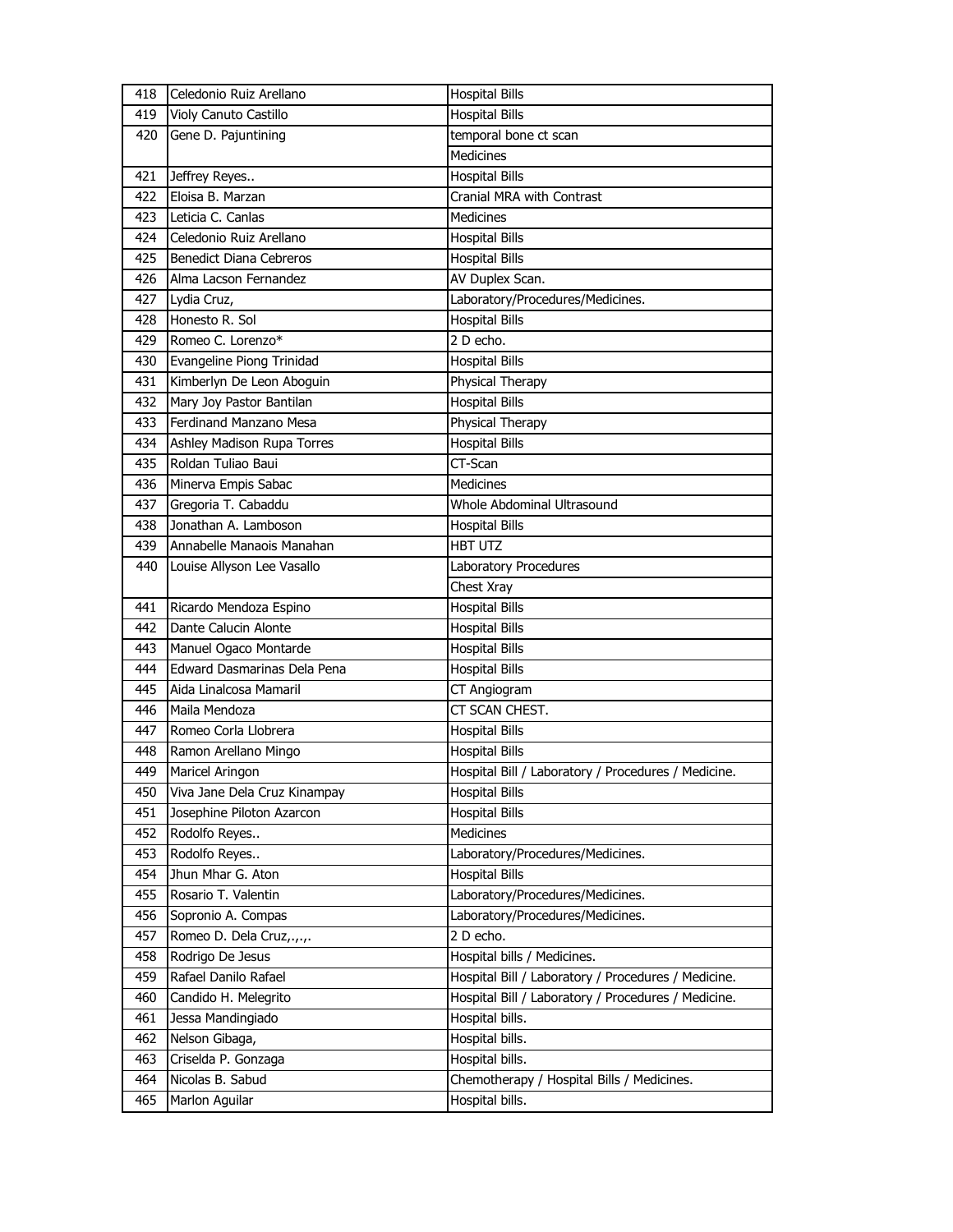| 466 | Marivic Baguio                 | <b>Medicines</b>                 |
|-----|--------------------------------|----------------------------------|
| 467 | Rodrigo De Jesus               | Hospital bills / Medicines.      |
| 468 | <b>Tessie Dawara</b>           | <b>Medicines</b>                 |
| 469 | Khimberly H. Vargas            | Laboratory/Procedures/Medicines. |
| 470 | Ruben T. Galang                | Medicines                        |
| 471 | Charity R. Canaria             | Laboratory/Procedures/Medicines. |
| 472 | Ramil D. Endozo                | Laboratory/Procedures/Medicines. |
| 473 | Donata A. Saguran              | Laboratory/Procedures/Medicines. |
| 474 | Imelda Q. Cambay               | Laboratory/Procedures/Medicines. |
| 475 | Erna J. Yazar                  | Laboratory/Procedures/Medicines. |
| 476 | Chelma B. Cabatic              | <b>Hospital Bills</b>            |
| 477 | Maribel Azucena R. Casison     | <b>Hospital Bills</b>            |
| 478 | Medalla L. Verano              | <b>Hospital Bills</b>            |
| 479 | Realyn R. Banguiao             | Laboratory/Procedures/Medicines. |
| 480 | Rolando Canlas,                | Laboratory/Procedures/Medicines. |
| 481 | Jovy C. Lacaba                 | CT-Scan                          |
| 482 | Gloria Regla                   | <b>Hospital Bills</b>            |
| 483 | Jacob Moreno Ibanez            | <b>Hospital Bills</b>            |
| 484 | Mark Christopher Marcos Martin | <b>Hospital Bills</b>            |
| 485 | Cesario Fernandez Agsaoay      | <b>Hospital Bills</b>            |
| 486 | Elvira V. Zaldua               | X-Ray                            |
| 487 | Rodrigo De Jesus               | Hospital bills / Medicines.      |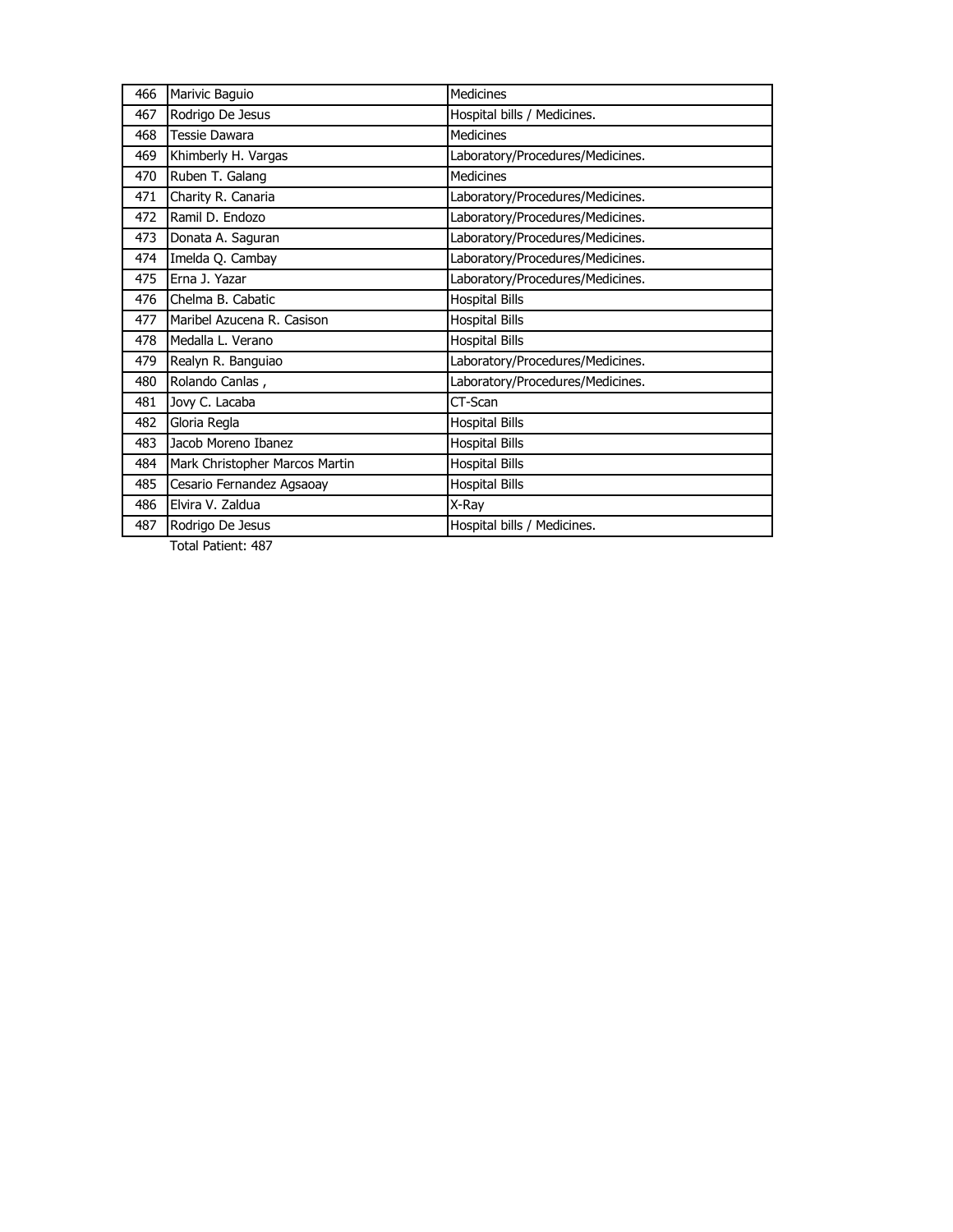

#### For the month of April year 2020 QUIRINO MEMORIAL MEDICAL CENTER

| No #           | <b>Name of Patient</b>          | <b>Assistance</b>                |
|----------------|---------------------------------|----------------------------------|
| 1              | Alberto Lawas Muyot             | <b>Hospital Bills</b>            |
| $\overline{2}$ | Arjen Luis Quiapo Taguan        | <b>Hospital Bills</b>            |
| 3              | Proceso Aclan Bayeta            | <b>Hospital Bills</b>            |
| 4              | Michaela Punzalan               | <b>Hospital Bills</b>            |
| 5              | Armando P. Jacob Jr.            | <b>Medicines</b>                 |
| 6              | Randy Ramos Marquez             | <b>Hospital Bills</b>            |
| 7              | Johnny Camilo Lorenzo           | <b>Hospital Bills</b>            |
| 8              | Dara Danica Martinez Danez      | <b>Hospital Bills</b>            |
| 9              | Minerva Empis Sabac             | <b>Hospital Bills</b>            |
| 10             | Elenita Nicolas Sabalbarino     | <b>Medicines</b>                 |
| 11             | Jeanet Dangle Aves              | <b>Hospital Bills</b>            |
| 12             | Gualberto Bacinillo             | WAB CT-SCAN                      |
| 13             | John Wayne Justo Dalida         | <b>Hospital Bills</b>            |
| 14             | Ibrahim Delos Reyes Binudin     | <b>Hospital Bills</b>            |
| 15             | Emma Rojales Barandon           | <b>Hospital Bills</b>            |
| 16             | Elena Almazan                   | <b>Medicines</b>                 |
| 17             | Julius Regino Huertas           | <b>Hospital Bills</b>            |
| 18             | Maxine Allysa Jane Gayo Irinco  | <b>Hospital Bills</b>            |
| 19             | Juanito Fortuno Cabales         | <b>Hospital Bills</b>            |
| 20             | Ariane Canizares Padecio        | <b>Hospital Bills</b>            |
| 21             | Jayson Alag Jeremias            | <b>KUB UTZ</b>                   |
| 22             | Liza Obal Dollentas             | <b>Hospital Bills</b>            |
| 23             | Junavel Olarve Lagadia          | <b>Hospital Bills</b>            |
| 24             | Evien Audrey Caponpon Leonor    | <b>Hospital Bills</b>            |
| 25             | Junavel Olarve Lagadia          | <b>Hospital Bills</b>            |
| 26             | Agnes Montilla Mercado          | <b>Hospital Bills</b>            |
| 27             | Eurica Mercado                  | <b>Hospital Bills</b>            |
| 28             | Monica Vera                     | <b>KUB UTZ</b>                   |
| 29             | Agapito Ragay                   | Laboratory/Procedures/Medicines. |
| 30             | Patrick Abraham Ponce           | X-Ray                            |
| 31             | Arnold D. Milan                 | Lumbar MRI Plain                 |
|                |                                 | Physical Therapy                 |
| 32             | Jacky Go Mercado                | <b>Hospital Bills</b>            |
| 33             | Michael Villabona Patacsil      | <b>Hospital Bills</b>            |
| 34             | Marisa Versoza Rumaguera        | <b>Hospital Bills</b>            |
| 35             | Jhun Mhar G. Aton               | <b>Hospital Bills</b>            |
| 36             | Jordan Kinilitan Cainglet       | <b>Hospital Bills</b>            |
| 37             | Reyah Harisco Tolentino         | <b>Hospital Bills</b>            |
| 38             | Mark Moya Donasco               | Hospital Bills                   |
| 39             | Christopher Rene Pasajol Sitson | <b>Hospital Bills</b>            |
| 40             | Abegail Fernando Ribo           | <b>Hospital Bills</b>            |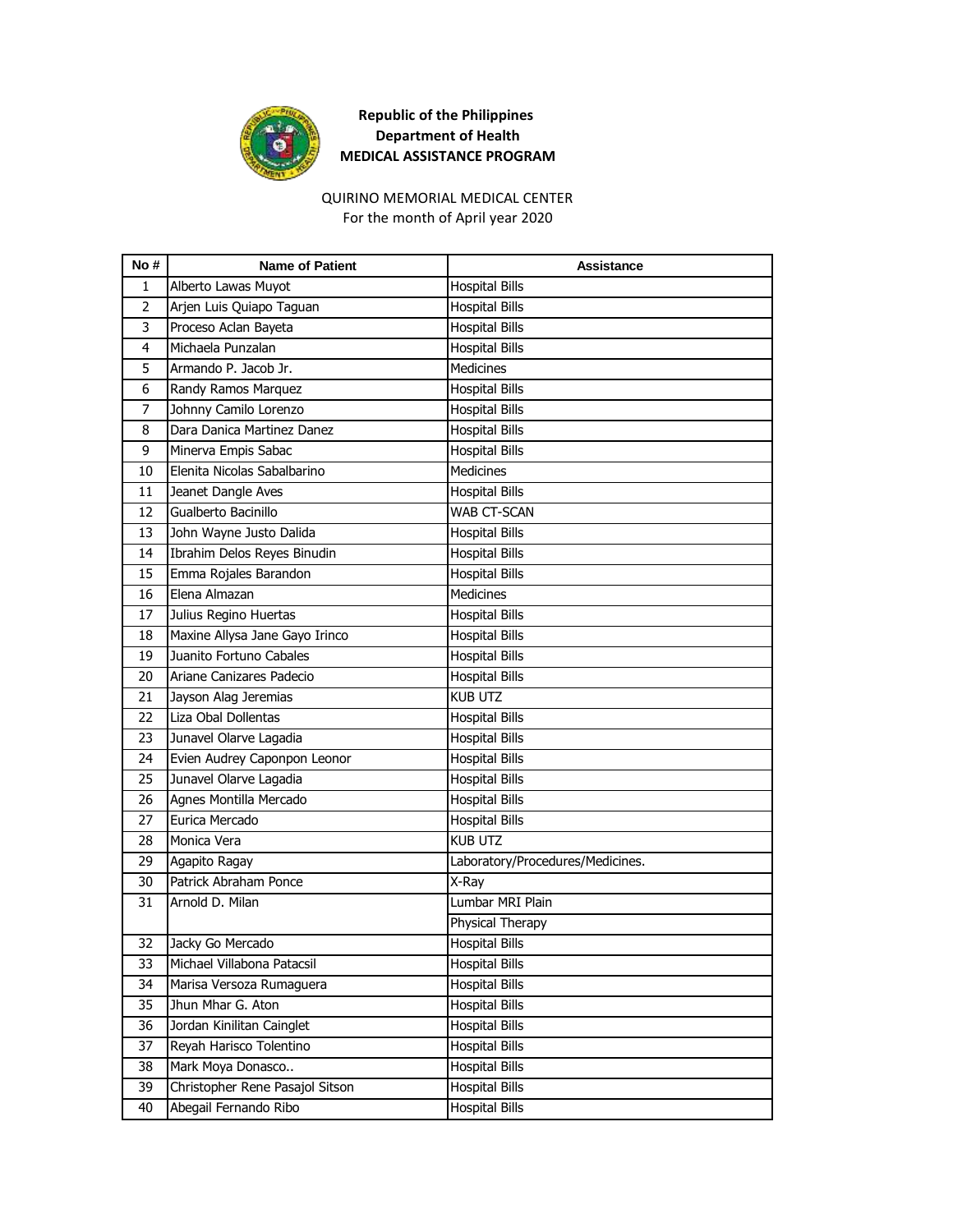| 41 | Eugene De Paz Esparrago         | <b>Hospital Bills</b>                        |
|----|---------------------------------|----------------------------------------------|
| 42 | Jhun Mhar G. Aton               | <b>Hospital Bills</b>                        |
| 43 | Evangeline Macabeo              | <b>Hospital Bills</b>                        |
| 44 | Cesario Fernandez Agsaoay       | <b>Hospital Bills</b>                        |
| 45 | Ren Mart Garcia Bayona          | <b>Hospital Bills</b>                        |
| 46 | Natividad O. Villanueva.        | <b>Hospital Bills</b>                        |
| 47 | Helen Pedragosa                 | <b>Hospital Bills</b>                        |
| 48 | Alvin Pandaan Caturao           | <b>Hospital Bills</b>                        |
| 49 | Faith Danielle Bautista Tolosa  | <b>Hospital Bills</b>                        |
| 50 | Rhonda Ursula R. Cuisia         | Laboratory/Procedures/Medicines.             |
| 51 | Danilo B. Carpio                | X-Ray                                        |
| 52 | Roxanne Prudencio Catan         | <b>Hospital Bills</b>                        |
| 53 | Lance Genesis Aguilar Manchus   | <b>Hospital Bills</b>                        |
| 54 | Ashnor Bitonio Hadjirakim       | <b>Hospital Bills</b>                        |
| 55 | Regina F. Ramos                 | <b>Hospital Bills</b>                        |
| 56 | Prince Jose Ternate Mesias      | <b>Hospital Bills</b>                        |
| 57 | Jinky Gomez Julian              | <b>Hospital Bills</b>                        |
| 58 | Joey Arcega Reginalde           | <b>Hospital Bills</b>                        |
| 59 | Buenaventura Bermudez           | MRI.                                         |
| 60 | Edgardo Garalde Gunao           | <b>Hospital Bills</b>                        |
| 61 | Virgilio Clemente Misolas       | <b>Hospital Bills</b>                        |
| 62 | Aristeo Niedo Bernal            | <b>Hospital Bills</b>                        |
| 63 | Ian Jacob Ruiz Basilla          | <b>Hospital Bills</b>                        |
| 64 | Romeo Santos Cruz.,.            | <b>Hospital Bills</b>                        |
| 65 | Corazon Tayag Pare,.            | <b>Hospital Bills</b>                        |
| 66 | Edward Julian Angeles           | <b>Hospital Bills</b>                        |
| 67 | Johanna Michelle Vargas Maratas | <b>Hospital Bills</b>                        |
| 68 | Esmeralda Goyo                  | <b>Hospital Bills</b>                        |
| 69 | Rome Reizen Tuddao Condat       | Hospital Bills                               |
| 70 | Romeo F. Cruz                   | <b>Hospital Bills</b>                        |
| 71 | Manolo Aguinaldo                | Medicines                                    |
| 72 | Bryan Christian Reginaldo Nunez | <b>Hospital Bills</b>                        |
| 73 | Efren Zorilla                   | <b>Hospital Bills</b>                        |
| 74 | Johanna Michelle Vargas Maratas | <b>Hospital Bills</b>                        |
| 75 | Michaela Punzalan               | <b>Hospital Bills</b>                        |
| 76 | Elda Gabayron Recudo            | AV Duplex Scan.                              |
| 77 | Luisito Valmonte                | <b>Medicines</b>                             |
| 78 | Riza Artuz Magday               | <b>Hospital Bills</b>                        |
| 79 | Ryle - Ann Denisse Datinguinoo  | LATELET RICH LASMA                           |
| 80 | Marlyn R. Roallo                | <b>Biometry Exam</b>                         |
| 81 | Czareena S. Marullano           | Procedures                                   |
| 82 | Ibrahim Delos Reyes Binudin     | <b>Hospital Bills</b>                        |
| 83 | Elvira V. Zaldua                | Procedures                                   |
| 84 | Bryant Avillanoza               | Whole Abdominal Ultrasound                   |
| 85 | Jenalyn D. Llaneta              | Whole Abdominal CT Scan with triple Contrast |
| 86 | Vivencio Regalado Arnival       | <b>Hospital Bills</b>                        |
| 87 | Jennifer Samones Llanera        | <b>Hospital Bills</b>                        |
| 88 | Ronald Firil Malones            | <b>Hospital Bills</b>                        |
| 89 | Rodolfo Torre Maniago           | <b>Hospital Bills</b>                        |
| 90 | Jaime Grimaldo Guban            | <b>Hospital Bills</b>                        |
|    |                                 |                                              |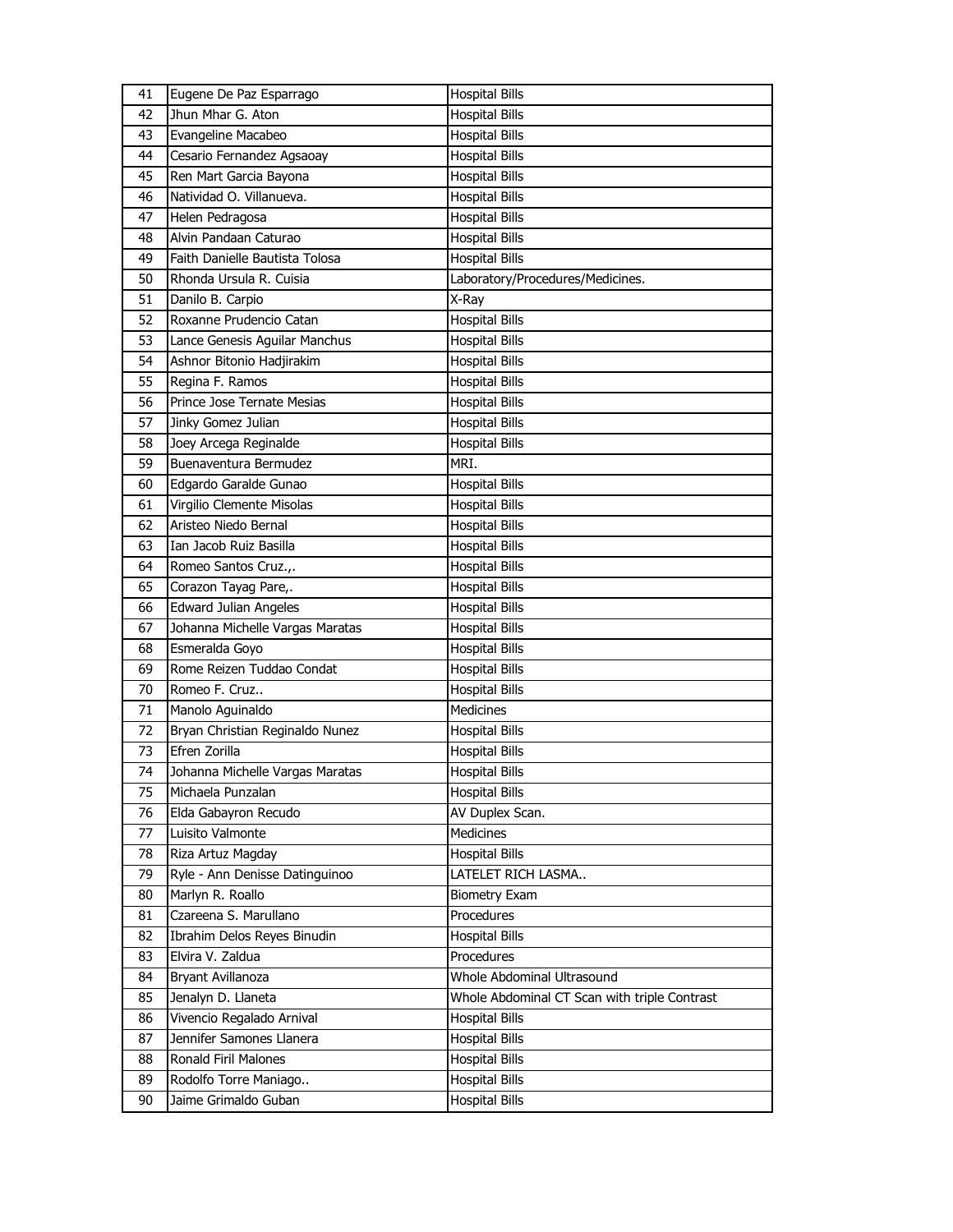| 91  | Arnel Dichoso De Guzman             | <b>Hospital Bills</b>            |
|-----|-------------------------------------|----------------------------------|
| 92  | Lydia Cruz,                         | <b>Hospital Bills</b>            |
| 93  | Hilarion Pajarillo Felipe           | <b>Hospital Bills</b>            |
| 94  | Archie Alulod Dela Cruz             | <b>Hospital Bills</b>            |
| 95  | Francisco San Antonio Bautista      | <b>Hospital Bills</b>            |
| 96  | Aljon Rivera Villafuerte            | <b>Hospital Bills</b>            |
| 97  | Luzviminda Bascon Vinluan           | <b>Hospital Bills</b>            |
| 98  | Zeigndreiana Francia Payumo         | <b>Hospital Bills</b>            |
| 99  | Jonalyn Mesitas Villar.             | <b>Hospital Bills</b>            |
| 100 | Mary Ann Mahinay Anchojas           | <b>Hospital Bills</b>            |
| 101 | Michaelangelo Alvaro Aquino         | <b>Hospital Bills</b>            |
| 102 | Buenaventura Bermudez               | CT Angiogram                     |
| 103 | Shiela Mae Tiozon Flores            | <b>Hospital Bills</b>            |
| 104 | Krismarie Joy R. Bejen              | <b>Medicines</b>                 |
| 105 | Rosemarie Alnas Bernardo            | <b>Hospital Bills</b>            |
| 106 | Jimmy Sabaulan                      | <b>Medicines</b>                 |
| 107 | Virgilia Gabornes Roa               | <b>Hospital Bills</b>            |
| 108 | Demetrio Vista                      | <b>Hospital Bills</b>            |
| 109 | Ana Vidah Acude Ramirez             | <b>Hospital Bills</b>            |
| 110 | Avegail L. Perolina                 | <b>HOSPITAL BILL.</b>            |
| 111 | Judy Morillo Namoro                 | <b>Hospital Bills</b>            |
| 112 | Domingo Paminiano Dejapen           | <b>Hospital Bills</b>            |
| 113 | Susana B. Baclor                    | <b>Medicines</b>                 |
| 114 | Ricardo Arguilles Tabor             | <b>Hospital Bills</b>            |
| 115 | Rolly Vic Daloga-og                 | <b>Hospital Bills</b>            |
| 116 | Rodrigo Canega Modesto              | <b>Hospital Bills</b>            |
| 117 | Francis Larida Labid                | <b>Hospital Bills</b>            |
| 118 | Joel Quitaleg Garcia.,              | <b>Hospital Bills</b>            |
| 119 | Julieta Trinidad                    | Hospital Bills                   |
| 120 | Luzviminda Bascon Vinluan           | <b>Hospital Bills</b>            |
| 121 | Marcus Lawrence Delos Reyes Arcalas | <b>Hospital Bills</b>            |
| 122 | Leony Caballero Soliman             | <b>Hospital Bills</b>            |
| 123 | Nathaniel P. Vergara                | Medicines                        |
| 124 | Elmer Lucer Zorilla                 | <b>Medicines</b>                 |
| 125 | Carolene R. Balderama               | Medicines                        |
| 126 | Eleizer Guigayuma Mantiza           | Whole Abdominal Ultrasound       |
| 127 | Naava Brave Bituin                  | <b>Hospital Bills</b>            |
| 128 | Ehron Blaze Banania Rivera          | <b>Hospital Bills</b>            |
| 129 | Jillian Kate Dela Cruz Martinez     | <b>Hospital Bills</b>            |
| 130 | Samantha Dell Suzanne Lacson        | Ultrasound / Mammography         |
| 131 | Jonel Drquina Aguirre               | <b>Hospital Bills</b>            |
| 132 | Elmer S. Salvador                   | Hospital Bills                   |
| 133 | Chantal Kythera Trinidad Duazo      | <b>Hospital Bills</b>            |
| 134 | Girl Diator                         | <b>Hospital Bills</b>            |
| 135 | Monaliza Tayag Bondoc               | <b>Hospital Bills</b>            |
| 136 | Fernando Tuppil Masirag             | Laboratory/Procedures/Medicines. |
| 137 | Alejandra Planas Garcia             | Medicines                        |
| 138 | Shanea Lei Diaz                     | <b>Hospital Bills</b>            |
| 139 | Jaclito Ocio Cayacay                | <b>Hospital Bills</b>            |
| 140 | Ronald Tobias Operiano              | <b>Hospital Bills</b>            |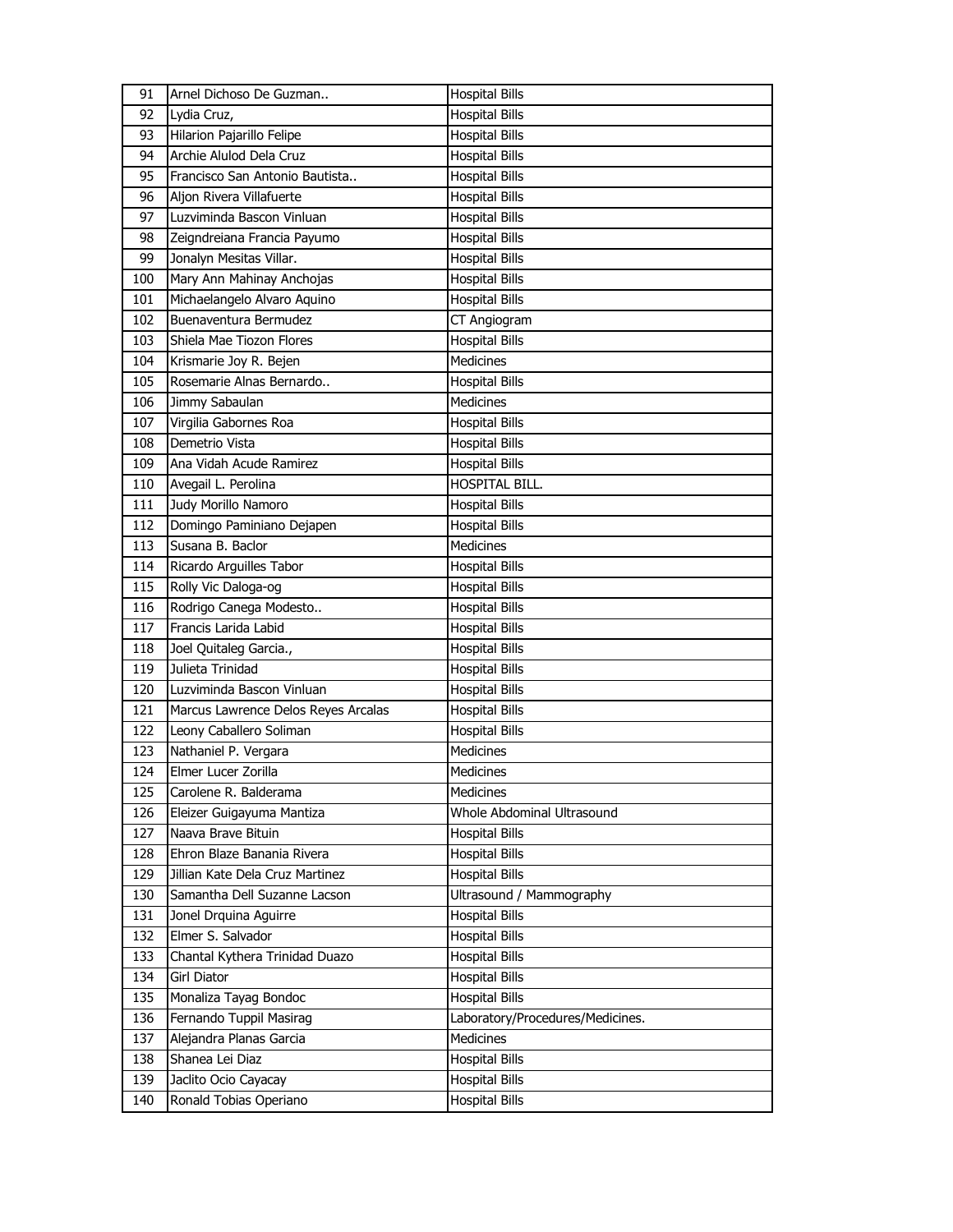| 141 | Cris Emmanuel Magallon Visitacion | <b>Hospital Bills</b>                     |
|-----|-----------------------------------|-------------------------------------------|
| 142 | Cheska Bacerdo Collado            | <b>Hospital Bills</b>                     |
| 143 | Estrella Dagandan Negad           | <b>Hospital Bills</b>                     |
| 144 | John Aljhen G. Aquino             | CULTURE AND SENSITIVITY TESTING/MEDICINES |
| 145 | Efren Zorilla                     | <b>Hospital Bills</b>                     |
| 146 | Myrna Quintos Barsana             | <b>Hospital Bills</b>                     |
| 147 | Rodeza Lerona Bacong              | <b>Hospital Bills</b>                     |
| 148 | Jenie Rose Evasco Del Rosario     | <b>Hospital Bills</b>                     |
| 149 | Nelmier Cabading Lucinario        | <b>Hospital Bills</b>                     |
| 150 | <b>Patrick Dave Padiernos</b>     | <b>Hospital Bills</b>                     |
| 151 | Virgilio Acculana Cuenco          | <b>Hospital Bills</b>                     |
| 152 | Efren Zorilla                     | <b>Hospital Bills</b>                     |
| 153 | Marlo Angelo Lasmarias Besas      | <b>Hospital Bills</b>                     |
| 154 | Mark James Ramos Miranda          | <b>Hospital Bills</b>                     |
| 155 | Ruben Belison Caingcoy            | <b>Hospital Bills</b>                     |
| 156 | Brenda Barobaro Cairo             | Laboratory/Procedures/Medicines.          |
| 157 | Gilbert Dial Sedriarin            | Laboratory/Procedures/Medicines.          |
| 158 | Efren Zorilla                     | <b>Hospital Bills</b>                     |
| 159 | Jose B. Gratuito                  | Laboratory/Procedures/Medicines.          |
| 160 | Merlinda Apostol De Vera          | Laboratory/Procedures/Medicines.          |
| 161 | Rose Marrie Lago Espanar          | Laboratory/Procedures/Medicines.          |
| 162 | Josephine Vidal Nodora            | Laboratory/Procedures/Medicines.          |
| 163 | Elizabeth R. Casil                | Laboratory/Procedures/Medicines.          |
| 164 | Joan P. Ariola                    | Laboratory/Procedures/Medicines.          |
| 165 | Roneil Barcelona Lopez            | <b>Hospital Bills</b>                     |
| 166 | Kwin Fernandez Rayalo             | <b>Hospital Bills</b>                     |
| 167 | Melissa Ramos Bactol              | Laboratory/Procedures/Medicines.          |
| 168 | Avert Siquito Diquito             | <b>Hospital Bills</b>                     |
| 169 | Maria Jean B. Julipa              | Laboratory/Procedures/Medicines.          |
| 170 | Inovejas Indong Calixto           | Laboratory/Procedures/Medicines.          |
| 171 | Josefina S. De Leon               | Laboratory/Procedures/Medicines.          |
| 172 | Ma. Elena Calvo San Luis          | Laboratory/Procedures/Medicines.          |
| 173 | Jenny Rose Banez Pernicita        | <b>Hospital Bills</b>                     |
| 174 | Vincent D. Besada                 | Laboratory/Procedures/Medicines.          |
| 175 | Lorwin M. Balubar                 | <b>Hospital Bills</b>                     |
| 176 | Maricel De Vera Panganiban        | Laboratory/Procedures/Medicines.          |
| 177 | Mary Grace S. Lauzon              | Laboratory/Procedures/Medicines.          |
| 178 | Arturo C. Salceda                 | Laboratory/Procedures/Medicines.          |
| 179 | Gaudiosa Christine N. Allingag    | Laboratory/Procedures/Medicines.          |
| 180 | Gina R. Apostol.                  | Laboratory/Procedures/Medicines.          |
| 181 | Marites Teano Carizal             | Laboratory/Procedures/Medicines.          |
| 182 | Ava Monet Roxas Nollido           | Laboratory/Procedures/Medicines.          |
| 183 | Mariza C. Ilinon                  | Laboratory/Procedures/Medicines.          |
| 184 | Belen Laudencia Patcho            | Laboratory/Procedures/Medicines.          |
| 185 | Maricel F. Francisco              | <b>Hospital Bills</b>                     |
| 186 | Nerissa Pangan Lingan             | Laboratory/Procedures/Medicines.          |
| 187 | Mildred Pimentel Macarubbo        | Laboratory/Procedures/Medicines.          |
| 188 | Ma. Evelyn Tabuzo Ferrer          | Laboratory/Procedures/Medicines.          |
| 189 | Maria Kristina Cabaton Olivia     | Laboratory/Procedures/Medicines.          |
| 190 | Ma. Cristina G. Flores.,          | Laboratory/Procedures/Medicines.          |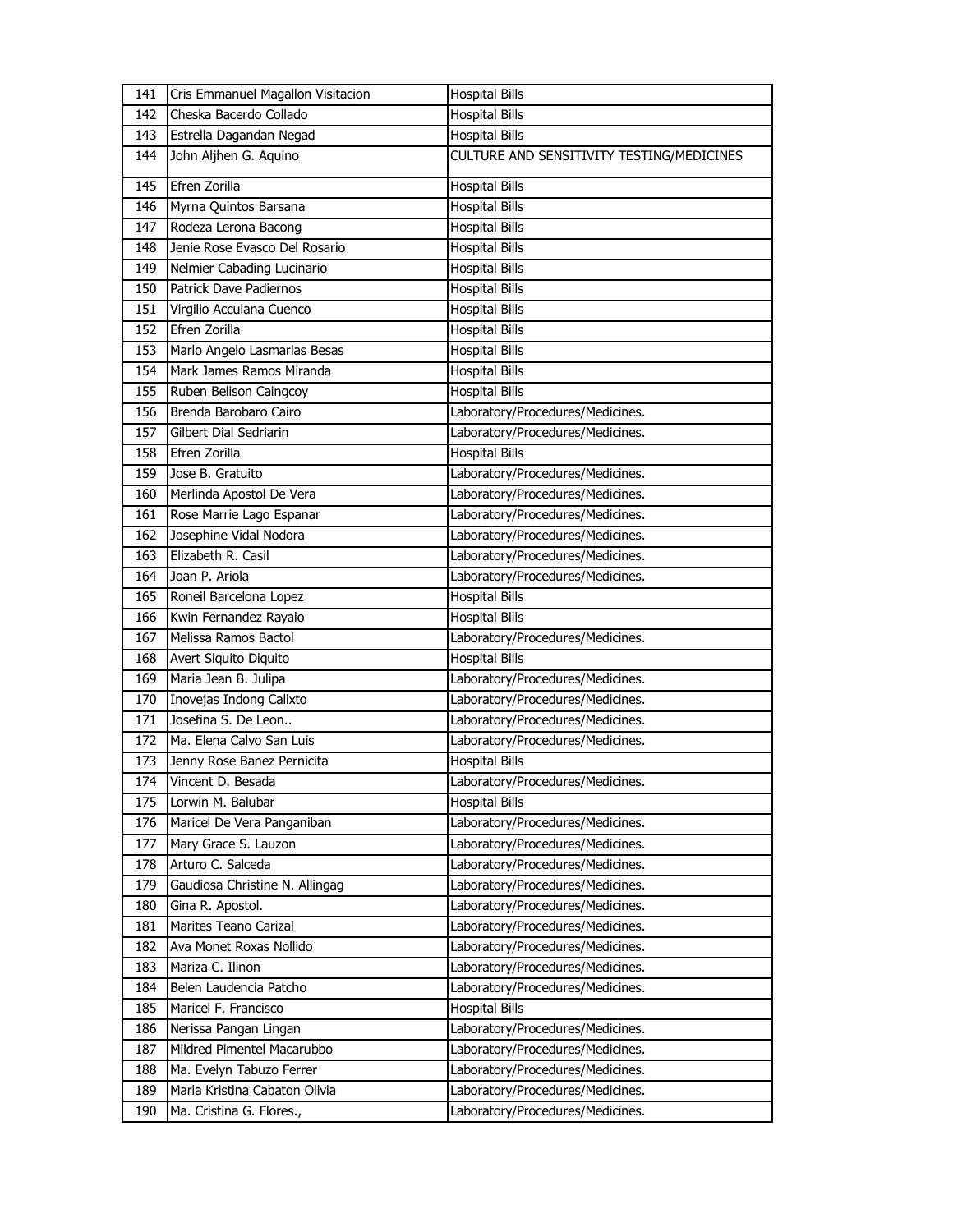| 191 | Letecia R. Irinco           | Laboratory/Procedures/Medicines. |
|-----|-----------------------------|----------------------------------|
| 192 | Raquel Z. Lee               | Laboratory/Procedures/Medicines. |
| 193 | Jeanette De Jesus Romero    | <b>Hospital Bills</b>            |
| 194 | Bernie L. Sarmiento         | Laboratory/Procedures/Medicines. |
| 195 | Armelyn C. Matiga           | Laboratory/Procedures/Medicines. |
| 196 | Fermiluz L. Verbo           | Laboratory/Procedures/Medicines. |
| 197 | Dolores E. Curaming         | Laboratory/Procedures/Medicines. |
| 198 | Nilda V. Legario            | Laboratory/Procedures/Medicines. |
| 199 | Cashel Lumanao Cagalawan    | Laboratory/Procedures/Medicines. |
| 200 | Elnora R. Bahia             | Laboratory/Procedures/Medicines. |
| 201 | Antonio P. Balbuena         | Laboratory/Procedures/Medicines. |
| 202 | Criselma Austria Montolo    | <b>Hospital Bills</b>            |
| 203 | Neiljhon C. Cabaya          | <b>Hospital Bills</b>            |
| 204 | Rodolfo Torre Maniago       | <b>Hospital Bills</b>            |
| 205 | Anjanette C. Balanlay       | <b>Medicines</b>                 |
| 206 | Maricel A. Placido          | Laboratory/Procedures/Medicines. |
| 207 | Angeli Joyce M. Morquicillo | Laboratory/Procedures/Medicines. |
| 208 | Dominic Perez Chan          | Laboratory/Procedures/Medicines. |
| 209 | Jose V. Casipit Jr.         | <b>Hospital Bills</b>            |
| 210 | Charito G. Casipit Jr.      | Laboratory/Procedures/Medicines. |
| 211 | Princess Fulgencio Aranda   | Laboratory/Procedures/Medicines. |
| 212 | Clarissa A. Convincido      | Laboratory/Procedures/Medicines. |
| 213 | Aurelia A. Visco            | Laboratory/Procedures/Medicines. |
| 214 | Eva E. Noto                 | Laboratory/Procedures/Medicines. |
| 215 | Rizza May M. Miguel         | Laboratory/Procedures/Medicines. |
| 216 | Carol Lynn Manes Mindoro    | Laboratory/Procedures/Medicines. |
| 217 | Luzviminda S. Persia        | Laboratory/Procedures/Medicines. |
| 218 | Rose A. Tamayo              | Laboratory/Procedures/Medicines. |
| 219 | Ma. Lowela F. Malvar        | Laboratory/Procedures/Medicines. |
| 220 | Perricar Arriola Sidro      | Laboratory/Procedures/Medicines. |
| 221 | Abdulmalic M. Macasalong    | Laboratory/Procedures/Medicines. |
| 222 | Racquel D. Sigua            | Laboratory/Procedures/Medicines. |
| 223 | Levi P. Pangan              | Laboratory/Procedures/Medicines. |
| 224 | Procerfina M Tierra         | Laboratory/Procedures/Medicines. |
| 225 | Cornelio A. Regala          | Laboratory/Procedures/Medicines. |
| 226 | Glen Dioso Aglinao Jr.      | Laboratory/Procedures/Medicines. |
| 227 | Sheila Marie I. Villenia    | Laboratory/Procedures/Medicines. |
| 228 | Margie D. Nicolas           | Laboratory/Procedures/Medicines. |
| 229 | Rolando De Guia             | Laboratory/Procedures/Medicines. |
| 230 | Lerma Rose M. Mansibang     | Laboratory/Procedures/Medicines. |
| 231 | Marlon Aguilar              | HOSPITAL BILL.                   |
| 232 | Jean Rigunay Iringayen      | Laboratory/Procedures/Medicines. |
| 233 | Estrella A. Faminiano       | Laboratory/Procedures/Medicines. |
| 234 | Judith B. Versosa           | Laboratory/Procedures/Medicines. |
| 235 | Jade Luisa P. Amo           | Laboratory/Procedures/Medicines. |
| 236 | Joel P. Rescober            | Laboratory/Procedures/Medicines. |
| 237 | Erma D. Palmes              | Laboratory/Procedures/Medicines. |
| 238 | Dickson Berbano Soliven     | Laboratory/Procedures/Medicines. |
| 239 | Nemia Padilla Socorro       | Laboratory/Procedures/Medicines. |
| 240 | Vincent Paul C. Opena       | Laboratory/Procedures/Medicines. |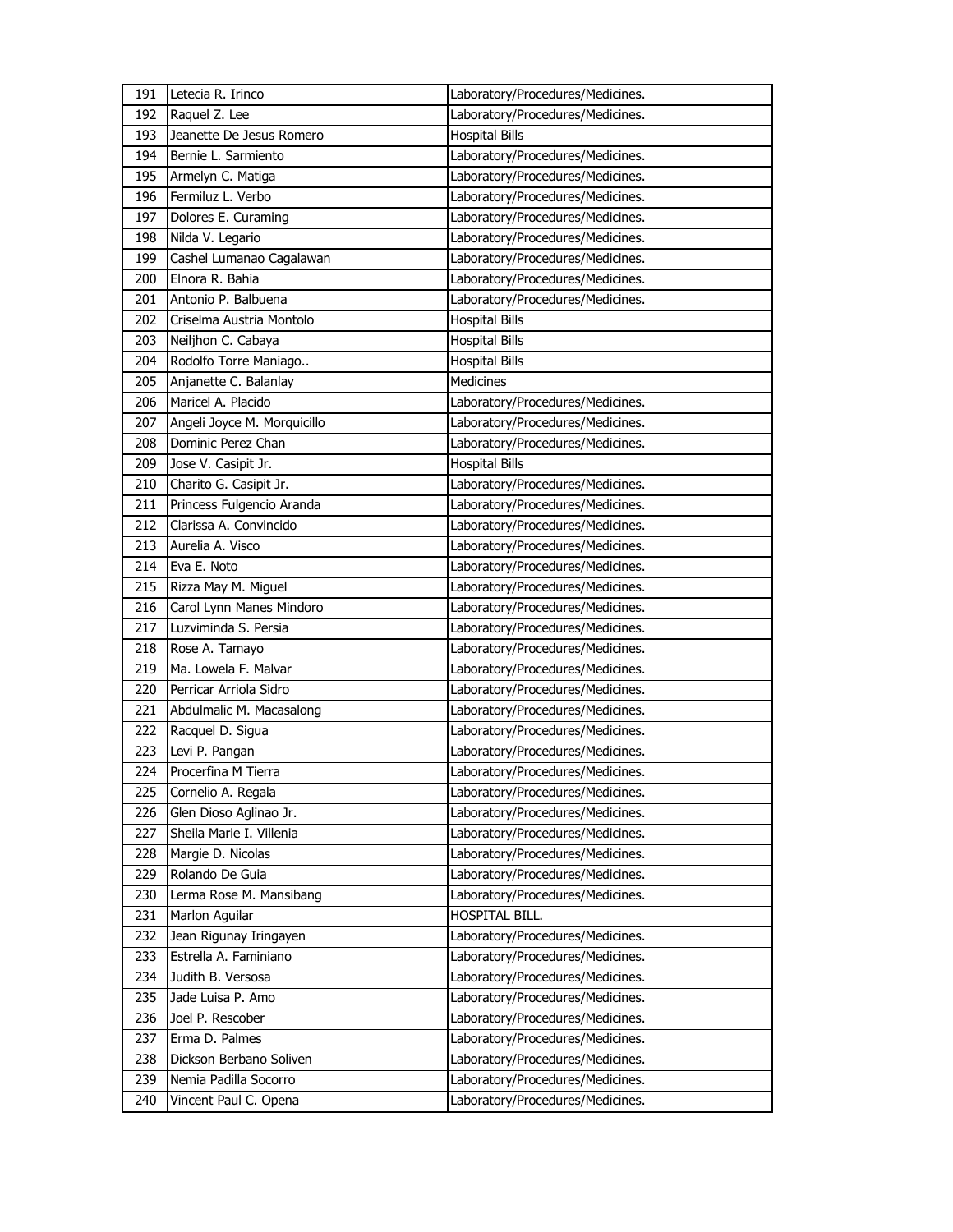| 241        | Carrie Lorraine D. Magpali                      | Laboratory/Procedures/Medicines.               |
|------------|-------------------------------------------------|------------------------------------------------|
| 242        | Tita Duran Bacallan                             | Laboratory/Procedures/Medicines.               |
| 243        | Junme M. Ababa                                  | Laboratory/Procedures/Medicines.               |
| 244        | Maria Roselle Teh Calugtong                     | Laboratory/Procedures/Medicines.               |
| 245        | Jannet M. Dumago                                | Laboratory/Procedures/Medicines.               |
| 246        | Ma. Lourdes Gallardo                            | Laboratory/Procedures/Medicines.               |
| 247        | Jumar C Junio                                   | Laboratory/Procedures/Medicines.               |
| 248        | Precious Castillo Bandayrel                     | Laboratory/Procedures/Medicines.               |
| 249        | Lenilyn N. Cerdan                               | Laboratory/Procedures/Medicines.               |
| 250        | Rosalie B. Morillo                              | Laboratory/Procedures/Medicines.               |
| 251        | Filipina B. Brazil                              | Laboratory/Procedures/Medicines.               |
| 252        | Meljon Mauleon Mendioro                         | Laboratory/Procedures/Medicines.               |
| 253        | Myrna F. Abajon                                 | Laboratory/Procedures/Medicines.               |
| 254        | Gemma M. Eisma                                  | Laboratory/Procedures/Medicines.               |
| 255        | Zenaida B. Ariola                               | Laboratory/Procedures/Medicines.               |
| 256        | Mae Anne Barbero Lizardo                        | Laboratory/Procedures/Medicines.               |
| 257        | Nilda P. Mendez                                 | Laboratory/Procedures/Medicines.               |
| 258        | Vilma S Penaflor                                | Laboratory/Procedures/Medicines.               |
| 259        | Wennie E Vargas                                 | Laboratory/Procedures/Medicines.               |
| 260        | Janice S. Fernandez                             | Laboratory/Procedures/Medicines.               |
| 261        | Maribel Timbreza Dumasis                        | Laboratory/Procedures/Medicines.               |
| 262        | Carmela Saboren                                 | HOSPITAL BILL.                                 |
| 263        | Jhun Mhar G. Aton                               | <b>Hospital Bills</b>                          |
| 264        | Honelyn R. Melindo                              | Laboratory/Procedures/Medicines.               |
| 265        | Franklin B. Versoza                             | Laboratory/Procedures/Medicines.               |
| 266        | Zhynal Khenedy Guillermo                        | HOSPITAL BILL.                                 |
| 267        | Julieta C. Crisostomo                           | Laboratory/Procedures/Medicines.               |
| 268        | Agustin M. Lim                                  | Laboratory/Procedures/Medicines.               |
| 269        | Fe B. Mara.,                                    | Laboratory/Procedures/Medicines.               |
| 270        | Salvacion A. Bunagan                            | Laboratory/Procedures/Medicines.               |
| 271        | Rosemarie Canillo.,                             |                                                |
|            |                                                 | Laboratory/Procedures/Medicines.               |
| 272        | Rhovie Jane V. Torres                           | Laboratory/Procedures/Medicines.               |
| 273        | Vilma P. Agustin                                | Laboratory/Procedures/Medicines.               |
| 274        | Celso R. Macalingay Jr.                         | Laboratory/Procedures/Medicines.               |
| 275        | Stephanie Anne R. Dano                          | Laboratory/Procedures/Medicines.               |
| 276        | Vilma S. Sasa                                   | Laboratory/Procedures/Medicines.               |
| 277        | Mirope C. Encio                                 | Laboratory/Procedures/Medicines.               |
| 278        | Dennis Garcia,                                  | <b>Hospital Bills</b>                          |
| 279        | Myra Ramilo Nacu                                | Laboratory/Procedures/Medicines.               |
| 280        | Romeo Escobar De Guzman.,                       | <b>Hospital Bills</b>                          |
| 281        | Arnel Pau Naco                                  | <b>Hospital Bills</b>                          |
| 282        | Vanessa Tuazon Fortin                           | <b>Hospital Bills</b>                          |
| 283        | Keith John Ampatuan Parcon                      | <b>Hospital Bills</b>                          |
| 284        | Charis Ycot Sta Maria                           | <b>Hospital Bills</b>                          |
| 285        | Catherine De Guzman Oliveros                    | <b>Hospital Bills</b>                          |
| 286        | Nino Tejero Culasi                              | <b>Hospital Bills</b>                          |
| 287        | Reyan Harisco Tolentino                         | <b>Hospital Bills</b>                          |
| 288        | Delbert Ramos Oritica                           | <b>Hospital Bills</b>                          |
| 289<br>290 | Adrian Santos Baltazar<br>Kevin Taylo Sarmiento | <b>Hospital Bills</b><br><b>Hospital Bills</b> |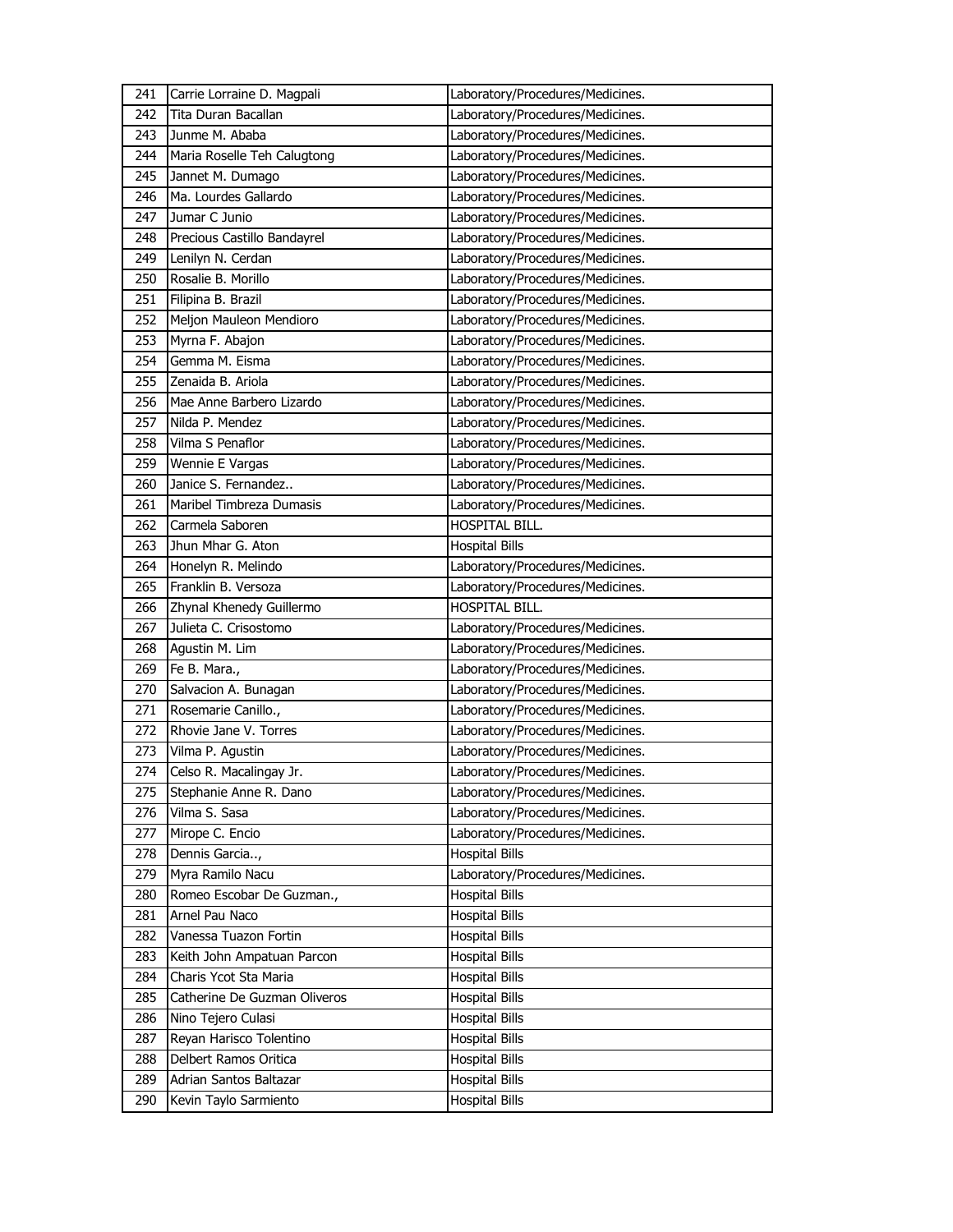| 291 | Allen Mangada Cordova        | <b>Hospital Bills</b>            |
|-----|------------------------------|----------------------------------|
| 292 | Avegail L. Perolina          | <b>Hospital Bills</b>            |
| 293 | Leticia A. Villasper         | Laboratory/Procedures/Medicines. |
| 294 | Rowena J. Cinco              | Laboratory/Procedures/Medicines. |
| 295 | Geoffrey H. Echanis          | Laboratory/Procedures/Medicines. |
| 296 | Gerex O. Monge               | Laboratory/Procedures/Medicines. |
| 297 | Janet D. Dionio              | Laboratory/Procedures/Medicines. |
| 298 | Lea M. Teodoro               | Laboratory/Procedures/Medicines. |
| 299 | Rosalina T. Salvo            | Laboratory/Procedures/Medicines. |
| 300 | Geronima A. Austria          | Laboratory/Procedures/Medicines. |
| 301 | Joseph Nelson B. Marcos      | Laboratory/Procedures/Medicines. |
| 302 | Edna T. Inac                 | Laboratory/Procedures/Medicines. |
| 303 | Nelia P. De Jesus            | Laboratory/Procedures/Medicines. |
| 304 | Armando Hernandez Marasigan  | Laboratory/Procedures/Medicines. |
| 305 | Kristian Juliuz C. Tabije    | Laboratory/Procedures/Medicines. |
| 306 | Giovany S. Garcia            | Laboratory/Procedures/Medicines. |
| 307 | Lord Gene I. Mulle           | Laboratory/Procedures/Medicines. |
| 308 | Estelita D. Tepanero         | Laboratory/Procedures/Medicines. |
| 309 | Joy R. Maaliw                | Laboratory/Procedures/Medicines. |
| 310 | Maricel M. Besin             | Laboratory/Procedures/Medicines. |
| 311 | Mariecel F. Tenmatay         | Laboratory/Procedures/Medicines. |
| 312 | Cristina F. Abanador         | Laboratory/Procedures/Medicines. |
| 313 | Maria Lulu P. Tuason         | Laboratory/Procedures/Medicines. |
| 314 | Myrna J. Mercado.,           | Laboratory/Procedures/Medicines. |
| 315 | Roselene Francisco Binongo   | Laboratory/Procedures/Medicines. |
| 316 | Kiea Marie V. Romanillos     | Laboratory/Procedures/Medicines. |
| 317 | Maila D. Garcia              | Laboratory/Procedures/Medicines. |
| 318 | Dennis A. Alcantara          | Laboratory/Procedures/Medicines. |
| 319 | Manuel Dela Cruz Jr          | <b>Hospital Bills</b>            |
| 320 | Joy Caranyagan Abis          | Laboratory/Procedures/Medicines. |
| 321 | Anamarie M. Zapico           | Physical Therapy                 |
| 322 | Lahni F. Alcantara           | Laboratory/Procedures/Medicines. |
| 323 | Ramir Victor O. De Guzman    | Laboratory/Procedures/Medicines. |
| 324 | Rhodora Gregorio Sunglao     | Laboratory/Procedures/Medicines. |
| 325 | Cayetano S. Baria            | Laboratory/Procedures/Medicines. |
| 326 | Valentino B. Aycardo         | Laboratory/Procedures/Medicines. |
| 327 | Gerry C. Gabriel             | Laboratory/Procedures/Medicines. |
| 328 | Avegail L. Perolina          | <b>Hospital Bills</b>            |
| 329 | Ken Y. Huffman               | Laboratory/Procedures/Medicines. |
| 330 | Eva Dela Cruz Durana         | Laboratory/Procedures/Medicines. |
| 331 | Thomas Jefferson O. Baquiran | <b>Hospital Bills</b>            |
| 332 | Carla G. Brunio              | X-Ray                            |
| 333 | Deborah Salamatin            | Laboratory/Procedures/Medicines. |
| 334 | Lourdes Acero Molbog         | Medicines                        |
| 335 | Cyrel R. Paloso              | Laboratory/Procedures/Medicines. |
| 336 | Ma. Cristina C. Sornero      | Laboratory/Procedures/Medicines. |
| 337 | Alfredo B. Cabaltera         | CT Stonogram                     |
| 338 | Nelson Manzano               | <b>Pulmonary Medicines</b>       |
| 339 | Teresa A. Velasco            | Laboratory/Procedures/Medicines. |
| 340 | Henry C. Garing              | Physical Therapy                 |
|     |                              |                                  |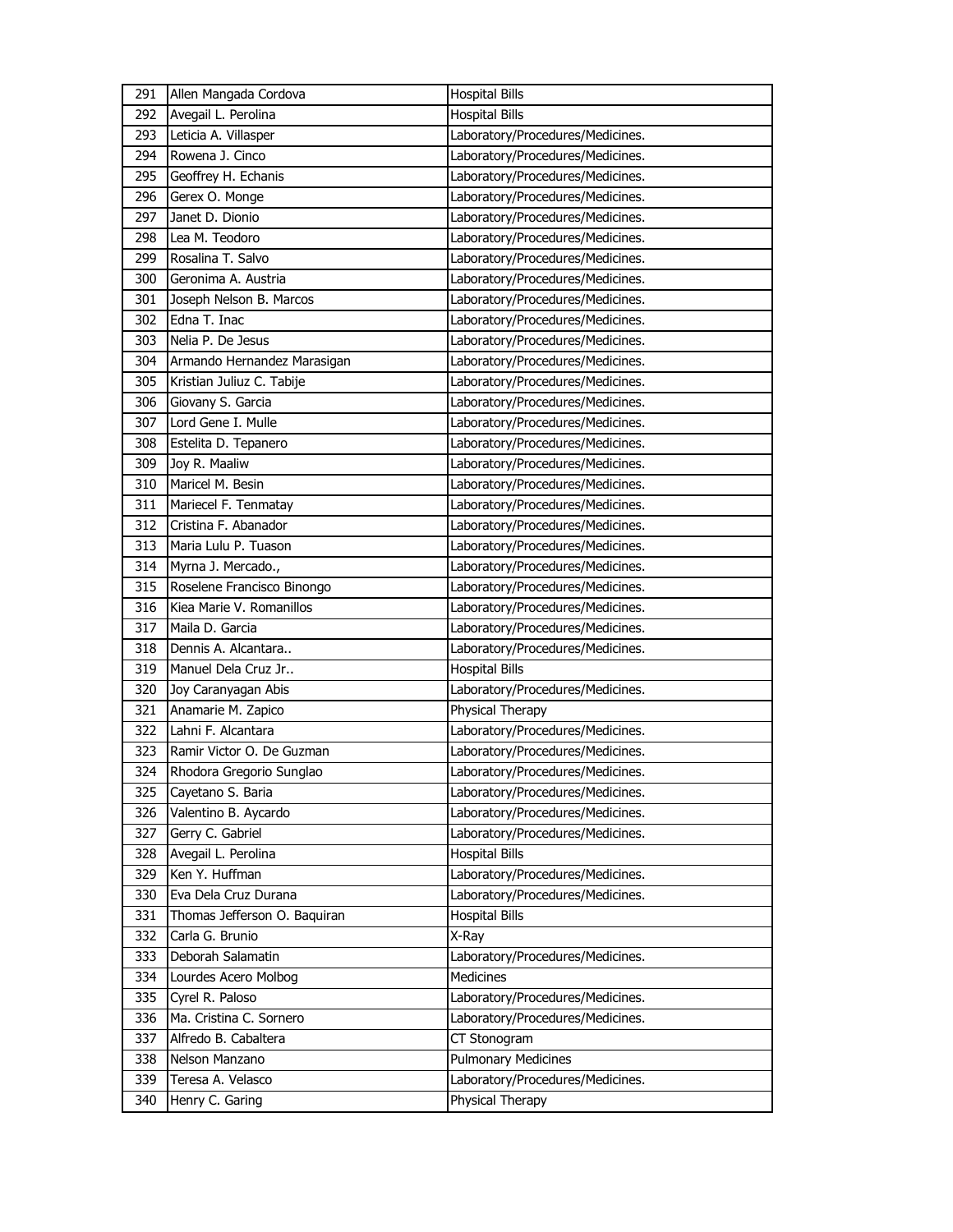| 341 | Dina P. Hamig                   | Laboratory/Procedures/Medicines.                   |
|-----|---------------------------------|----------------------------------------------------|
| 342 | Julieta C. Canedo               | Laboratory/Procedures/Medicines.                   |
| 343 | Nennette A. Gonzales            | Laboratory/Procedures/Medicines.                   |
| 344 | Janice A. Esteban               | Laboratory/Procedures/Medicines.                   |
| 345 | Fernando Miguel Clemente Tejada | <b>Hospital Bills</b>                              |
| 346 | Reagan J. Buela                 | Laboratory/Procedures/Medicines.                   |
| 347 | Ma. Cecilia A. Santos.,         | Laboratory/Procedures/Medicines.                   |
| 348 | Marco N. Irinco                 | Laboratory/Procedures/Medicines.                   |
| 349 | Emilia Quines                   | <b>Medicines</b>                                   |
| 350 | Estrella C. Estalilio           | <b>Medicines</b>                                   |
| 351 | Arturo Bongbonga                | Laboratory/Procedures/Medicines.                   |
| 352 | Alice L. Malacad                | Laboratory/Procedures/Medicines.                   |
| 353 | Jacqueline T. Soriano           | Laboratory/Procedures/Medicines.                   |
| 354 | Junarose A. Broncano            | Laboratory/Procedures/Medicines.                   |
| 355 | Lydia V. Sones                  | Laboratory/Procedures/Medicines.                   |
| 356 | Rowena M. Floresca              | Laboratory/Procedures/Medicines.                   |
| 357 | Kristian Jaudines Violeta       | Laboratory/Procedures/Medicines.                   |
| 358 | Allan R. Millare                | Laboratory/Procedures/Medicines.                   |
| 359 | Annalyn B. Rafallo              | Laboratory/Procedures/Medicines.                   |
| 360 | Rachelle Lynne A. Rosales       | Laboratory/Procedures/Medicines.                   |
| 361 | Katherine S. Lee                | Laboratory/Procedures/Medicines.                   |
| 362 | Elena D. Mulle                  | Laboratory/Procedures/Medicines.                   |
| 363 | Julie M. Goyal                  | Laboratory/Procedures/Medicines.                   |
| 364 | Lolita Vinoya                   | X-ray And Laboratory Procedures.                   |
| 365 | Arnel O. Gascon                 | <b>HOSPITAL BILL.</b>                              |
| 366 | Jose Ramos Quijano              | <b>Hospital Bills</b>                              |
| 367 | Wilma Licuanan Llanera          | <b>Hospital Bills</b>                              |
| 368 | Hilario Boado Bejar             | <b>Hospital Bills</b>                              |
| 369 | John Aaron G. Tocson            | Chest Ct Scan with Contrast / Ct Scan / Medicines. |
| 370 | Danilo R. Fantony               | Hospital bills.                                    |
|     |                                 |                                                    |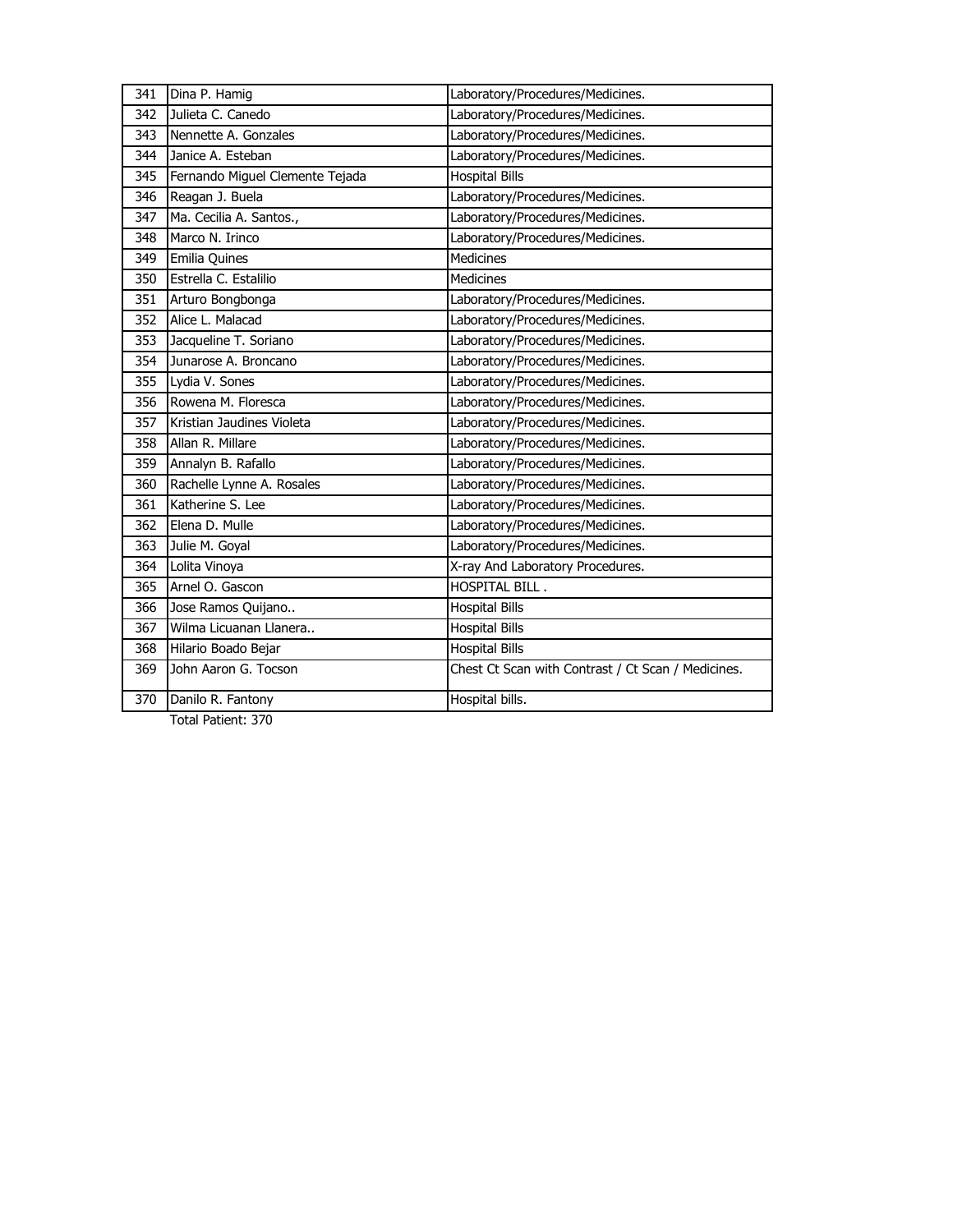

# QUIRINO MEMORIAL MEDICAL CENTER

For the month of May year 2020

| No#            | <b>Name of Patient</b>            | Assistance                       |
|----------------|-----------------------------------|----------------------------------|
| 1              | Sandy Apostol Cruz.,              | <b>Hospital Bills</b>            |
| $\overline{2}$ | Mary Aguilar Dumlao               | <b>Hospital Bills</b>            |
| 3              | Maria Christina Sumigcay Lucernas | <b>Hospital Bills</b>            |
| $\overline{4}$ | Renan Garfil Magbanua             | <b>Hospital Bills</b>            |
| 5              | <b>Basilio Yaranon</b>            | <b>Hospital Bills</b>            |
| 6              | Patrick Dave Padiernos            | <b>Hospital Bills</b>            |
| 7              | Jose Liwanag Espino               | <b>Hospital Bills</b>            |
| 8              | Alvin Fernando Espanol            | <b>Hospital Bills</b>            |
| 9              | Mario Fabros Fontanilla.,         | <b>Hospital Bills</b>            |
| 10             | Rico Tinga Infante                | <b>Hospital Bills</b>            |
| 11             | Ryan Abayon                       | <b>Hospital Bills</b>            |
| 12             | Salvador B. Torreja.              | <b>Hospital Bills</b>            |
| 13             | Delia Dacalos Matiga              | <b>Hospital Bills</b>            |
| 14             | Gena Dela Cruz Docejo             | <b>Hospital Bills</b>            |
| 15             | Jayson Armas Francisco            | <b>Hospital Bills</b>            |
| 16             | Rodel Roxas Del Rosario.,         | <b>Hospital Bills</b>            |
| 17             | Charlie Titong Carcido            | <b>Hospital Bills</b>            |
| 18             | Aira Narciso Canete               | <b>Hospital Bills</b>            |
| 19             | Anne Marie Garcia Cris            | <b>Hospital Bills</b>            |
| 20             | Guilerma Bandiala Domingo         | <b>Hospital Bills</b>            |
| 21             | Juanito Fortuno Cabales           | <b>Medicines</b>                 |
| 22             | Federico Osuna                    | <b>Hospital Bills</b>            |
| 23             | Mely F. Sorra                     | Laboratory/Procedures/Medicines. |
| 24             | Yolanda Tolentino Botacion        | <b>Hospital Bills</b>            |
| 25             | Bastene Ambrocio Reboldila        | <b>Hospital Bills</b>            |
| 26             | Luisito M. Valmonte.              | <b>Medicines</b>                 |
| 27             | Yolanda Tolentino Botacion        | <b>Hospital Bills</b>            |
| 28             | Bastene Ambrocio Reboldila        | <b>Hospital Bills</b>            |
| 29             | Jeanette Atabelo Agustin          | <b>Hospital Bills</b>            |
| 30             | Rosyline E. Narciza               | Laboratory/Procedures/Medicines. |
| 31             | John Carl Cortes Labo             | <b>Hospital Bills</b>            |
| 32             | Carolene R. Balderama             | <b>Medicines</b>                 |
| 33             | Jose Plandano Ticmon              | <b>Hospital Bills</b>            |
| 34             | <b>Boy Saret</b>                  | <b>Hospital Bills</b>            |
| 35             | Jedelyn Rocero Murao              | <b>Hospital Bills</b>            |
| 36             | Emilia Raymundo Dalisay           | <b>Hospital Bills</b>            |
| 37             | Wilma Licuanan Llanera            | <b>Hospital Bills</b>            |
| 38             | Lemuel Zoleta Santiago.,          | <b>Hospital Bills</b>            |
| 39             | Francia Escaros                   | <b>Hospital Bills</b>            |
| 40             | Hilario Boado Bejar               | <b>Hospital Bills</b>            |
| 41             | Chona Ymata Guevara               | <b>Hospital Bills</b>            |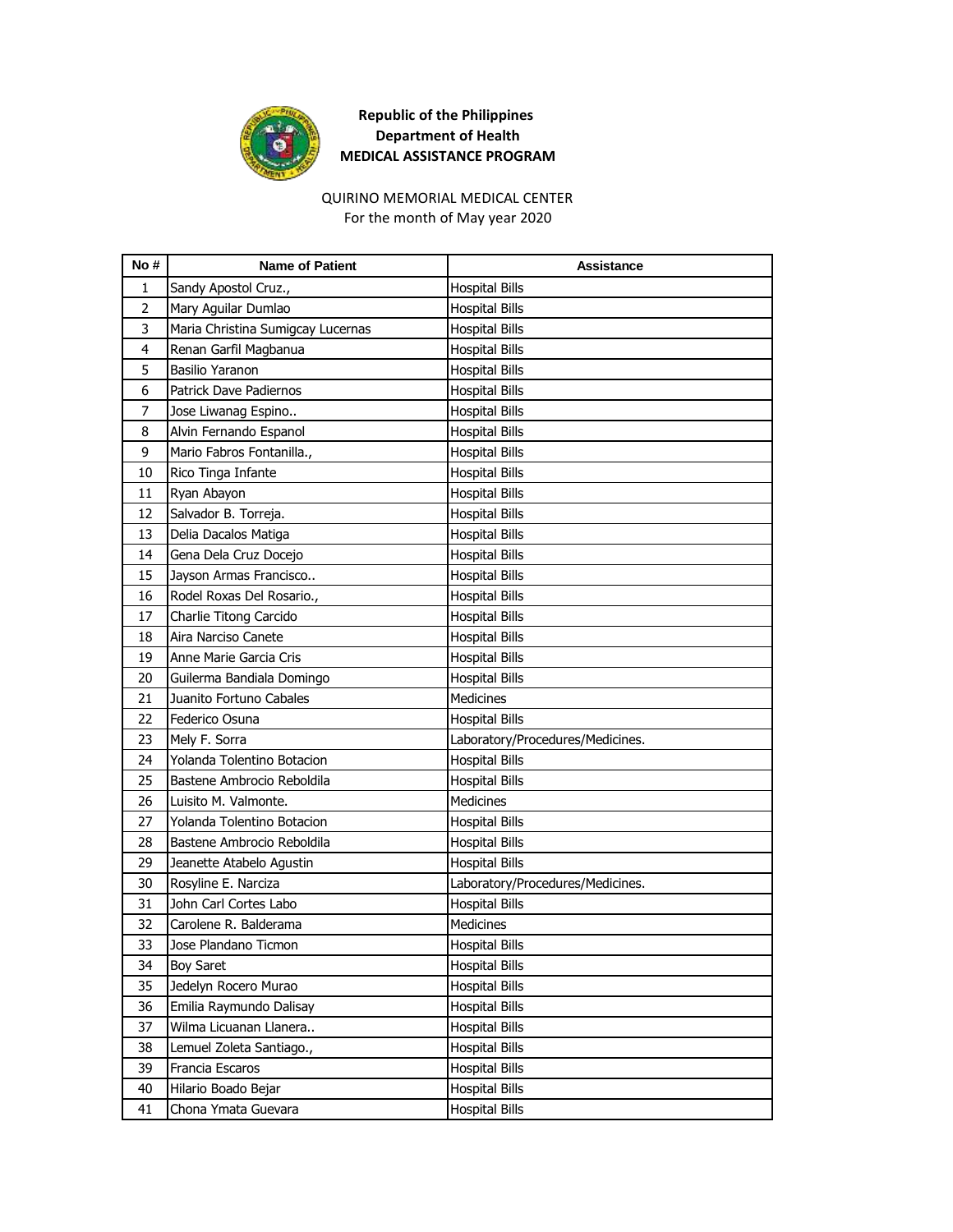| 42       | Armando Casia Claveria                         | <b>Hospital Bills</b>                                     |
|----------|------------------------------------------------|-----------------------------------------------------------|
| 43       | Emelita Panesa Fernandez.,                     | <b>Hospital Bills</b>                                     |
| 44       | Achilles Caleb Ymata Guevara                   | <b>Hospital Bills</b>                                     |
| 45       | Jezreel Medina Sabijon                         | <b>Hospital Bills</b>                                     |
| 46       | Amada Caballero Llorente                       | <b>Hospital Bills</b>                                     |
| 47       | Gemma Tumaob                                   | <b>Hospital Bills</b>                                     |
| 48       | Leo Datiles                                    | <b>Hospital Bills</b>                                     |
| 49       | Josephine Ilagan Quitain                       | <b>Hospital Bills</b>                                     |
| 50       | Jay - Ar De Jesus Salvador                     | <b>Hospital Bills</b>                                     |
| 51       | Lony Balacano Malesido                         | <b>Hospital Bills</b>                                     |
| 52       | Ryan Atencio Estanol.,                         | <b>Hospital Bills</b>                                     |
| 53       | Carolina Soriano Valdez                        | <b>Hospital Bills</b>                                     |
| 54       | Jay - Ar Agramon Barrera                       | <b>Hospital Bills</b>                                     |
| 55       | Eldrick Barsona Liwanang                       | <b>Hospital Bills</b>                                     |
| 56       | Josephine Agabao Obregon.,                     | <b>Hospital Bills</b>                                     |
| 57       | Norma Constantino Sokoken                      | <b>Hospital Bills</b>                                     |
| 58       | Lucena Fajardo Turno                           | <b>Hospital Bills</b>                                     |
| 59       | Eric Ancheta Andaya                            | <b>Hospital Bills</b>                                     |
| 60       | Lhei Sarmiento Castillo                        | <b>Hospital Bills</b>                                     |
| 61       | Adonai Irl Sagarino De Guzman                  | <b>Hospital Bills</b>                                     |
| 62       | Emelyn Juego Rodriguez                         | <b>Hospital Bills</b>                                     |
| 63       | Estrella Salucon Rioflorido                    | <b>Hospital Bills</b>                                     |
| 64       | Loila Bercasio                                 | <b>Hospital Bills</b>                                     |
| 65       | Analyn Galero Marcial                          | <b>Hospital Bills</b>                                     |
| 66       | Renan Garfil Magbanua                          | <b>Hospital Bills</b>                                     |
| 67       | Joyce Anne Manuel De Guzman                    | <b>Hospital Bills</b>                                     |
|          |                                                |                                                           |
|          |                                                |                                                           |
| 68       | Rogelio Garagara                               | <b>Hospital Bills</b>                                     |
| 69       | Deodito Ogang Queling Jr.                      | <b>Hospital Bills</b>                                     |
| 70       | Delia Dacalos Matiga                           | <b>Hospital Bills</b>                                     |
| 71       | Arwin Conge Cultivo                            | <b>Hospital Bills</b>                                     |
| 72       | Eric Fuentes Bejo                              | <b>Hospital Bills</b>                                     |
| 73       | Jocelyn Balisbis Ribo                          | <b>Hospital Bills</b>                                     |
| 74       | <b>Edmund Delos Santos Concon</b>              | <b>Hospital Bills</b>                                     |
| 75       | Mario Nugas Ngoho                              | <b>Hospital Bills</b>                                     |
| 76       | Michael. Francisco.                            | ECG                                                       |
| 77       | Liberty Bancoleta Asis                         | Medicines                                                 |
| 78       | Dianalyn Londonio                              | <b>Hospital Bills</b>                                     |
| 79       | Gena Dela Cruz Docejo                          | HOSPITAL BILL.                                            |
| 80       | Luis Red                                       | <b>Hospital Bills</b>                                     |
| 81       | Diana Lyn Londonio                             | <b>Medicines</b>                                          |
| 82       | Juanito Fortuno Cabales                        | Medicines                                                 |
| 83       | Miah J. Abadilla                               | Plain Cranial CT-Scan / EEG / Medicines.                  |
| 84       | Jayvee S. Johnson                              | WAB CT-Scan.                                              |
| 85       | Magelyn P. Telan                               | WAB CT SCAN WITH CONTRAST/MEDICINES.                      |
| 86       | Ricardo Cepillo Babao                          | <b>Hospital Bills</b>                                     |
| 87       | Annika Jaden Agote Dantes                      | <b>Hospital Bills</b>                                     |
| 88       | Eduardo S. Bea                                 | Laboratory/Procedures/Medicines.                          |
| 89       | Jonathan Valmocena Manalaysay                  | Laboratory/Procedures/Medicines.                          |
| 90<br>91 | Hezron Narc Olarve Lagadia<br>Jeega R. Sibugan | <b>Hospital Bills</b><br>Laboratory/Procedures/Medicines. |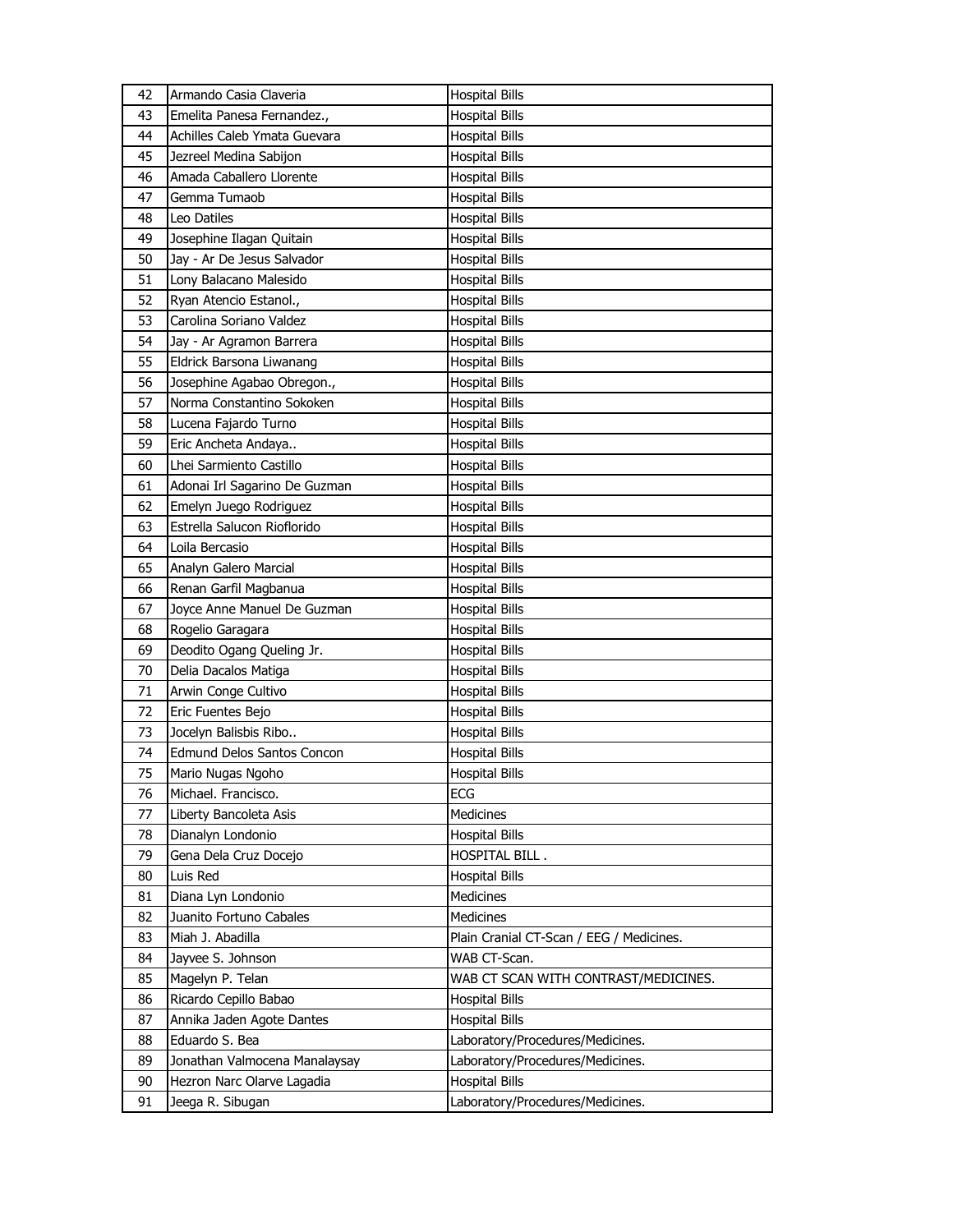| Jenevie Agus Cabiente<br>93<br>Laboratory/Procedures/Medicines.<br>Laboratory/Procedures/Medicines.<br>94<br>Myrna Moises<br>Laboratory/Procedures/Medicines.<br>95<br>Jenylyn C. Elinon<br>96<br>Lileth Bumanlag Rapacon<br><b>Hospital Bills</b><br>97<br>Mary Aguilar Dumlao<br><b>Hospital Bills</b><br>Bienvenido Ramirez Obligado<br>98<br><b>Hospital Bills</b><br>99<br>Mary Marguerite Hope Concepcion<br><b>Hospital Bills</b><br>Emelita Panesa Fernandez.,<br><b>Hospital Bills</b><br>100<br>Laboratory/Procedures/Medicines.<br>101<br>Maria S. Ferrer.,<br>Monica Pesuelo Torrefiel<br>Physical Therapy<br>102<br>Laboratory/Procedures/Medicines.<br>103<br>Francis Clare B. Baltazar<br><b>Medicines</b><br>104<br>Angelita D. Alvarez<br>Laboratory/Procedures/Medicines.<br>105<br>Corazon B. Pasion<br>106<br>Angel Faith Nealda Alea<br><b>Hospital Bills</b><br>Ashley Orillosa Arios<br>107<br><b>Hospital Bills</b><br>Julieta B. Albarida<br>Laboratory/Procedures/Medicines.<br>108<br>109<br>Cassandra Racybel Villar<br><b>Hospital Bills</b><br>110<br>Ma. Rosario Trinidad Catorce<br>Laboratory/Procedures/Medicines.<br>Laboratory/Procedures/Medicines.<br>111<br>Rosa G. Payumo<br>John Jacob Padullo<br>Hospital bills.<br>112<br>113<br>Nelia Velasquez Bautista.,<br>Laboratory/Procedures/Medicines.<br>114<br>Aurora Bernadeth Calacal Dolor<br>Laboratory/Procedures/Medicines.<br>George Melvin F. Duran<br>Laboratory/Procedures/Medicines.<br>115<br>116<br>Adrian Patrick Sales Labtic<br>Laboratory/Procedures/Medicines.<br>117<br>Victoria G. Aguaras<br>Laboratory/Procedures/Medicines.<br>118<br>Edsil T. Palon<br>Laboratory/Procedures/Medicines.<br>119<br>Josephine D. Villena<br>Laboratory/Procedures/Medicines.<br>Jean P. Calderon<br>120<br>Laboratory/Procedures/Medicines.<br>Laboratory/Procedures/Medicines.<br>121<br>Godofredo V. Ayson Ii<br>Laboratory/Procedures/Medicines.<br>122<br>Ricardo Cortez.,<br>123<br>Liberty Bancoleta Asis<br><b>Medicines</b><br>124<br>Luis Red<br><b>Hospital Bills</b><br>125<br>Milagros Abogado Aballe<br><b>Hospital Bills</b><br>126<br>Rojelo Baylon<br><b>Hospital Bills</b><br>Jalil Villamor Magangcong<br><b>Hospital Bills</b><br>127<br>Maximo Cabil Macawile<br><b>Hospital Bills</b><br>128<br>129<br><b>Hospital Bills</b><br>Alex Ayson Apurado<br>Jay - Ar De Jesus Salvador<br>130<br><b>Hospital Bills</b><br>131<br><b>Hospital Bills</b><br>Lilo Chavez Rogecio<br>Nerry Grace Abio Adaro<br>Laboratory & Diagnostic Procedure/Medicine.<br>132<br>Laboratory & Diagnostic procedure/Medicines/Hospital<br>133<br>Rian Jacob Mallari<br>Bill.<br>Laboratory & Diagnostic procedure/Medicines/Hospital<br>134<br>Christian Gabriel Dalan<br>Bill.<br>Laboratory & Diagnostic procedure/Medicines/Hospital<br>135<br>Alexis Marie S. Burac<br>Bill.<br><b>Hospital Bills</b><br>136<br>Nicko Angelo D. Rabang<br>137<br>Rodolf Parabuac Lazaro<br><b>Hospital Bills</b><br>Delia S. Foronda<br>138<br><b>Hospital Bills</b><br>Gerardo M. Fernandez<br><b>Hospital Bills</b><br>139<br><b>Hospital Bills</b><br>Alden Michael Villanueva<br>140 | 92 | Vivian U. Palpag | Laboratory/Procedures/Medicines. |
|------------------------------------------------------------------------------------------------------------------------------------------------------------------------------------------------------------------------------------------------------------------------------------------------------------------------------------------------------------------------------------------------------------------------------------------------------------------------------------------------------------------------------------------------------------------------------------------------------------------------------------------------------------------------------------------------------------------------------------------------------------------------------------------------------------------------------------------------------------------------------------------------------------------------------------------------------------------------------------------------------------------------------------------------------------------------------------------------------------------------------------------------------------------------------------------------------------------------------------------------------------------------------------------------------------------------------------------------------------------------------------------------------------------------------------------------------------------------------------------------------------------------------------------------------------------------------------------------------------------------------------------------------------------------------------------------------------------------------------------------------------------------------------------------------------------------------------------------------------------------------------------------------------------------------------------------------------------------------------------------------------------------------------------------------------------------------------------------------------------------------------------------------------------------------------------------------------------------------------------------------------------------------------------------------------------------------------------------------------------------------------------------------------------------------------------------------------------------------------------------------------------------------------------------------------------------------------------------------------------------------------------------------------------------------------------------------------------------------------------------------------------------------------------------------------------------------------------------------------------------------------------------------------------------------------------------------------------------------------------------------------------------------------------------------------------------------------------------------------------------------------------------------------------------|----|------------------|----------------------------------|
|                                                                                                                                                                                                                                                                                                                                                                                                                                                                                                                                                                                                                                                                                                                                                                                                                                                                                                                                                                                                                                                                                                                                                                                                                                                                                                                                                                                                                                                                                                                                                                                                                                                                                                                                                                                                                                                                                                                                                                                                                                                                                                                                                                                                                                                                                                                                                                                                                                                                                                                                                                                                                                                                                                                                                                                                                                                                                                                                                                                                                                                                                                                                                                        |    |                  |                                  |
|                                                                                                                                                                                                                                                                                                                                                                                                                                                                                                                                                                                                                                                                                                                                                                                                                                                                                                                                                                                                                                                                                                                                                                                                                                                                                                                                                                                                                                                                                                                                                                                                                                                                                                                                                                                                                                                                                                                                                                                                                                                                                                                                                                                                                                                                                                                                                                                                                                                                                                                                                                                                                                                                                                                                                                                                                                                                                                                                                                                                                                                                                                                                                                        |    |                  |                                  |
|                                                                                                                                                                                                                                                                                                                                                                                                                                                                                                                                                                                                                                                                                                                                                                                                                                                                                                                                                                                                                                                                                                                                                                                                                                                                                                                                                                                                                                                                                                                                                                                                                                                                                                                                                                                                                                                                                                                                                                                                                                                                                                                                                                                                                                                                                                                                                                                                                                                                                                                                                                                                                                                                                                                                                                                                                                                                                                                                                                                                                                                                                                                                                                        |    |                  |                                  |
|                                                                                                                                                                                                                                                                                                                                                                                                                                                                                                                                                                                                                                                                                                                                                                                                                                                                                                                                                                                                                                                                                                                                                                                                                                                                                                                                                                                                                                                                                                                                                                                                                                                                                                                                                                                                                                                                                                                                                                                                                                                                                                                                                                                                                                                                                                                                                                                                                                                                                                                                                                                                                                                                                                                                                                                                                                                                                                                                                                                                                                                                                                                                                                        |    |                  |                                  |
|                                                                                                                                                                                                                                                                                                                                                                                                                                                                                                                                                                                                                                                                                                                                                                                                                                                                                                                                                                                                                                                                                                                                                                                                                                                                                                                                                                                                                                                                                                                                                                                                                                                                                                                                                                                                                                                                                                                                                                                                                                                                                                                                                                                                                                                                                                                                                                                                                                                                                                                                                                                                                                                                                                                                                                                                                                                                                                                                                                                                                                                                                                                                                                        |    |                  |                                  |
|                                                                                                                                                                                                                                                                                                                                                                                                                                                                                                                                                                                                                                                                                                                                                                                                                                                                                                                                                                                                                                                                                                                                                                                                                                                                                                                                                                                                                                                                                                                                                                                                                                                                                                                                                                                                                                                                                                                                                                                                                                                                                                                                                                                                                                                                                                                                                                                                                                                                                                                                                                                                                                                                                                                                                                                                                                                                                                                                                                                                                                                                                                                                                                        |    |                  |                                  |
|                                                                                                                                                                                                                                                                                                                                                                                                                                                                                                                                                                                                                                                                                                                                                                                                                                                                                                                                                                                                                                                                                                                                                                                                                                                                                                                                                                                                                                                                                                                                                                                                                                                                                                                                                                                                                                                                                                                                                                                                                                                                                                                                                                                                                                                                                                                                                                                                                                                                                                                                                                                                                                                                                                                                                                                                                                                                                                                                                                                                                                                                                                                                                                        |    |                  |                                  |
|                                                                                                                                                                                                                                                                                                                                                                                                                                                                                                                                                                                                                                                                                                                                                                                                                                                                                                                                                                                                                                                                                                                                                                                                                                                                                                                                                                                                                                                                                                                                                                                                                                                                                                                                                                                                                                                                                                                                                                                                                                                                                                                                                                                                                                                                                                                                                                                                                                                                                                                                                                                                                                                                                                                                                                                                                                                                                                                                                                                                                                                                                                                                                                        |    |                  |                                  |
|                                                                                                                                                                                                                                                                                                                                                                                                                                                                                                                                                                                                                                                                                                                                                                                                                                                                                                                                                                                                                                                                                                                                                                                                                                                                                                                                                                                                                                                                                                                                                                                                                                                                                                                                                                                                                                                                                                                                                                                                                                                                                                                                                                                                                                                                                                                                                                                                                                                                                                                                                                                                                                                                                                                                                                                                                                                                                                                                                                                                                                                                                                                                                                        |    |                  |                                  |
|                                                                                                                                                                                                                                                                                                                                                                                                                                                                                                                                                                                                                                                                                                                                                                                                                                                                                                                                                                                                                                                                                                                                                                                                                                                                                                                                                                                                                                                                                                                                                                                                                                                                                                                                                                                                                                                                                                                                                                                                                                                                                                                                                                                                                                                                                                                                                                                                                                                                                                                                                                                                                                                                                                                                                                                                                                                                                                                                                                                                                                                                                                                                                                        |    |                  |                                  |
|                                                                                                                                                                                                                                                                                                                                                                                                                                                                                                                                                                                                                                                                                                                                                                                                                                                                                                                                                                                                                                                                                                                                                                                                                                                                                                                                                                                                                                                                                                                                                                                                                                                                                                                                                                                                                                                                                                                                                                                                                                                                                                                                                                                                                                                                                                                                                                                                                                                                                                                                                                                                                                                                                                                                                                                                                                                                                                                                                                                                                                                                                                                                                                        |    |                  |                                  |
|                                                                                                                                                                                                                                                                                                                                                                                                                                                                                                                                                                                                                                                                                                                                                                                                                                                                                                                                                                                                                                                                                                                                                                                                                                                                                                                                                                                                                                                                                                                                                                                                                                                                                                                                                                                                                                                                                                                                                                                                                                                                                                                                                                                                                                                                                                                                                                                                                                                                                                                                                                                                                                                                                                                                                                                                                                                                                                                                                                                                                                                                                                                                                                        |    |                  |                                  |
|                                                                                                                                                                                                                                                                                                                                                                                                                                                                                                                                                                                                                                                                                                                                                                                                                                                                                                                                                                                                                                                                                                                                                                                                                                                                                                                                                                                                                                                                                                                                                                                                                                                                                                                                                                                                                                                                                                                                                                                                                                                                                                                                                                                                                                                                                                                                                                                                                                                                                                                                                                                                                                                                                                                                                                                                                                                                                                                                                                                                                                                                                                                                                                        |    |                  |                                  |
|                                                                                                                                                                                                                                                                                                                                                                                                                                                                                                                                                                                                                                                                                                                                                                                                                                                                                                                                                                                                                                                                                                                                                                                                                                                                                                                                                                                                                                                                                                                                                                                                                                                                                                                                                                                                                                                                                                                                                                                                                                                                                                                                                                                                                                                                                                                                                                                                                                                                                                                                                                                                                                                                                                                                                                                                                                                                                                                                                                                                                                                                                                                                                                        |    |                  |                                  |
|                                                                                                                                                                                                                                                                                                                                                                                                                                                                                                                                                                                                                                                                                                                                                                                                                                                                                                                                                                                                                                                                                                                                                                                                                                                                                                                                                                                                                                                                                                                                                                                                                                                                                                                                                                                                                                                                                                                                                                                                                                                                                                                                                                                                                                                                                                                                                                                                                                                                                                                                                                                                                                                                                                                                                                                                                                                                                                                                                                                                                                                                                                                                                                        |    |                  |                                  |
|                                                                                                                                                                                                                                                                                                                                                                                                                                                                                                                                                                                                                                                                                                                                                                                                                                                                                                                                                                                                                                                                                                                                                                                                                                                                                                                                                                                                                                                                                                                                                                                                                                                                                                                                                                                                                                                                                                                                                                                                                                                                                                                                                                                                                                                                                                                                                                                                                                                                                                                                                                                                                                                                                                                                                                                                                                                                                                                                                                                                                                                                                                                                                                        |    |                  |                                  |
|                                                                                                                                                                                                                                                                                                                                                                                                                                                                                                                                                                                                                                                                                                                                                                                                                                                                                                                                                                                                                                                                                                                                                                                                                                                                                                                                                                                                                                                                                                                                                                                                                                                                                                                                                                                                                                                                                                                                                                                                                                                                                                                                                                                                                                                                                                                                                                                                                                                                                                                                                                                                                                                                                                                                                                                                                                                                                                                                                                                                                                                                                                                                                                        |    |                  |                                  |
|                                                                                                                                                                                                                                                                                                                                                                                                                                                                                                                                                                                                                                                                                                                                                                                                                                                                                                                                                                                                                                                                                                                                                                                                                                                                                                                                                                                                                                                                                                                                                                                                                                                                                                                                                                                                                                                                                                                                                                                                                                                                                                                                                                                                                                                                                                                                                                                                                                                                                                                                                                                                                                                                                                                                                                                                                                                                                                                                                                                                                                                                                                                                                                        |    |                  |                                  |
|                                                                                                                                                                                                                                                                                                                                                                                                                                                                                                                                                                                                                                                                                                                                                                                                                                                                                                                                                                                                                                                                                                                                                                                                                                                                                                                                                                                                                                                                                                                                                                                                                                                                                                                                                                                                                                                                                                                                                                                                                                                                                                                                                                                                                                                                                                                                                                                                                                                                                                                                                                                                                                                                                                                                                                                                                                                                                                                                                                                                                                                                                                                                                                        |    |                  |                                  |
|                                                                                                                                                                                                                                                                                                                                                                                                                                                                                                                                                                                                                                                                                                                                                                                                                                                                                                                                                                                                                                                                                                                                                                                                                                                                                                                                                                                                                                                                                                                                                                                                                                                                                                                                                                                                                                                                                                                                                                                                                                                                                                                                                                                                                                                                                                                                                                                                                                                                                                                                                                                                                                                                                                                                                                                                                                                                                                                                                                                                                                                                                                                                                                        |    |                  |                                  |
|                                                                                                                                                                                                                                                                                                                                                                                                                                                                                                                                                                                                                                                                                                                                                                                                                                                                                                                                                                                                                                                                                                                                                                                                                                                                                                                                                                                                                                                                                                                                                                                                                                                                                                                                                                                                                                                                                                                                                                                                                                                                                                                                                                                                                                                                                                                                                                                                                                                                                                                                                                                                                                                                                                                                                                                                                                                                                                                                                                                                                                                                                                                                                                        |    |                  |                                  |
|                                                                                                                                                                                                                                                                                                                                                                                                                                                                                                                                                                                                                                                                                                                                                                                                                                                                                                                                                                                                                                                                                                                                                                                                                                                                                                                                                                                                                                                                                                                                                                                                                                                                                                                                                                                                                                                                                                                                                                                                                                                                                                                                                                                                                                                                                                                                                                                                                                                                                                                                                                                                                                                                                                                                                                                                                                                                                                                                                                                                                                                                                                                                                                        |    |                  |                                  |
|                                                                                                                                                                                                                                                                                                                                                                                                                                                                                                                                                                                                                                                                                                                                                                                                                                                                                                                                                                                                                                                                                                                                                                                                                                                                                                                                                                                                                                                                                                                                                                                                                                                                                                                                                                                                                                                                                                                                                                                                                                                                                                                                                                                                                                                                                                                                                                                                                                                                                                                                                                                                                                                                                                                                                                                                                                                                                                                                                                                                                                                                                                                                                                        |    |                  |                                  |
|                                                                                                                                                                                                                                                                                                                                                                                                                                                                                                                                                                                                                                                                                                                                                                                                                                                                                                                                                                                                                                                                                                                                                                                                                                                                                                                                                                                                                                                                                                                                                                                                                                                                                                                                                                                                                                                                                                                                                                                                                                                                                                                                                                                                                                                                                                                                                                                                                                                                                                                                                                                                                                                                                                                                                                                                                                                                                                                                                                                                                                                                                                                                                                        |    |                  |                                  |
|                                                                                                                                                                                                                                                                                                                                                                                                                                                                                                                                                                                                                                                                                                                                                                                                                                                                                                                                                                                                                                                                                                                                                                                                                                                                                                                                                                                                                                                                                                                                                                                                                                                                                                                                                                                                                                                                                                                                                                                                                                                                                                                                                                                                                                                                                                                                                                                                                                                                                                                                                                                                                                                                                                                                                                                                                                                                                                                                                                                                                                                                                                                                                                        |    |                  |                                  |
|                                                                                                                                                                                                                                                                                                                                                                                                                                                                                                                                                                                                                                                                                                                                                                                                                                                                                                                                                                                                                                                                                                                                                                                                                                                                                                                                                                                                                                                                                                                                                                                                                                                                                                                                                                                                                                                                                                                                                                                                                                                                                                                                                                                                                                                                                                                                                                                                                                                                                                                                                                                                                                                                                                                                                                                                                                                                                                                                                                                                                                                                                                                                                                        |    |                  |                                  |
|                                                                                                                                                                                                                                                                                                                                                                                                                                                                                                                                                                                                                                                                                                                                                                                                                                                                                                                                                                                                                                                                                                                                                                                                                                                                                                                                                                                                                                                                                                                                                                                                                                                                                                                                                                                                                                                                                                                                                                                                                                                                                                                                                                                                                                                                                                                                                                                                                                                                                                                                                                                                                                                                                                                                                                                                                                                                                                                                                                                                                                                                                                                                                                        |    |                  |                                  |
|                                                                                                                                                                                                                                                                                                                                                                                                                                                                                                                                                                                                                                                                                                                                                                                                                                                                                                                                                                                                                                                                                                                                                                                                                                                                                                                                                                                                                                                                                                                                                                                                                                                                                                                                                                                                                                                                                                                                                                                                                                                                                                                                                                                                                                                                                                                                                                                                                                                                                                                                                                                                                                                                                                                                                                                                                                                                                                                                                                                                                                                                                                                                                                        |    |                  |                                  |
|                                                                                                                                                                                                                                                                                                                                                                                                                                                                                                                                                                                                                                                                                                                                                                                                                                                                                                                                                                                                                                                                                                                                                                                                                                                                                                                                                                                                                                                                                                                                                                                                                                                                                                                                                                                                                                                                                                                                                                                                                                                                                                                                                                                                                                                                                                                                                                                                                                                                                                                                                                                                                                                                                                                                                                                                                                                                                                                                                                                                                                                                                                                                                                        |    |                  |                                  |
|                                                                                                                                                                                                                                                                                                                                                                                                                                                                                                                                                                                                                                                                                                                                                                                                                                                                                                                                                                                                                                                                                                                                                                                                                                                                                                                                                                                                                                                                                                                                                                                                                                                                                                                                                                                                                                                                                                                                                                                                                                                                                                                                                                                                                                                                                                                                                                                                                                                                                                                                                                                                                                                                                                                                                                                                                                                                                                                                                                                                                                                                                                                                                                        |    |                  |                                  |
|                                                                                                                                                                                                                                                                                                                                                                                                                                                                                                                                                                                                                                                                                                                                                                                                                                                                                                                                                                                                                                                                                                                                                                                                                                                                                                                                                                                                                                                                                                                                                                                                                                                                                                                                                                                                                                                                                                                                                                                                                                                                                                                                                                                                                                                                                                                                                                                                                                                                                                                                                                                                                                                                                                                                                                                                                                                                                                                                                                                                                                                                                                                                                                        |    |                  |                                  |
|                                                                                                                                                                                                                                                                                                                                                                                                                                                                                                                                                                                                                                                                                                                                                                                                                                                                                                                                                                                                                                                                                                                                                                                                                                                                                                                                                                                                                                                                                                                                                                                                                                                                                                                                                                                                                                                                                                                                                                                                                                                                                                                                                                                                                                                                                                                                                                                                                                                                                                                                                                                                                                                                                                                                                                                                                                                                                                                                                                                                                                                                                                                                                                        |    |                  |                                  |
|                                                                                                                                                                                                                                                                                                                                                                                                                                                                                                                                                                                                                                                                                                                                                                                                                                                                                                                                                                                                                                                                                                                                                                                                                                                                                                                                                                                                                                                                                                                                                                                                                                                                                                                                                                                                                                                                                                                                                                                                                                                                                                                                                                                                                                                                                                                                                                                                                                                                                                                                                                                                                                                                                                                                                                                                                                                                                                                                                                                                                                                                                                                                                                        |    |                  |                                  |
|                                                                                                                                                                                                                                                                                                                                                                                                                                                                                                                                                                                                                                                                                                                                                                                                                                                                                                                                                                                                                                                                                                                                                                                                                                                                                                                                                                                                                                                                                                                                                                                                                                                                                                                                                                                                                                                                                                                                                                                                                                                                                                                                                                                                                                                                                                                                                                                                                                                                                                                                                                                                                                                                                                                                                                                                                                                                                                                                                                                                                                                                                                                                                                        |    |                  |                                  |
|                                                                                                                                                                                                                                                                                                                                                                                                                                                                                                                                                                                                                                                                                                                                                                                                                                                                                                                                                                                                                                                                                                                                                                                                                                                                                                                                                                                                                                                                                                                                                                                                                                                                                                                                                                                                                                                                                                                                                                                                                                                                                                                                                                                                                                                                                                                                                                                                                                                                                                                                                                                                                                                                                                                                                                                                                                                                                                                                                                                                                                                                                                                                                                        |    |                  |                                  |
|                                                                                                                                                                                                                                                                                                                                                                                                                                                                                                                                                                                                                                                                                                                                                                                                                                                                                                                                                                                                                                                                                                                                                                                                                                                                                                                                                                                                                                                                                                                                                                                                                                                                                                                                                                                                                                                                                                                                                                                                                                                                                                                                                                                                                                                                                                                                                                                                                                                                                                                                                                                                                                                                                                                                                                                                                                                                                                                                                                                                                                                                                                                                                                        |    |                  |                                  |
|                                                                                                                                                                                                                                                                                                                                                                                                                                                                                                                                                                                                                                                                                                                                                                                                                                                                                                                                                                                                                                                                                                                                                                                                                                                                                                                                                                                                                                                                                                                                                                                                                                                                                                                                                                                                                                                                                                                                                                                                                                                                                                                                                                                                                                                                                                                                                                                                                                                                                                                                                                                                                                                                                                                                                                                                                                                                                                                                                                                                                                                                                                                                                                        |    |                  |                                  |
|                                                                                                                                                                                                                                                                                                                                                                                                                                                                                                                                                                                                                                                                                                                                                                                                                                                                                                                                                                                                                                                                                                                                                                                                                                                                                                                                                                                                                                                                                                                                                                                                                                                                                                                                                                                                                                                                                                                                                                                                                                                                                                                                                                                                                                                                                                                                                                                                                                                                                                                                                                                                                                                                                                                                                                                                                                                                                                                                                                                                                                                                                                                                                                        |    |                  |                                  |
|                                                                                                                                                                                                                                                                                                                                                                                                                                                                                                                                                                                                                                                                                                                                                                                                                                                                                                                                                                                                                                                                                                                                                                                                                                                                                                                                                                                                                                                                                                                                                                                                                                                                                                                                                                                                                                                                                                                                                                                                                                                                                                                                                                                                                                                                                                                                                                                                                                                                                                                                                                                                                                                                                                                                                                                                                                                                                                                                                                                                                                                                                                                                                                        |    |                  |                                  |
|                                                                                                                                                                                                                                                                                                                                                                                                                                                                                                                                                                                                                                                                                                                                                                                                                                                                                                                                                                                                                                                                                                                                                                                                                                                                                                                                                                                                                                                                                                                                                                                                                                                                                                                                                                                                                                                                                                                                                                                                                                                                                                                                                                                                                                                                                                                                                                                                                                                                                                                                                                                                                                                                                                                                                                                                                                                                                                                                                                                                                                                                                                                                                                        |    |                  |                                  |
|                                                                                                                                                                                                                                                                                                                                                                                                                                                                                                                                                                                                                                                                                                                                                                                                                                                                                                                                                                                                                                                                                                                                                                                                                                                                                                                                                                                                                                                                                                                                                                                                                                                                                                                                                                                                                                                                                                                                                                                                                                                                                                                                                                                                                                                                                                                                                                                                                                                                                                                                                                                                                                                                                                                                                                                                                                                                                                                                                                                                                                                                                                                                                                        |    |                  |                                  |
|                                                                                                                                                                                                                                                                                                                                                                                                                                                                                                                                                                                                                                                                                                                                                                                                                                                                                                                                                                                                                                                                                                                                                                                                                                                                                                                                                                                                                                                                                                                                                                                                                                                                                                                                                                                                                                                                                                                                                                                                                                                                                                                                                                                                                                                                                                                                                                                                                                                                                                                                                                                                                                                                                                                                                                                                                                                                                                                                                                                                                                                                                                                                                                        |    |                  |                                  |
|                                                                                                                                                                                                                                                                                                                                                                                                                                                                                                                                                                                                                                                                                                                                                                                                                                                                                                                                                                                                                                                                                                                                                                                                                                                                                                                                                                                                                                                                                                                                                                                                                                                                                                                                                                                                                                                                                                                                                                                                                                                                                                                                                                                                                                                                                                                                                                                                                                                                                                                                                                                                                                                                                                                                                                                                                                                                                                                                                                                                                                                                                                                                                                        |    |                  |                                  |
|                                                                                                                                                                                                                                                                                                                                                                                                                                                                                                                                                                                                                                                                                                                                                                                                                                                                                                                                                                                                                                                                                                                                                                                                                                                                                                                                                                                                                                                                                                                                                                                                                                                                                                                                                                                                                                                                                                                                                                                                                                                                                                                                                                                                                                                                                                                                                                                                                                                                                                                                                                                                                                                                                                                                                                                                                                                                                                                                                                                                                                                                                                                                                                        |    |                  |                                  |
|                                                                                                                                                                                                                                                                                                                                                                                                                                                                                                                                                                                                                                                                                                                                                                                                                                                                                                                                                                                                                                                                                                                                                                                                                                                                                                                                                                                                                                                                                                                                                                                                                                                                                                                                                                                                                                                                                                                                                                                                                                                                                                                                                                                                                                                                                                                                                                                                                                                                                                                                                                                                                                                                                                                                                                                                                                                                                                                                                                                                                                                                                                                                                                        |    |                  |                                  |
|                                                                                                                                                                                                                                                                                                                                                                                                                                                                                                                                                                                                                                                                                                                                                                                                                                                                                                                                                                                                                                                                                                                                                                                                                                                                                                                                                                                                                                                                                                                                                                                                                                                                                                                                                                                                                                                                                                                                                                                                                                                                                                                                                                                                                                                                                                                                                                                                                                                                                                                                                                                                                                                                                                                                                                                                                                                                                                                                                                                                                                                                                                                                                                        |    |                  |                                  |
|                                                                                                                                                                                                                                                                                                                                                                                                                                                                                                                                                                                                                                                                                                                                                                                                                                                                                                                                                                                                                                                                                                                                                                                                                                                                                                                                                                                                                                                                                                                                                                                                                                                                                                                                                                                                                                                                                                                                                                                                                                                                                                                                                                                                                                                                                                                                                                                                                                                                                                                                                                                                                                                                                                                                                                                                                                                                                                                                                                                                                                                                                                                                                                        |    |                  |                                  |
|                                                                                                                                                                                                                                                                                                                                                                                                                                                                                                                                                                                                                                                                                                                                                                                                                                                                                                                                                                                                                                                                                                                                                                                                                                                                                                                                                                                                                                                                                                                                                                                                                                                                                                                                                                                                                                                                                                                                                                                                                                                                                                                                                                                                                                                                                                                                                                                                                                                                                                                                                                                                                                                                                                                                                                                                                                                                                                                                                                                                                                                                                                                                                                        |    |                  |                                  |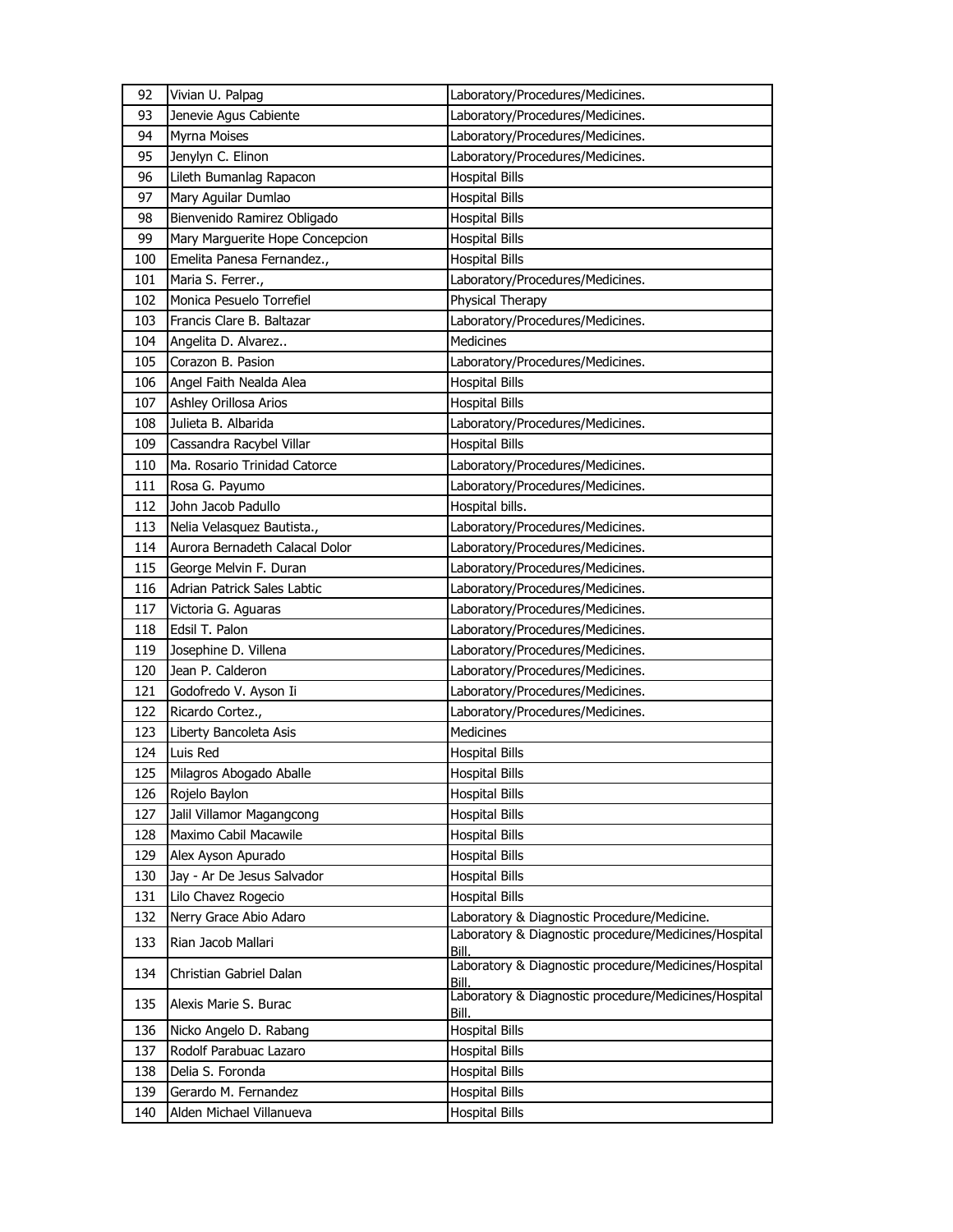| 141 | Hannes Nicoh Roel Mendoza     | <b>Hospital Bills</b>           |
|-----|-------------------------------|---------------------------------|
| 142 | Maria Kristina Ramirez        | Blood Typing and Cross Matching |
| 143 | Jasmin Padilla Forbes         | <b>Hospital Bills</b>           |
| 144 | Kayden John Empic             | <b>Hospital Bills</b>           |
| 145 | Jhun Mhar G. Aton             | <b>Hospital Bills</b>           |
| 146 | Marty Rey Jon Melliezo Inopia | <b>Hospital Bills</b>           |
| 147 | Emma V. Alzate                | Hospital Bills                  |
| 148 | Julie Grace Estrada           | Hospital Bills                  |
| 149 | Alexis Marie S. Burac         | <b>Hospital Bills</b>           |
| 150 | Von Lhenard Basan Batacan     | <b>Hospital Bills</b>           |
| 151 | Salvacion Cano Sacramento     | <b>Hospital Bills</b>           |
| 152 | Salvacion Manaog Talingdan    | <b>Hospital Bills</b>           |
| 153 | Arnold D. Ogabat              | Medicines                       |
| 154 | Harlem S. Regino              | <b>Hospital Bills</b>           |
| 155 | Virgilio P. Timonera          | <b>Hospital Bills</b>           |
| 156 | Michael Laderas Veloria       | <b>Hospital Bills</b>           |
| 157 | Beatriz Ayubo                 | <b>Hospital Bills</b>           |
| 158 | Helen M. Paguia               | Medicines                       |
| 159 | Mary Joy Q. Villar            | <b>Hospital Bills</b>           |
| 160 | Jackylyn S. Lobis             | <b>Hospital Bills</b>           |
| 161 | Lydia C. Palma*               | <b>Hospital Bills</b>           |
| 162 | Victorio B. Balacuit Jr.      | Hospital Bills                  |
| 163 | Rossell O. Dioneda            | Hospital Bills                  |
| 164 | Richmon Ken A. Castillo       | <b>Hospital Bills</b>           |
| 165 | Grachelle N. Hobayan          | <b>Hospital Bills</b>           |
| 166 | Marilene J. Villanueva        | Hospital Bills                  |
| 167 | Arianne T. Asuncion           | <b>Hospital Bills</b>           |
| 168 | Joey D. Manegdeg              | Hospital Bills                  |
| 169 | Jolly N. Eugenio              | <b>Hospital Bills</b>           |
| 170 | Ma. Alona A. Borras           | <b>Hospital Bills</b>           |
| 171 | Eugenia L, Garcia*            | Hospital Bills                  |
| 172 | Serafin P. Santos             | Hospital Bills                  |
| 173 | Edward P. Javier*             | Hospital Bills                  |
| 174 | Danilo E. Dalisay             | <b>Hospital Bills</b>           |
| 175 | Rosalie D. De Leon            | <b>Hospital Bills</b>           |
| 176 | Danica Cuesta                 | <b>Hospital Bills</b>           |
| 177 | Marita G. Villalba            | Hospital Bills                  |
| 178 | Annalyn Bo Molon              | <b>Hospital Bills</b>           |
| 179 | Alva Catalina Gamayon Armada  | Hospital Bills                  |
| 180 | Margarita C. Reglos           | Hospital Bills                  |
| 181 | Maribel G. Vitangcor          | <b>Hospital Bills</b>           |
| 182 | Victorino T. Pangasian Jr.    | <b>Hospital Bills</b>           |
| 183 | Jessa D. Doloiras             | <b>Hospital Bills</b>           |
| 184 | Clanita W. Orlain             | Hospital Bills                  |
| 185 | Zenevie Grace A. Bagasbas     | Hospital Bills                  |
| 186 | Marilyn N. Buduan             | <b>Hospital Bills</b>           |
| 187 | Maritess M. Marbella          | Hospital Bills                  |
| 188 | Jessica T. Ngereg             | <b>Hospital Bills</b>           |
| 189 | Sylveth C. Bolivar            | <b>Hospital Bills</b>           |
| 190 | Isabelita S. Buyco            | Hospital Bills                  |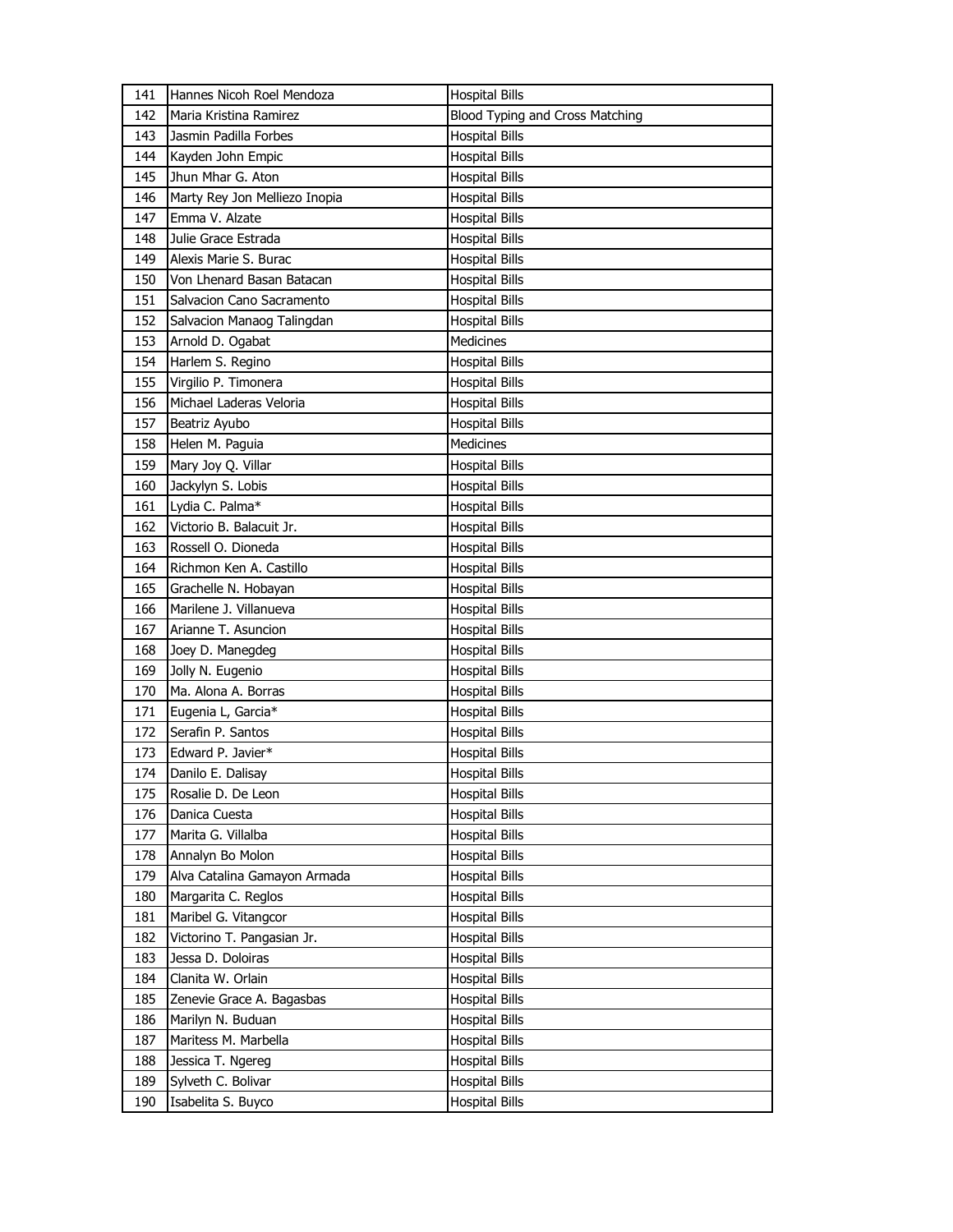| 191 | Mary Grace B. Flores**           | <b>Hospital Bills</b>             |
|-----|----------------------------------|-----------------------------------|
| 192 | Merlina M. Caagbay               | <b>Hospital Bills</b>             |
| 193 | Joan C. Villaluz                 | <b>Hospital Bills</b>             |
| 194 | Emma G. Jagonoy                  | <b>Hospital Bills</b>             |
| 195 | Arianne Grace S. Labtic          | <b>Hospital Bills</b>             |
| 196 | Esmeralda D. Cadelina            | <b>Hospital Bills</b>             |
| 197 | Rosemarie R. Serna               | Hospital Bills                    |
| 198 | Hazzel Ds. Suaze                 | <b>Hospital Bills</b>             |
| 199 | Marylou V. Constantino           | <b>Hospital Bills</b>             |
| 200 | Alfonso Zacarias                 | X-Ray                             |
| 201 | Lilo Chavez Rogecio              | <b>Hospital Bills</b>             |
| 202 | Jay Keon Drake Divinaflor Apo    | <b>Hospital Bills</b>             |
| 203 | Kaiser Dyne Londonio Samson      | <b>Hospital Bills</b>             |
| 204 | Clark Joe Barcelon Zulueta       | <b>Hospital Bills</b>             |
| 205 | Sandy Enrigar Alipar             | <b>Hospital Bills</b>             |
| 206 | Leilanie Cuadra                  | <b>Hospital Bills</b>             |
| 207 | Mary Jane Miro Andrade           | Hospital Bills                    |
| 208 | Noriel Espiritu Capuno           | <b>Hospital Bills</b>             |
| 209 | Noriel Espiritu Capuno           | <b>Hospital Bills</b>             |
| 210 | Noriel Espiritu Capuno           | <b>Hospital Bills</b>             |
| 211 | Luz Mercadal Ombrog              | <b>Hospital Bills</b>             |
| 212 | Alexis Marie S. Burac            | <b>Hospital Bills</b>             |
| 213 | Mark Anthony Padilla Estillore   | <b>Hospital Bills</b>             |
| 214 | Robby Catapal Cas                | <b>Hospital Bills</b>             |
| 215 | Fe Daguinod                      | Medicines                         |
|     |                                  |                                   |
| 216 | Rodrick Villalun Matillano       | <b>Hospital Bills</b>             |
| 217 | Sherryl Tablizo Tubal            | <b>Hospital Bills</b>             |
| 218 | Ernaline Yolanda I. Pingol       | 2D ECHO / ECG / X-RAY / Medicines |
| 219 | Mary Rose Lopez Jargas           | <b>Hospital Bills</b>             |
| 220 | Kara Tabitha Manansala Casanovas | <b>Hospital Bills</b>             |
| 221 | Nick Theodore Arances Sison      | Hospital Bills                    |
| 222 | Aleixo Jacob Galaroza Blay       | Hospital Bills                    |
| 223 | Randolf Francisco Palustre       | Hospital Bills                    |
| 224 | Juliet Magdaraog Galaroza        | <b>Hospital Bills</b>             |
| 225 | Marvin Joshua L. Amar            | <b>Hospital Bills</b>             |
| 226 | Paolo Borja Balugo               | <b>Hospital Bills</b>             |
| 227 | Sherie Marie Recto Jamero        | <b>Hospital Bills</b>             |
| 228 | Evalinda Lariosa Enano           | <b>Hospital Bills</b>             |
| 229 | Sherryl Tablizo Tubal            | <b>Hospital Bills</b>             |
| 230 | Roderick Arnaiz Matillano        | <b>Hospital Bills</b>             |
| 231 | Fe Daguinod                      | Medicines                         |
| 232 | Rian Jeanne Palma Padua          | <b>Hospital Bills</b>             |
| 233 | Jennifer I. Temonio              | Medicines                         |
| 234 | John Paul Ramanca Bacunata       | <b>Hospital Bills</b>             |
| 235 | Racquel Tejada Santos.,          | <b>Hospital Bills</b>             |
| 236 | Rodrigo Tadina Salbalion         | <b>Hospital Bills</b>             |
| 237 | Mila Calupay Doguiles            | WAB CT-SCAN                       |
| 238 | Ziggy Naza Jarito                | <b>Hospital Bills</b>             |
| 239 | Sofia Ansus Conciso              | <b>Hospital Bills</b>             |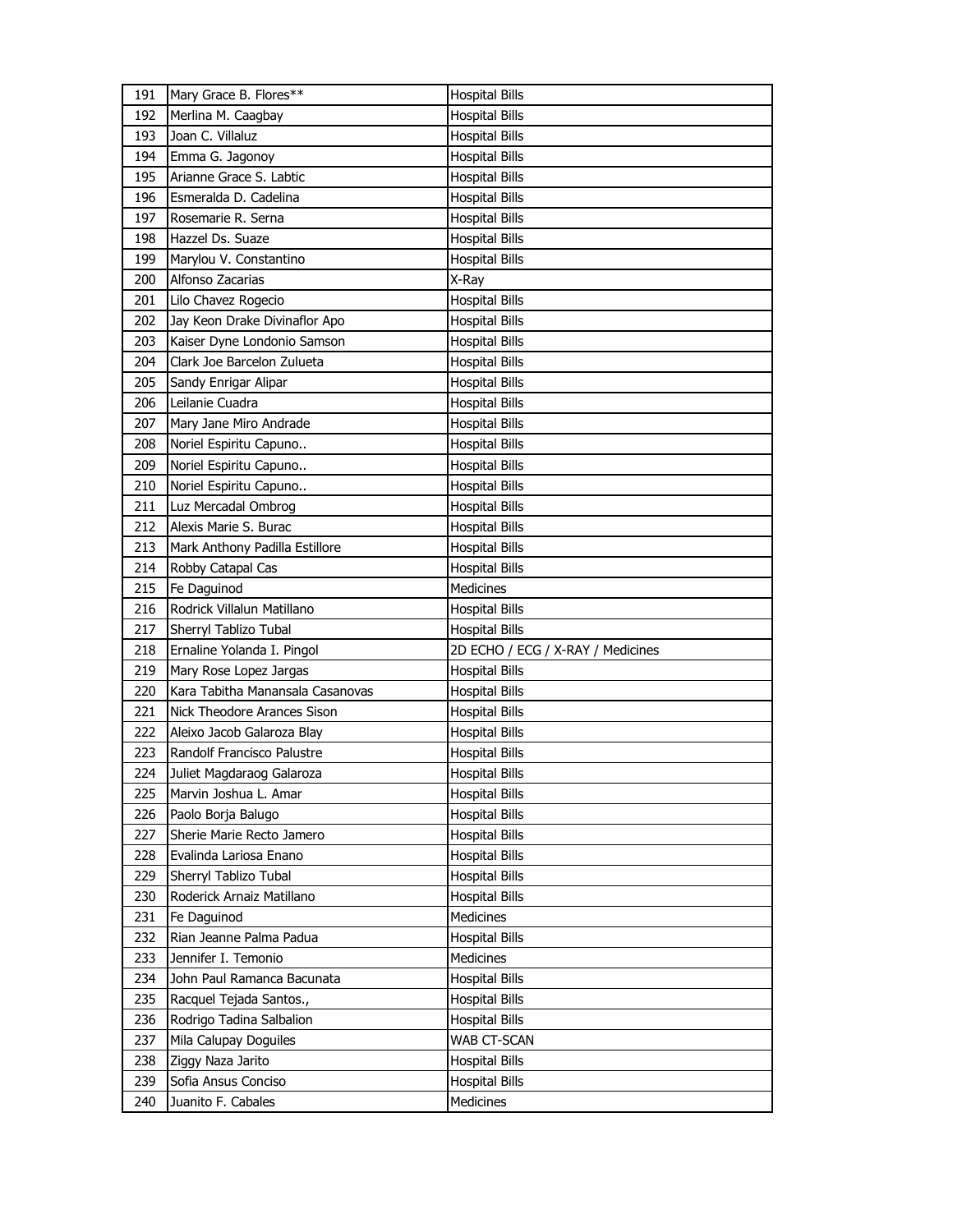| 241 | Luzviminda Encisco Francisco   | 3. Chemotherapy / Hospital Bill / Laboratory /<br>Procedures / Medicines. |
|-----|--------------------------------|---------------------------------------------------------------------------|
| 242 | Allan Paul C. Azucena          | Hospital bills.                                                           |
| 243 | Alfredo Ricabo Sierra          | <b>Hospital Bills</b>                                                     |
| 244 | Bienvenido Aspa.               | <b>Hospital Bills</b>                                                     |
| 245 | Glaiza Banaag Cruz,.           | <b>Hospital Bills</b>                                                     |
| 246 | Zosimo Aban Mabini             | <b>Hospital Bills</b>                                                     |
| 247 | Inigo Macline Nuguid Carual    | <b>Hospital Bills</b>                                                     |
| 248 | Rey Catigawan Del Monte        | <b>Hospital Bills</b>                                                     |
| 249 | Alfredo Ricabo Sierra          | <b>Hospital Bills</b>                                                     |
| 250 | Lorquesa Z. Boa                | <b>Hospital Bills</b>                                                     |
| 251 | Anna Marie De Vera Antiquera   | Medicines                                                                 |
| 252 | Anacita Tolibas Cerro          | <b>Hospital Bills</b>                                                     |
| 253 | Roberto Bania Bongalon         | <b>Hospital Bills</b>                                                     |
| 254 | Athena Zepphora Montino Marfil | <b>Hospital Bills</b>                                                     |
| 255 | Rosemarie Montino Marfil       | <b>Hospital Bills</b>                                                     |
| 256 | Edelberto Mejia Magalong       | <b>Hospital Bills</b>                                                     |
| 257 | Cheenon Pem Virrey Sison       | <b>Hospital Bills</b>                                                     |
| 258 | Jordan Paul Mamawag Mateo      | <b>Hospital Bills</b>                                                     |
| 259 | Charis Ycot Sta Cruz           | <b>Hospital Bills</b>                                                     |
| 260 | Bibnencio Regalado Arnibal     | <b>Hospital Bills</b>                                                     |
| 261 | Rodolfo Torres Mañago          | <b>Hospital Bills</b>                                                     |
| 262 | Jennifer Samones Llanera       | <b>Hospital Bills</b>                                                     |
| 263 | Florencia Rafanan Gascon       | <b>Hospital Bills</b>                                                     |
| 264 | Romeo Dacuyan Maraya           | <b>Hospital Bills</b>                                                     |
| 265 | Jose Morales Jr                | <b>Hospital Bills</b>                                                     |
| 266 | Ramon Ebetner Balelin          | <b>Hospital Bills</b>                                                     |
| 267 | Bienvenido Aspa.               | <b>Hospital Bills</b>                                                     |
| 268 | Danilo Hermida Modina          | <b>Hospital Bills</b>                                                     |
| 269 | Edelberto Mejia Magalong       | <b>Hospital Bills</b>                                                     |
| 270 | Rosalyn Z. Hamor               | <b>Hospital Bills</b>                                                     |
| 271 | Jedryl Ortega Santos           | <b>Hospital Bills</b>                                                     |
| 272 | Allyssa Daniela Gorra Versoza  | <b>Hospital Bills</b>                                                     |
| 273 | Florentina S. Aquino           | <b>Hospital Bills</b>                                                     |
| 274 | Gena Dela Cruz Docejo          | <b>Hospital Bills</b>                                                     |
| 275 | Antonena Brides Ilad           | <b>Hospital Bills</b>                                                     |
| 276 | Aiko P. Reyes                  | Medicines                                                                 |
| 277 | Efren Zorilla                  | Medicines                                                                 |
| 278 | Joseph Balasta Bello           | <b>Hospital Bills</b>                                                     |
| 279 | Nova Mae P. Aquino             | <b>Hospital Bills</b>                                                     |
| 280 | Rogelio P. Alfonso*            | <b>Hospital Bills</b>                                                     |
| 281 | Ryan Zagala Querido            | <b>Hospital Bills</b>                                                     |
| 282 | Jayson Armas Francisco**       | <b>Hospital Bills</b>                                                     |
| 283 | Roniel Narcelona Lopez         | <b>Hospital Bills</b>                                                     |
| 284 | Elizabeth Meligrito Jalali     | <b>Hospital Bills</b>                                                     |
| 285 | Emedlyn Nicolas Dela Cruz      | <b>Hospital Bills</b>                                                     |
| 286 | Ahxel Gab Noleal Torrecarrion  | <b>Hospital Bills</b>                                                     |
| 287 | Jimel Lodea Bismonte           | <b>Hospital Bills</b>                                                     |
| 288 | Jedryl Ortega Santos           | <b>Hospital Bills</b>                                                     |
| 289 | Monica Dasas Esponga           | <b>Hospital Bills</b>                                                     |
| 290 | Angelito Escalante             | Hospital Bill / Laboratory / Procedures / Medicine.                       |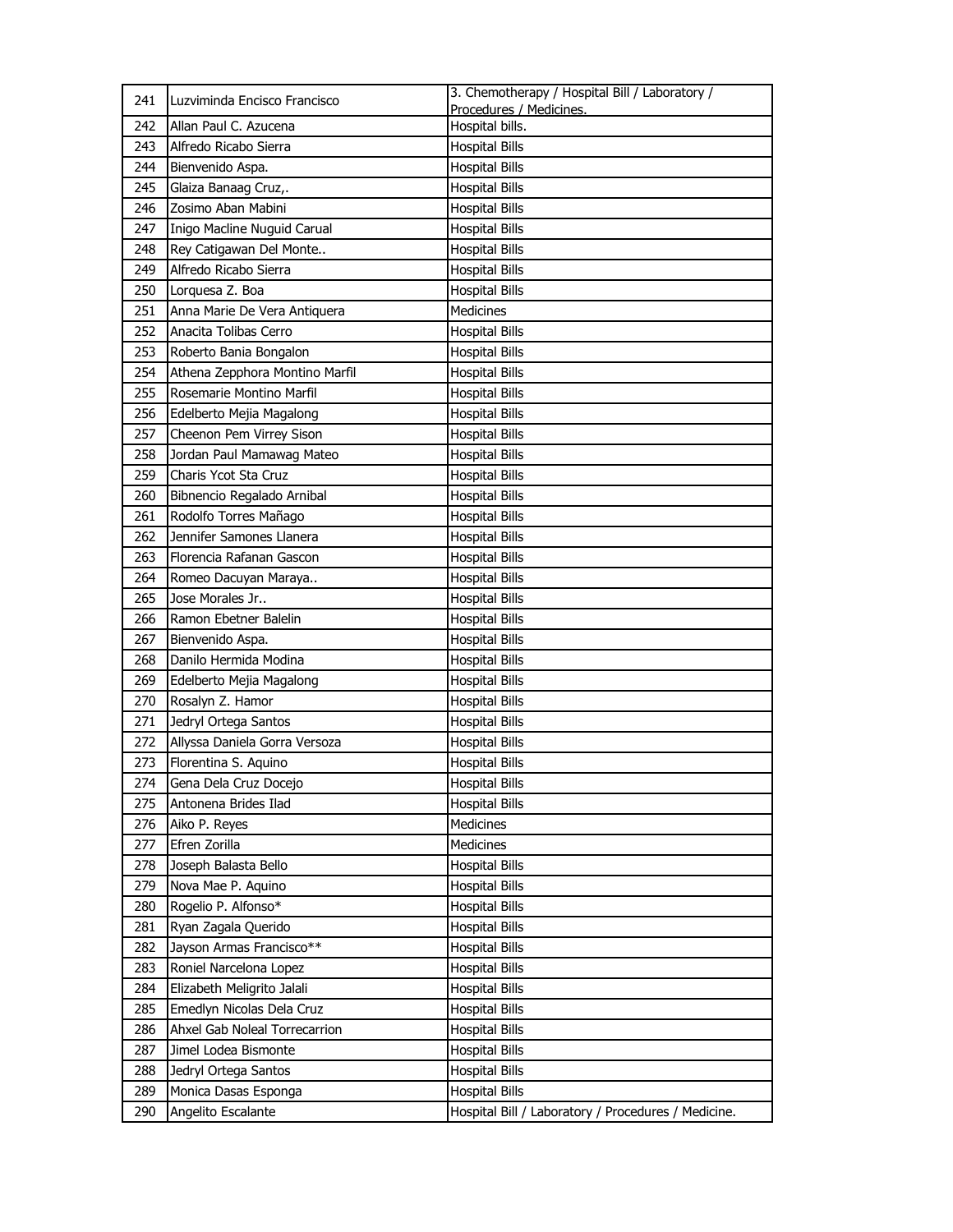| 291 Jessa Mandingiado | Hospital Bill / Laboratory / Procedures / Medicine. |
|-----------------------|-----------------------------------------------------|
| 292 Nelson Gibaga,    | Hospital Bill / Laboratory / Procedures / Medicine. |
|                       |                                                     |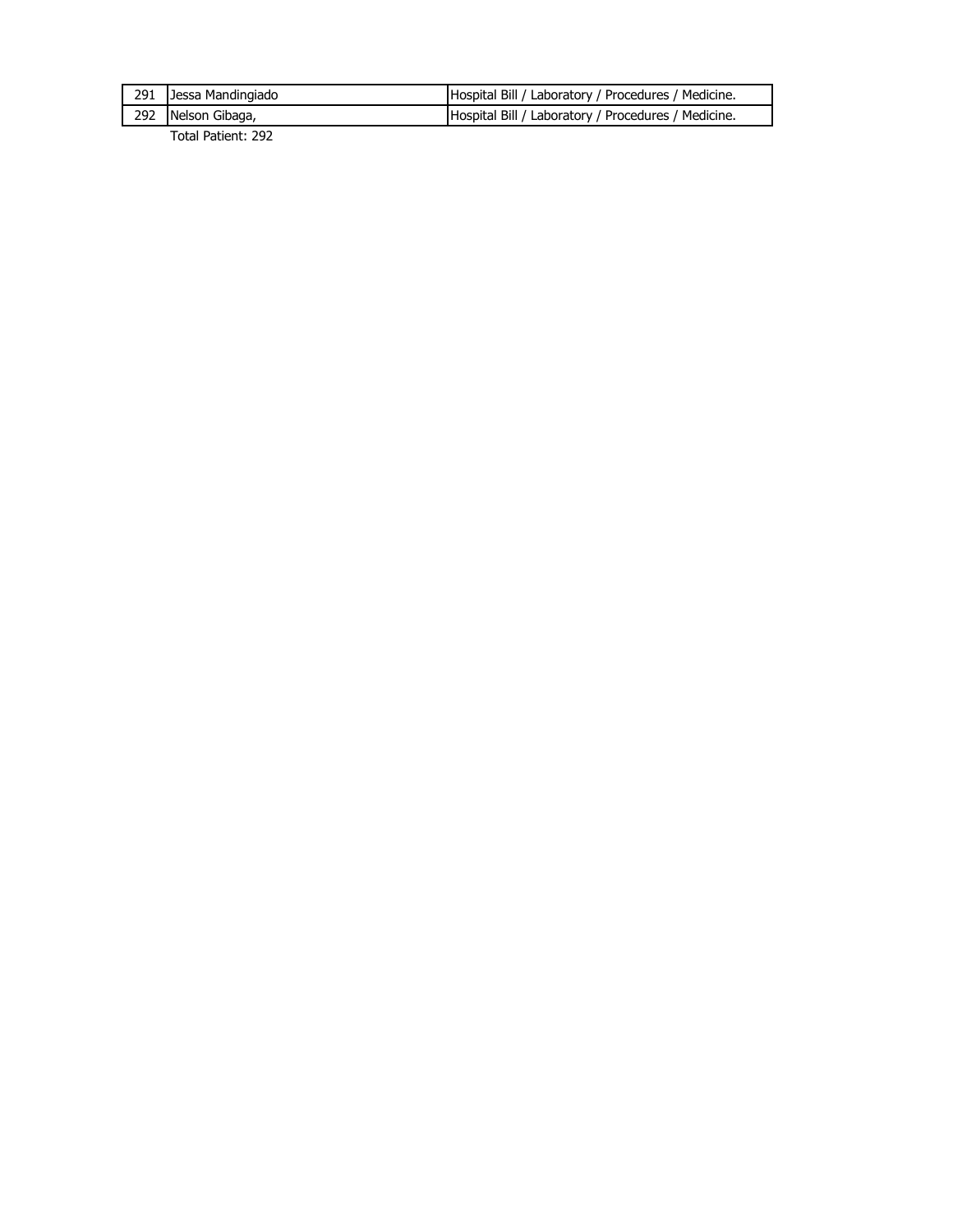

## QUIRINO MEMORIAL MEDICAL CENTER

For the month of June year 2020

| No #           | <b>Name of Patient</b>          | Assistance                                          |
|----------------|---------------------------------|-----------------------------------------------------|
| 1              | Angel Faith Nealda Alea         | <b>Hospital Bills</b>                               |
| $\overline{2}$ | Marlo Angelo Lasmarias Besas    | Hospital Bill / Laboratory / Procedures / Medicine. |
| 3              | Tarina Fernando Fabila          | <b>Hospital Bills</b>                               |
| 4              | Kristal Jamie Bagaoisan Isla    | <b>Hospital Bills</b>                               |
| 5              | Edgardo Pradil Guinto*          | <b>Hospital Bills</b>                               |
| 6              | Aira Mae E. Benito              | Hepa Profile                                        |
| 7              | Jose B. Nueles                  | <b>Hospital Bills</b>                               |
| 8              | Austin Iverson Sigua            | <b>Hospital Bills</b>                               |
| 9              | Christian Gabriel Dalan         | <b>Hospital Bills</b>                               |
| 10             | Amelia Critica Cruz*            | <b>Hospital Bills</b>                               |
| 11             | Arjay Salazar Cruz              | Hospital Bills                                      |
| 12             | Jomar Delos Santos Casupanan    | <b>Hospital Bills</b>                               |
| 13             | Arnel Agno Cahinhinan           | <b>Hospital Bills</b>                               |
| 14             | Roberto Angeles Gonzales**      | <b>Hospital Bills</b>                               |
| 15             | Rodeza Lerona Bacong            | ULTRASOUND WHOLE ABDOMEN.                           |
| 16             | Hanna Jane Lapay Espanola       | <b>Hospital Bills</b>                               |
| 17             | Jose Sta Ana Puso               | <b>Hospital Bills</b>                               |
| 18             | Rowena V. Nepomuceno            | <b>Hospital Bills</b>                               |
| 19             | Chardeanne Bryann Lao Cai       | Laboratory/Procedures/Medicines.                    |
| 20             | Ernesto Marceno Montero         | <b>Hospital Bills</b>                               |
| 21             | Joselito Fernandez Madrid       | <b>Hospital Bills</b>                               |
| 22             | John Henry Esplana Reyes        | <b>Hospital Bills</b>                               |
| 23             | Joan Villacorta Concepcion      | <b>Hospital Bills</b>                               |
| 24             | Angelo Jeffrey Katalbas Escala, | <b>Hospital Bills</b>                               |
| 25             | Bernardo Jimenez Tadifa         | <b>Hospital Bills</b>                               |
| 26             | Cristituto Liloc Ramos          | <b>Hospital Bills</b>                               |
| 27             | Efren Reyes.,                   | <b>Hospital Bills</b>                               |
| 28             | Joan Santillan Mulles           | <b>Hospital Bills</b>                               |
| 29             | Mb Leonardo Ortiz Agaid         | <b>Hospital Bills</b>                               |
| 30             | Liza Fabria Realino             | <b>Hospital Bills</b>                               |
| 31             | Edmund Barlaan Garcia,          | Hospital Bills                                      |
| 32             | Cristituto Liloc Ramos          | Hospital Bills                                      |
| 33             | Liza Fabria Realino             | <b>Hospital Bills</b>                               |
| 34             | Anib Solaiman Apan              | <b>Hospital Bills</b>                               |
| 35             | Christian Gabriel Dalan         | <b>Hospital Bills</b>                               |
| 36             | Tarina Fernando Fabila          | <b>Hospital Bills</b>                               |
| 37             | Jose B. Nueles                  | <b>Hospital Bills</b>                               |
| 38             | Kristine Abigail Chua           | Laboratory/Procedures/Medicines.                    |
| 39             | Ofelia Dagaduan Lastimoza       | <b>Hospital Bills</b>                               |
| 40             | Lourdes Bigcas                  | <b>Hospital Bills</b>                               |
| 41             | Rianvanido Acna                 | Medicines                                           |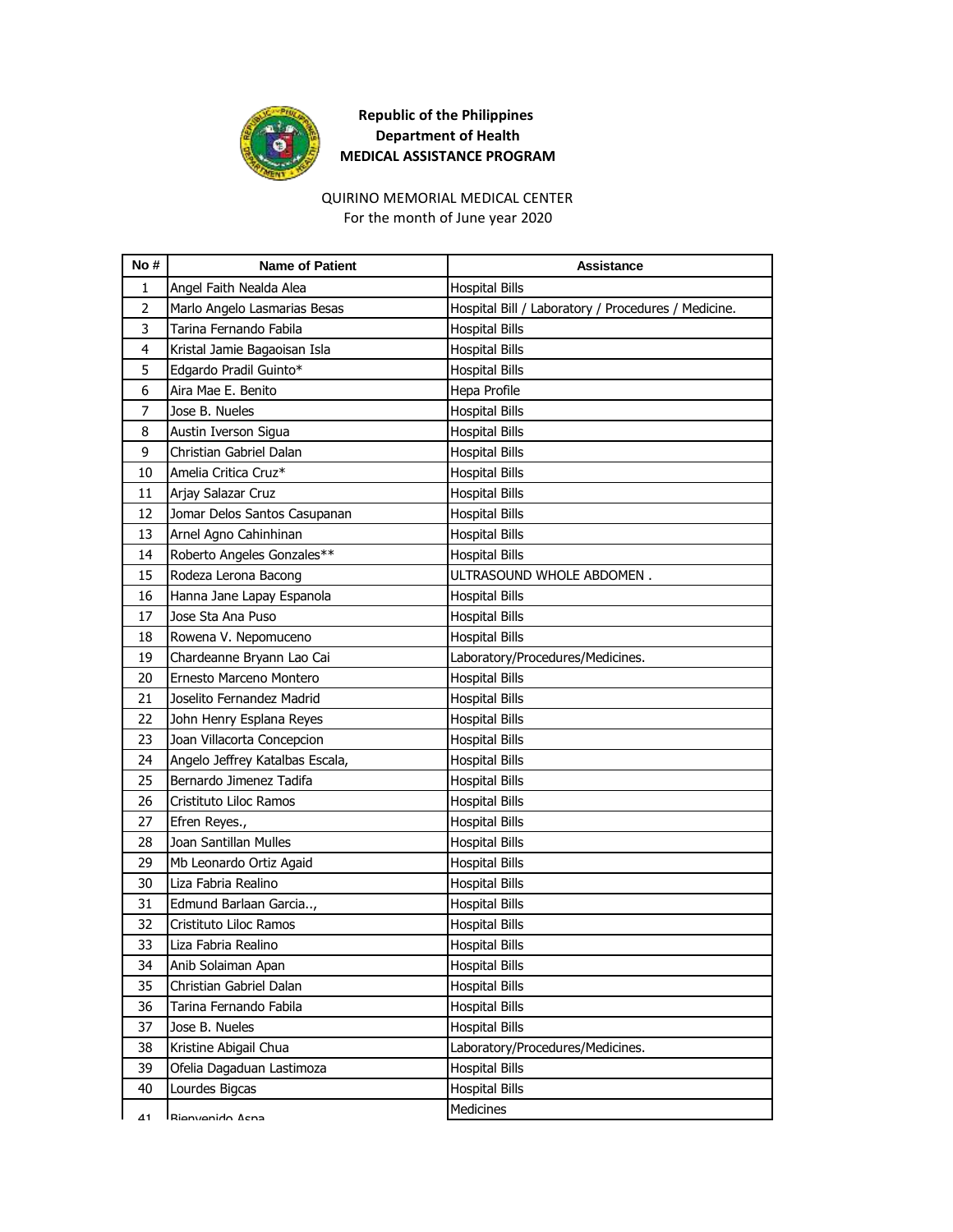| ᅚ  | DICITION WORLD               | WAB CT-SCAN                      |
|----|------------------------------|----------------------------------|
| 42 | Catherine Naranja            | Laboratory Procedures            |
| 43 | Ernesto Marceno Montero      | Hospital bills / Medicines.      |
| 44 | Elbert Mirabuena Olayvar     | <b>Hospital Bills</b>            |
| 45 | Kazumi Emil Balajadia Ogura  | <b>Hospital Bills</b>            |
| 46 | Vanessa Salonga Alcantara**  | <b>Hospital Bills</b>            |
| 47 | Joey Alberto Aguinaldo       | <b>Hospital Bills</b>            |
| 48 | Gena Dela Cruz Docejo        | <b>Hospital Bills</b>            |
| 49 | Elena De Jesus Almazan       | <b>Medicines</b>                 |
| 50 | Joan Jireh Esquivel Padua    | <b>Medicines</b>                 |
| 51 | Jonathan L. Sedillo          | <b>Hospital Bills</b>            |
| 52 | Precious Mirasol D. Maballo  | Medicines                        |
| 53 | Christian Gabriel Dalan      | <b>Hospital Bills</b>            |
| 54 | Reynald Jerusalem Isuma      | <b>Hospital Bills</b>            |
| 55 | Rodrigo De Jesus             | Hospital bills.                  |
| 56 | Claire Pauline Morales Lorca | <b>Hospital Bills</b>            |
| 57 | Lorenzo Sadparan Tanay       | <b>Hospital Bills</b>            |
| 58 | Grayson Vaughin Tandoc Sales | <b>Hospital Bills</b>            |
| 59 | Remy Brul Ricamara           | <b>Hospital Bills</b>            |
| 60 | Rosario Anga - Angan Gigante | <b>Hospital Bills</b>            |
| 61 | Baby Boy Sumagaysay.,        | <b>Hospital Bills</b>            |
| 62 | Carl Andrew Fabi             | Laboratory/Procedures/Medicines. |
| 63 | Liberty Bancoleta Asis       | Medicines                        |
| 64 | Alvin Miralo Burac           | Medicines                        |
| 65 | Urias Bolotano Tulio         | <b>Hospital Bills</b>            |
| 66 | Jonathan L. Sedillo          | <b>Hospital Bills</b>            |
| 67 | Cherry Marie M. Rebutazo     | <b>Hospital Bills</b>            |
| 68 | Zenaida. Olino               | Medicines                        |
| 69 | Rufo Diaz Amado              | <b>Hospital Bills</b>            |
| 70 | Rey Consolacion Enoc Jr      | <b>Hospital Bills</b>            |
| 71 | Marivic Nate Taba            | <b>Hospital Bills</b>            |
| 72 | Jose C. Suba                 | <b>Hospital Bills</b>            |
| 73 | Danilo Penas Valdevilzo      | <b>Hospital Bills</b>            |
| 74 | William Pagayunan Atendido   | <b>Hospital Bills</b>            |
| 75 | Tarina Fernando Fabila       | <b>Hospital Bills</b>            |
| 76 | Joseph Rodriguez Acuna       | <b>Hospital Bills</b>            |
| 77 | Erwin Roa Jabiquero          | <b>Hospital Bills</b>            |
| 78 | Jimmy Llantada Cabtalan      | <b>Hospital Bills</b>            |
| 79 | Paola Andrea Boo Retuya      | Laboratory/Procedures/Medicines. |
| 80 | Cherry Marie M. Rebutazo     | <b>Hospital Bills</b>            |
| 81 | Alexa Shyne Sanchez Sumituan | <b>Hospital Bills</b>            |
| 82 | Avelino Acuna Cuadra         | <b>Hospital Bills</b>            |
| 83 | Vilma Villapando Uyaco       | <b>Hospital Bills</b>            |
| 84 | Efren Valdes Orenze Jr.      | <b>Hospital Bills</b>            |
| 85 | Ricardo Viray Colapo         | <b>Hospital Bills</b>            |
| 86 | Joseph Rey Pelarte Piagola   | <b>Hospital Bills</b>            |
| 87 | Shelly Jereza                | <b>ECG</b>                       |
| 88 | Evangeline Macabeo           | Medicines                        |
| 89 | Jedryl Ortega Santos         | <b>Hospital Bills</b>            |
| 90 | Joan Santillan Mulles        | <b>Hospital Bills</b>            |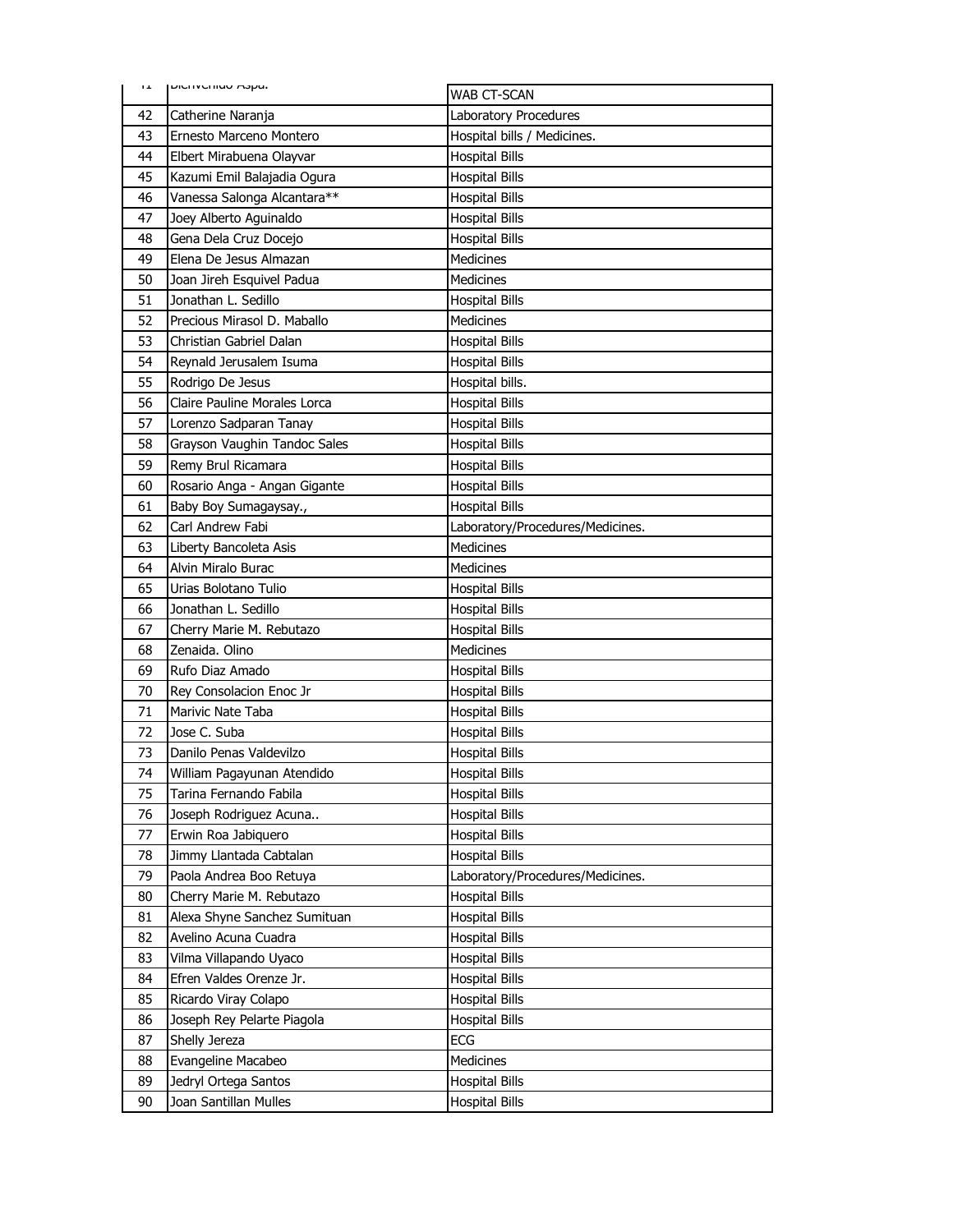| 91  | Marvie Awanin Balasta             | <b>Hospital Bills</b>            |
|-----|-----------------------------------|----------------------------------|
| 92  | Rosario Pascua Pablo              | <b>Hospital Bills</b>            |
| 93  | Danilo Quizon Salta               | <b>Hospital Bills</b>            |
| 94  | Arnel Nacional Secorata           | <b>Hospital Bills</b>            |
| 95  | Prescilla De Mesa Cruz            | <b>Hospital Bills</b>            |
| 96  | Liberty Bancoleta Asis            | Medicines                        |
| 97  | Armando Rival                     | Medicines                        |
| 98  | Mario Asias Lleva                 | <b>Hospital Bills</b>            |
| 99  | Jesus Bautista                    | Laboratory Procedures            |
| 100 | May Ann G. Morante                | Chest CT-Scan                    |
| 101 | Luisito M. Valmonte.              | Medicines                        |
| 102 | Arlene Pahimnayan Gamis           | <b>Hospital Bills</b>            |
| 103 | Ma. Guia Marquez Cortez           | <b>Hospital Bills</b>            |
| 104 | Lonilo L. De Villar               | Laboratory/Procedures/Medicines. |
| 105 | Evangeline Macabeo                | <b>Medicines</b>                 |
| 106 | Wi - Ar Estuaria Mora             | <b>Hospital Bills</b>            |
| 107 | Melissa M. Juico                  | MRI                              |
| 108 | Linda Mendoza Icamen              | <b>Hospital Bills</b>            |
| 109 | Felicidad De Villa Cordero        | <b>Hospital Bills</b>            |
| 110 | Aldin Siao Nerva Jr.              | <b>Hospital Bills</b>            |
| 111 | Allan Kevin Yumo Vallerio         | <b>Hospital Bills</b>            |
| 112 | Mark Frederick Soria Asencio      | <b>Hospital Bills</b>            |
| 113 | Anna Marie De Vera Antiquera      | <b>Medicines</b>                 |
| 114 | Nielmer Cabading Lucinacio        | <b>Hospital Bills</b>            |
| 115 | Paulo Borja Balugo                | <b>Hospital Bills</b>            |
| 116 | Jeffrey Alfonso Francisco         | <b>Hospital Bills</b>            |
| 117 | Leody Catalan Quetua              | <b>Hospital Bills</b>            |
| 118 | Marc Christopher Marcos Martin    | Hospital Bills                   |
| 119 | Louie Agustin Domingo*            | <b>Hospital Bills</b>            |
| 120 | Ronald Firil Malones              | <b>Hospital Bills</b>            |
| 121 | Jerick Malasan Castro             | <b>Hospital Bills</b>            |
| 122 | Daniel Pineda Hernando**          | <b>Hospital Bills</b>            |
| 123 | Marvin Solitaryo Agdhayon         | <b>Hospital Bills</b>            |
| 124 | Noel Aliven Icban                 | Laboratory Procedures            |
| 125 | Olivia M. Canlog                  | <b>Hospital Bills</b>            |
| 126 | Hafsa Ramber Dumangcag            | <b>Hospital Bills</b>            |
| 127 | Baby Boy Tenorio.,                | <b>Hospital Bills</b>            |
| 128 | June Ric Cabanag Javier           | <b>Hospital Bills</b>            |
| 129 | Reydel Ramos Cabrera              | <b>Hospital Bills</b>            |
| 130 | Jerome Catral Eugenio             | <b>Hospital Bills</b>            |
| 131 | Cromwell Apongol Baker            | <b>Hospital Bills</b>            |
| 132 | Girl Belza.,                      | <b>Hospital Bills</b>            |
| 133 | Apple Almasol Belza               | <b>Hospital Bills</b>            |
| 134 | Joel Embrado Cadano               | <b>Hospital Bills</b>            |
| 135 | Glencie A. Pales                  | <b>Hospital Bills</b>            |
| 136 | Leilani Flores Bautista           | Laboratory Procedures            |
| 137 | Alicia Flores                     | Laboratory Procedures            |
| 138 | Marie Angelie Springael Gutierrez | Laboratory Procedures            |
| 139 | Esmeralda Goyo                    | <b>Hospital Bills</b>            |
| 140 | Monalisa Ventura                  | <b>Hospital Bills</b>            |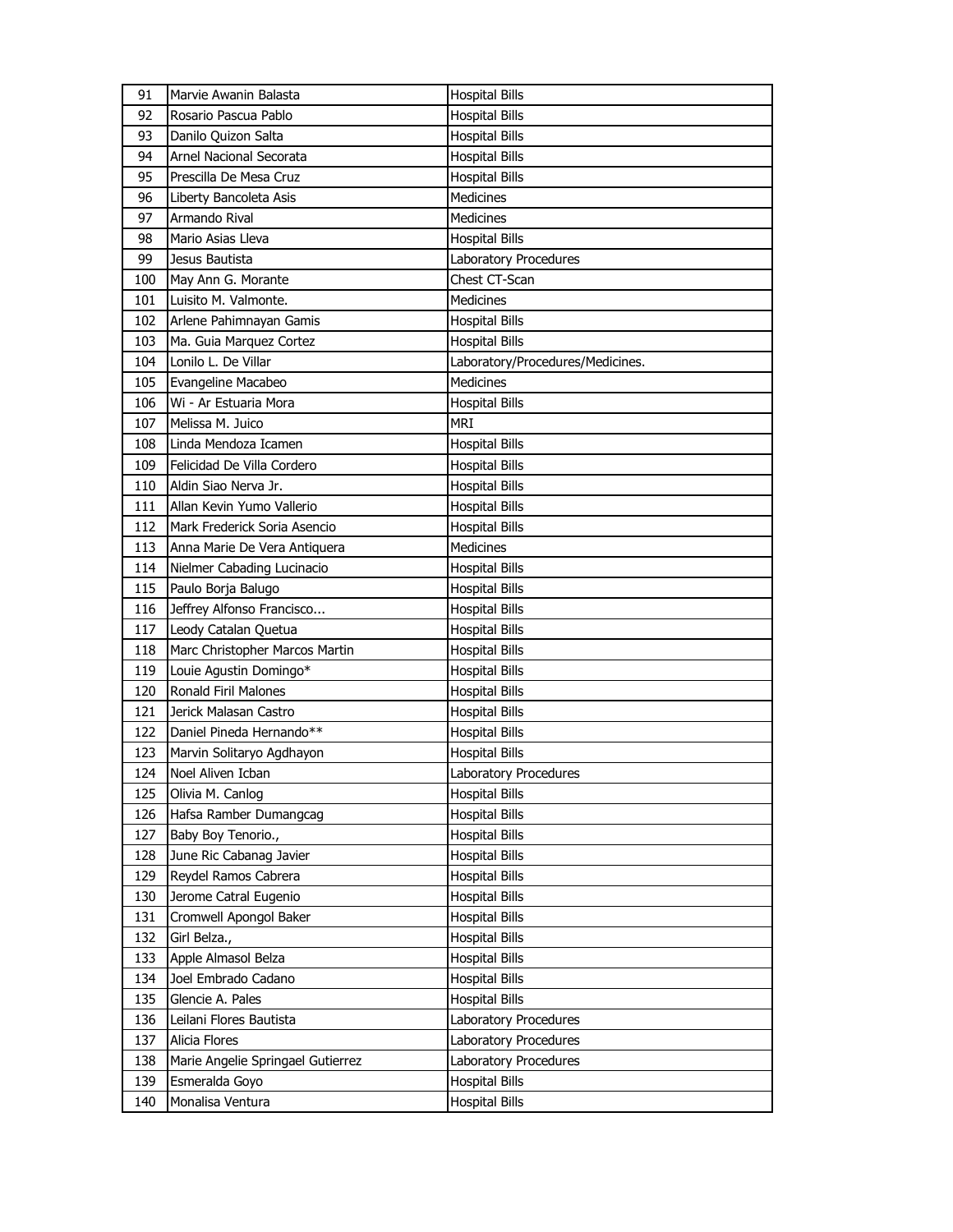| 141 | Roque G. Tablate                 | Medicines                                       |
|-----|----------------------------------|-------------------------------------------------|
| 142 | Shelly Jereza                    | 2 D echo.                                       |
| 143 | Alfredo Ricabo Sierra            | <b>Medicines</b>                                |
| 144 | Milagrosa Cedro Elazegui         | Laboratory/Procedures/Medicines.                |
| 145 | Talib M. Peti-ilan               | Hbills/meds/lab/procedures/supplies/diagnostic. |
| 146 | Angelita D. Alvarez              | Medicines                                       |
| 147 | Angelita D. Alvarez              | <b>Medicines</b>                                |
|     |                                  | <b>Medicines</b>                                |
| 148 | Marianne Jewel D. Tarucan        | Laboratory Procedures                           |
| 149 | Linda B. Apurao                  | <b>Hospital Bills</b>                           |
| 150 | Ernesto Marceno Montero          | <b>Hospital Bills</b>                           |
| 151 | Arnold D. Ogabar,                | <b>Medicines</b>                                |
| 152 | Leilanie Cuadra                  | <b>Hospital Bills</b>                           |
| 153 | Gina Salmorin                    | <b>Hospital Bills</b>                           |
| 154 | Tarina Fernando Fabila           | <b>Hospital Bills</b>                           |
| 155 | Fe Daguinod                      | <b>Hospital Bills</b>                           |
| 156 | Arsenia Guevarra Taino           | <b>Hospital Bills</b>                           |
| 157 | Romero Maraya                    | Medicines                                       |
| 158 | Megan Benito Mendez              | <b>Hospital Bills</b>                           |
| 159 | Jhon Carlo Arnista               | <b>Hospital Bills</b>                           |
| 160 | Arnel Solpico Farsario           | <b>Hospital Bills</b>                           |
| 161 | Christopher Joseph Roallo Tuazon | Laboratory Procedures                           |
| 162 | John Paul Huna Guarino           | <b>Hospital Bills</b>                           |
| 163 | Francisco Pestolante Arnoco      | <b>Hospital Bills</b>                           |
| 164 | Junamie A. Mendez                | <b>Medicines</b>                                |
| 165 | Eden A. Olaguera                 | <b>Hospital Bills</b>                           |
| 166 | Richard Marx Sino Cruz Tan       | <b>Hospital Bills</b>                           |
| 167 | Lina Miranda Santos              | <b>Hospital Bills</b>                           |
| 168 | Marivic Cauilan                  | Laboratory Procedures                           |
| 169 | Argie B. Nepomuceno              | <b>Hospital Bills</b>                           |
| 170 | Rowena San Gabriel               | Laboratory Procedures                           |
| 171 | Danilo R. Luciano                | <b>Hospital Bills</b>                           |
| 172 | Megan Benito Mendez              | <b>Hospital Bills</b>                           |
| 173 | Jules Casco Macarrubo            | <b>Hospital Bills</b>                           |
| 174 | Jason Casco Macarrubo            | <b>Hospital Bills</b>                           |
| 175 | Bernadet De Guzman Salvador      | <b>Hospital Bills</b>                           |
| 176 | Rhodjmar June A. Macrohon        | <b>Hospital Bills</b>                           |
| 177 | Tomas R. Dumalague               | Laboratory Procedures                           |
| 178 | Rebecca Madera Baraclan          | <b>Hospital Bills</b>                           |
| 179 | Domingo Cena Ronquillo           | <b>Hospital Bills</b>                           |
| 180 | Dindo Arroyo                     | Cytology.                                       |
| 181 | Arsenia Guevarra Taino           | <b>Hospital Bills</b>                           |
| 182 | Angelita D. Alvarez              | Medicines                                       |
| 183 | Angelita D. Alvarez              | Medicines                                       |
| 184 | Sonny Monte Redoble              | <b>Hospital Bills</b>                           |
| 185 | Rea Aquino Angeles               | <b>Hospital Bills</b>                           |
| 186 | Remedios Manongtong Valdez.,     | <b>Hospital Bills</b>                           |
| 187 | Jasper Bangoy Chavez.,           | <b>Hospital Bills</b>                           |
| 188 | Dindo Arroyo                     | Laboratory/Procedures/Medicines.                |
| 189 | Ryan Audric L. Siy               | Laboratory/Procedures/Medicines.                |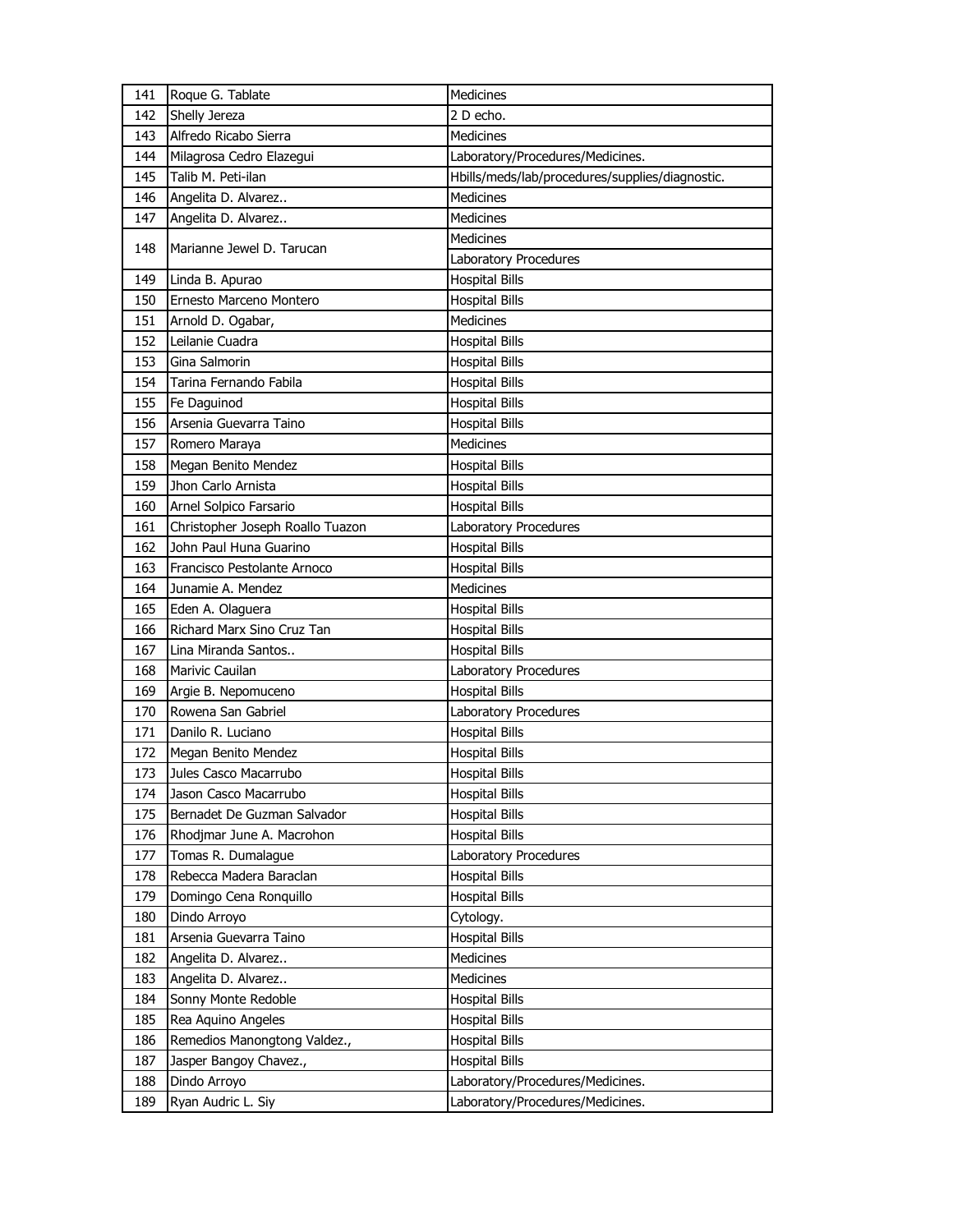| 190 | Jerome Naval Aramburo      | Laboratory/Procedures/Medicines.                    |
|-----|----------------------------|-----------------------------------------------------|
| 191 | Ma. Luisa Alvarez Pones    | <b>Hospital Bills</b>                               |
| 192 | Ana Liza Cardinoza Fabular | <b>Hospital Bills</b>                               |
| 193 | Mirza Lavaja Desear        | <b>Hospital Bills</b>                               |
| 194 | Joy Limbawan Lalin         | <b>Hospital Bills</b>                               |
| 195 | Regina Joy T. Robles       | <b>Medicines</b>                                    |
| 196 | Sophia Jen Agumbay Siscar  | <b>Hospital Bills</b>                               |
| 197 | Juanito F. Cabales         | <b>Medicines</b>                                    |
| 198 | Jeffrey Londres Gegoncillo | <b>Hospital Bills</b>                               |
| 199 | Yliesa Marie B. Dela Cruz  | Laboratory Procedures                               |
| 200 | Diana Lyn Londonio         | <b>Medicines</b>                                    |
| 201 | Primitiva Tagud Herrera    | Laboratory/Procedures/Medicines.                    |
| 202 | Antonio T. Turnos          | <b>Medicines</b>                                    |
| 203 | Clara Pepito,              | <b>Medicines</b>                                    |
| 204 | Lonny O. De Guzman         | <b>Medicines</b>                                    |
| 205 | Lorenzo N. Cativo          | <b>Medicines</b>                                    |
| 206 | Nancy Novio Galero         | Hospital bills.                                     |
| 207 | Carmelo V. Tesoro          | Hospital Bill / Laboratory / Procedures / Medicine. |
| 208 | <b>Emily Yorong</b>        | <b>Medicines</b>                                    |
| 209 | Joshua F. Dizon            | Hospital Bill / Laboratory / Procedures / Medicine. |
| 210 | Girlie F. Millendez        | Hospital Bill / Laboratory / Procedures / Medicine. |
| 211 | Jhon Carlo Arnista         | Cranial MRI w/ Orbital Cuts & Contrast.             |
| 212 | Rafael Danilo Rafael       | Hospital Bill / Laboratory / Procedures / Medicine. |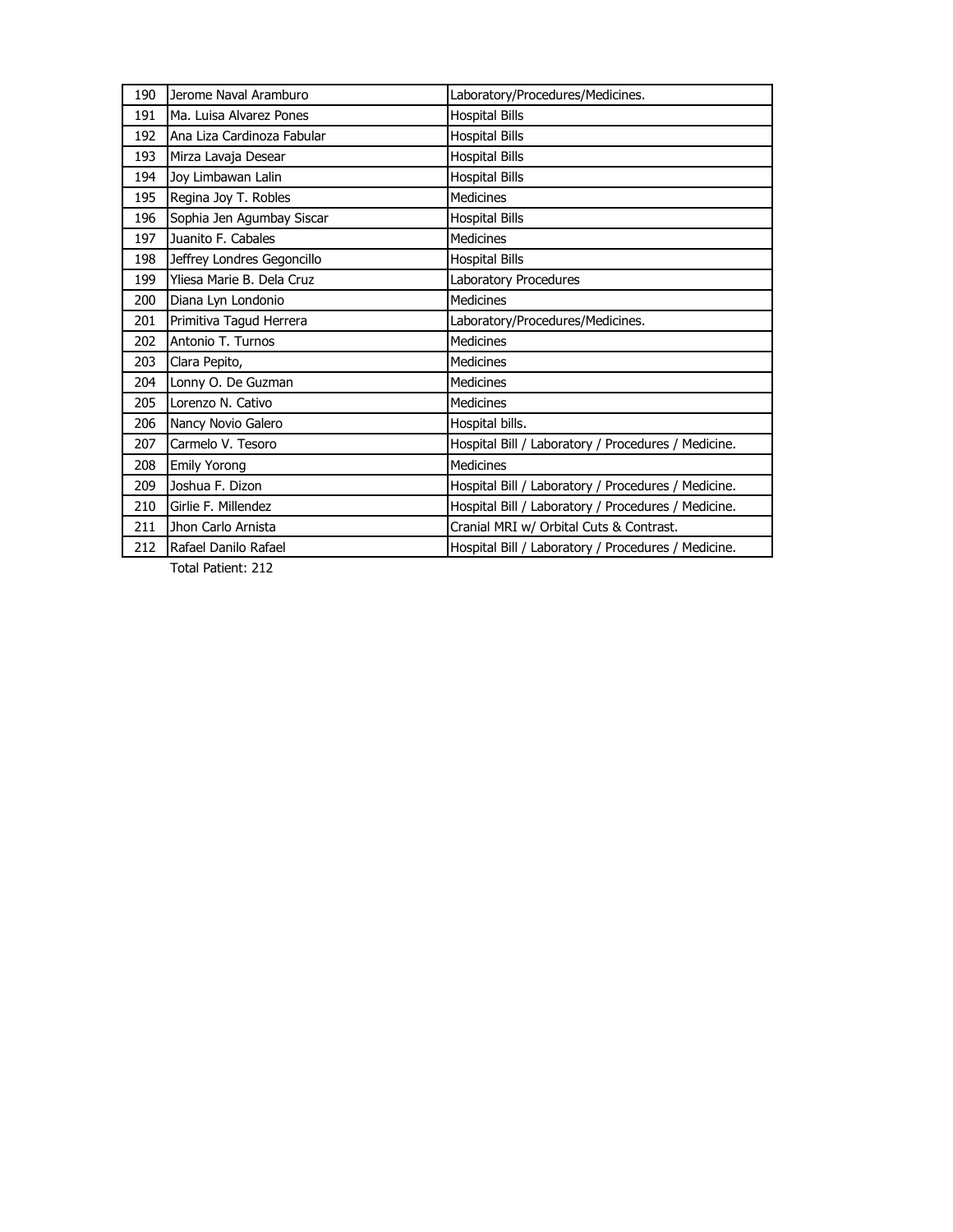

## QUIRINO MEMORIAL MEDICAL CENTER

For the month of July year 2020

| No#            | <b>Name of Patient</b>        | Assistance                                                              |
|----------------|-------------------------------|-------------------------------------------------------------------------|
| 1              | Nelson Gibaga Jr.             | Hospital bills / Medicines.                                             |
| $\overline{2}$ | Ma. Luisa Alvarez Pones       | Hospital Bill / Laboratory / Procedures / Medicine.                     |
| 3              | Erin Shayne L. Tatlonghari    | <b>Hospital Bills</b>                                                   |
| 4              | Edmon R. Mamaed               | <b>Hospital Bills</b>                                                   |
| 5              | Danilo B. Carpio              | Laboratory Procedures                                                   |
| 6              | Lilia F. Palomares            | <b>Medicines</b>                                                        |
| $\overline{7}$ | Analizabeth Sino Cruz Prado   | <b>Hospital Bills</b>                                                   |
| 8              | Dino G. Gelua                 | <b>Medicines</b>                                                        |
| 9              | Aldrin James A. Moscosa       | <b>Medicines</b>                                                        |
| 10             | Edwin Moscosa                 | Medicines                                                               |
| 11             | Rey J. Iral                   | <b>Hospital Bills</b>                                                   |
| 12             | Gemma S. Montemayor           | <b>Hospital Bills</b>                                                   |
| 13             | Ricardo Luz                   | <b>Hospital Bills</b>                                                   |
| 14             | Ofelia Melegrito Erum         | <b>Hospital Bills</b>                                                   |
| 15             | Vilma Olmogues Carual         | <b>Hospital Bills</b>                                                   |
| 16             | Marilou Ibara De Castro       | <b>Hospital Bills</b>                                                   |
| 17             | Jimmy Laramang Lagrimas       | <b>Hospital Bills</b>                                                   |
| 18             | Ailyn Gaspar Manalo           | <b>Hospital Bills</b>                                                   |
| 19             | Aimee Hinata France Aquilino  | <b>Hospital Bills</b>                                                   |
| 20             | Leonard Alamil Cailipan       | <b>Hospital Bills</b>                                                   |
| 21             | Melba Castro                  | <b>Medicines</b>                                                        |
| 22             | Christine Joy Milan Grajedo   | <b>Hospital Bills</b>                                                   |
| 23             | Perlita Duran Santillan       | <b>Hospital Bills</b>                                                   |
| 24             | Aldin Siao Nerva Jr.          | <b>Hospital Bills</b>                                                   |
| 25             | Ruben Datiles Aquilan         | <b>Hospital Bills</b>                                                   |
| 26             | Alma Sanjurjo Vertudazo       | <b>Hospital Bills</b>                                                   |
| 27             | Eloisa B. Marzan              | <b>Hospital Bills</b>                                                   |
| 28             | Rose Mary Navarro Dela Cruz., | <b>Hospital Bills</b>                                                   |
| 29             | Edgar Laka Vitug              | <b>Hospital Bills</b>                                                   |
| 30             | Lolita L. Esponela            | Dialysis, Dialyzer, PD Solution, Procedures, Medicines<br>& Laboratory. |
| 31             | Amin Hadji Nasser             | <b>Hospital Bills</b>                                                   |
| 32             | Rufino Almodiel               | Laboratory Procedures                                                   |
| 33             | Adelaida G. Bernardez         | <b>Hospital Bills</b>                                                   |
| 34             | Richardson S. Genova          | Medicines                                                               |
| 35             | Dominador Caguil              | Plain CT-Scan of the Proximal Tibia Left Knee.                          |
| 36             | Luisita L. Flores             | WHOLE ABDOMINAL CT-SCAN                                                 |
| 37             | Allan Paul C. Azucena         | <b>Hospital Bills</b>                                                   |
| 38             | Rey J. Iral                   | <b>Hospital Bills</b>                                                   |
| 39             | One Alexander Loveres Palicte | <b>Hospital Bills</b>                                                   |
| 40             | Lolita L. Esponela            | Laboratory/Procedures/Medicines.                                        |
| 41             | Merlie Rafol Delfin           | <b>Hospital Bills</b>                                                   |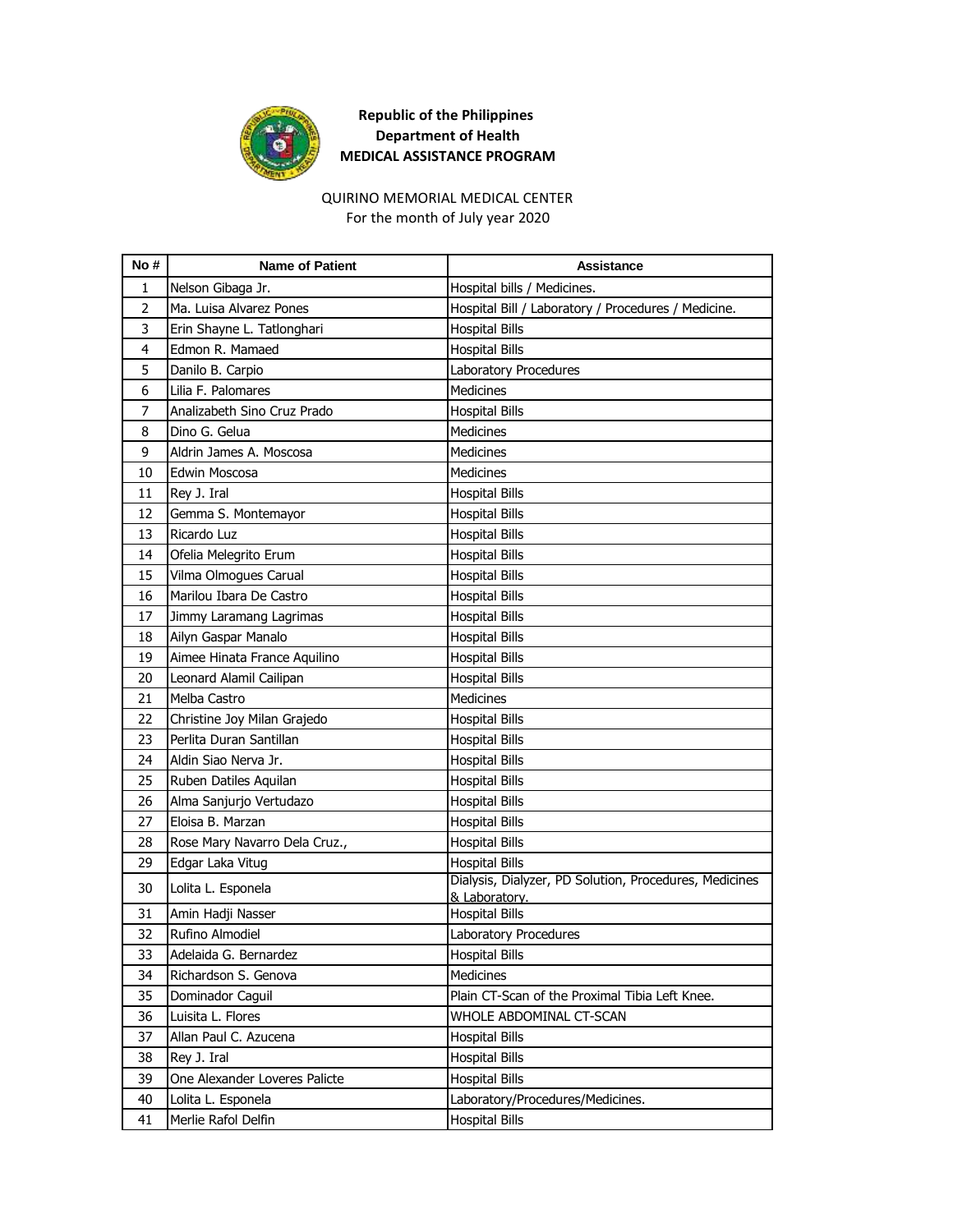| 42 | Urias B. Tulid                      | <b>Hospital Bills</b>                               |
|----|-------------------------------------|-----------------------------------------------------|
| 43 | Salome Tugadi Senen                 | <b>Hospital Bills</b>                               |
| 44 | Rodel Inocencio Cataluna            | <b>Hospital Bills</b>                               |
| 45 | Sean Ray Dogot Gonzales             | <b>Hospital Bills</b>                               |
| 46 | Keuffel J. Narcelles                | Hospital bills / Medicines.                         |
| 47 | Dutch Laguio Operio                 | <b>Hospital Bills</b>                               |
| 48 | Junie Tidon Banaag                  | <b>Hospital Bills</b>                               |
| 49 | Edralyn Daiz Longcop                | <b>Medicines</b>                                    |
| 50 | Jose Parulan Jr.                    | Hospital bills.                                     |
| 51 | Cresencia M. Pelicano               | Laboratory/Procedures/Medicines.                    |
| 52 | Maria Jane Villanueva Hermosura     | <b>Hospital Bills</b>                               |
| 53 | Roger Yadao Castaneda               | <b>Hospital Bills</b>                               |
| 54 | Calithea Sandrine Tatlonghari Terio | <b>Hospital Bills</b>                               |
| 55 | Joanne Cunanan Tupaz                | <b>Hospital Bills</b>                               |
| 56 | Alvin Lulang Liporada               | <b>Hospital Bills</b>                               |
| 57 | Wilfredo Morales Castillo Jr.       | <b>Hospital Bills</b>                               |
| 58 | Christia San Jose Ramos             | <b>Hospital Bills</b>                               |
| 59 | Jonalyn De Guzman Casimiro          | <b>Hospital Bills</b>                               |
| 60 | Nathalia Norainne C. Tupaz          | <b>Hospital Bills</b>                               |
| 61 | Rodolfo Tabayoyong Valera           | <b>Hospital Bills</b>                               |
| 62 | Jay R Gregorio Otivilladar          | <b>Hospital Bills</b>                               |
| 63 | Eduard Lance Francisco Asuncion.,   | <b>Hospital Bills</b>                               |
| 64 | Antonio Alair Casabona              | <b>Hospital Bills</b>                               |
| 65 | Reynante C. Baltazar                | Hospital bills / Medicines.                         |
| 66 | Amelita De Guzman Diocares          | <b>Hospital Bills</b>                               |
|    |                                     |                                                     |
|    |                                     |                                                     |
| 67 | Crispina D. Rosete                  | Hospital Bill / Laboratory / Procedures / Medicine. |
| 68 | Mary Ann S. Sentillas               | <b>Hospital Bills</b>                               |
| 69 | Ronald Allan Bayco Yap              | <b>Hospital Bills</b>                               |
| 70 | Babylyn Obsequias Necesario         | <b>Hospital Bills</b>                               |
| 71 | Elizabeth Meligrito Jalali          | Hospital Bill / Laboratory / Procedures / Medicine. |
| 72 | Russel Kleigh Nieto Rafols          | <b>Hospital Bills</b>                               |
| 73 | Veronica Panergo Madarang           | Medicines                                           |
| 74 | Marlyn Guia                         | <b>Hospital Bills</b>                               |
| 75 | Andres Tabaranza Gurrea             | <b>Hospital Bills</b>                               |
| 76 | Herminigilda Ortega Arrio           | <b>Hospital Bills</b>                               |
| 77 | Bienvenido Dazo Palita              | <b>Hospital Bills</b>                               |
| 78 | Mr X.,                              | <b>Hospital Bills</b>                               |
| 79 | Nash Dheniel B. Pedroso             | Medicines                                           |
| 80 | Elena David Silvallan               | <b>Hospital Bills</b>                               |
| 81 | Jiezzel Iman Barra                  | <b>Hospital Bills</b>                               |
| 82 | Daniel Aduca Molano                 | Hospital Bills                                      |
| 83 | Leo B. Cereza                       | <b>Hospital Bills</b>                               |
| 84 | Rommel Mirasol Bumagat              | <b>Hospital Bills</b>                               |
| 85 | Ma. Luisa Alvarez Pones             | <b>Hospital Bills</b>                               |
| 86 | Ma. Luisa Alvarez Pones             | <b>Hospital Bills</b>                               |
| 87 | Elsie Estores Gonzalez              | Hospital Bill / Laboratory / Procedures / Medicine. |
|    |                                     | DIETARY FOOD SUPPLEMENT.                            |
| 88 | <b>Audie Sales Estores</b>          | Hospital Bill / Laboratory / Procedures / Medicine. |
| 89 | Karen Lopez Solis                   | Dietary Supplement<br><b>Hospital Bills</b>         |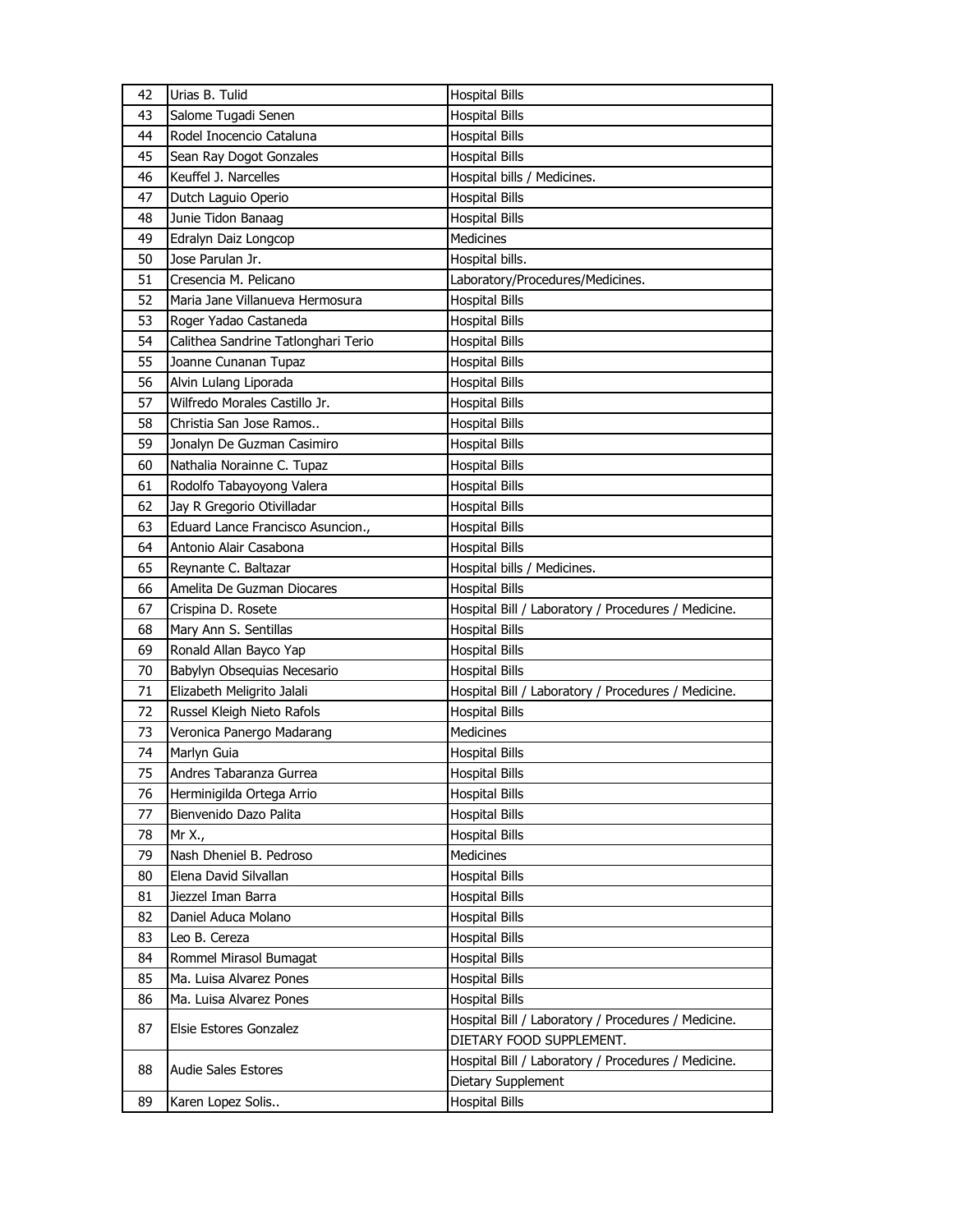| 90  | Gloria Maisog                 | <b>Hospital Bills</b>                               |
|-----|-------------------------------|-----------------------------------------------------|
| 91  | Ricardo L. Alonzo             | Hospital bills.                                     |
| 92  | Dophen Dimapilis Llanera      | <b>Hospital Bills</b>                               |
| 93  | Mildred Cortez Bardalo        | <b>Hospital Bills</b>                               |
| 94  | Glenn Garay Lapena            | <b>Hospital Bills</b>                               |
| 95  | Sean Dominic Duque Nogales    | Laboratory/Procedures/Medicines.                    |
| 96  | Eduardo Tubera Cabalde        | <b>Hospital Bills</b>                               |
| 97  | Marlon Jay N. Espina          | CT-Scan                                             |
| 98  | Marcelina Batallones Herrera. | <b>Medicines</b>                                    |
| 99  | Maria Kristina Ramirez        | Procedures                                          |
| 100 | Loreto Dela Cruz Imus         | <b>Hospital Bills</b>                               |
| 101 | Teresita Ramos,               | Laboratory/Procedures/Medicines.                    |
| 102 | Mikaela Riva Rabelas Ranada   | <b>Hospital Bills</b>                               |
| 103 | Carmela Saboren               | Hospital bills / Medicines.                         |
| 104 | Mc Lorrence Chavez Campos     | <b>Hospital Bills</b>                               |
| 105 | Ramil Manasis Aniano          | <b>Hospital Bills</b>                               |
| 106 | Chris M. Berunio              | <b>Hospital Bills</b>                               |
| 107 | Vilma F. Embase               | <b>Medicines</b>                                    |
| 108 | Rifelma Abringe               | <b>Medicines</b>                                    |
| 109 | Darwin Teruel Galang          | <b>Hospital Bills</b>                               |
| 110 | Carolyn Bilolo Luzon          | Hospital Bill / Laboratory / Procedures / Medicine. |
| 111 | Marianne Jewel D. Tarucan     | <b>Medicines</b>                                    |
| 112 | Linda Z. Figueras             | CT-Scan                                             |
| 113 | Ryan Kray Altarejos Narvasa   | <b>Hospital Bills</b>                               |
| 114 | Ryan Kray Altarejos Narvasa   | <b>Hospital Bills</b>                               |
|     |                               |                                                     |
| 115 | Josephine B. Senen            | Laboratory/Procedures/Medicines.                    |
| 116 | Ronnie Boy S. Opiana          | Hospital Bill / Laboratory / Procedures / Medicine. |
| 117 | Allen Daniel Aspa Sulio       | <b>Hospital Bills</b>                               |
| 118 | Rian Jacob Mallari            | <b>Hospital Bills</b>                               |
| 119 | <b>Nestor Balmoris</b>        | <b>Medicines</b>                                    |
| 120 | Rolando Yanga Canlas**        | Laboratory Procedures                               |
| 121 | Almira Bandong                | <b>Medicines</b>                                    |
| 122 | Yliesa Marie B. Dela Cruz     | CT-Scan                                             |
| 123 | George Portacio Jr.           | Medicines                                           |
| 124 | Patrocinia C. Tumampo         | Medicines                                           |
| 125 | Patrocinia C. Tumampo         | <b>Medicines</b>                                    |
| 126 | Saturnino Sajon Credo         | <b>Hospital Bills</b>                               |
| 127 | Alberto Mirasol Vasquez*      | <b>Hospital Bills</b>                               |
| 128 | Alona Lucena Rosco            | <b>Hospital Bills</b>                               |
| 129 | Germaine Mariano Fortin       | <b>Hospital Bills</b>                               |
| 130 | Joel Galvan                   | Hospital Bills                                      |
| 131 | Abraham Cyrus Abrigo Espiritu | <b>Hospital Bills</b>                               |
| 132 | Salvador C. Amansec           | Medicines                                           |
| 133 | Corazon M. Cesario            | <b>Hospital Bills</b>                               |
| 134 | Rian Jacob Mallari            | <b>Hospital Bills</b>                               |
| 135 | Mark Lourence Talili Bucio    | Hospital Bills                                      |
| 136 | Reynaldo Sison Tuazon         | <b>Hospital Bills</b>                               |
| 137 | Alvin Miralo Burac            | <b>Hospital Bills</b>                               |
| 138 | Rolando Dela Cruz Diwa        | Hospital Bills                                      |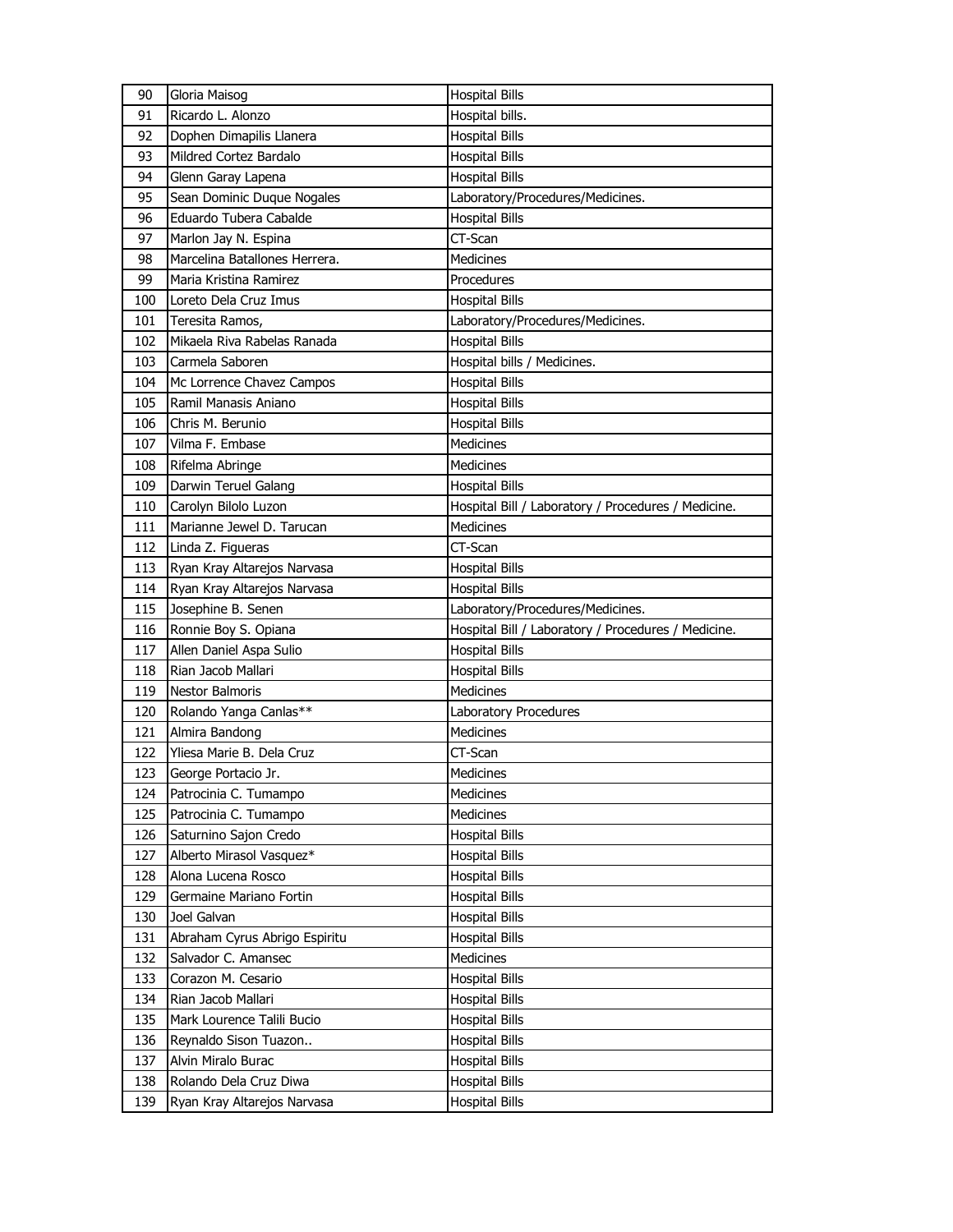| 140 | Roselyn Gabiana Del Pilar    | <b>Hospital Bills</b>                                            |
|-----|------------------------------|------------------------------------------------------------------|
| 141 | Ma. Lourdes Taboada          | CT-Scan                                                          |
| 142 | Elizabeth Mendoza Ordeliz    | <b>Hospital Bills</b>                                            |
| 143 | Lorenzo Lee Ching            | <b>Hospital Bills</b>                                            |
| 144 | Andrew Bitooan Gonzales      | <b>Hospital Bills</b>                                            |
| 145 | Jerico Gonzales Galvez       | <b>Hospital Bills</b>                                            |
| 146 | Hardy O. Cabutotan           | Procedures / Medicines                                           |
| 147 | Lucila Cajanding             | 3. Chemotherapy / Hospital Bill / Laboratory /                   |
|     |                              | Procedures / Medicines.<br><b>Medicines</b>                      |
| 148 | Ruel C. Padil                |                                                                  |
| 149 | Danilo C. Esben              | Laboratory Procedures                                            |
|     |                              | Ultrasound                                                       |
| 150 | Cresencia M. Pelicano        | Procedures<br>Diagnostic / Procedure / Laboratories, Medicines & |
| 151 | Lolita L. Esponela           | Hospital Bill.                                                   |
| 152 | Sam S. Lamberte              | MRI/PROCEDURE.                                                   |
| 153 | Roque G. Tablate             | <b>Medicines</b>                                                 |
| 154 | Ma. Lourdes Taboada          | Plain CT Scan of the Temporal Bone                               |
| 155 | Lolita L. Esponela           | MEDICINES/INJECTION/DIALYZER/LABORATORY/PRO                      |
|     |                              | CEDURES/DIALYSIS.                                                |
| 156 | Efren Zorilla                | <b>Medicines</b>                                                 |
| 157 | Ericca Ruiz                  | Hospital Bill / Laboratory / Procedures / Medicine.              |
| 158 | Emeline Olis Dolotina        | <b>ECG</b>                                                       |
| 159 | Ricardo L. Alonzo            | Medicines                                                        |
| 160 | Cheery Boncocan              | Cranial CT-Scan / Medicines                                      |
| 161 | Adonis Hizon                 | WAB CT-SCAN                                                      |
| 162 | Mark Kenneth Carreon Seda    | <b>Hospital Bills</b>                                            |
| 163 | Precious Mirasol D. Maballo  | <b>Medicines</b>                                                 |
| 164 | Efren Zorilla                | Medicines                                                        |
| 165 | Eduardo Bacalde Tubera       | <b>Hospital Bills</b>                                            |
| 166 | Rolando Yanga Canlas**       | Medicines                                                        |
| 167 | Julie Ann L. Luna            | <b>Medicines</b>                                                 |
| 168 | Mary Jane Manalo             | WHOLE ABDOMINAL CT-SCAN                                          |
| 169 | Vicente Cataytay Villarba    | <b>Hospital Bills</b>                                            |
| 170 | Dorotea Dasas Bonotano       | <b>Hospital Bills</b>                                            |
| 171 | Estelito Enriquez            | Ultrasound with Contrast.                                        |
| 172 | Baby Jane Eugenio            | <b>Hospital Bills</b>                                            |
| 173 | Juanito F. Cabales           | <b>Medicines</b>                                                 |
| 174 | Leomark Galupo               | <b>Hospital Bills</b>                                            |
| 175 | Marichel Bruan               | <b>Hospital Bills</b>                                            |
| 176 | Jennylyn Lazarte Cartano     | <b>Hospital Bills</b>                                            |
| 177 | Gina R. Baldueza             | Hospital Bill / Laboratory / Procedures / Medicine.              |
| 178 | Blancina Baptista            | Medicines                                                        |
| 179 | Maricris Medina Sta Maria    | <b>Hospital Bills</b>                                            |
| 180 | Charmaine Dotado Gatapia     | <b>Hospital Bills</b>                                            |
| 181 | Joshua Balan Martirez        | <b>Hospital Bills</b>                                            |
| 182 | Gaycel B. Hebron             | <b>Hospital Bills</b>                                            |
| 183 | Debbie Ann M. Medes          | Chest X-ray / ECG / Laboratory                                   |
| 184 | Daniel Sabaulan              | <b>Medicines</b>                                                 |
| 185 | Felizze Andrey Aquino Castro | Laboratory/Procedures/Medicines.                                 |
| 186 | Elaine Junio Callos          | Laboratory/Procedures/Medicines.                                 |
| 187 | Lorenzo Norman Eseo Canaman  | <b>Hospital Bills</b>                                            |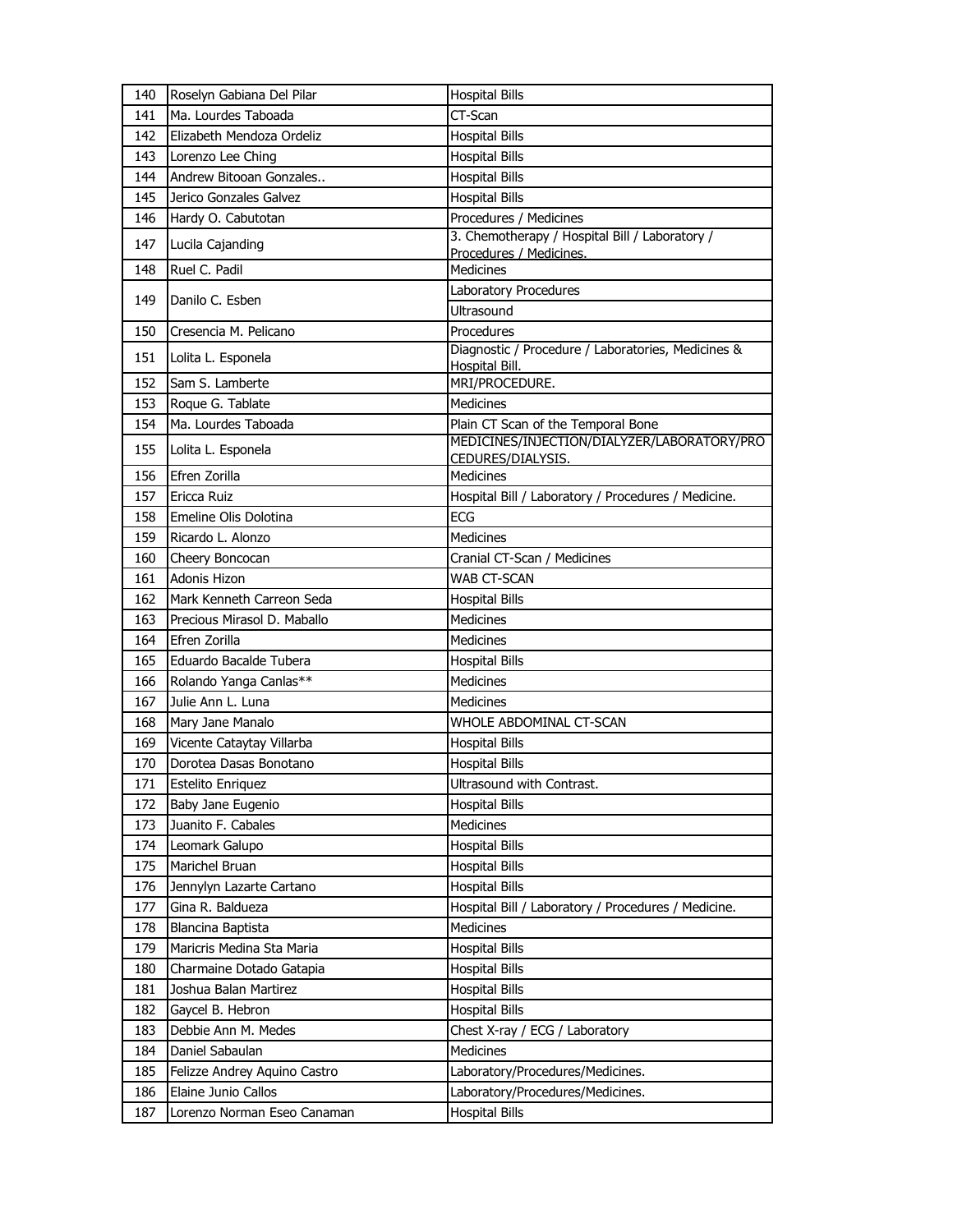| 188 | Alberto Mirasol Vasquez*       | <b>Hospital Bills</b>                                |
|-----|--------------------------------|------------------------------------------------------|
| 189 | Suzette Mhae Doctolero         | Laboratory/Procedures/Medicines.                     |
| 190 | Christopher Rivera Bayon       | <b>Hospital Bills</b>                                |
| 191 | Nelson Gibaga Jr.              | <b>Hospital Bills</b>                                |
| 192 | Adela Sarioso Serioso          | <b>Hospital Bills</b>                                |
| 193 | Kaelriley Sandoc Boco          | <b>Hospital Bills</b>                                |
| 194 | Erlinda Mendoza*               | Hospital bills.                                      |
| 195 | Armando Yaba                   | <b>Medicines</b>                                     |
| 196 | Rodrigo De Jesus               | <b>Hospital Bills</b>                                |
| 197 | Mary Rose Alderite Evangelista | <b>Hospital Bills</b>                                |
| 198 | Marilyn Borromeo Garcia,       | <b>Hospital Bills</b>                                |
| 199 | Marvin Acosa Flores            | Procedures / Cranial Ct Scan.                        |
| 200 | mylene Fernandez,              | MEDICINES / LABORATORY / CT-SCAN / HOSPITAL<br>BILL. |
| 201 | Mercelita S. Itucas            | Laboratory/Procedures/Medicines.                     |
| 202 | Cresencia M. Pelicano          | <b>Medicines</b>                                     |
| 203 | Elpidio Gazmin                 | <b>Medicines</b>                                     |
| 204 | Nena Dadulla Fabi              | <b>Hospital Bills</b>                                |
| 205 | Precious Marisol D. Maballo    | MRI / Medicine / EEG.                                |
| 206 | Rafael Danilo Rafael           | Hospital Bill / Laboratory / Procedures / Medicine.  |
| 207 | Mary Rose Alderite Evangelista | Hospital Bill / Laboratory / Procedures / Medicine.  |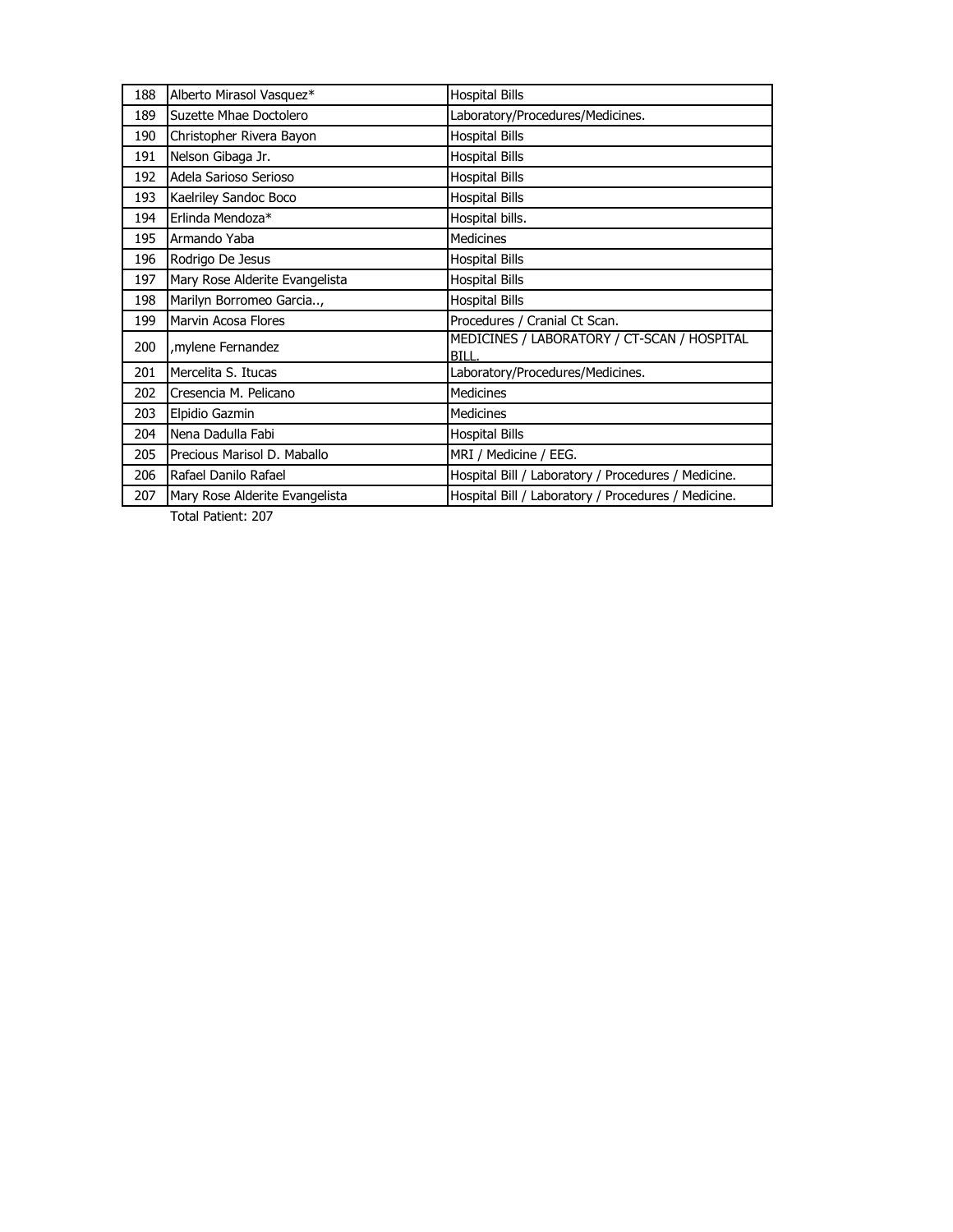

## **Republic of the Philippines Department of Health MEDICAL ASSISTANCE PROGRAM**

### QUIRINO MEMORIAL MEDICAL CENTER

For the month of August year 2020

| No#            | <b>Name of Patient</b>         | Assistance                                               |
|----------------|--------------------------------|----------------------------------------------------------|
| 1              | Maria Victoria M. Batac        | MRI.                                                     |
| $\overline{2}$ | Dennis Lebria Floralde         | <b>Hospital Bills</b>                                    |
| 3              | Primitiva Tagud Herrera        | <b>Medicines</b>                                         |
| 4              | John Michael Alvarez Salonga   | <b>Hospital Bills</b>                                    |
| 5              | Leticia Pattugalan Divina      | <b>Hospital Bills</b>                                    |
| 6              | Faustino Rodriguez Abragan     | <b>Hospital Bills</b>                                    |
| $\overline{7}$ | Princess May Barnizo Ventura   | <b>Hospital Bills</b>                                    |
| 8              | Dalia Gallo Bello              | <b>Hospital Bills</b>                                    |
| 9              | Maria Elena Villanueva         | Medicines                                                |
| 10             | Mary Rose Alderite Evangelista | <b>Hospital Bills</b>                                    |
| 11             | Shiloh Cyrene Meron Gona       | <b>Hospital Bills</b>                                    |
| 12             | Allan Jose Ocampo Silverio     | <b>Hospital Bills</b>                                    |
| 13             | Felix Salutin Delagao          | <b>Hospital Bills</b>                                    |
| 14             | Erica Ruiz                     | Hospital Bill / Laboratory / Procedures / Medicine.      |
| 15             | Lorenzo M. Del Rosario         | <b>Hospital Bills</b>                                    |
| 16             | Filomeno S. Tallod             | Laboratory/Procedures/Medicines.                         |
| 17             | Sofia Menggowa De Guzman       | <b>Hospital Bills</b>                                    |
| 18             | Yolanda Mangco Rivas           | <b>Hospital Bills</b>                                    |
| 19             | Filomeno S. Tallod             | Medicines                                                |
| 20             | Rea Aquino Angeles             | CHEMOTHERAPY MEDICINES/HOSPITAL<br>BILLS/LAB.PROCEDURES. |
| 21             | Margil Claudio Halig           | <b>Hospital Bills</b>                                    |
| 22             | Nena Dadulla Fabi              | <b>Hospital Bills</b>                                    |
| 23             | Axel Jairus Ramos Benavidez    | <b>Hospital Bills</b>                                    |
| 24             | Nicolas B. Sabud               | CHEMOTHERAPY MEDICINES/HOSPITAL<br>BILLS/LAB.PROCEDURES. |
| 25             | Irene Soriano Jose             | <b>Hospital Bills</b>                                    |
| 26             | Renato Aganan Mendoza          | <b>Hospital Bills</b>                                    |
| 27             | Aiko P. Reyes                  | Laboratory/Procedures/Medicines.                         |
|                |                                | <b>Medicines</b>                                         |
| 28             | Ellen Responde Urbano          | Laboratory/Procedures/Medicines.                         |
| 29             | Gloria Decio Iman              | Laboratory/Procedures/Medicines.                         |
| 30             | Maura D. Araja                 | <b>Medicines</b>                                         |
| 31             | Zenaida De Leon Camangeg       | <b>Medicines</b>                                         |
| 32             | Amparo Diana                   | <b>Hospital Bills</b>                                    |
| 33             | Rona Padual Bitong             | Ct Scan with Contrast.                                   |
| 34             | Marites Duran Valeriano        | Medicines                                                |
| 35             | Diosdado Gasmen De Leon.       | <b>Medicines</b>                                         |
| 36             | Luisita L. Flores              | Ct Scan with Contrast.                                   |
| 37             | Liberty Bancoleta Asis         | Medicines                                                |
| 38             | Nicolas B. Sabud               | Medicines                                                |
| 39             | Isagani Mindanao               | 2D ECHO / MRI / CT-SCAN / LAB / MEDICINES.               |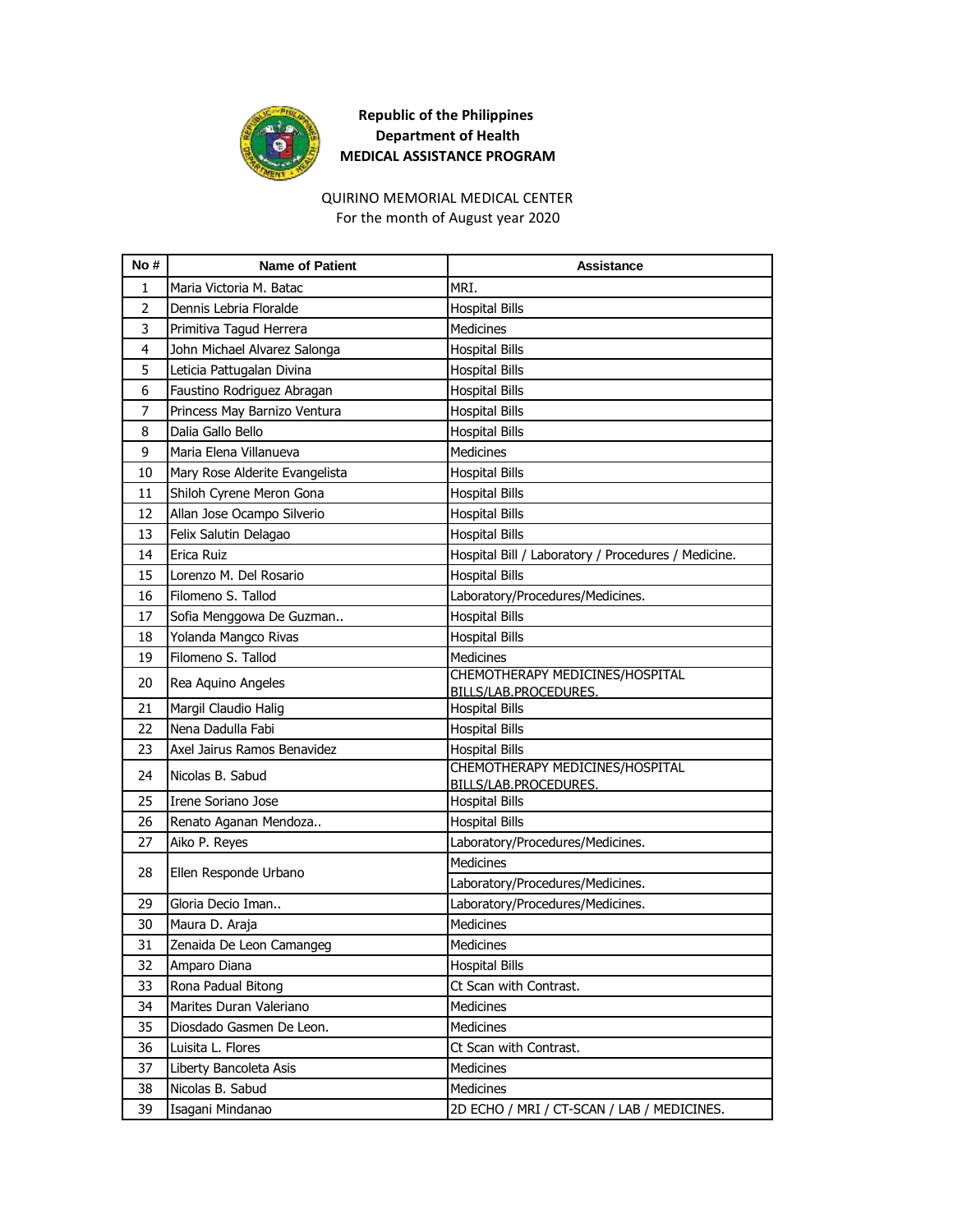| 40 | Precious Marisol D. Maballo      | MRI / Medicines.                                       |
|----|----------------------------------|--------------------------------------------------------|
| 41 | Rafael Danilo Rafael             | Hospital Bill / Laboratory / Procedures / Medicine.    |
| 42 | Cesario Estanislao               | Hospital Bill / Laboratory / Procedures / Medicine.    |
| 43 | Ruben Moyo                       | Medicines                                              |
| 44 | Gee-ann Rodrigo Bonzon           | <b>Hospital Bills</b>                                  |
| 45 | Liberty Bancoleta Asis           | <b>Medicines</b>                                       |
| 46 | Gabriel Nacubuan Ortega Sr.      | <b>Hospital Bills</b>                                  |
| 47 | Filomeno S. Tallod               | <b>Medicines</b>                                       |
| 48 | Suzette Mhae Doctolero           | Ultrasound / Mammography                               |
| 49 | Jinky Ann Narciso                | Whole Abdominal Ultrasound                             |
| 50 | Shelly Jereza                    | Laboratory Procedures                                  |
| 51 | Charis Ycot Sta Maria            | Laboratory Procedures                                  |
| 52 | Alexes Carrias Lampaan           | <b>Hospital Bills</b>                                  |
| 53 | Rowel Bermudez Bono              | <b>Hospital Bills</b>                                  |
| 54 | Teresita Julian                  | Medicines                                              |
| 55 | Babylyn Talamayo Labio           | Medicines                                              |
| 56 | Leizel Pula Batuigas             | Hospital Bills                                         |
| 57 | Kiefer Amano Abrenilla           | <b>Hospital Bills</b>                                  |
| 58 | David F. Villanueva,             | <b>Hospital Bills</b>                                  |
| 59 | Jose Teddy Olimpo Gensole        | <b>Hospital Bills</b>                                  |
| 60 | Rose Ann Coronel Mangalindan     | <b>Hospital Bills</b>                                  |
| 61 | April Grace S. Apostol           | Laboratory/Procedures/Medicines.                       |
| 62 | Salam Datomlang                  | Laboratory Procedures                                  |
|    |                                  | <b>Hospital Bills</b>                                  |
| 63 | Anne Margareth Diaz              | Medicines                                              |
| 64 | Marianne Jewel D. Tarucan        | Medicines                                              |
| 65 | Maria Socorro S. Apostol         | <b>Hospital Bills</b>                                  |
| 66 | Raul H. Obrero                   | Laboratory Procedures                                  |
| 67 | John Michael Alvarez Salonga     | <b>Hospital Bills</b>                                  |
| 68 | Marife Olifernes                 | <b>Hospital Bills</b>                                  |
| 69 | Nico Ni�o Calderon Dizon         | <b>Hospital Bills</b>                                  |
| 70 | Allen Marc Putong Pedralvez      | <b>Hospital Bills</b>                                  |
| 71 | Carol T. Maglangit               | Laboratory Procedures                                  |
| 72 | Frederick D. Balza               | <b>Hospital Bills</b>                                  |
| 73 | Efinita C. Banayat               | Chemotherapy & Medicines                               |
| 74 | Joel M. Supnet                   | Hospital Bill / Laboratory / Procedures / Medicine.    |
| 75 | Emmanuel S. Pastor               | Medicines                                              |
| 76 | Teresita Garcia Vitug            | Hospital bills / Medicines.                            |
|    |                                  | Medicines                                              |
| 77 | Romeo M. Patiag                  | Laboratory Procedures                                  |
| 78 | Eduardo Bacalde Tubera           | <b>Hospital Bills</b>                                  |
| 79 | Amelita D. Meneses               | Medicines                                              |
| 80 | Zaldy Perez Napioas              | Medicines                                              |
| 81 | Hardy Oribello Cabutotoan        | Laboratory/Procedures/Medicines.                       |
| 82 | Julie-ann B. Omugtong            | Hospital Bill / Laboratory / Procedures / Medicine.    |
| 83 | Jaime B. Villablanca             | <b>Hospital Bills</b>                                  |
| 84 | Narcisa Valdez Doragos           | <b>Hospital Bills</b>                                  |
|    |                                  | Dialysis, Dialyzer, PD Solution, Procedures, Medicines |
| 85 | Lolita L. Esponela               | & Laboratory.                                          |
| 86 | Zarina Zheya Zei Zingapan Ferrer | <b>Hospital Bills</b>                                  |
| 87 | Presentacion Isabel E. Galarosa  | <b>Hospital Bills</b>                                  |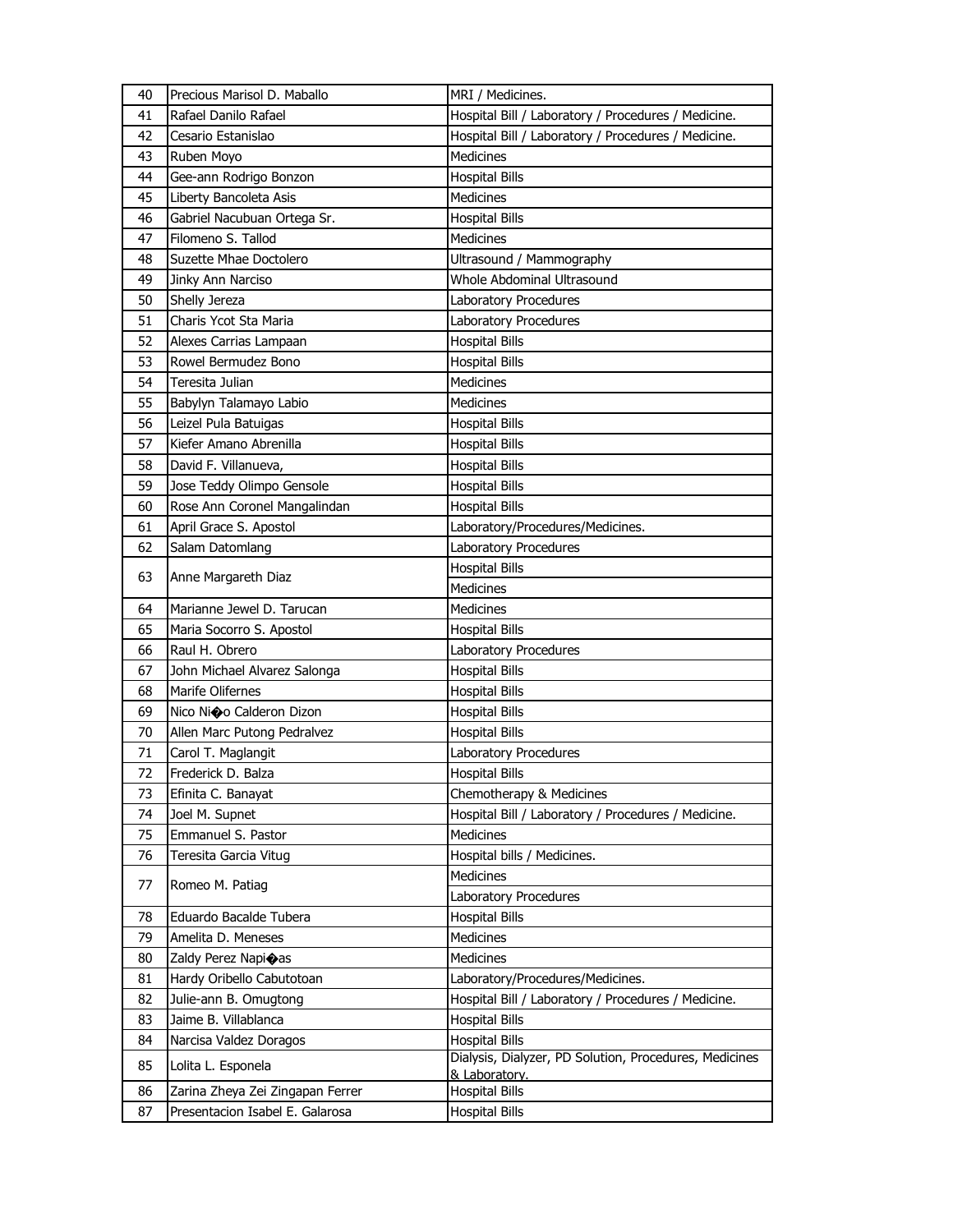| 88  | Jocelyn R. Cosep                | Medicines                                                                                                  |
|-----|---------------------------------|------------------------------------------------------------------------------------------------------------|
| 89  | Eduardo Bacalde Tubera          | <b>Hospital Bills</b>                                                                                      |
| 90  | Mark Jason Solares Diego        | <b>Hospital Bills</b>                                                                                      |
| 91  | Leonardo Manuel Mariano*        | <b>Hospital Bills</b>                                                                                      |
| 92  | <b>Christine Ramos Morate</b>   | <b>Hospital Bills</b>                                                                                      |
| 93  | Luzviminda Barrientos Orias     | <b>Hospital Bills</b>                                                                                      |
| 94  | Wilfredo Nabaunag Engay         | <b>Hospital Bills</b>                                                                                      |
| 95  | Kyrie James R. Atil             | <b>EEG</b>                                                                                                 |
| 96  | Lolita L. Esponela              | Hospital Bill / Laboratory / Procedures / Medicine.                                                        |
| 97  | Dennis Lebria Floralde          | <b>Medicines</b>                                                                                           |
| 98  | Mario Olaya Rodriguez           | <b>Hospital Bills</b>                                                                                      |
| 99  | Renato Aganan Mendoza           | <b>Hospital Bills</b>                                                                                      |
| 100 | Iyah Lucia Rose Katigbak Santos | <b>Hospital Bills</b>                                                                                      |
| 101 | Jae Zachary Rible Espina        | <b>Hospital Bills</b>                                                                                      |
| 102 | Manrito Santizo Gelaga Jr.      | <b>Hospital Bills</b>                                                                                      |
| 103 | Anna Liza Alicer                | CHEMOTHERAPY/HOSPITAL                                                                                      |
|     |                                 | BILL/LABORATORY/MEDICINES.                                                                                 |
| 104 | Dennis Lebria Floralde          | Medicines                                                                                                  |
| 105 | Fe Daguinod                     | Medicines                                                                                                  |
| 106 | Jocel Calma                     | Medicines                                                                                                  |
| 107 | Johana Christine Recalde        | Laboratory/Procedures/Medicines.                                                                           |
| 108 | Darwin Teruel Galang            | <b>Hospital Bills</b>                                                                                      |
| 109 | John Benedict A. Mora           | <b>Hospital Bills</b>                                                                                      |
| 110 | Noriel Corpuz Mercado           | <b>Medicines</b>                                                                                           |
| 111 | Cecilia Castillo Cabile         | Hospital Bill / Laboratory / Procedures / Medicine.<br>Diagnostic & Lab. Procedures, Dialysis, Medicines & |
| 112 | Hardy O. Cabutotan              | <b>Hospital Bills.</b>                                                                                     |
| 113 | Zion Kyle Anthony Edano Lasay   | <b>Hospital Bills</b>                                                                                      |
| 114 | Marichel Bruan                  | <b>Hospital Bills</b>                                                                                      |
|     |                                 | B SCAN ULTRASOUND, OS.                                                                                     |
| 115 | Teresita Julian                 | <b>Biometry Exam</b>                                                                                       |
|     |                                 | <b>Medicines</b>                                                                                           |
| 116 | Purita F. Don                   | Medicines                                                                                                  |
| 117 | Ereneo Saborido Sotto           | <b>Hospital Bills</b>                                                                                      |
| 118 | Diosdado Gasmen De Leon.        | Medicines                                                                                                  |
| 119 | Edilberto Decena Mendoza        | Therapy/Hospital Bills.                                                                                    |
| 120 | Bb Boy Rivera                   | <b>Hospital Bills</b>                                                                                      |
| 121 | Fe Daguinod                     | Medicines                                                                                                  |
| 122 | Jocel Calma                     | Medicines                                                                                                  |
| 123 | Julito D. Encanto               | Medicines                                                                                                  |
| 124 | Marites Valeriano               | Medicines                                                                                                  |
| 125 | Julito D. Encanto               | <b>Medicines</b>                                                                                           |
| 126 | Michael Hiro Alo Biazon         | <b>Hospital Bills</b>                                                                                      |
| 127 | Benjamin Galsim Iii             | Laboratory/Procedures/Medicines.                                                                           |
| 128 | Rod Carlo Santos Garcia         | <b>Hospital Bills</b>                                                                                      |
| 129 | Grant Macu Stridghorse          | <b>Hospital Bills</b>                                                                                      |
| 130 | Jan Faustine Ventura Ferrer     | <b>Hospital Bills</b>                                                                                      |
| 131 | Filomeno Siringan Tallud        | Medicines                                                                                                  |
|     |                                 | Ct Scan with Contrast.                                                                                     |
| 132 | Isidro Valdemor Reganit         | <b>Hospital Bills</b>                                                                                      |
| 133 | Lui Sagayo Miranda**            | <b>Hospital Bills</b>                                                                                      |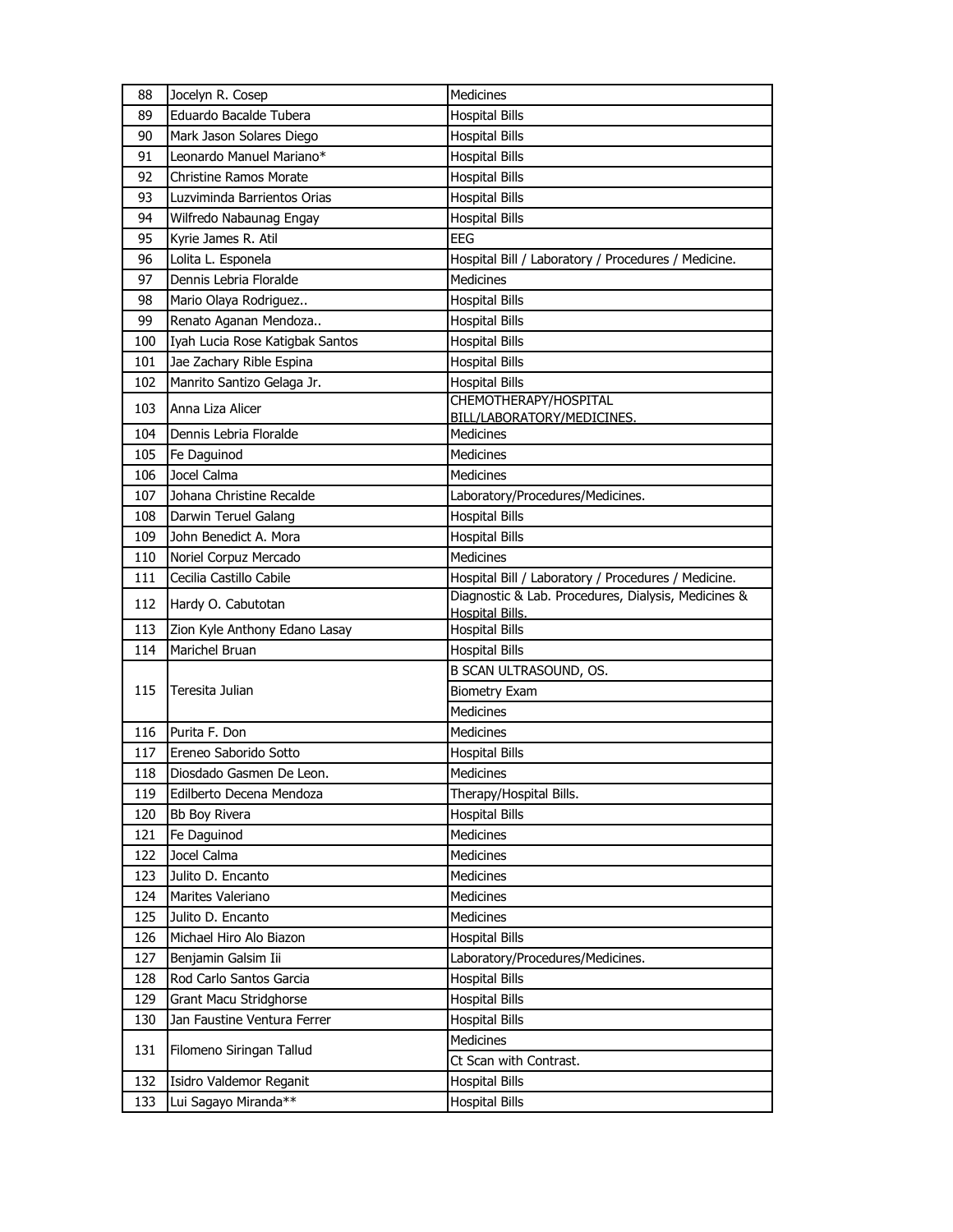| 134 | Rowena Carballo Espiritu            | <b>Hospital Bills</b>                               |
|-----|-------------------------------------|-----------------------------------------------------|
| 135 | Gilda Barillo Mandariaga            | <b>Hospital Bills</b>                               |
| 136 | Salvador C. Amansec                 | <b>Medicines</b>                                    |
| 137 | Cresencia M. Pelicano               | <b>Medicines</b>                                    |
| 138 | Jay Vito Naguit                     | <b>Hospital Bills</b>                               |
| 139 | Neil Christian Dela Pena Villamucho | <b>Hospital Bills</b>                               |
| 140 | Estrella Basco                      | Hospital Bill / Laboratory Procedures / Medicines   |
| 141 | Diolito Ibanez Raya                 | <b>Hospital Bills</b>                               |
| 142 | Rosario Aquino                      | Laboratory/Procedures/Medicines.                    |
| 143 | Regine Joy Estrada Revolledo        | Ct Scan with Contrast.                              |
| 144 | Abraham F. Ignacio                  | Laboratory/Procedures/Medicines.                    |
| 145 | Ma. Concepcion Valdez Eleccion      | <b>Hospital Bills</b>                               |
| 146 | Rolando Peradilla Tejada Jr.        | <b>Hospital Bills</b>                               |
| 147 | Dixter Racluyan Dioneda             | <b>Hospital Bills</b>                               |
| 148 | Angeline May Jacinto Gayo           | Laboratory/Procedures/Medicines.                    |
| 149 | James Mark Camano Cabate            | Chest X-ray / ECG / Laboratory                      |
| 150 | Ray Anthony Ronquillo Herrera       | <b>Hospital Bills</b>                               |
| 151 | Michelle C. Cruz,                   | Laboratory/Procedures/Medicines.                    |
| 152 | Rodrigo Carmen Tiu                  | <b>Hospital Bills</b>                               |
| 153 | Nicole Ericka Quina Nuestro         | <b>Hospital Bills</b>                               |
| 154 | Pepito Estrada De Vera              | <b>Hospital Bills</b>                               |
| 155 | Ruel C. Padil                       | <b>Medicines</b>                                    |
| 156 | Mark Anthony S. Nava                | <b>Hospital Bills</b>                               |
| 157 | Mary Grace R. Uddon                 | <b>Hospital Bills</b>                               |
| 158 | Alfredo Ricabo Sierra               | <b>Medicines</b>                                    |
| 159 | Antonio M. Bustillo                 | <b>Hospital Bills</b>                               |
| 160 | Avelino Acuna Cuadra                | CT-Scan                                             |
| 161 | Avelino Acuna Cuadra                | CT-Scan                                             |
| 162 | Avelino Acuna Cuadra                | <b>Medicines</b>                                    |
| 163 | Efren Zorilla                       | Medicines                                           |
| 164 | Michell Alfante Cabria              | Hospital Bill / Laboratory / Procedures / Medicine. |
| 165 | Jenny Riosa Rapirap                 | Hospital Bill / Laboratory / Procedures / Medicine. |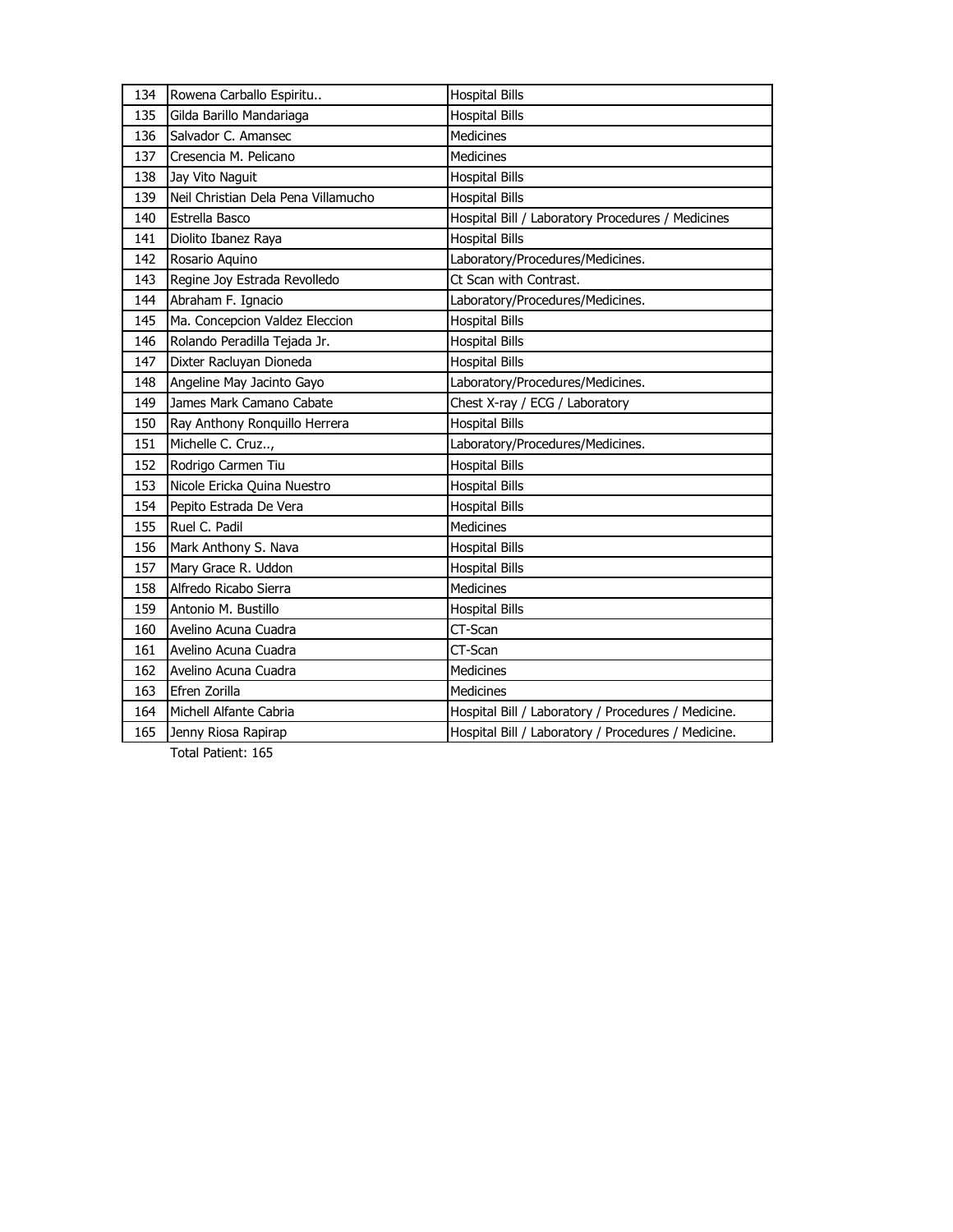

## **Republic of the Philippines Department of Health MEDICAL ASSISTANCE PROGRAM**

#### QUIRINO MEMORIAL MEDICAL CENTER For the month of September year 2020

| No #           | <b>Name of Patient</b>             | <b>Assistance</b>                                                             |
|----------------|------------------------------------|-------------------------------------------------------------------------------|
| 1              | Evangeline Hinayon                 | <b>MRI</b>                                                                    |
| $\overline{2}$ | Loguardo Sarmiento                 | <b>Hospital Bills</b>                                                         |
| 3              | Nicolas B. Sabud                   | <b>Medicines</b>                                                              |
| 4              | Joshua Odtujan Cabrasawan          | <b>Hospital Bills</b>                                                         |
| 5              | Ana Maria P. Dela Cruz             | <b>ECG</b>                                                                    |
| 6              | Elena De Jesus Almazan             | <b>Medicines</b>                                                              |
|                |                                    | Laboratory/Procedures/Medicines.                                              |
| 7              | Diosdado Gasmen De Leon.           | Medicines                                                                     |
| 8              | Ligaya. De Mesa Adriano            | <b>Hospital Bills</b>                                                         |
| 9              | Filomeno S. Tallod                 | Laboratory/Procedures/Medicines.                                              |
| 10             | Pastor Daculog Nunez               | Medicines                                                                     |
| 11             | Boy Catalasan                      | <b>Hospital Bills</b>                                                         |
| 12             | Rollie Generoso                    | Ct Scan with Contrast.                                                        |
| 13             | Neil Crusado Capili                | <b>Hospital Bills</b>                                                         |
| 14             | Lourdes Saura                      | <b>Hospital Bills</b>                                                         |
| 15             | Gilda Barillo Mandariaga           | Hospital Bill / Laboratory / Procedures / Medicine.                           |
|                |                                    | Hospital bills.                                                               |
| 16             | Jeraldine Lobio Tiston             | <b>Medicines</b>                                                              |
|                |                                    | Laboratory Procedures                                                         |
| 17             | Diosdado Gasmen De Leon.           | Laboratory/Procedures/Medicines.                                              |
| 18             | Isabella Micah Santiago Carangalan | Hospital Bill / Laboratory / Procedures / Medicine.                           |
| 19             | Bruno Dampil Nuqui                 | <b>Hospital Bills</b>                                                         |
| 20             | Filomeno S. Tallod                 | <b>Medicines</b>                                                              |
| 21             | Jocel Calma                        | <b>Medicines</b>                                                              |
| 22             | Rolando Cortes                     | PNS CT Scan with Contrast / Neck CT Scan with<br>Contrast.                    |
| 23             | Marianne Jewel D. Tarucan          | Peritoneal Dialysis/Medicine/Medical Supplies.                                |
| 24             | Dennis Lebria Floralde             | Diagnostic & Lab. Procedures, Dialysis, Medicines &<br><b>Hospital Bills.</b> |
| 25             | Marelene Mariano                   | Hospital Bill / Laboratory / Procedures / Medicine.                           |
| 26             | mylene Fernandez,                  | <b>Medicines</b>                                                              |
| 27             | Dianne May T. Paywan               | Hospital Bill / Laboratory / Procedures / Medicine.                           |
| 28             | Alexa Jane Peritos Quirante        | <b>Hospital Bills</b>                                                         |
| 29             | Edwin Salazar                      | Laboratory Procedures                                                         |
| 30             | Efren Zorilla                      | Medicines                                                                     |
| 31             | Narciso Dela Cruz Potencion        | Laboratory/Procedures/Medicines.                                              |
| 32             | Ma. Christina Pallones Chua        | Medicines                                                                     |
| 33             | Marylane Geronimo Canada           | <b>Hospital Bills</b>                                                         |
|                |                                    | Laboratory Procedures                                                         |
| 34             | Kareen Tacbad Caunca               | <b>ECG</b>                                                                    |
| 35             | Ma. Christienne C. Torralba        | Laboratory/Procedures/Medicines.                                              |
| 36             | Tan R Caunca                       | Laboratory Procedures                                                         |
|                |                                    |                                                                               |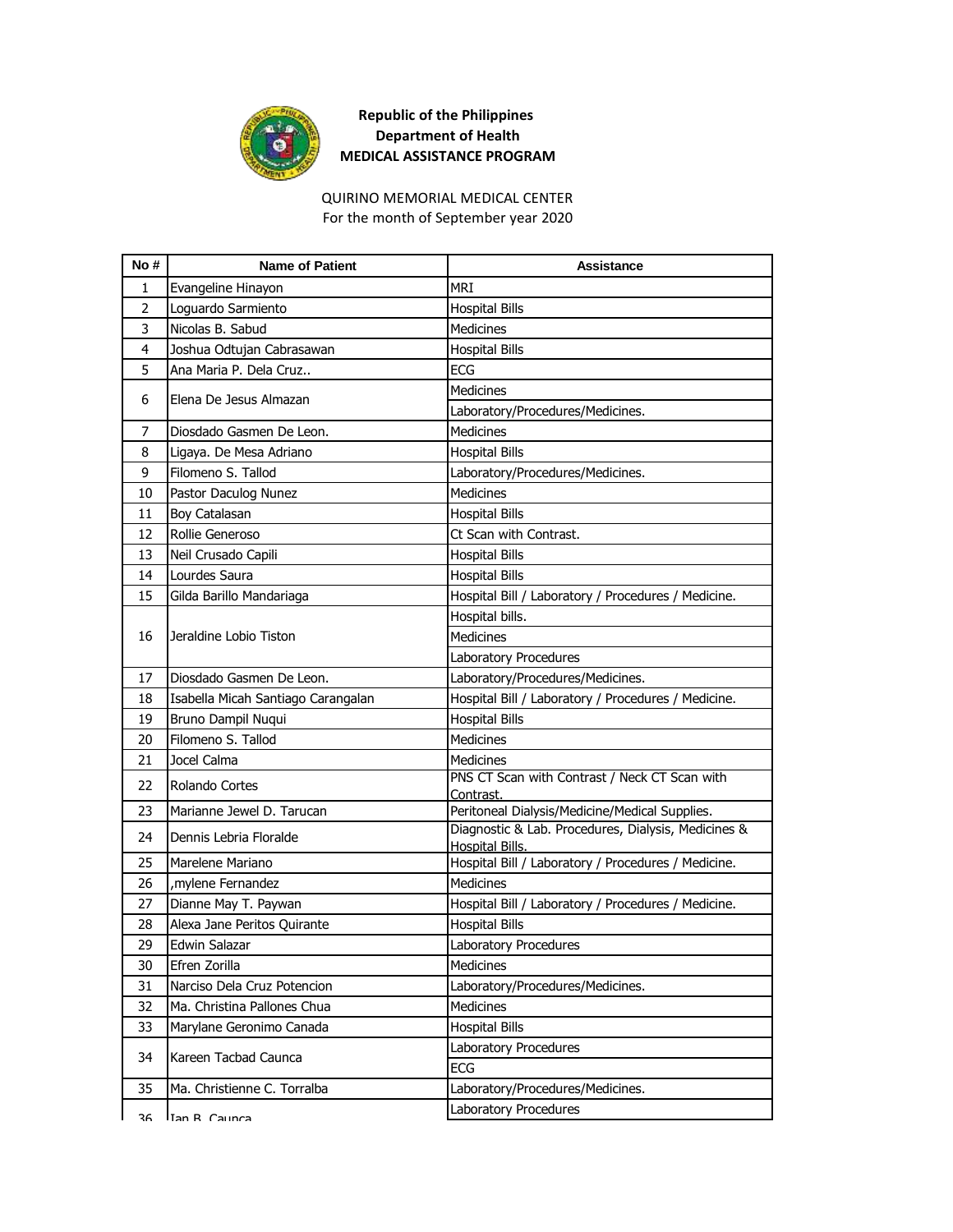| ںر | Lan D. Caunca                                 | <b>ECG</b>                                                                    |
|----|-----------------------------------------------|-------------------------------------------------------------------------------|
| 37 | Edelia Abilong Delantar                       | <b>Hospital Bills</b>                                                         |
| 38 | Apolinario O. Tubig                           | Laboratory/Procedures/Medicines.                                              |
| 39 |                                               | <b>Medicines</b>                                                              |
|    | Miguela P. Navarro,                           | CT-Scan                                                                       |
| 40 | Mahalin R. Diaz                               | Laboratory/Procedures/Medicines.                                              |
| 41 | David R. Novencio Jr.                         | Laboratory/Procedures/Medicines.                                              |
| 42 | Mark Francis Saur                             | Laboratory/Procedures/Medicines.                                              |
| 43 | Aldwin C. San Pascual                         | Laboratory/Procedures/Medicines.                                              |
| 44 | Nidge Ellison Nabia Montoya                   | <b>Hospital Bills</b>                                                         |
| 45 | Ma. Anna Dannice E. Farin                     | Laboratory/Procedures/Medicines.                                              |
| 46 | Ericka Napine Basilio Nabia                   | <b>Hospital Bills</b>                                                         |
| 47 | Arianne Pearl S. Flores                       | Medicines                                                                     |
| 48 | John Kenneth Cagas Tadle                      | <b>Hospital Bills</b>                                                         |
| 49 | Kaye Anne G. Bunagan                          | Laboratory/Procedures/Medicines.                                              |
| 50 | Rachel Tangonan                               | Laboratory Procedures, ECG, 2d-echo w/doppler and<br>Physical Rehabilitation. |
| 51 | Rochelle D. Galletes                          | Laboratory/Procedures/Medicines.                                              |
| 52 | Inah Geraldine Madalag                        | Laboratory/Procedures/Medicines.                                              |
| 53 | Marie Christine Michelle J. Vizmonte - Rivero | Laboratory/Procedures/Medicines.                                              |
| 54 | Arrah Mae Baldia Balbontin                    | Laboratory/Procedures/Medicines.                                              |
| 55 | Ghe Ann Galdo                                 | Laboratory/Procedures/Medicines.                                              |
| 56 | Georgina Ydeth Dollesin Avelino               | Hospital bills.                                                               |
| 57 | Jane Bartolome                                | Laboratory/Procedures/Medicines.                                              |
| 58 | Christopher Espanola Ortes                    | <b>Hospital Bills</b>                                                         |
| 59 | Michaela B. Maralit                           | Laboratory/Procedures/Medicines.                                              |
| 60 | Primitiva Tagud Herrera                       | Medicines                                                                     |
|    |                                               | Medicines                                                                     |
| 61 | Jimmy Echavez Dollesin                        | Laboratory Procedures                                                         |
|    |                                               | Brain CT Scan.                                                                |
| 62 | Rogie Garrote Aquino                          | ct scan with contrast/laboratory & radiological                               |
| 63 | Noriel Espiritu Capuno                        | procedures.<br><b>Hospital Bills</b>                                          |
| 64 | Filomeno S. Tallod                            | <b>Medicines</b>                                                              |
| 65 | Ligaya De Mesa Adriano                        | <b>Hospital Bills</b>                                                         |
| 66 | Carol T. Maglangit                            | Laboratory Procedures                                                         |
| 67 | Jocel Calma                                   | Laboratory/Procedures/Medicines.                                              |
| 68 | Elsa C. Colis,                                | Medicines                                                                     |
| 69 | Austin Reign Galuran Budoso                   | <b>Hospital Bills</b>                                                         |
| 70 | Monica Madrigal,                              | Medicines                                                                     |
| 71 | Arturo D. Gelia                               | Laboratory Procedures                                                         |
| 72 | Ronald Allan Muncal Santos                    | Laboratory/Procedures/Medicines.                                              |
| 73 | Precious Mirasol D. Maballo                   | Medicines                                                                     |
| 74 | Joveil Mondo Dela Cruz                        | <b>Hospital Bills</b>                                                         |
| 75 | Jocel Calma                                   | Medicines                                                                     |
| 76 | Nicolas B. Sabud                              | Medicines                                                                     |
| 77 | Jonathan Ibacez Lariosa                       | <b>Hospital Bills</b>                                                         |
| 78 | Epifania B. Pagulayan                         | <b>Hospital Bills</b>                                                         |
| 79 | Silver Josto                                  | <b>Hospital Bills</b>                                                         |
| 80 | Hee Hwang                                     | <b>Hospital Bills</b>                                                         |
| 81 | Gary Bangoy                                   | <b>Hospital Bills</b>                                                         |
|    |                                               |                                                                               |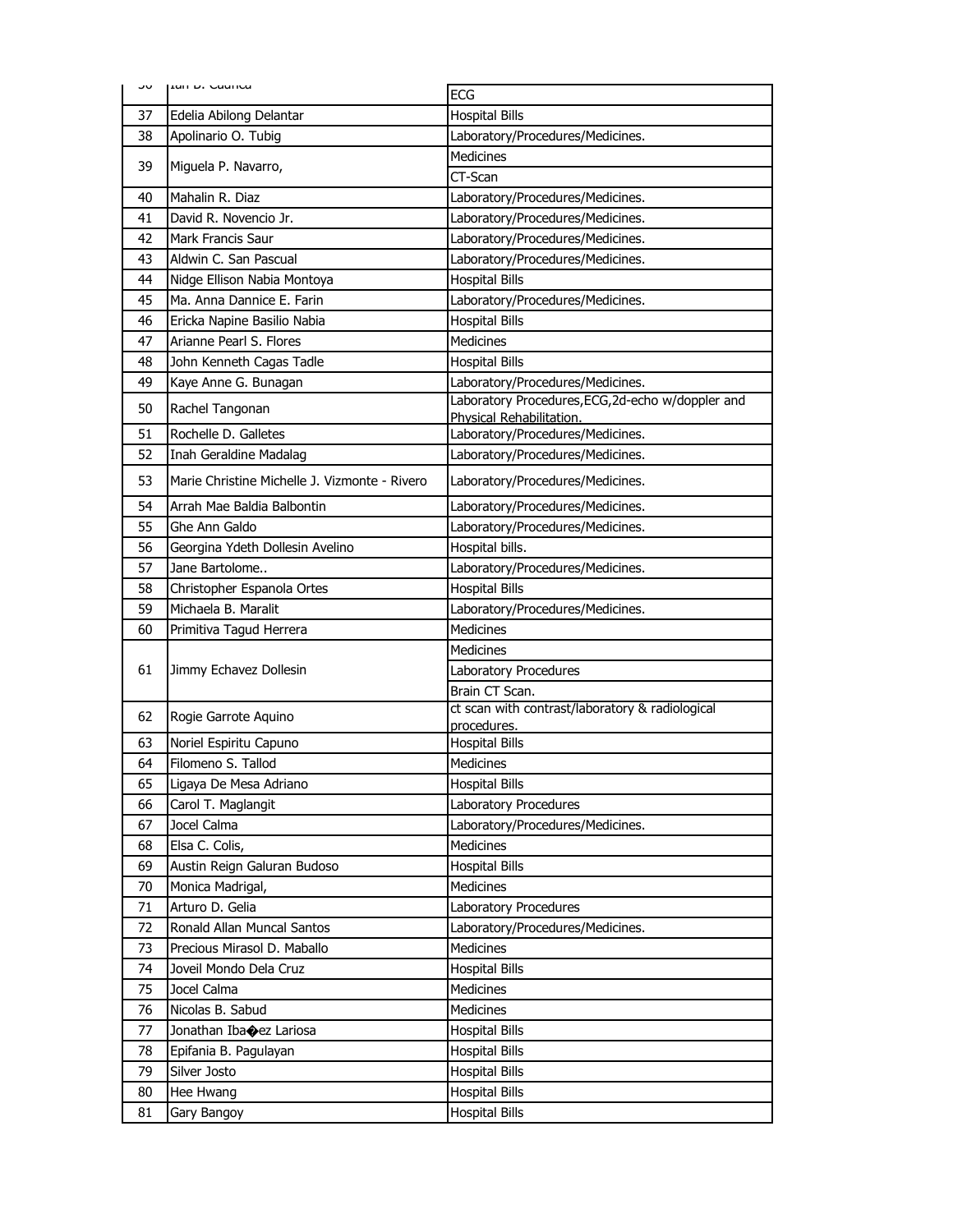| 82  | Eliseo De Guzman,               | <b>Hospital Bills</b>                         |
|-----|---------------------------------|-----------------------------------------------|
| 83  | Rowena M. Luyao                 | Whole Abdominal Ultrasound                    |
| 84  | Ellinor O. Braceros             | Laboratory Procedures                         |
| 85  | Estrella Salucon Rioflorido     | Laboratory Procedures                         |
| 86  | Monisa Bantuas Macali           | <b>Hospital Bills</b>                         |
| 87  | Edgardo Julio Rocas Castro      | <b>Hospital Bills</b>                         |
| 88  | Jessica Di - Inla Delos Reyes   | <b>Hospital Bills</b>                         |
| 89  | Manuelito Formoso Galopo        | <b>Hospital Bills</b>                         |
| 90  | Tristan Jerome Pena             | Xray/ECG                                      |
| 91  | Anna Rosario J. Go              | X ray, Laboratory procedures, Medicines.      |
| 92  | Mark Andrew V. Gerona           | X ray, Laboratory procedures, Medicines.      |
| 93  | Jorome Alonte Herrera           | <b>Hospital Bills</b>                         |
| 94  | Bernard C. Obsequio             | <b>Hospital Bills</b>                         |
| 95  | Teresita Julian                 | Laboratory Procedures                         |
| 96  | Agatha Pauline A. Escobar       | X ray, Laboratory procedures, Medicines.      |
| 97  | Carolene R. Balderama           | Medicines                                     |
| 98  | Teresita Julian                 | Laboratory Procedures                         |
| 99  | Zcyen Jade M. Villamil          | <b>Hospital Bills</b>                         |
| 100 | James Mark Capate               | Laboratory/Procedures/Medicines.              |
| 101 | Ma. Anna Dannice E. Farin       | Laboratory/Procedures/Medicines.              |
| 102 | Nemesio E. Lubas                | Laboratory Procedures                         |
| 103 | Sandy Tandoy                    | Medicines                                     |
| 104 | Disodado De Leon                | Medicines                                     |
| 105 | Elaisa Jean Sorra Sierra        | Laboratory Procedures                         |
| 106 | Evangeline Macabeo              | Medicines                                     |
| 107 | Bryan Christian Caluag Oliveros | <b>Hospital Bills</b>                         |
| 108 | Michael Pascua Aviles           | <b>Hospital Bills</b>                         |
| 109 | Kenji Macasieb                  | Medicines                                     |
| 110 | Reginald V. Vargas              | Hospital Bill/Medicine/Laboratory Procedures. |
| 111 | Marites Bueta Salpocial         | HOSPITAL BILL/DIALYSIS/LABORATORY             |
|     |                                 | PROCEDURE/MEDICINES/SUPPLIES.                 |
| 112 | Ronald Allan Muncal Santos      | Laboratory/Procedures/Medicines.              |
| 113 | Madelyn C. Llamas               | <b>Hospital Bills</b>                         |
| 114 | Jose Mojar Morito               | Medicines                                     |
| 115 | Filomeno S. Tallod              | Laboratory/Procedures/Medicines.              |
| 116 | Filomeno S. Tallod              | Medicines                                     |
| 117 | Rowena Osigan Entrata           | <b>Hospital Bills</b>                         |
| 118 | Sharon Lee Monroy               | Doppler UTZ/Laboratory Procedures.            |
| 119 | Andrea Lorganio                 | Laboratory/Procedures/Medicines.              |
| 120 | Maritess Valeriano              | Medicines                                     |
| 121 | Daryl Lagunay                   | Laboratory/Procedures/Medicines.              |
| 122 | Julieta V. Durolfo              | Medicines                                     |
| 123 | Anica Serenity Garcia Sacdalan  | <b>Hospital Bills</b>                         |
| 124 | Roderick Mesano                 | CT-Scan                                       |
|     |                                 | Medicines                                     |
| 125 | Editha Emano                    | Laboratory/Procedures/Medicines.              |
| 126 | Charles Martel Ferrer           | Laboratory/Procedures/Medicines.              |
| 127 | Yliesa Marie B. Dela Cruz       | Laboratory Procedures                         |
| 128 | Arturo Dilig Gella.             | Laboratory Procedures                         |
| 129 | Elsa C. Colis,                  | Medicines                                     |
| 130 | Monica C. Madrigal              | Medicines                                     |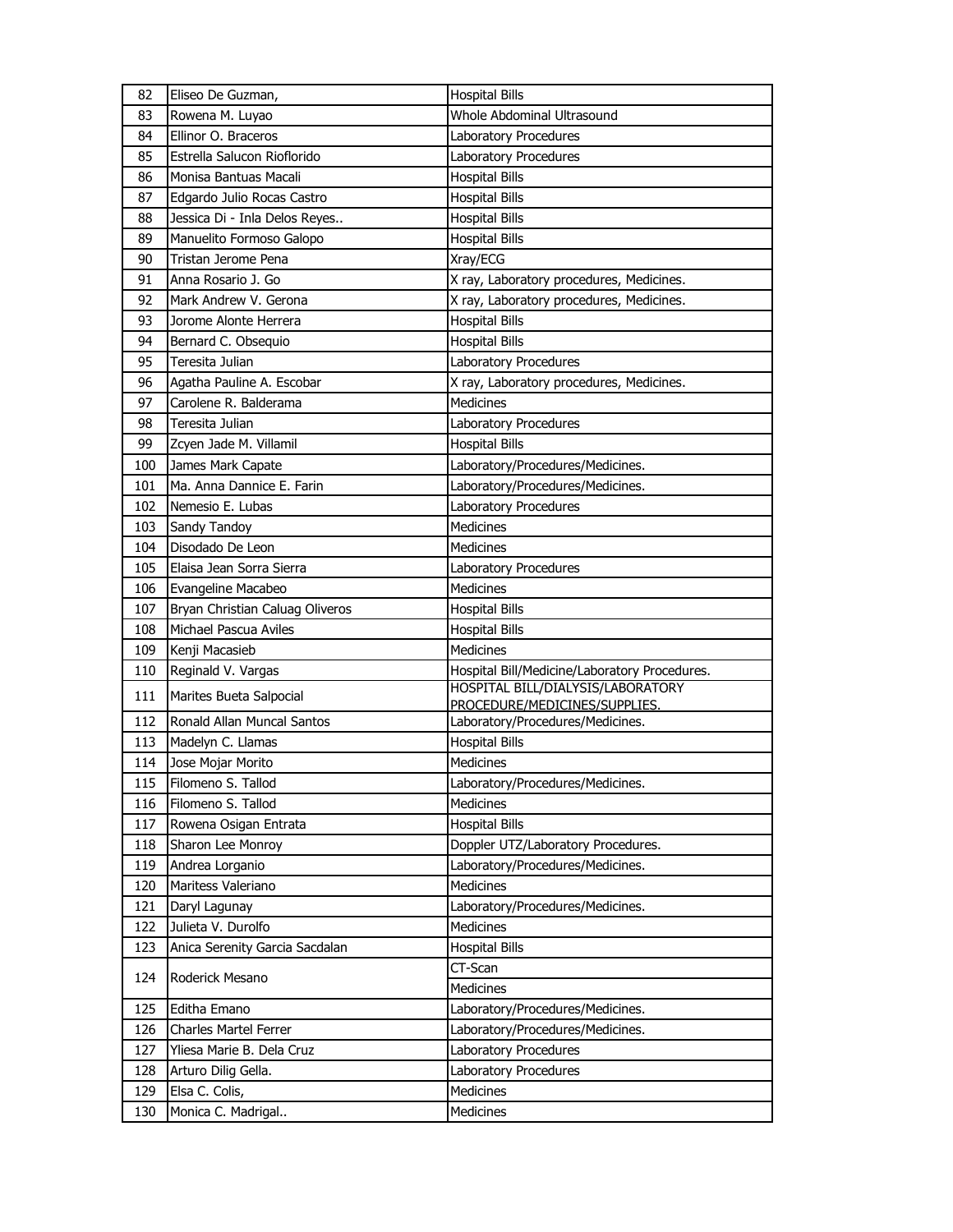| 131        | Marilyn Reyes Mingoa                                      | Medicines                         |
|------------|-----------------------------------------------------------|-----------------------------------|
| 132        | Victor Tameses Manalo                                     | <b>Hospital Bills</b>             |
| 133        | Edwardson Quiambao Isidro                                 | <b>Hospital Bills</b>             |
| 134        | Rod Gumban Yacub                                          | <b>Hospital Bills</b>             |
| 135        | Hilbert Dapitan Mendez                                    | <b>Hospital Bills</b>             |
| 136        | Kenneth Andrew De Jesus Santillan                         | <b>Hospital Bills</b>             |
| 137        | Ereneo Saborido Sotto                                     | <b>Hospital Bills</b>             |
| 138        | Guian Aerielle - Persia                                   | <b>Hospital Bills</b>             |
| 139        | Joshua Odtujan Cabrasawan                                 | <b>Hospital Bills</b>             |
| 140        | Krizza Jane Domingo                                       | Laboratory/Procedures/Medicines.  |
| 141        | Rogelio Rosal                                             | <b>Medicines</b>                  |
| 142        | Evelyn G. Mendaro                                         | Medicines                         |
| 143        | Liberty R. Villamin                                       | Medicines                         |
| 144        | Jocel Calma                                               | Laboratory/Procedures/Medicines.  |
| 145        | Aurora Anita Sarmiento                                    | Laboratory/Procedures/Medicines.  |
| 146        | Cris James Manimtim                                       | Laboratory/Procedures/Medicines.  |
| 147        | Aleman B. Paciencia                                       | <b>Medicines</b>                  |
| 148        | Karen Domingo                                             | Laboratory/Procedures/Medicines.  |
| 149        | Nicolas B. Sabud                                          | Medicines                         |
| 150        | Analyn V. Aurellano                                       | Laboratory/Procedures/Medicines.  |
| 151        | Anthony M. Japa                                           | Laboratory/Procedures/Medicines.  |
| 152        | Lyn Feolino Bolos                                         | <b>Medicines</b>                  |
| 153        | Filomeno S. Tallod                                        | Medicines                         |
| 154        | Joveil Mondo Dela Cruz                                    | <b>Hospital Bills</b>             |
| 155        | Mary Jane B. Llarena                                      | Hospital bills.                   |
| 156        | Joel Benedict Antonio Remigio                             | <b>Hospital Bills</b>             |
|            |                                                           |                                   |
| 157        | Samuel Adriel Fabul Villanueva                            | <b>Hospital Bills</b>             |
| 158        | Kathleen Calderon Flores,                                 | Laboratory Procedures             |
| 159        | Norbert Roxas Ganaban                                     | <b>Hospital Bills</b>             |
| 160        | Miguel Stalin Ventura                                     | <b>Hospital Bills</b>             |
| 161        | Diosdado Gasmen De Leon.                                  | <b>Medicines</b>                  |
| 162        | Ronald Allan Muncal Santos                                | Laboratory Procedures             |
| 163        | Serafin Tesorero                                          | Medicines                         |
| 164        | Victoria O. Gonzales+                                     | Laboratory Procedures             |
|            |                                                           | Medicines                         |
| 165        | Edgar P. Maribao                                          | <b>Laboratory Procedures</b>      |
| 166        | Bernardo Miranda Garcia**                                 | Procedures                        |
| 167        | Baby Boy Bravo                                            | <b>Hospital Bills</b>             |
| 168        | Abegail De Vera Bravo                                     | <b>Hospital Bills</b>             |
|            |                                                           | EEG                               |
| 169        | Rogelio M. Boyo                                           | Laboratory Procedures             |
| 170        | Efren Valdes Orenze Jr.                                   | Laboratory Procedures             |
| 171        | Ma. Juvi R. Lomugda                                       | <b>Hospital Bills</b>             |
| 172        | Marilyn A. Ligutom                                        | <b>Hospital Bills</b>             |
| 173        | Shin Yuuki L. Ortaoez                                     | <b>Hospital Bills</b>             |
| 174        | Christine Ramos Morate                                    | <b>Hospital Bills</b>             |
| 175        | Anthony Figueras Tadina                                   | <b>Hospital Bills</b>             |
| 176        | Jeffrey Villaruel Isaac                                   | <b>Hospital Bills</b>             |
| 177<br>178 | Joseph Jim Cabacungan Lingasin<br>Evangeline P. Hernandez | <b>Hospital Bills</b><br>CT Scan. |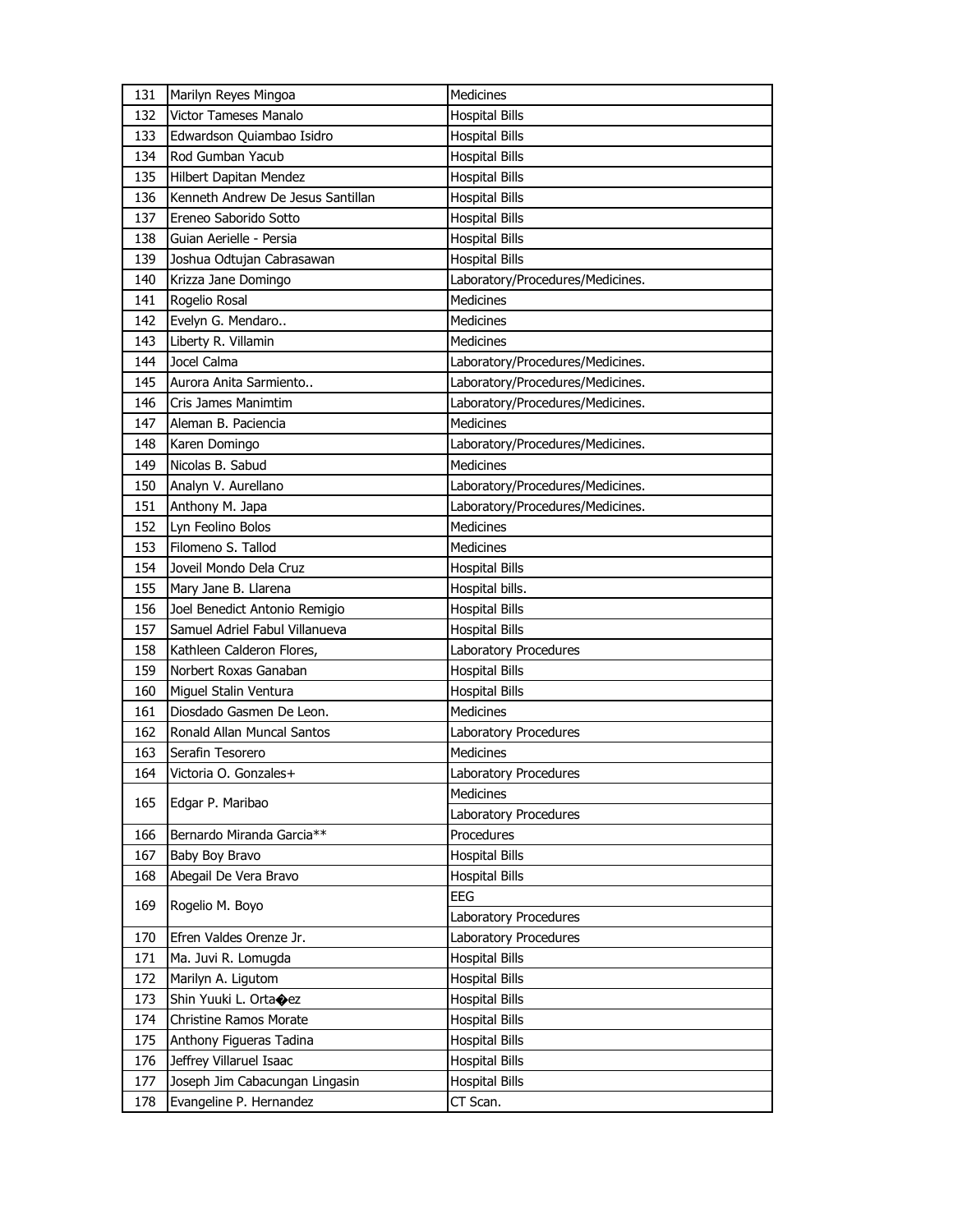| 179 | Mary Miracle Pitalbo                | Xray/Laboratory Procedures/Cardiovascular           |
|-----|-------------------------------------|-----------------------------------------------------|
| 180 | Teresita D. Pitalbo                 | Ultrasound/Xray/Laboratory                          |
| 181 | Carlos D. Pitalbo                   | Ultrasound/Xray/Laboratory                          |
| 182 | Rosalina T. Carmelo                 | Ultrasound/Xray/Laboratory                          |
| 183 | Decelyn V. Siarot                   | Laboratory/Procedures/Medicines.                    |
| 184 | Rogelio M. Boyo                     | Laboratory/Procedures/Medicines.                    |
| 185 | Prima P. Miras                      | Laboratory/Procedures/Medicines.                    |
| 186 | Emerson T. Duque                    | Hemodialysis/Medicines/Lab. Procedures.             |
| 187 | Joven Unay Pilares                  | CT Scan.                                            |
|     |                                     | MRI.                                                |
| 188 | Myrna Ranudo                        | Medicines                                           |
| 189 | Adrian Andrew Clem Hueler Bugante   | <b>Hospital Bills</b>                               |
| 190 | Hans Everard Consuegra Medrano      | <b>Hospital Bills</b>                               |
| 191 | Generoso B. Caray                   | Laboratory/Procedures/Medicines.                    |
| 192 | Nathaniel Co Mariano**              | Laboratory Procedures                               |
| 193 | Fernando Nacanilao Pascual          | Hospital bills / Medicines.                         |
| 194 | Mary Jane B. Llarena                | Hospital bills.                                     |
| 195 | Herminia Faustino                   | Medicines                                           |
| 196 | Julito D. Encanto                   | <b>Medicines</b>                                    |
| 197 | Marlon D. De Guzman.,               | Hospital Bill / Laboratory / Procedures / Medicine. |
| 198 | Isagani Mindanao                    | Hospital Bill / Laboratory / Procedures / Medicine. |
| 199 | Hardy O. Cabutotan                  | Laboratory/Procedures/Medicines.                    |
| 200 | Tahad M. Sakaloran                  | Laboratory/Procedures/Medicines.                    |
| 201 | Salama Sakaluban                    | Laboratory/Procedures/Medicines.                    |
| 202 | Amansec Canda $\bigcirc$ a Salvador | <b>Medicines</b>                                    |
| 203 | Mikyle Rosal                        | Laboratory/Procedures/Medicines.                    |
| 204 | Jovy Clave Tan                      | <b>Hospital Bills</b>                               |
| 205 | Ryan C. Imperial                    | Chemotherapy & Medicines                            |
| 206 | Jhiann - Lee De Guzman Navalta      | Laboratory/Procedures/Medicines.                    |
| 207 | Mariecheal Padua                    | Laboratory/Procedures/Medicines.                    |
| 208 | Christopher Delena Pagcu            | Laboratory/Procedures/Medicines.                    |
| 209 | Sarah Ann Lampera                   | Laboratory/Procedures/Medicines.                    |
| 210 | Romeo Ituiraga                      | Laboratory/Procedures/Medicines.                    |
| 211 | Michael Tanedo Manlangit            | <b>Medicines</b>                                    |
| 212 | Juanito F. Cabales                  | Medicines                                           |
| 213 | Noel Landayan Suarez                | <b>Hospital Bills</b>                               |
| 214 | Nadja Leah D. Aro                   | Medicines                                           |
| 215 | Benedicto Abellar Cabanas           | <b>Hospital Bills</b>                               |
| 216 | Nadja Leah D. Aro                   | Medicines                                           |
| 217 | Joveth Dela Cruz                    | Medicines                                           |
| 218 | Melanie De Guzman                   | <b>Hospital Bills</b>                               |
| 219 | Ligaya Maglente                     | <b>Hospital Bills</b>                               |
| 220 | Carolina Mangibin                   | Medicines                                           |
| 221 | Yliesa Marie B. Dela Cruz           | Laboratory Procedures                               |
| 222 | Mary Grace Guarin Patindol**        | <b>Hospital Bills</b>                               |
| 223 | Lolita L. Esponela                  | Medicines                                           |
| 224 | Arnaldo Peneuelo Batara             | <b>Hospital Bills</b>                               |
| 225 | Crisanto Castulo Libarios           | MRI.                                                |
| 226 | Aprille Aimee Agura                 | DRUG TEST/LABORATORY.                               |
| 227 | Jaimie Jill Padolina Delgado        | DRUG TEST/LABORATORY.                               |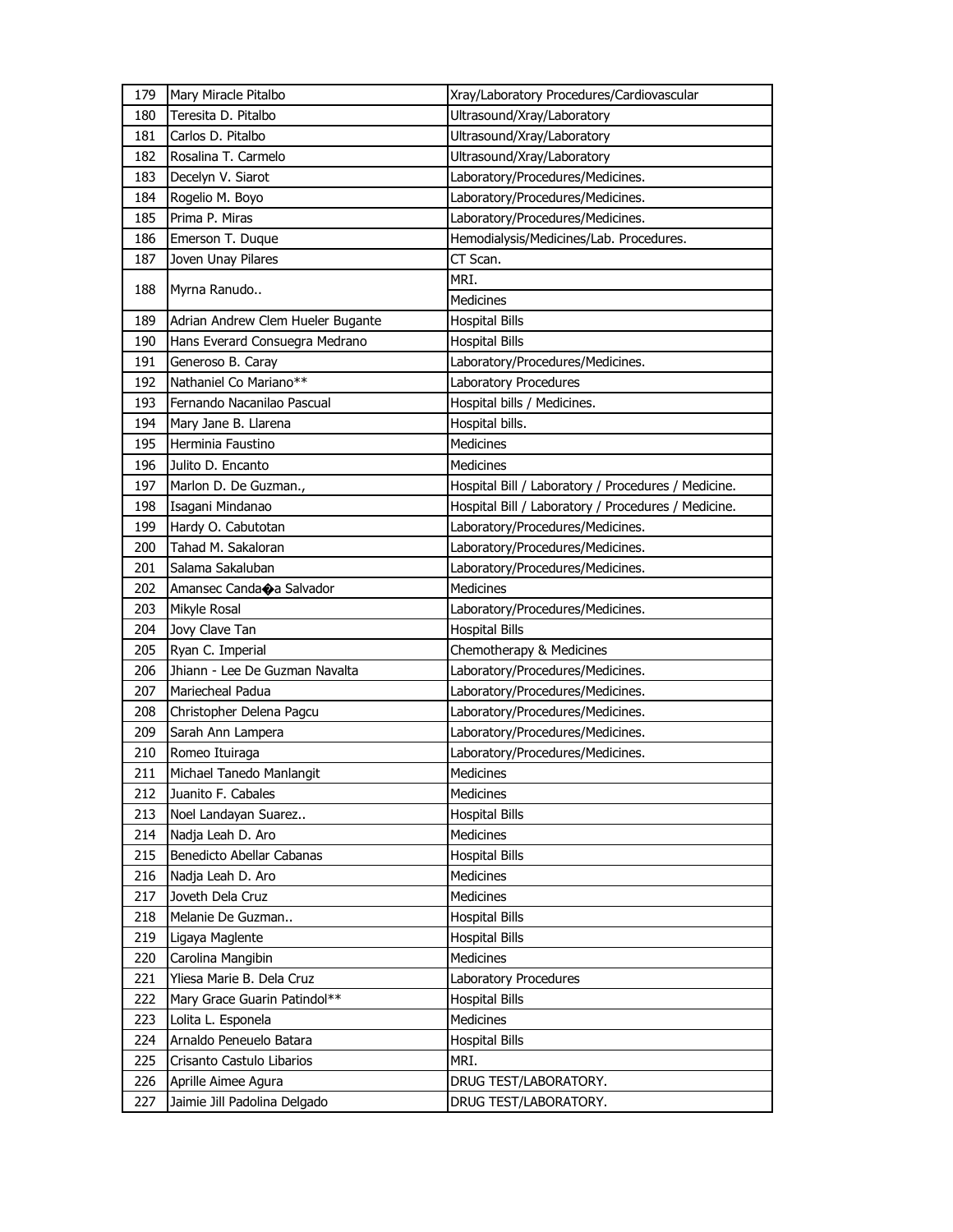| 228        | Ligaya Adriano                 | <b>Hospital Bills</b>                     |
|------------|--------------------------------|-------------------------------------------|
| 229        | Jayson Defontorum              | Laboratory Procedures                     |
| 230        | John Marco Vergara             | Laboratory/Procedures/Medicines.          |
| 231        | Remelyn T. Estillana           | <b>Hospital Bills</b>                     |
| 232        | Milagrosa Silang               | Medicines                                 |
| 233        | Simon John L. Crisostomo       | Medicines                                 |
| 234        | Manuel Bolor Cargullo Jr.      | <b>Hospital Bills</b>                     |
| 235        | Maricirs P. Bautista           | Laboratory/Procedures/Medicines.          |
| 236        | Royce Ian Cabello              | Laboratory/Procedures/Medicines.          |
| 237        | Lyza Cara                      | Laboratory/Procedures/Medicines.          |
| 238        | April Gwyneth Perez            | Laboratory/Procedures/Medicines.          |
| 239        | Aiko Tanara                    | Laboratory/Procedures/Medicines.          |
| 240        | Jovith Bongon                  | Laboratory/Procedures/Medicines.          |
| 241        | Beejay Capistrano Buenaventura | <b>Hospital Bills</b>                     |
| 242        | Rico Castaceda Clemente        | <b>Hospital Bills</b>                     |
| 243        | Anica Serenity Garcia Sacdalan | <b>Hospital Bills</b>                     |
| 244        | Feddie Sulo Estado             | <b>Hospital Bills</b>                     |
| 245        | Jewel Borlaza Adoyo            | <b>Hospital Bills</b>                     |
| 246        | Jennel R. Sison                | Laboratory/Procedures/Medicines.          |
| 247        | Mark Gil Vicente               | DRUG TEST/LABORATORY.                     |
| 248        | Reiza Mae Julia F. Grande      | <b>Hospital Bills</b>                     |
| 249        | Klaudette Sales                | Laboratory/Procedures/Medicines.          |
| 250        | Francis Calva Macao            | Laboratory/Procedures/Medicines.          |
| 251        | Honey Chel Hubilla             | Laboratory/Procedures/Medicines.          |
| 252        | Narciso Dela Cruz Potencion    | Laboratory/Procedures/Medicines.          |
| 253        | Gerard Perfecta Tugade         | Laboratory/Procedures/Medicines.          |
| 254        | Jason Art Miguel C. Marquez    | Laboratory Procedures                     |
|            |                                | TEST/PROCEDURE                            |
| 255        | Benjie B. Retamar              | <b>Hospital Bills</b>                     |
| 256        | Remelyn T. Estillana           | <b>Hospital Bills</b>                     |
| 257        | Fernando Nacanilao Pascual     | Hospital bills / Medicines.               |
| 258        | Angelito Morales Jr.           | Supply/Medicines/Procedure/Hospital Bill. |
| 259        | Ricardo Reyes De Leon          | Laboratory/Procedures/Medicines.          |
| 260        | Cielo Flor Robledo             | Laboratory/Procedures/Medicines.          |
| 261        | Cesar Aryata                   | Laboratory/Procedures/Medicines.          |
| 262        | Mario Truelo                   | ECG<br>Laboratory Procedures              |
|            | Nicolas B. Sabud               | Medicines                                 |
| 263        | Welfredie Luana                | Medicines                                 |
| 264<br>265 | Arthur P. Dela Cruz,           | <b>KUB UTZ</b>                            |
| 266        | Inha Nicole G. Lagunoy         | Laboratory/Procedures/Medicines.          |
| 267        | Yehrien Airan L. Bernabe       | Ultrasound / Mammography                  |
| 268        | Charlie Dela Cruz Yayon        | <b>Hospital Bills</b>                     |
|            |                                | HEMODIALYSIS/LABORATORY                   |
| 269        | Avelino Acuna Cuadra           | PROCEDURE/MEDICINES.                      |
| 270        | Daniel John Catacutan          | <b>Hospital Bills</b>                     |
| 271        | Fernando Cabuslay Jr.          | Laboratory/Procedures/Medicines.          |
| 272        | Joeben B. Simon                | Laboratory/Procedures/Medicines.          |
| 273        | Ranita T. Tonel                | MRI.                                      |
| 274        | Arnaldo Peneuelo Batara        | <b>Hospital Bills</b>                     |
| 275        | Ambrocio Garcia                | Laboratory/Procedures/Medicines.          |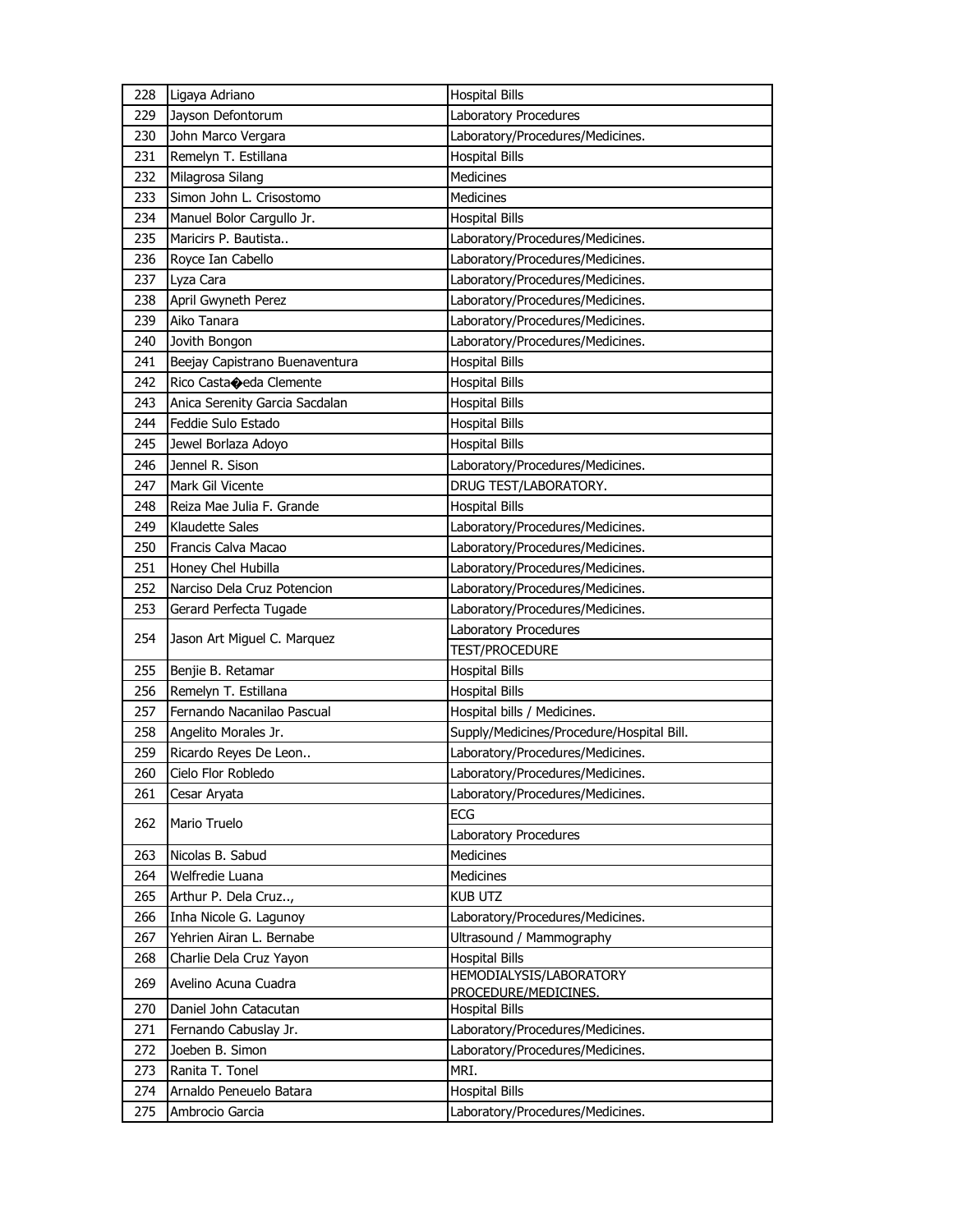| 276 | Joebert Velasco Espedido    | <b>Hospital Bills</b>                    |
|-----|-----------------------------|------------------------------------------|
| 277 | Rolando Ferrer Cayabyab     | <b>Medicines</b>                         |
| 278 | Mr X,                       | <b>Hospital Bills</b>                    |
| 279 | Jenner Carlo Vicente        | Laboratory/Procedures/Medicines.         |
| 280 | Jhiann Lee Bernile Navalta  | Laboratory/Procedures/Medicines.         |
| 281 | Rochelle Tenerife           | Laboratory/Procedures/Medicines.         |
| 282 | Remy Rose Roquero           | Laboratory/Procedures/Medicines.         |
| 283 | Veronica T. Mendoza,        | Laboratory/Procedures/Medicines.         |
| 284 | Mary Jane B. Llarena        | Hospital bills.                          |
| 285 | Jovelyn Mancilla            | <b>Hospital Bills</b>                    |
| 286 | Genesis Anne Aglipay Danday | <b>Hospital Bills</b>                    |
| 287 | Criswaren Castillo          | <b>Hospital Bills</b>                    |
| 288 | Lilia Nicolas               | <b>Hospital Bills</b>                    |
| 289 | Susan Mateo Diguangco       | Medicines                                |
| 290 | Tristan Jerome Pena         | X ray, Laboratory procedures, Medicines. |
| 291 | Veronica T. Mendoza,        | <b>KUB UTZ</b>                           |
| 292 | Milagros Javier             | <b>Medicines</b>                         |
| 293 | Cloude Agot                 | <b>Hospital Bills</b>                    |
| 294 | Jose Aguilar,               | Laboratory/Procedures/Medicines.         |
| 295 | Dante Tamaniao Tambiga      | <b>Hospital Bills</b>                    |
| 296 | Virgilio Clemente Misolas   | <b>Hospital Bills</b>                    |
| 297 | Jomadel Clemente Vicente    | Laboratory/Procedures/Medicines.         |
| 298 | Arnold Acabal De Valle      | <b>Hospital Bills</b>                    |
| 299 | Cristina S. Ramos           | <b>Medicines</b>                         |
| 300 | Vilma Teleron Dominga       | Medicines                                |
| 301 | Jose Mojar Morito           | Medicines                                |
| 302 | Nelson A. Reyes,,           | CT-Scan                                  |
|     |                             | <b>Medicines</b>                         |
| 303 | Ishimay G. Mindanao         | Medicines                                |
| 304 | Aurora Magsilang Valencia   | <b>Hospital Bills</b>                    |
| 305 | Cherry Dela Verges Bermillo | Laboratory Procedures                    |
| 306 | Veronica T. Mendoza,        | <b>Medicines</b>                         |
| 307 | Resa Belen Tubo             | <b>Hospital Bills</b>                    |
| 308 | Maria O Cardenas            | Medicines                                |
| 309 | Avelino Duazo Mamaril       | CT SCAN, LAB. PROCEDURES, MEDICINES.     |
| 310 | Angelo Mauricio             | Ct Scan with Contrast.                   |
|     |                             |                                          |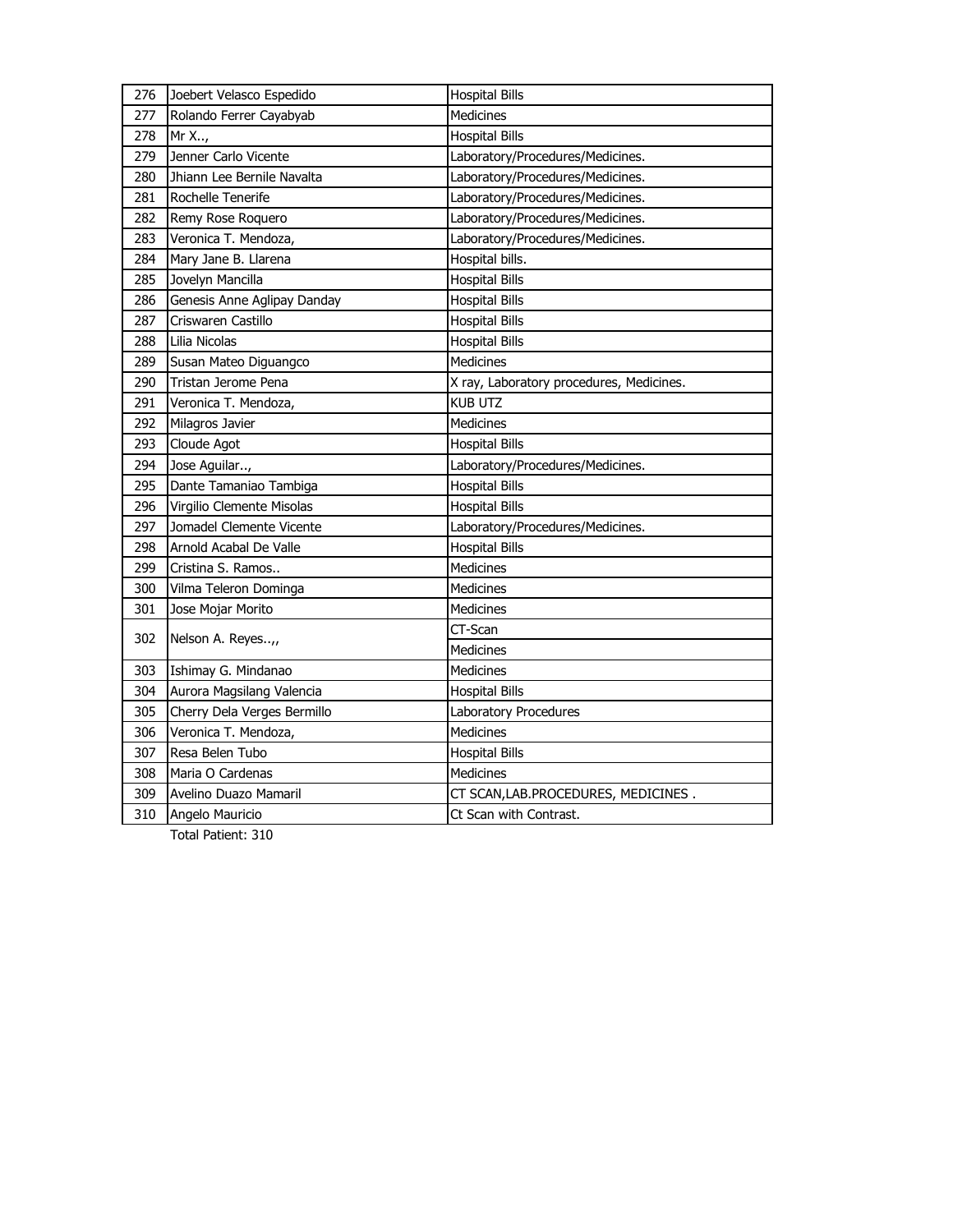

## **Republic of the Philippines Department of Health MEDICAL ASSISTANCE PROGRAM**

# QUIRINO MEMORIAL MEDICAL CENTER

For the month of October year 2020

| No# | <b>Name of Patient</b>          | <b>Assistance</b>                                                       |
|-----|---------------------------------|-------------------------------------------------------------------------|
| 1   | Daniel John Catacutan           | Hospital Bill / Laboratory / Procedures / Medicine.                     |
| 2   | Marlo Angelo Lasmarias Besas    | Hospital Bill / Laboratory / Procedures / Medicine.                     |
| 3   | Rosario Bondoc                  | Laboratory/Procedures/Medicines.                                        |
| 4   | Josie Dumio Ragas               | Hospital Bill / Laboratory / Procedures / Medicine.                     |
| 5   | Cindy Z. Sasing                 | Laboratory/Procedures/Medicines.                                        |
| 6   | Carol T. Maglangit              | Laboratory Procedures                                                   |
| 7   | Rowena Abalos Raterta           | <b>Hospital Bills</b>                                                   |
| 8   | Samuel Venus Gicara             | <b>Hospital Bills</b>                                                   |
| 9   | Samuel Venus Gicara             | <b>Hospital Bills</b>                                                   |
| 10  | Orlando Manipon Velasco,        | <b>Hospital Bills</b>                                                   |
| 11  | Miriam G. Austria               | <b>Hospital Bills</b>                                                   |
| 12  | Marcelino B. Donasco            | <b>Hospital Bills</b>                                                   |
| 13  | Kristina Valentin Silvestre     | Dialysis, Dialyzer, PD Solution, Procedures, Medicines<br>& Laboratory. |
| 14  | Maribel Moguer                  | CT-Scan                                                                 |
| 15  | Teresita Julian                 | Medicines                                                               |
| 16  | Amalia Q. Alcantar              | Laboratory/Procedures/Medicines.                                        |
| 17  | Disodado Supilanas              | <b>Hospital Bills</b>                                                   |
| 18  | Diosdado Supilanas              | <b>Hospital Bills</b>                                                   |
| 19  | Rosemarie C. Casipe             | Medicines                                                               |
| 20  | Estrella Salucon Rioflorido     | Laboratory Procedures                                                   |
| 21  | Ana Maria P. Dela Cruz          | Laboratory/Procedures/Medicines.                                        |
| 22  | Elizabeth De Lumen              | Laboratory/Procedures/Medicines.                                        |
| 23  | Daniel John Catacutan           | Hospital Bills / Medicines                                              |
| 24  | Carlito D. Tersol               | <b>Hospital Bills</b>                                                   |
| 25  | Diosdado Opiana                 | Procedures                                                              |
| 26  | Nida Sinsin Hernandez           | Laboratory Procedures                                                   |
| 27  | Romulo Prado Mamaril            | <b>Hospital Bills</b>                                                   |
| 28  | Rowena Abalos Raterta           | <b>Hospital Bills</b>                                                   |
| 29  | Anna Liza Alicer                | Laboratory/Procedures/Medicines.                                        |
| 30  | Lorenzo Lee Ching               | <b>Hospital Bills</b>                                                   |
| 31  | Sarah Falconit Octubre          | Laboratory Procedures                                                   |
| 32  | Antonio Aunzo                   | CT-Scan                                                                 |
| 33  | Onofrido Basco                  | Medicines                                                               |
| 34  | Frederick Patricio Oviedo Maala | Hospital bills.                                                         |
| 35  | Diosdado V. Amores Jr.          | <b>Hospital Bills</b>                                                   |
| 36  | Fermina R. Japole               | Chest CT-Scan                                                           |
| 37  | Francis Stephein Gostoer        | CULTURE AND SENSITIVITY TESTING/MEDICINES                               |
| 38  | Precilla Rivera                 | <b>Hospital Bills</b>                                                   |
| 39  | Cecilia Mejia                   | Laboratory Procedures                                                   |
| 40  | Sheila Camposano                | Laboratory/Procedures/Medicines.                                        |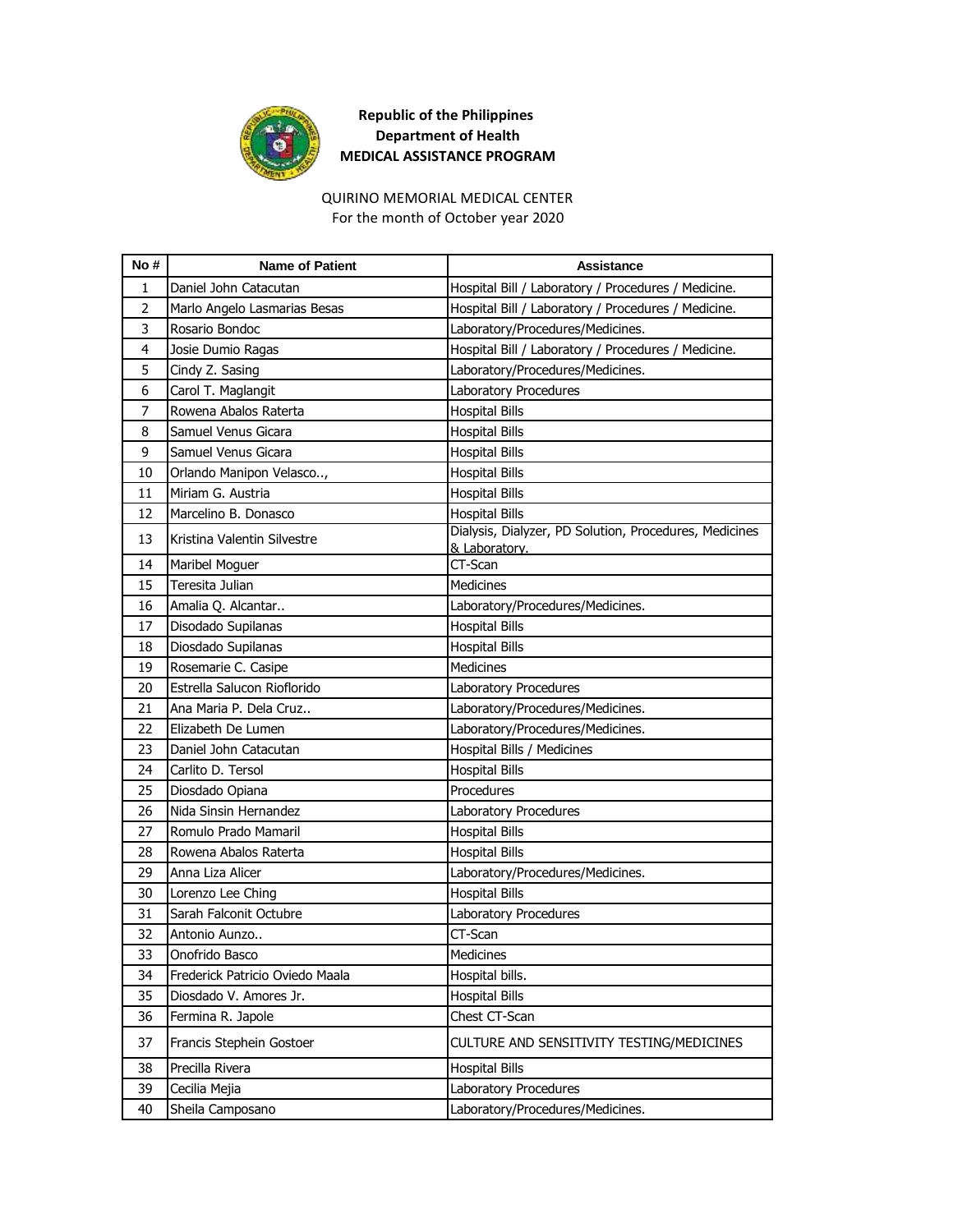| 41 | Luz P. Padua                                  | Medicines                                                 |
|----|-----------------------------------------------|-----------------------------------------------------------|
| 42 | Pedro Aguilar Santos                          | <b>Hospital Bills</b>                                     |
| 43 | Luz P. Padua                                  | <b>Medicines</b>                                          |
| 44 | Dolores Domingo Alvarez                       | <b>Medicines</b>                                          |
| 45 | Jennifer Maguiling Leonardo                   | <b>Hospital Bills</b>                                     |
| 46 | Rudolf Jhon Hiteroza Buaron                   | <b>Hospital Bills</b>                                     |
| 47 | Rachell De Leon Ramos                         | Medicines                                                 |
| 48 | Ronnie Antonio Aniceto                        | <b>Hospital Bills</b>                                     |
| 49 | Teresita Cayabyab                             | <b>Medicines</b>                                          |
| 50 | Mercy Pasion Salvador                         | <b>Hospital Bills</b>                                     |
| 51 | David Sollegue Sombillo                       | Medicines                                                 |
| 52 | Antonio B. Capricho                           | <b>Medical Supplies and Nutrients</b>                     |
| 53 | Rodalyn I. Urbano                             | Laboratory Procedures                                     |
| 54 | Reginald Rocero Vargas                        | Laboratory/Procedures/Medicines.                          |
| 55 | Princess Sarah Mae D. Galong                  | Laboratory/Procedures/Medicines.                          |
| 56 | Oshbert Sherwin Capay Demesa                  | <b>Hospital Bills</b>                                     |
| 57 | Jonalyn R. Villar.,                           | X ray, Laboratory procedures, Medicines.                  |
| 58 | Joey Driz Mena                                | <b>Hospital Bills</b>                                     |
| 59 | Ernesto Reyes Carual                          | <b>Hospital Bills</b>                                     |
| 60 | Jerome Mariano                                | <b>Hospital Bills</b>                                     |
| 61 | Loydylyn Lipranon Olorvida                    | <b>Hospital Bills</b>                                     |
| 62 | Marlyn Sabalo Lipranon                        | <b>Hospital Bills</b>                                     |
| 63 | Carmelita Simon De Leon                       | <b>Hospital Bills</b>                                     |
| 64 | April Pimentel Deloy                          | <b>Hospital Bills</b>                                     |
| 65 | Rose Anne Labrador Tugade                     | <b>Hospital Bills</b>                                     |
|    | Danica Tobias Juance                          | <b>Hospital Bills</b>                                     |
| 66 |                                               |                                                           |
| 67 | Erlinda Barado Sales                          |                                                           |
| 68 |                                               | <b>Hospital Bills</b><br><b>Hospital Bills</b>            |
| 69 | Lanie Llagas De Belen<br>Anna D. Del Rosario. | Medicines                                                 |
| 70 | Diosdado Formalejo Nilayan                    |                                                           |
| 71 |                                               | <b>Hospital Bills</b><br><b>Hospital Bills</b>            |
| 72 | Rea Aquino Angeles<br>Jerry Mingo.            |                                                           |
| 73 | Eliah Monica Matias Catubig                   | Laboratory/Procedures/Medicines.<br><b>Hospital Bills</b> |
| 74 | Gloria Recella                                | MRI.                                                      |
| 75 | Clara Pepito,                                 | Medicines                                                 |
| 76 | Joanna Marie Estrada                          | Laboratory/Procedures/Medicines.                          |
| 77 | Richard Benedict Supan Roxas                  | Laboratory/Procedures/Medicines.                          |
| 78 | Milagros Javier                               | <b>Medicines</b>                                          |
| 79 | Leonida Macaraeg Carval                       | Laboratory Procedures                                     |
| 80 | Rosario Lopez Sapanza                         | <b>Hospital Bills</b>                                     |
| 81 | Nicolas B. Sabud                              | Medicines                                                 |
| 82 | John Panopio Pole                             | <b>Hospital Bills</b>                                     |
| 83 | Carrie Aquino                                 | <b>Hospital Bills</b>                                     |
| 84 | Cristituto Bernas Colis                       | <b>Hospital Bills</b>                                     |
| 85 | Maricar C Martinez.                           | CT-Scan                                                   |
| 86 | Suraine Guialudin Kasuyo                      | <b>Hospital Bills</b>                                     |
| 87 | Reymart Villamor Saberdo                      | <b>Hospital Bills</b>                                     |
| 88 | Mila Mazarque Sese                            | <b>Hospital Bills</b>                                     |
| 89 | Jayvee V. Luna                                | Laboratory/Procedures/Medicines.                          |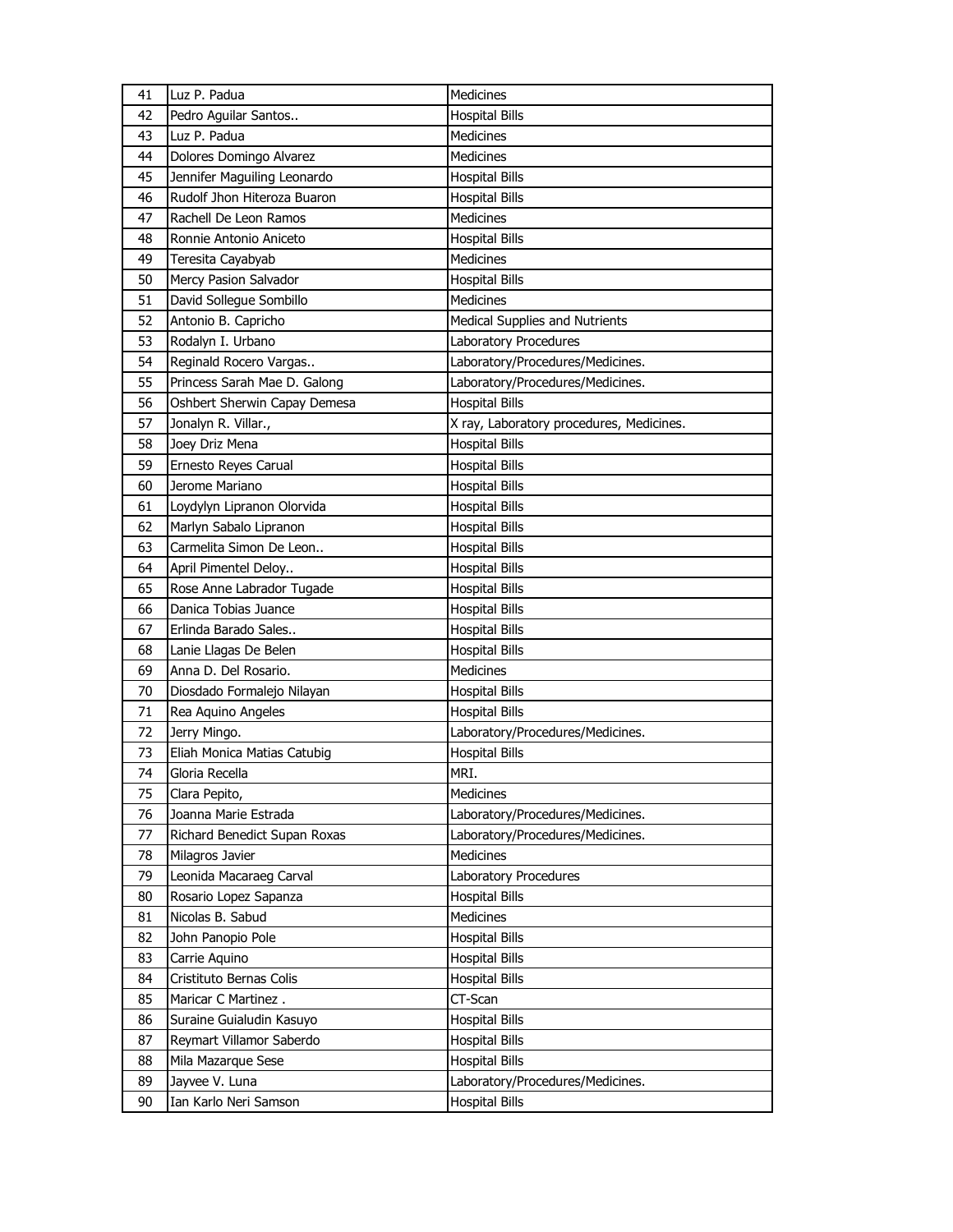| 91  | Maribel Moguer                   | Medicines                                              |
|-----|----------------------------------|--------------------------------------------------------|
| 92  | Daniel John Catacutan            | <b>Hospital Bills</b>                                  |
| 93  | Cedrick Angeles Diaz             | <b>Hospital Bills</b>                                  |
| 94  | Rasul Maliga Muhamad             | <b>Hospital Bills</b>                                  |
| 95  | Dinalyn Diosay                   | Laboratory/Procedures/Medicines.                       |
| 96  | Romeo Hidalgo Sino Cruz          | <b>Hospital Bills</b>                                  |
| 97  | Louie Quesada Cabaoero           | <b>Hospital Bills</b>                                  |
| 98  | Arnel Martinez Romera            | <b>Hospital Bills</b>                                  |
|     |                                  | Laboratory Procedures                                  |
| 99  | Frederick Mazo Cobarrubias       | <b>ECG</b>                                             |
|     |                                  | 2 D echo.                                              |
| 100 | Diosdado Gasmen De Leon.         | Medicines                                              |
| 101 | Filomeno S. Tallod               | Medicines                                              |
| 102 | Samuel Venus Gicara              | <b>Hospital Bills</b>                                  |
| 103 | Elvie M. Lasaga                  | <b>Hospital Bills</b>                                  |
| 104 | Samuel Venus Gicara              | <b>Hospital Bills</b>                                  |
| 105 | Gerry T. Solabo                  | WAB CT Scan (Plain)/KUB Ultrasound.                    |
| 106 | Aida Soriao Trampe               | Ultrasound                                             |
| 107 | Rosemarie C. Casipe              | <b>Medicines</b>                                       |
| 108 | Fernando Nacanilao Pascual       | <b>Hospital Bills</b>                                  |
| 109 | Melanie Roxas Macatlang          | <b>Hospital Bills</b>                                  |
| 110 | Loguardo Jr. De Guzman Sarmiento | <b>Hospital Bills</b>                                  |
| 111 | Elena De Jesus Almazan           | Medicines                                              |
| 112 | Rowena Abalos Raterta            | <b>Hospital Bills</b>                                  |
| 113 | Cooper Ivan E. Bonaobra          | Cranial CT-Scan / Medicines                            |
| 114 | Cristina S. Ramos                | Medicines                                              |
| 115 | Jackie Belen                     | <b>BPS Doppler/utz</b>                                 |
| 116 | Mark Reyes Esteban               | <b>Hospital Bills</b>                                  |
| 117 | Teresa Escalante Gabriel         | <b>Hospital Bills</b>                                  |
| 118 | Romulo Quinajon                  | X Ray / ECG / CT-Scan / Laboratory / Medicines.        |
| 119 | Agnes O. Fernandez               | Laboratory/Procedures/Medicines.                       |
| 120 | Albert Columna Omega             | <b>Hospital Bills</b>                                  |
| 121 | Zenaida Bagalihog                | Laboratory/Procedures/Medicines.                       |
| 122 | Amante Austria Torres            | Laboratory/Procedures/Medicines.                       |
| 123 | Ramil D. Endozo                  | PERITONIAL DIALYSIS/LABORATORY<br>PROCEDURE/MEDICINE   |
| 124 | Gina Maloloy-on Paulino          | Laboratory/Procedures/Medicines.                       |
| 125 | Hardy O. Cabutotan               | Laboratory/Procedures/Medicines.                       |
| 126 | Blessy Mae Cereno                | Medicines                                              |
|     |                                  | <b>Medicines</b>                                       |
| 127 | Arnold A. Rivera                 | Dietary Supplement                                     |
| 128 | Mark Anthony Egana Dacuya        | Laboratory/Procedures/Medicines.                       |
| 129 | Alonzo Lagata Albania            | Dialysis, Dialyzer, PD Solution, Procedures, Medicines |
|     |                                  | & Laboratory.                                          |
| 130 | Mark Anthony Egana Dacuya        | Laboratory/Procedures/Medicines.                       |
| 131 | Raichele Shem Melegrito Jalali   | Hospital bills / Medicines.                            |
| 132 | Cresilda Partus Francas          | <b>Hospital Bills</b>                                  |
| 133 | Rizal Sumabat La Madrid          | <b>Hospital Bills</b>                                  |
| 134 | Yliesa Marie B. Dela Cruz        | Laboratory Procedures                                  |
| 135 | Juanito F. Cabales               | Medicines                                              |
| 136 | Carol T. Maglangit               | Laboratory Procedures                                  |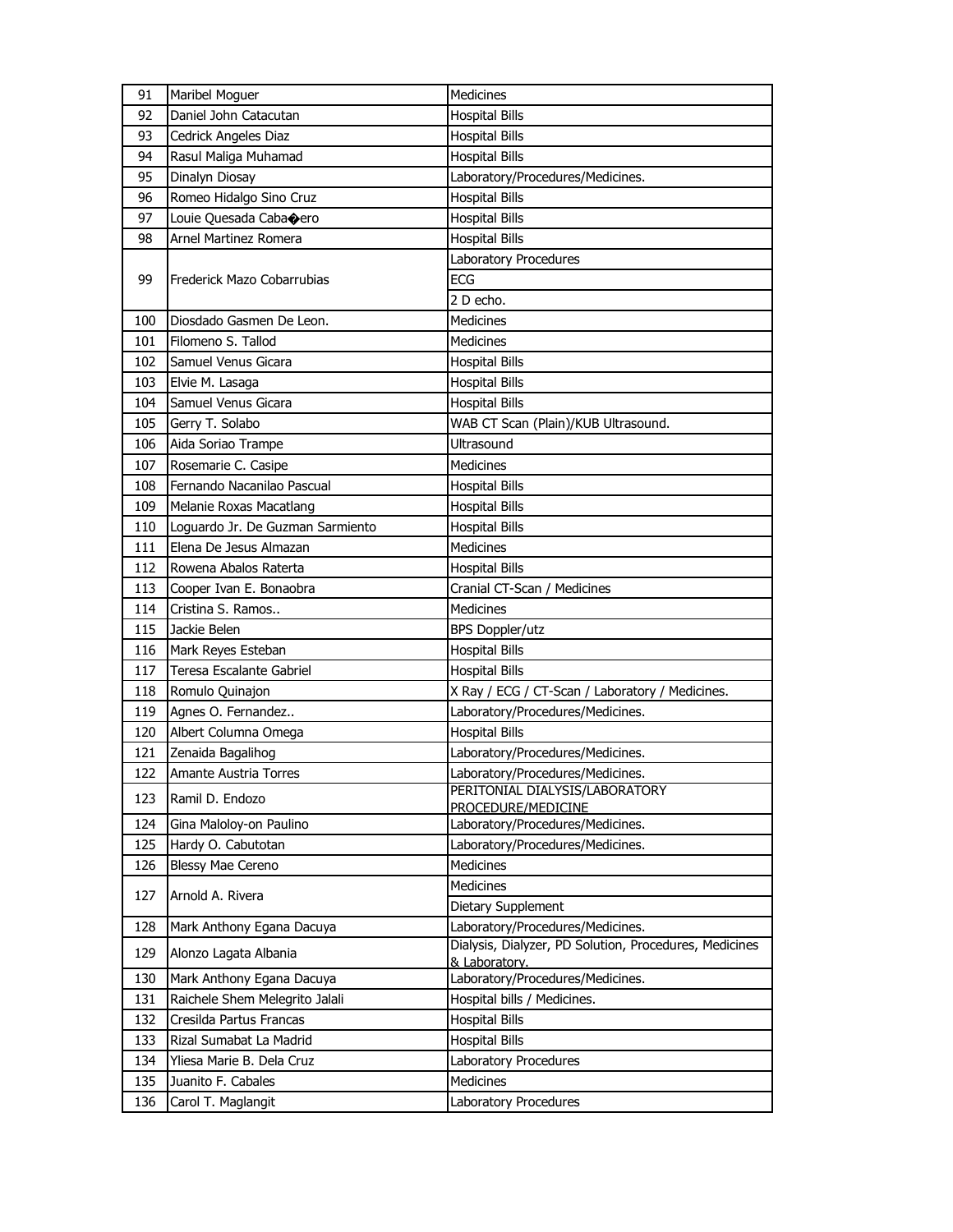| 137        | Gregorio P. Sinicio                           | CT-Scan                            |
|------------|-----------------------------------------------|------------------------------------|
| 138        | Armando H. Mendoza,                           | MRI LUMBAR LEFT & RIGHT            |
|            |                                               | <b>Medicines</b>                   |
| 139        | Teodoro Bonzo Lapuz                           | <b>Hospital Bills</b>              |
| 140        | Rodalyn I. Urbano                             | Medicines                          |
| 141        | Julius Cesar Guiyab                           | Hospital bills / Medicines.        |
| 142        | Lilia Inigo Ellorin                           | <b>Hospital Bills</b>              |
| 143        | Ardales Porfirio                              | Laboratory/Procedures/Medicines.   |
| 144        | Milagros Javier                               | Medicines                          |
| 145        | Yliesa Marie B. Dela Cruz                     | <b>Medicines</b>                   |
| 146        | Lomenado P. Hanopay                           | VFP, OCT, Fluorescein Angiography. |
| 147        | Marivic Guarin Parmis                         | <b>Hospital Bills</b>              |
| 148        | Filomeno S. Tallod                            | <b>Medicines</b>                   |
| 149        | Vivian Caampued                               | ECG                                |
|            |                                               | X-Ray                              |
| 150        | Joel Gelillang Ernesto                        | <b>Hospital Bills</b>              |
| 151        | Ferdinand O. Gajo                             | <b>Hospital Bills</b>              |
| 152        | Don Marasigan Bongalonta                      | Laboratory/Procedures/Medicines.   |
| 153        | Arnold A. Rivera                              | Medicines                          |
|            |                                               | Dietary Supplement.                |
| 154        | Arnulfo R. Carual                             | <b>Hospital Bills</b>              |
| 155        | Jesus Adorna                                  | Laboratory Procedures              |
| 156        | Diana B. Sombillo                             | Laboratory Procedures              |
| 157        | Ferdinand O. Gajo                             | CT-Scan                            |
|            |                                               | Medicines                          |
|            |                                               |                                    |
| 158        | Jennyfer B. Abatayo                           | Laboratory Procedures              |
| 159        | John Dela Fuente Deocampo Sr.                 | <b>Hospital Bills</b>              |
| 160        | Mary Grace S. Ara $\diamond$ as               | <b>Medicines</b>                   |
| 161        | Melanie Oliverio Villamor                     | <b>Hospital Bills</b>              |
| 162        | <b>Editha Basario Abarrientos</b>             | Hospital bills / Medicines.        |
| 163        | Catherine A. Aguinaldo                        | Laboratory/Procedures/Medicines.   |
| 164        | Jake C. Dela Cruz                             | <b>Medicines</b>                   |
| 165        | Mary Grace S. Ara $\diamond$ as               | WAB CT-SCAN                        |
| 166        | Aga Gonzales Antoy                            | <b>Hospital Bills</b>              |
| 167        | Medalyn Capinlac Abrera                       | <b>Hospital Bills</b>              |
| 168        | Carolene R. Balderama                         | Medicines                          |
| 169        | Marcelina Batallones Herrera.                 | Medicines                          |
| 170        | Noel Fabia Lomotan                            | Medicines                          |
| 171        | Zachary Czar Palaroan Dela Cruz               | <b>Hospital Bills</b>              |
| 172        | Ridsma Amping                                 | Laboratory/Procedures/Medicines.   |
| 173        | Luis Ramos Salvador,                          | CT-Scan                            |
| 174        | Madzwina Aripuddin                            | Laboratory/Procedures/Medicines.   |
| 175        | Madzwina Aripuddin                            | DRUG TEST/LABORATORY.              |
| 176        | Priscilla R. Orencia,                         | Ct Scan with Contrast.             |
| 177        | Rhodora De Vera Pattawi                       | <b>Hospital Bills</b>              |
| 178        | Isadonia Lucas                                | Medicines                          |
| 179        | Don Marasigan Bongalonta                      | Laboratory/Procedures/Medicines.   |
| 180        | Antonietta Amadeo Sosa                        | <b>Hospital Bills</b>              |
| 181<br>182 | Jogie Ferranco Castillo<br>Agnes O. Fernandez | <b>Hospital Bills</b><br>Medicines |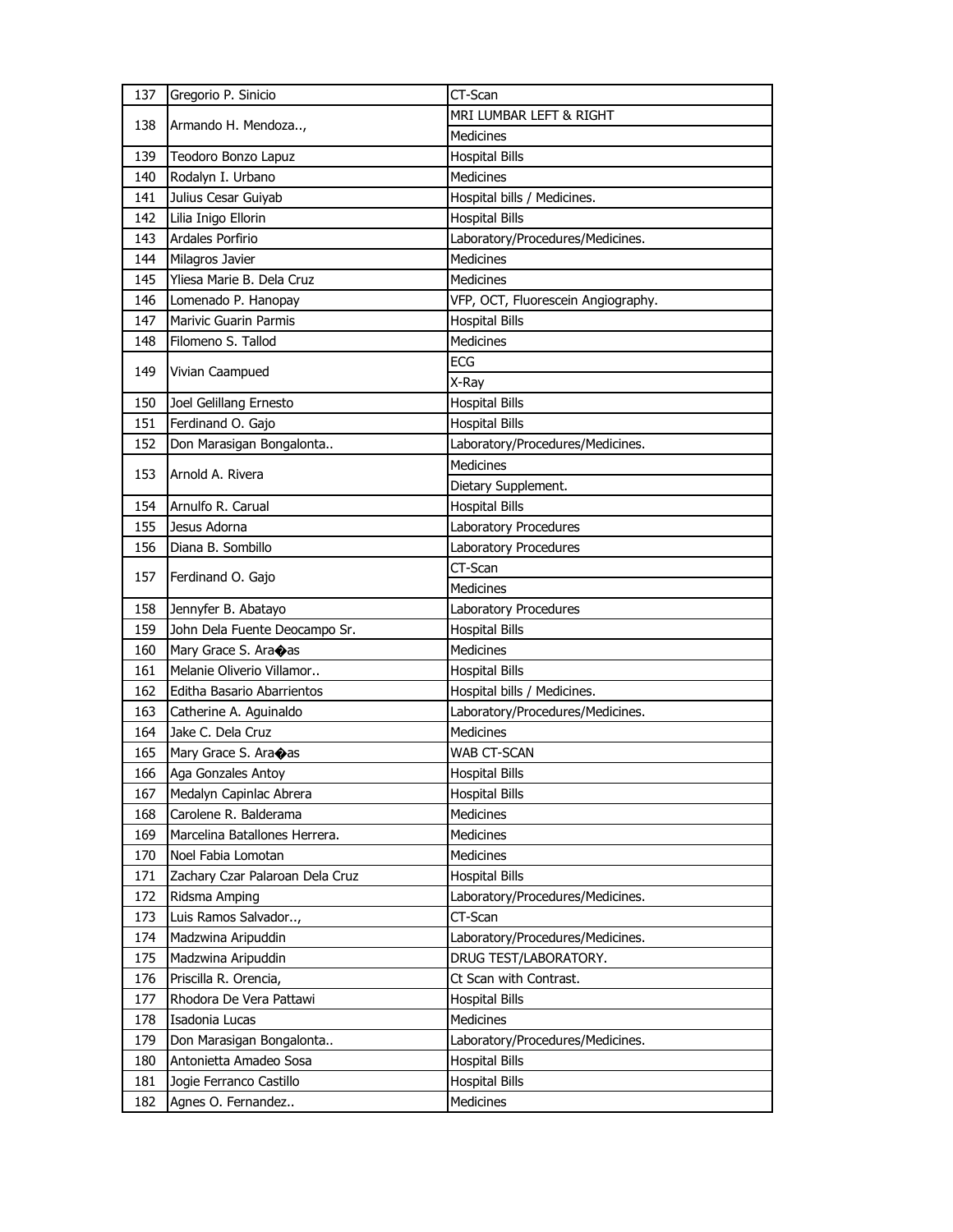| 183 | Andrea Baylon Sosa           | <b>Hospital Bills</b>                                                     |
|-----|------------------------------|---------------------------------------------------------------------------|
| 184 | Teresita Sena Sapico         | CRANIAL MRI                                                               |
| 185 | Welgie Abrasado              | Laboratory/Procedures/Medicines.                                          |
| 186 | Agnes O. Fernandez           | CT-Scan                                                                   |
| 187 | John Gricel Realco           | Laboratory/Procedures/Medicines.                                          |
| 188 | Marlon Joseph Nucum Escorial | <b>Hospital Bills</b>                                                     |
| 189 | Ailey Mae A. Gaffud          | Diagnostic & Lab. Procedures, Dialysis, Medicines &<br>Hospital Bills.    |
| 190 | Calvin Ken Lagarto Sepe      | <b>Hospital Bills</b>                                                     |
| 191 | Ronnie Perlawan Amador       | <b>Hospital Bills</b>                                                     |
| 192 | Ramon Gonzales Parado        | <b>Hospital Bills</b>                                                     |
| 193 | Angelito Casipit Langit      | <b>Hospital Bills</b>                                                     |
| 194 | Mary Grace Bernardo Darwin   | <b>Hospital Bills</b>                                                     |
| 195 | Melchor S. Acebuche          | Laboratory Procedures                                                     |
| 196 | Rodolfo Orquesta Cuna        | <b>Medicines</b>                                                          |
| 197 | Marlo Angelo Lasmarias Besas | <b>Hospital Bills</b>                                                     |
| 198 | Aldrian Medina Ablola        | <b>Hospital Bills</b>                                                     |
| 199 | Ma. April Encisa Herrera*    | <b>Hospital Bills</b>                                                     |
| 200 | Maria Fe C. Barbairs         | <b>Hospital Bills</b>                                                     |
| 201 | Anna Regina Chan Feraren     | <b>Hospital Bills</b>                                                     |
| 202 | Abeniser Diotay Sebua        | <b>Hospital Bills</b>                                                     |
| 203 | Gerard Eduardo Sese Cunanan  | <b>Hospital Bills</b>                                                     |
| 204 | Arlan Torres Aguilar         | <b>Hospital Bills</b>                                                     |
| 205 | Helen Osios Tagud.           | <b>Hospital Bills</b>                                                     |
| 206 | Edgar A. Floralde            | Laboratory/Procedures/Medicines.                                          |
| 207 | Danica Andrei H. Delos Reyes | Laboratory/Procedures/Medicines.                                          |
| 208 | Ernanita S. Naceda           | Plain CT Scan of the Temporal Bone                                        |
| 209 | Camilo Sumaway               | Hospital Bill / Laboratory / Procedures / Medicine.                       |
| 210 | Jerico Guico                 | MACULAR OCT                                                               |
| 211 | Garry Cerbito Repollo        | Hospital Bill / Laboratory / Procedures / Medicine.                       |
| 212 | Faisal Hanno Sali            | <b>Hospital Bills</b>                                                     |
| 213 | Samuel Medes Bocboc          | Laboratory/Procedures/Medicines.                                          |
| 214 | Angela Marie Flores Diego    | Hospital Bill / Laboratory / Procedures / Medicine.                       |
| 215 | Danica Andrei H. Delos Reyes | 3. Chemotherapy / Hospital Bill / Laboratory /<br>Procedures / Medicines. |
| 216 | Jemuel Ramos Jacinto         | Medicines                                                                 |
| 217 | Marifi Gambong Pansaon       | <b>Hospital Bills</b>                                                     |
| 218 | Bernardo Guirre Kobayashi Ii | <b>Hospital Bills</b>                                                     |
| 219 | Teresita Ramos,.             | Laboratory/Procedures/Medicines.                                          |
| 220 | Arsenio Nazareno Tablizo     | Medicines                                                                 |
| 221 | Zhiannya Vreen C. Noqui      | Laboratory/Procedures/Medicines.                                          |
| 222 | Garry Cerbito Repollo        | Hospital Bill / Laboratory / Procedures / Medicine.                       |
| 223 | Shiela Mae Magallanes Oroc   | <b>Hospital Bills</b>                                                     |
| 224 | Carizza A. Concepcion        | Laboratory Procedures                                                     |
| 225 | Lito P. Yepez                | MRI.                                                                      |
| 226 | Marlyn Sabalo Lipranon       | <b>Hospital Bills</b>                                                     |
| 227 | Ryan Datu Fernandez****      | <b>Hospital Bills</b>                                                     |
| 228 | Josephine A. Alcanar         | Medicines                                                                 |
| 229 | Mylene Vitug                 | <b>Hospital Bills</b>                                                     |
| 230 | Edwardson Quiambao Isidro    | <b>Hospital Bills</b>                                                     |
| 231 | Diana Rose Zara Malizon      | <b>Hospital Bills</b>                                                     |
|     |                              |                                                                           |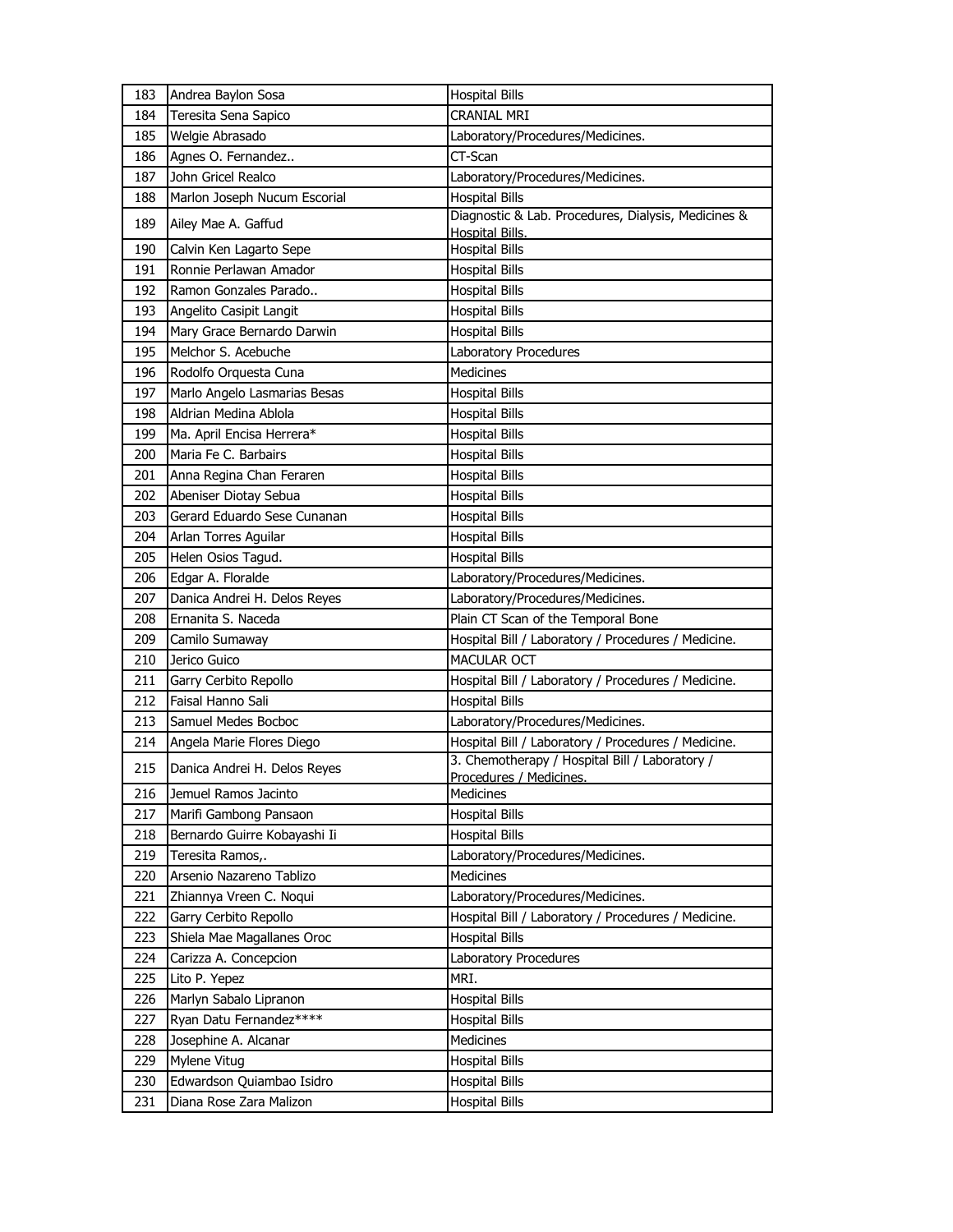| 232 | Fe Daguinod                     | Medicines                                           |
|-----|---------------------------------|-----------------------------------------------------|
| 233 | Marifi Gambong Pansaon          | <b>Hospital Bills</b>                               |
| 234 | Regemy Marcelino Narciso        | <b>Hospital Bills</b>                               |
| 235 | Reyjun Lumpay Credo             | <b>Hospital Bills</b>                               |
| 236 | Roel Begonia Villegas**         | <b>Hospital Bills</b>                               |
| 237 | Katrina Orencia Binuya          | Laboratory Procedures                               |
|     |                                 | Supplies/Medicines.                                 |
| 238 | Aldrin Santos Jr.               | Dietary Supplement                                  |
| 239 | Andrei Zeus Huyo Gasis          | Hospital Bill / Laboratory / Procedures / Medicine. |
| 240 | Diana Rose Zara Malizon         | <b>Hospital Bills</b>                               |
| 241 | Irma V. Macapinlac              | <b>Hospital Bills</b>                               |
| 242 | Heidelyn Almonina               | CT-Scan                                             |
| 243 | Cooper Ivan E. Bonaobra         | <b>Hospital Bills</b>                               |
| 244 | Mary Lourdes Ave                | Laboratory/Procedures/Medicines.                    |
| 245 | Eloisa Manalili De Jesus,       | <b>Medicines</b>                                    |
| 246 | Josefine Salangsang             | Medicines                                           |
|     |                                 | <b>ECG</b>                                          |
| 247 | Teresita Julian                 | Laboratory Procedures                               |
|     |                                 | <b>Medicines</b>                                    |
| 248 | Joel Golingo                    | <b>Medicines</b>                                    |
| 249 | Flordeliza Lopez Tabio          | <b>Hospital Bills</b>                               |
| 250 | Robert Catacata                 | Stonogram                                           |
| 251 | Regemme Pasno Bernales          | Lumbar Spine MRI.                                   |
| 252 | Aeron Raynon Macaladlad         | <b>Hospital Bills</b>                               |
| 253 |                                 | ct scan with contrast/laboratory & radiological     |
|     | Regemme Pasno Bernales          | procedures.                                         |
| 254 | Fe Daguinod                     | Medicines                                           |
| 255 | Weldie Abrasado                 | <b>ECG</b>                                          |
| 256 | Shaiana Mae Sebua Bansil        | <b>Hospital Bills</b>                               |
| 257 | Jenny M. Tobias                 | <b>Hospital Bills</b>                               |
| 258 | Queeen Levina Deocareza Cantuba | Medicines                                           |
| 259 | Mariam G. Austria               | Laboratory Procedures                               |
| 260 | Diana B. Sombillo               | Neck CT Scan                                        |
| 261 | Queeen Levina Deocareza Cantuba | <b>Hospital Bills</b>                               |
| 262 | Vivian Caampued                 | Laboratory Procedures                               |
| 263 | Angeles Del Rosario Samadio     | <b>Hospital Bills</b>                               |
| 264 | Romeo G. Buyco                  | HRCT.                                               |
| 265 | Dashyl Mangabang                | Medicines                                           |
| 266 | Jocelyn Saberon Villanueva      | <b>Hospital Bills</b>                               |
| 267 | Rolando Brua Narip              | <b>Hospital Bills</b>                               |
| 268 | Ferdinand Ocampo,               | Laboratory/Procedures/Medicines.                    |
| 269 | Rosana Esquerra                 | Medicines                                           |
| 270 | Nobuyuki Paulo Mosatalla        | Laboratory Procedures                               |
| 271 | Donalyn Diola Taboso            | <b>Hospital Bills</b>                               |
| 272 | Norodin Minanimbong Laguialam   | <b>Hospital Bills</b>                               |
| 273 | Restituto Arnaiz                | Medicines                                           |
| 274 | Isidonia De Guzman Lucas        | Chest CT Scan/ Xray                                 |
| 275 | Harold M. Tacata                | Medicines                                           |
| 276 | Marites Rio Gallano             | Laboratory/Procedures/Medicines.                    |
| 277 | Jonalyn Dumaraog Buhay          | Laboratory/Procedures/Medicines.                    |
| 278 | William Balina Rulloda          | <b>Hospital Bills</b>                               |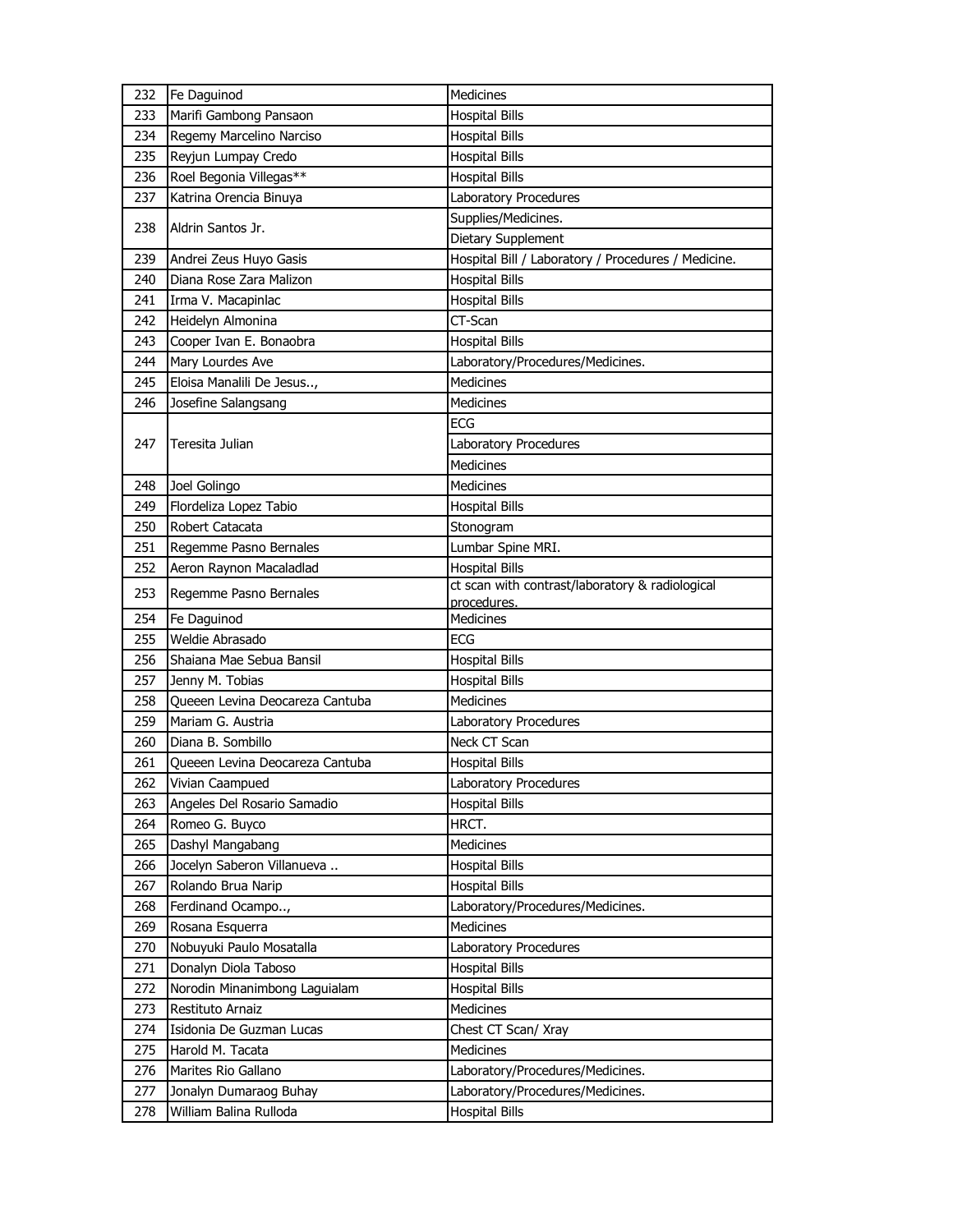| 279        | Mark L. Leyson                                    | Laboratory/Procedures/Medicines.               |
|------------|---------------------------------------------------|------------------------------------------------|
| 280        | Dennis Lebria Floralde                            | <b>Medicines</b>                               |
| 281        | Luis Mergal Terencio                              | Laboratory Procedures                          |
| 282        | Mariam G. Austria                                 | <b>Hospital Bills</b>                          |
| 283        | Jhonard Pascua Lumbo                              | <b>Hospital Bills</b>                          |
| 284        | Onofrido Basco                                    | <b>Biometry Exam</b>                           |
| 285        | Vincent C. Flandez                                | <b>Hospital Bills</b>                          |
| 286        | Ma. Jovina Vigo Cernechez                         | <b>Hospital Bills</b>                          |
| 287        | Cheryl Ocampo Favorito                            | Laboratory/Procedures/Medicines.               |
| 288        | Ayiesha Coleen M. Mora                            | Laboratory Procedures                          |
| 289        | Burt Gregory Tagle Favorito                       | Laboratory/Procedures/Medicines.               |
| 290        | Nicole Sales Gelicio                              | <b>Hospital Bills</b>                          |
| 291        | Cristy Friginal Valdez                            | <b>Hospital Bills</b>                          |
| 292        | Sheila Camposano                                  | Laboratory/Procedures/Medicines.               |
| 293        | Alexander Partosa Ogabar                          | <b>Medicines</b>                               |
| 294        | Annalisa S. Embino                                | Laboratory/Procedures/Medicines.               |
| 295        | Lydia Bonsucan Manalo                             | <b>Hospital Bills</b>                          |
| 296        | Aurora Ibieza Gajo                                | Laboratory/Procedures/Medicines.               |
| 297        | Rosalia Quimbo Quizon                             | <b>UTZ</b>                                     |
| 298        | Dickman A. Gengoyon                               | Laboratory/Procedures/Medicines.               |
| 299        | Rolly Tapia                                       | <b>Hospital Bills</b>                          |
| 300        | Ryelee Lulab Daep                                 | <b>Hospital Bills</b>                          |
| 301        | Ma. Virginia De Jesus Lopez                       | <b>Hospital Bills</b>                          |
| 302        | Michelle Ann Tolentino Tercero                    | Hospital Bills                                 |
| 303        | Renalyn Delcano Pimentel                          | <b>Hospital Bills</b>                          |
| 304        | Adelaida G. Bernardez                             | Hospital Bills                                 |
| 305        | Teresita Toh Luces                                | <b>Hospital Bills</b>                          |
| 306        | Benito Sabasa Ador                                | MRI/LABORATORY/MEDICINES                       |
| 307        | Aldrin Santos Jr.                                 | Supplies/Medicines.                            |
|            |                                                   | Dietary Supplement                             |
| 308        | John Benedict A. Mora                             | Medicines                                      |
|            |                                                   | CT-Scan                                        |
| 309        | Margaret Marasigan Laurel                         | Operation/Medicines/Hospital Bill.             |
| 310        | Yliesa Marie B. Dela Cruz                         | Medicines                                      |
| 311        | Luz P. Padua                                      | Medicines                                      |
| 312        | Lolita Ligutan                                    | <b>Medicines</b>                               |
| 313        | Allan James Mangahas<br>Wilson Bandal Sy          | <b>Hospital Bills</b>                          |
| 314        |                                                   | <b>Hospital Bills</b>                          |
| 315<br>316 | Jennyfer B. Abatayo<br>Christopher Castillo Lopez | Laboratory Procedures<br><b>Hospital Bills</b> |
| 317        | Marites Valeriano                                 | Medicines                                      |
| 318        | Rolando G. Fugaban                                | <b>Medicines</b>                               |
| 319        | Elmer Lucer Zorilla                               | <b>Medicines</b>                               |
|            |                                                   | MRI/HOSPITAL BILL/MEDICINES/LABORATORY         |
| 320        | Rona Padual Bitong                                | PROCEDURE.                                     |
| 321        | Alex Suhitado Jr.                                 | Laboratory/Procedures/Medicines.               |
| 322        | Mark Anthony Ceneta Ramirez                       | <b>Hospital Bills</b>                          |
| 323        | Christopher Honrubia Lusuegro                     | <b>Hospital Bills</b>                          |
| 324        | Virginia Santos                                   | Mammogram / Breast Ultrasound.                 |
| 325        | Shan Alnas Meris                                  | Hospital bills / Medicines.                    |
| 326        | Marife Talavera                                   | Medicines                                      |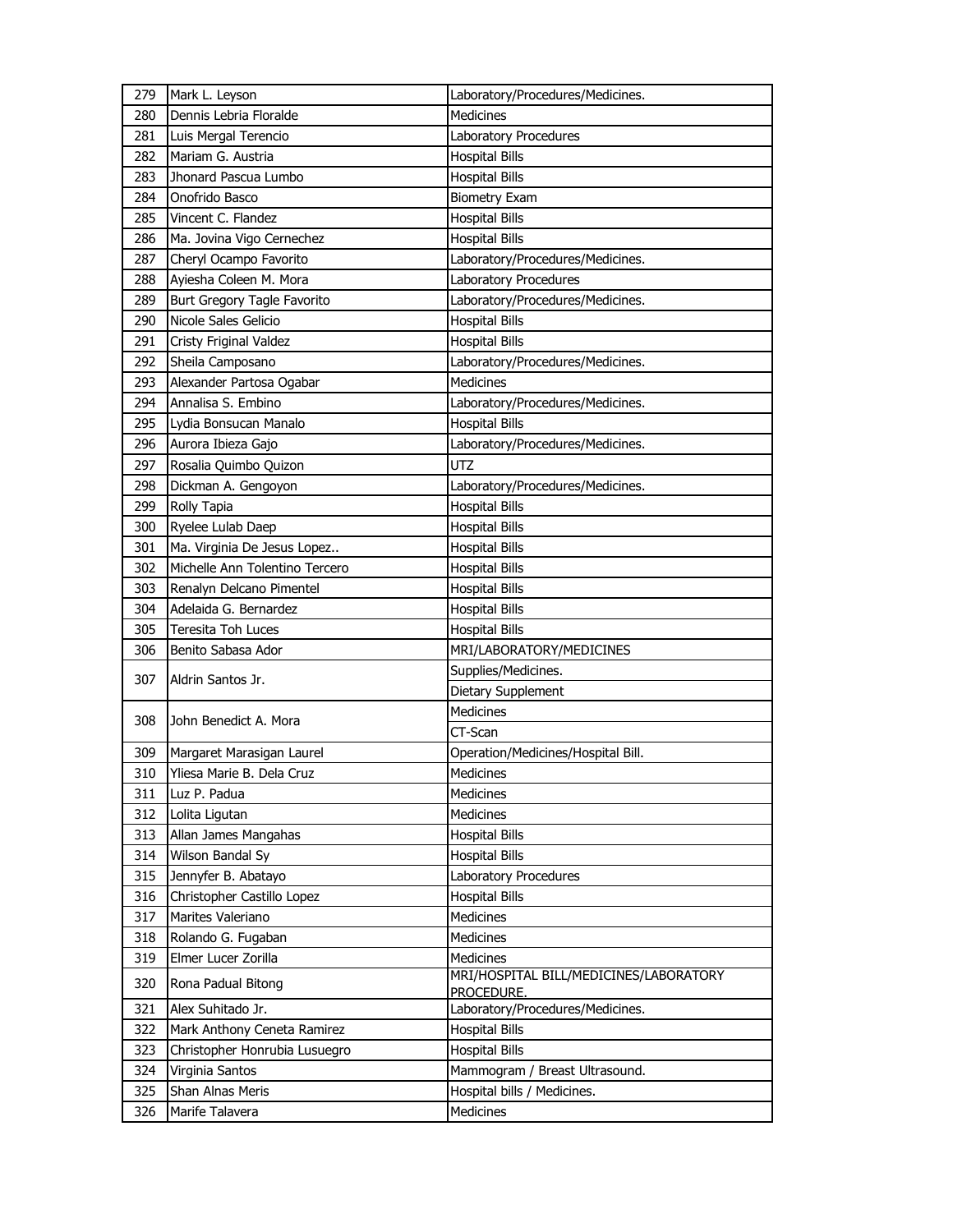| 327 | Valentina Gonzales,,         | Laboratory/Procedures/Medicines.                                        |
|-----|------------------------------|-------------------------------------------------------------------------|
| 328 | Josie Dumio Ragas            | Medicines                                                               |
| 329 | Flordeliza Villaflor Arucan  | Laboratory/Procedures/Medicines.                                        |
| 330 | Larry Abarro Yu              | <b>Medicines</b>                                                        |
| 331 | Fernando T. Caparoso Jr.     | Medicines                                                               |
| 332 | Cooper Ivan E. Bonaobra      | Medicines                                                               |
| 333 | Filomeno S. Tallod           | Laboratory/Procedures/Medicines.                                        |
| 334 | Maria Fe V. Delos Reyes      | Ct Scan with Contrast.                                                  |
| 335 | Joanna Rae Pedrioa           | Laboratory/Procedures/Medicines.                                        |
| 336 | Lolita L. Esponela           | Dialysis, Dialyzer, PD Solution, Procedures, Medicines<br>& Laboratory. |
| 337 | Manolo Aguinaldo             | Medicines                                                               |
| 338 | Marlon Padilla Moreno        | <b>Hospital Bills</b>                                                   |
| 339 | Jochebed Marcial Bollozos    | <b>Hospital Bills</b>                                                   |
| 340 | Elmer Lucer Zorilla          | <b>Medicines</b>                                                        |
| 341 | Jennel Meras Pobocan         | Neck CT Scan                                                            |
| 342 | Reynaldo Candelario          | HBT UTZ                                                                 |
| 343 | Frederick Senora             | <b>Hospital Bills</b>                                                   |
| 344 | Nicolas Banaag Sabud         | <b>Medicines</b>                                                        |
| 345 | Gina M. Paulino              | Medicines                                                               |
| 346 | Nilda S. Logarta             | Laboratory/Procedures/Medicines.                                        |
| 347 | Pablo Lalosa Damole Jr.      | Dietary Supplement                                                      |
|     |                              | Laboratory/Procedures/Medicines.                                        |
| 348 | Cecilia Mejia                | <b>Medicines</b>                                                        |
| 349 | Generoso M. Alesna           | <b>ECG</b>                                                              |
|     | Rogelio B. Ortiz             | Medicines                                                               |
| 350 |                              | Procedures                                                              |
|     |                              | Medicines                                                               |
| 351 | Celso Martinez Luna Iii      | <b>Hospital Bills</b>                                                   |
| 352 | Kimberly Rimando Aquino      | <b>Hospital Bills</b>                                                   |
| 353 | Edwin Balanquit Trijo        | CT Stonogram                                                            |
| 354 | Kevin A. Bernardo            | CT-Scan                                                                 |
| 355 |                              | Medicines                                                               |
|     | Remelyn T. Estillana         | MRA with contrast.                                                      |
| 356 | Pablo Lalosa Damole Jr.      | Laboratory/Procedures/Medicines.                                        |
| 357 | Jenny Ann Valencia De Guzman | WAB CT-SCAN                                                             |
| 358 | Avelino Acuna Cuadra         | Laboratory/Procedures/Medicines.                                        |
| 359 | Agnes Jimenez Canete         | <b>Hospital Bills</b>                                                   |
| 360 | Bienvenido Mesitas Aspa      | Laboratory/Procedures/Medicines.                                        |
| 361 | Primitiva Tagud Herrera      | <b>Medicines</b>                                                        |
| 362 | Ameer Jabidi Bangay Jul      | <b>Hospital Bills</b>                                                   |
| 363 | Gil Abalos Morales           | <b>Hospital Bills</b>                                                   |
| 364 | Faith Tesoro                 | Laboratory Procedures                                                   |
| 365 | Generoso M. Alesna           | Laboratory Procedures                                                   |
| 366 | Goldamae T. Tierra           | Medicines                                                               |
| 367 | Richardson S. Genova         | <b>Medicines</b>                                                        |
| 368 | Jeremy V. Mancilla           | <b>Medicines</b>                                                        |
| 369 | Angelina A. Ruby             | Laboratory Procedures                                                   |
| 370 | Arturo Aratea Baterna        | Laboratory Procedures                                                   |
| 371 | Elena Estopin Masiglat       | CT SCAN / Medicines / Hospital Bills / Laboratory                       |
|     |                              | Procedures.                                                             |